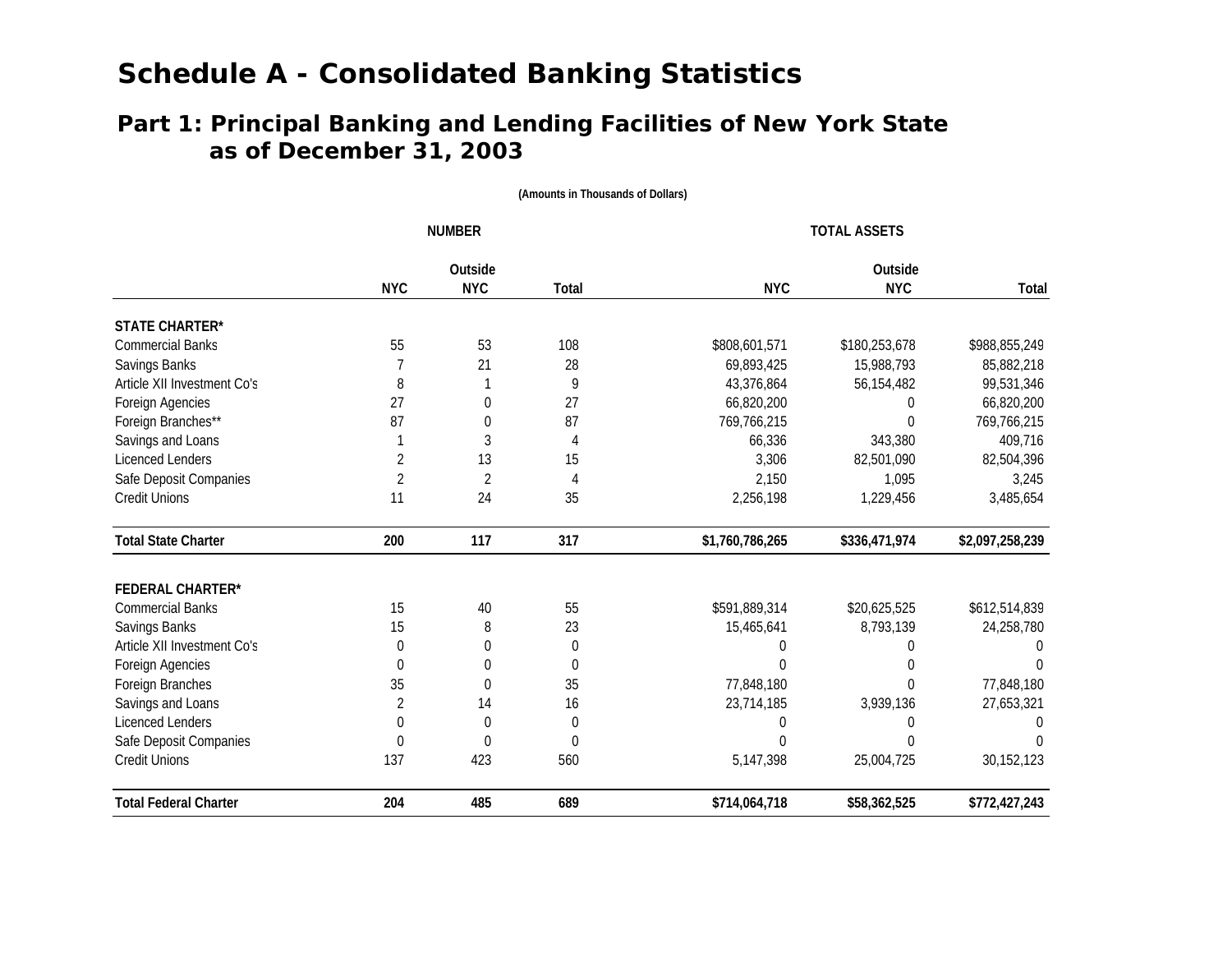| <b>GRAND TOTALS</b>         | 404 | 602      | 1,006 | \$2,474,850,983 | \$394.834.499 | \$2,869,685,482 |
|-----------------------------|-----|----------|-------|-----------------|---------------|-----------------|
| Credit Unions               | 148 | 447      | 595   | 7.403.596       | 26.234.181    | 33,637,777      |
| Safe Deposit Companies      |     |          | 4     | 2.150           | 1.095         | 3.245           |
| Licenced Lenders            |     | 13       | 15    | 3.306           | 82.501.090    | 82,504,396      |
| Savings and Loans           |     | 17       | 20    | 23,780,521      | 4,282,516     | 28,063,037      |
| Foreign Branches            | 122 | $\Omega$ | 122   | 847,614,395     |               | 847,614,395     |
| Foreign Agencies            | 27  |          | 27    | 66,820,200      |               | 66,820,200      |
| Article XII Investment Co's | 8   |          | 9     | 43,376,864      | 56,154,482    | 99,531,346      |
| Savings Banks               | 22  | 29       | 51    | 85,359,066      | 24,781,932    | 110,140,998     |
| <b>Commercial Banks</b>     | 70  | 93       | 163   | \$1,400,490,885 | \$200,879,203 | \$1,601,370,088 |
| <b>GRAND TOTALS*</b>        |     |          |       |                 |               |                 |

**\* Total consolidated assets distributed by headquarters location.** 

**\*\* Operated by 86 different foreign banking organizations.**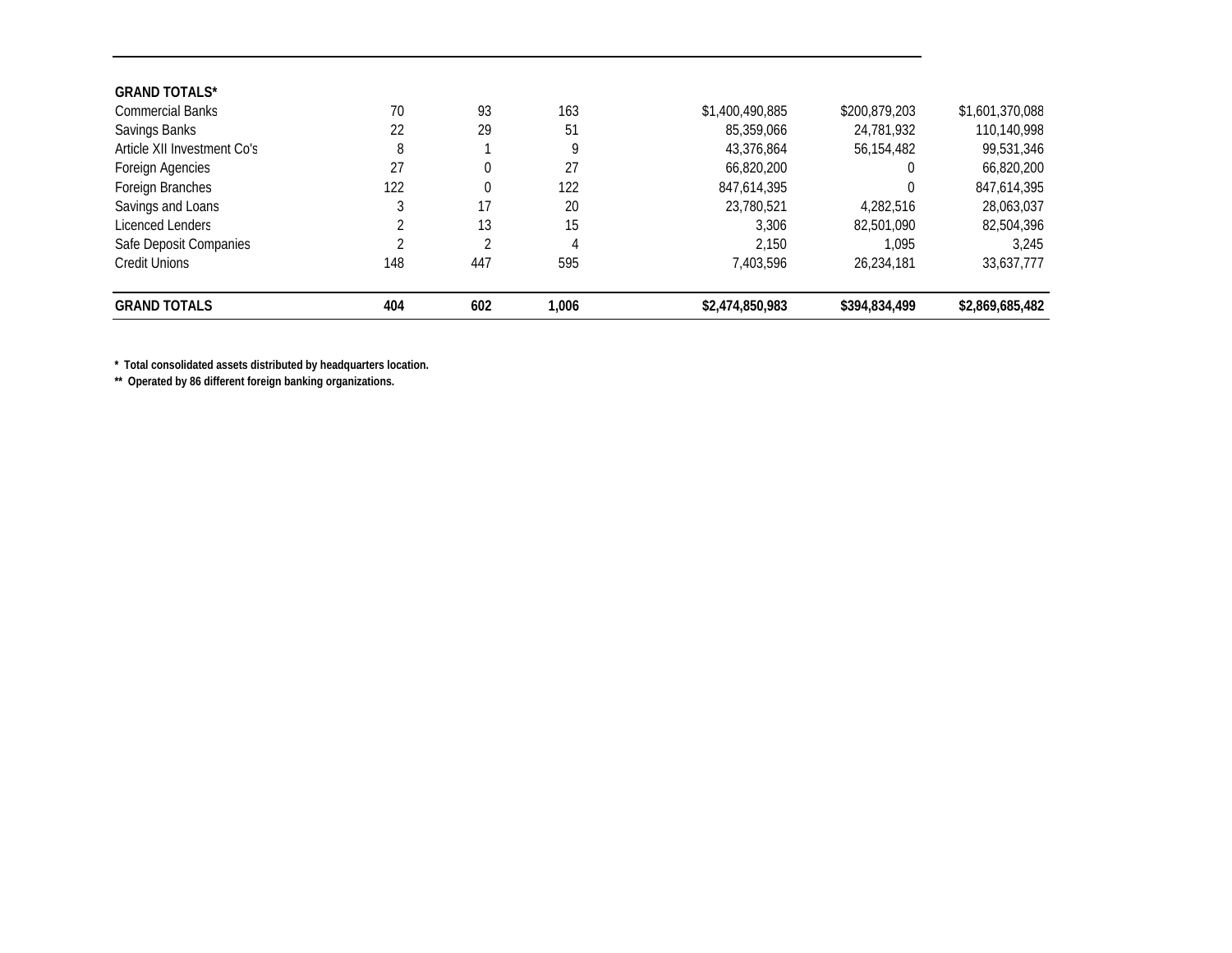### **Private Banker as of June 30, 200 3 Part 2: Consolidated Statement of Condition of Banks, Trust Companies, and**

## **ASSETS**

|                                                    | Cash and<br>Due from<br><b>Banks</b> | Total<br><b>Securities</b> | <b>Federal Funds</b><br>Sold and<br>Repos | Loans and<br>Leases<br><u>Net</u> | <b>Bank Premises</b><br>and<br>Equipment | Investment in<br>Unconsol'd<br>Subsidiaries | Customers'<br>Liability on<br>Acceptances | Other<br>Assets | Total<br>Assets |
|----------------------------------------------------|--------------------------------------|----------------------------|-------------------------------------------|-----------------------------------|------------------------------------------|---------------------------------------------|-------------------------------------------|-----------------|-----------------|
| Adirondack Bank                                    | \$12,266                             | \$77,350                   | $\mathsf{\$}$<br>$\Omega$                 | \$164,403                         | \$3,900                                  | \$<br>$\mathbf 0$                           | \$<br>$\mathbf{0}$                        | \$7,470         | \$265,389       |
| Adirondack Trust Company, The                      | 22,942                               | 187,065                    | 20,000                                    | 322,453                           | 10,985                                   | $\mathbf 0$                                 | $\mathbf 0$                               | 6,476           | 569,921         |
| Alden State Bank                                   | 5,109                                | 63,600                     | 4,500                                     | 102,659                           | 2,408                                    | 11                                          | $\mathbf 0$                               | 3,726           | 182,013         |
| Alpine Capital Bank                                | 1,937                                | 60,613                     | 45,000                                    | 37,177                            | 257                                      | $\mathbf{0}$                                | $\mathbf 0$                               | 932             | 145,916         |
| Amalgamated Bank                                   | 205,583                              | 2,443,557                  | $\mathbf 0$                               | 652,138                           | 18,997                                   | 0                                           | 0                                         | 89,697          | 3,409,972       |
| Amerasia Bank                                      | 10,993                               | 11,423                     | 13,500                                    | 92,945                            | 3,038                                    | $\mathbf 0$                                 | $\mathbf 0$                               | 988             | 132,887         |
| American Community Bank                            | 1,535                                | 17,146                     | 5,400                                     | 26,451                            | 326                                      | $\mathbf 0$                                 | $\mathbf 0$                               | 735             | 51,593          |
| American Stock Transfer & Trust Co.                | 4,073                                | 21,505                     | $\mathbf{0}$                              | $\overline{0}$                    | 5,990                                    | $\mathbf 0$                                 | $\mathbf 0$                               | 7,361           | 38,929          |
| Atlantic Bank Of New York                          | 80,898                               | 1,587,401                  | 28,157                                    | 1,200,706                         | 36,163                                   | $\mathbf 0$                                 | 545                                       | 139,895         | 3,073,765       |
| Banco Popular North America                        | 175,657                              | 865,421                    | $\mathbf 0$                               | 4,604,554                         | 91,416                                   | 0                                           | 278                                       | 279,469         | 6,016,795       |
| <b>Bank Leumi USA</b>                              | 143,812                              | 2,698,257                  | 25,544                                    | 1,875,518                         | 21,851                                   | 0                                           | 6,170                                     | 135,377         | 4,906,529       |
| Bank Of Akron                                      | 13,022                               | 42,059                     | 6,015                                     | 78,620                            | 4,009                                    | 286                                         | $\mathbf 0$                               | 1,836           | 145,847         |
| Bank of Bermuda (New York) Ltd.                    | 14,413                               | 39                         | $\mathbf 0$                               | $\Omega$                          | 1,506                                    | $\mathbf 0$                                 | $\mathbf 0$                               | 2,187           | 18,145          |
| Bank Of Castile, The                               | 16,581                               | 87,912                     | 4,930                                     | 322,077                           | 6,963                                    | $\mathbf 0$                                 | $\mathbf 0$                               | 6,947           | 445,410         |
| <b>Bank Of Cattaraugus</b>                         | 2,670                                | 1,791                      | $\Omega$                                  | 7,444                             | 197                                      | $\Omega$                                    | $\mathbf 0$                               | 551             | 12,653          |
| Bank Of Holland                                    | 1,694                                | 7,972                      | 2,300                                     | 34,169                            | 2,934                                    | $\mathbf 0$                                 | $\mathbf 0$                               | 831             | 49,900          |
| <b>Bank Of Millbrook</b>                           | 7,197                                | 38,334                     | 8,100                                     | 64,915                            | 2,021                                    | $\mathbf 0$                                 | $\mathbf 0$                               | 1,228           | 121,795         |
| Bank of New York Trust Company, The                | 54                                   | 90                         | 1,885                                     | $\Omega$                          | $\mathbf 0$                              | $\mathbf{0}$                                | $\Omega$                                  | 73              | 2,102           |
| Bank Of New York, The                              | 10,306,153                           | 25,032,841                 | 11,982,789                                | 38,138,486                        | 958,273                                  | 257,626                                     | 159,995                                   | 9,647,271       | 96,483,434      |
| Bank of Nova Scotia Trust Company of New York, The | 13,485                               | 4,216                      | 6,000                                     | $\Omega$                          | $\mathbf{0}$                             | $\mathbf{0}$                                | $\Omega$                                  | 79              | 23,780          |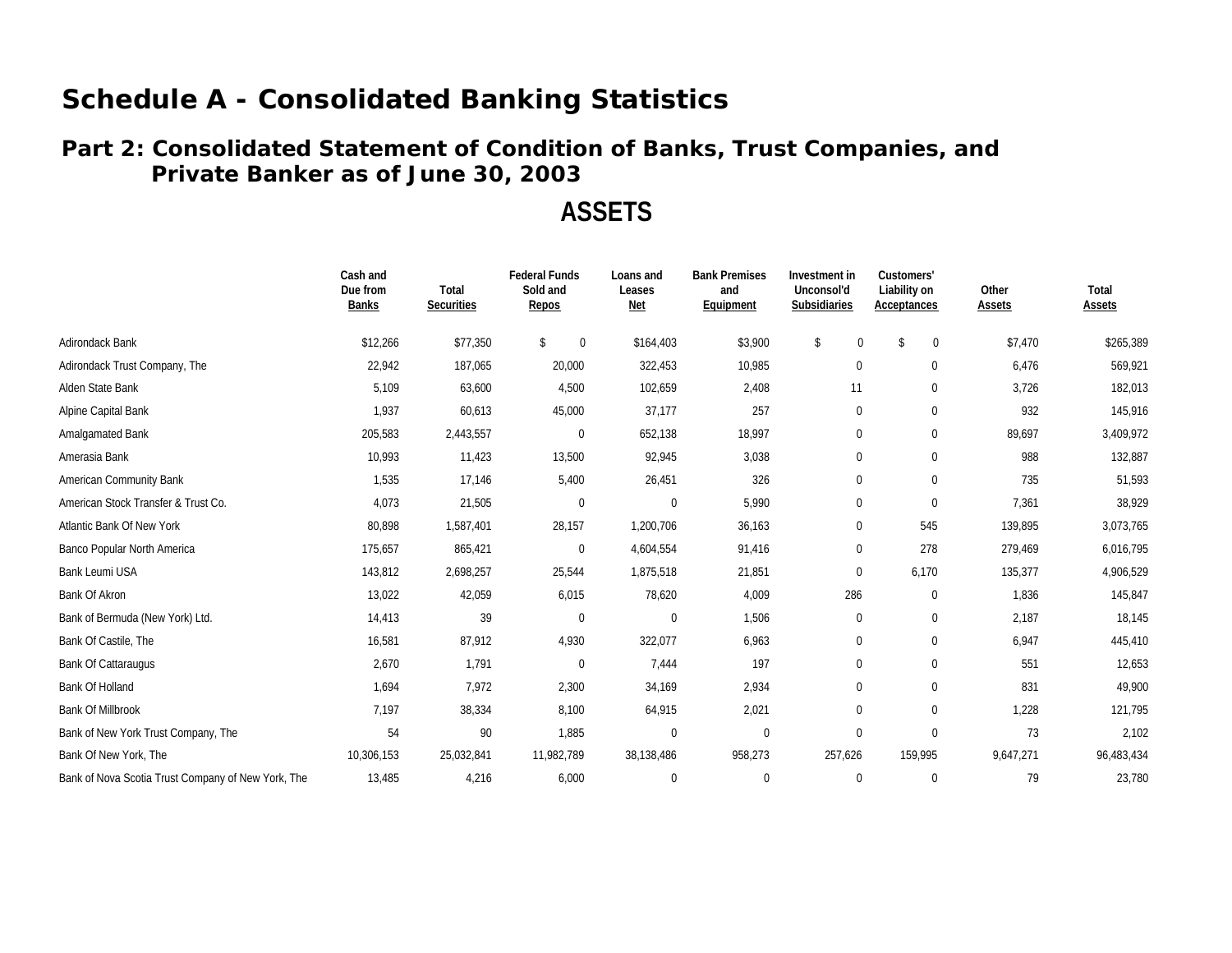| <b>Bank Of Richmondville</b>               | 8,799       | 23,847      | 8,075        | 51,870         | 1,329        | $\mathbf{0}$     | $\Omega$    | 3,308     | 97,228     |
|--------------------------------------------|-------------|-------------|--------------|----------------|--------------|------------------|-------------|-----------|------------|
| <b>Bank Of Smithtown</b>                   | 11,966      | 68,713      | 7,127        | 387,190        | 9,897        | 34               | $\Omega$    | 20,722    | 505,649    |
| Bank Of Tokyo-Mitsubishi Trust Company     | 994,450     | 1,967,609   | 1,136,638    | 1,736,280      | 5,443        | $\boldsymbol{0}$ | $\mathbf 0$ | 64,199    | 5,904,619  |
| <b>Bank Of Utica</b>                       | 25,814      | 806,358     | 2,500        | 61,053         | 594          | $\mathbf{0}$     | $\Omega$    | 10,621    | 906,940    |
| Berkshire Bank, The                        | 5,254       | 457,696     | 1,000        | 265,316        | 3,742        | $\theta$         | $\Omega$    | 26,923    | 759,931    |
| <b>BPD Bank</b>                            | 10,517      | 117,948     | 20,000       | 117,600        | 594          | $\mathbf 0$      | 630         | 17,163    | 284,452    |
| Brown Brothers Harriman                    | 400,528     | 392,411     | 414,822      | 1,371,890      | 58,003       | 221              | 5,765       | 214,120   | 2,857,760  |
| Brown Brothers Harriman Trust Company, LLC | 1,345       | 4,749       | $\pmb{0}$    | $\overline{0}$ | 9            | $\mathbf 0$      | $\mathbf 0$ | 5,199     | 11,302     |
| <b>BSB Bank &amp; Trust Company</b>        | 43,899      | 634,294     | 6,000        | 1,371,558      | 15,787       | $\boldsymbol{0}$ | $\mathbf 0$ | 84,347    | 2,155,885  |
| Capital Bank & Trust Company               | 4,941       | 6,340       | 2,800        | 72,979         | 449          | $\mathbf{0}$     | $\mathbf 0$ | 1,400     | 88,909     |
| Cattaraugus County Bank                    | 11,103      | 28,652      | 5,900        | 70,523         | 3,337        | $\mathbf{0}$     | $\mathbf 0$ | 5,818     | 125,333    |
| CHB America Bank                           | 9,223       | 23,955      | 22,000       | 249,323        | 8,259        | $\boldsymbol{0}$ | 54          | 4,263     | 317,077    |
| Chemung Canal Trust Company                | 36,709      | 231,656     | 40,000       | 409,830        | 17,158       | $\mathbf 0$      | $\mathbf 0$ | 16,617    | 751,970    |
| Chinese American Bank, The                 | 12,680      | 166,303     | 16,300       | 143,235        | 12,659       | 1,119            | 1,082       | 11,257    | 364,635    |
| Citibank (New York State)                  | 58,288      | 31,390      | $\mathbf 0$  | 22,855,376     | 13,325       | $\boldsymbol{0}$ | $\mathbf 0$ | 556,774   | 23,515,153 |
| Citizens Bank Of Cape Vincent              | 1,282       | 10,783      | 3,600        | 6,856          | 252          | $\mathbf{0}$     | $\mathbf 0$ | 277       | 23,050     |
| Community Bank Of Sullivan County          | 7,361       | 9,095       | 4,005        | 42,261         | 443          | $\mathbf{0}$     | $\mathbf 0$ | 472       | 63,637     |
| Community Capital Bank                     | 13,502      | 13,018      | 6,175        | 72,868         | 1,760        | $\mathbf{0}$     | $\mathbf 0$ | 2,888     | 110,211    |
| Computershare Trust Co. of N.Y.            | 3,199       | 0           | $\mathbf{0}$ | $\overline{0}$ | 212          | $\mathbf{0}$     | $\mathbf 0$ | 15,349    | 18,760     |
| Continental Stock Transfer & Trust Company | 127         | $\mathbf 0$ | $\mathbf 0$  | $\Omega$       | 1.758        | $\Omega$         | $\mathbf 0$ | 2,217     | 4,102      |
| Country Bank                               | 8,811       | 139,832     | 3,245        | 130,518        | 1,601        | $\mathbf{0}$     | $\mathbf 0$ | 4,928     | 288,935    |
| Depository Trust Company, The              | 1,178,148   | 205,302     | 1,943,480    | $\overline{0}$ | 138,340      | $\mathbf{0}$     | $\mathbf 0$ | 533,423   | 3,998,693  |
| Deutsche Bank Trust Company Americas       | 2,594,000   | 14,062,000  | 9,659,000    | 9,262,000      | 289,000      | 2,989,000        | $\pmb{0}$   | 2,539,000 | 41,394,000 |
| Deutsche Bank Trust Company New York       | 105,557     | 18,631      | $\mathbf 0$  | $\overline{0}$ | 9            | $\mathbf{0}$     | $\mathbf 0$ | 1,994     | 126,191    |
| Dreyfus Trust Company, The                 | 6           | 8,565       | $\mathbf 0$  | $\Omega$       | $\mathbf 0$  | $\Omega$         | $\mathbf 0$ | 1,674     | 10,245     |
| Fiduciary Trust Company International      | 110,033     | 324,758     | 104,418      | 167,025        | 22,060       | $\mathbf{0}$     | $\mathbf 0$ | 801,522   | 1,529,816  |
| First American International Bank          | 22,820      | 9,798       | 2,831        | 43,177         | 2,359        | $\mathbf{0}$     | $\mathbf 0$ | 1,945     | 82,930     |
| First Chicago Trust Company of New York    | $\mathbf 0$ | 54,911      | $\mathbf{0}$ | $\overline{0}$ | $\mathbf 0$  | $\mathbf{0}$     | $\mathbf 0$ | 14,810    | 69,721     |
| First Niagara Commercial Bank              | 1,287       | 142,743     | $\mathbf 0$  | $\overline{0}$ | $\mathbf 0$  | $\mathbf{0}$     | $\mathbf 0$ | 1,959     | 145,989    |
| First State Bank                           | 1,971       | 8,207       | 600          | 31,581         | 617          | $\mathbf{0}$     | $\mathbf 0$ | 569       | 43,545     |
| First Tier Bank & Trust                    | 14,387      | 90,125      | 2,368        | 103,617        | 3,996        | $\Omega$         | $\Omega$    | 3,536     | 218,029    |
| Friends Ivory & Sime Trust Company         | $\mathbf 0$ | $\mathbf 0$ | $\theta$     | $\Omega$       | $\mathbf{0}$ | $\theta$         | $\Omega$    | 2,889     | 2,889      |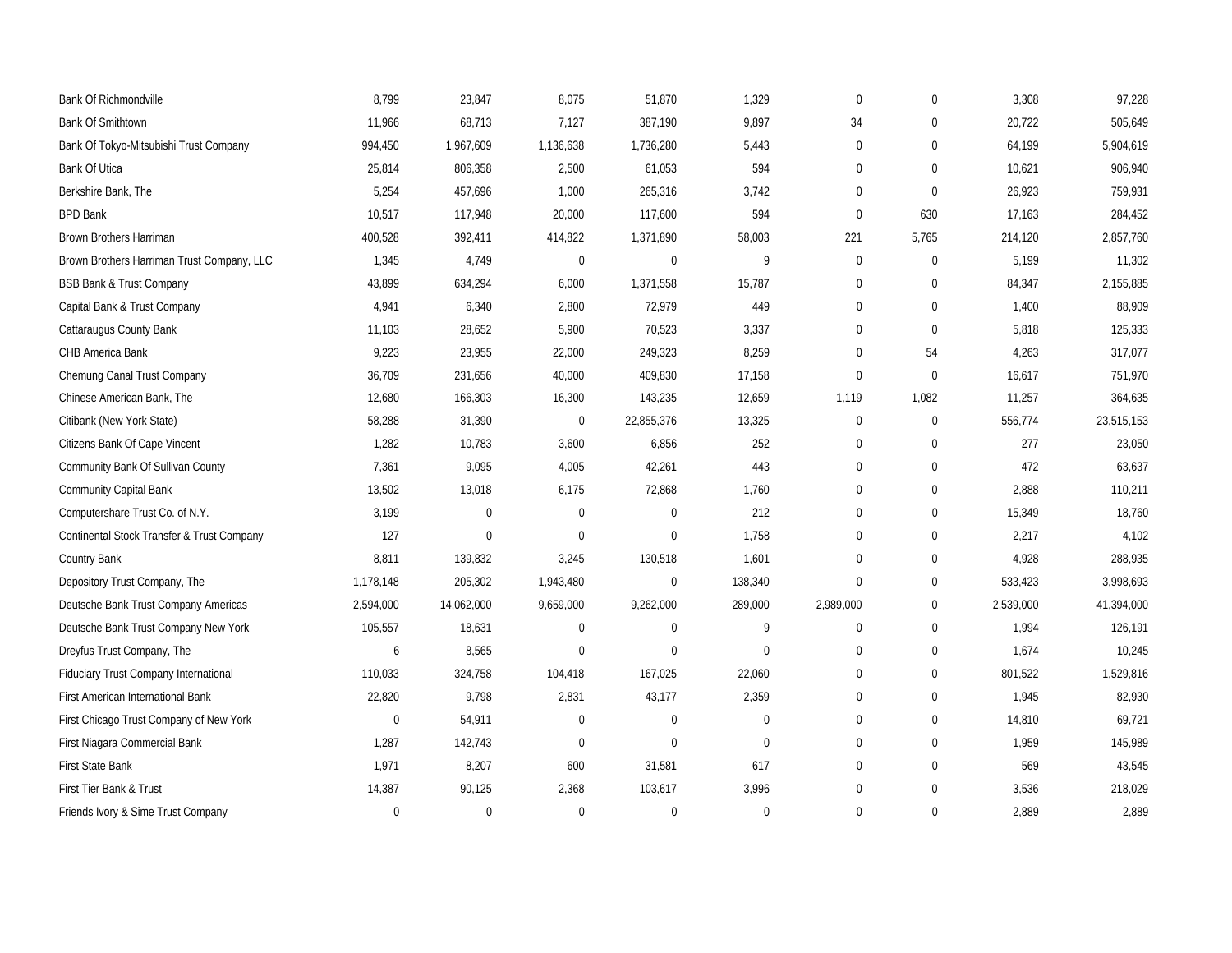| Genesee Regional Bank                           | 1,750      | 9,049       | 5,400            | 28,631         | 502            | $\mathbf 0$    | $\mathbf 0$  | 1,034          | 46,366      |
|-------------------------------------------------|------------|-------------|------------------|----------------|----------------|----------------|--------------|----------------|-------------|
| Genesee Valley Trust Company                    | 1,095      | 662         | $\overline{0}$   | $\Omega$       | 126            | $\mathbf 0$    | $\Omega$     | 69             | 1,952       |
| Goldman Sachs Trust Company, The                | 558        | 21,963      | $\Omega$         | $\mathbf 0$    | 39             | $\mathbf 0$    | $\mathbf 0$  | 95,163         | 117,723     |
| Gotham Bank Of New York                         | 8,411      | 67,780      | 24,100           | 68,037         | 307            | $\mathbf{0}$   | $\mathbf 0$  | 1,095          | 169,730     |
| Great Eastern Bank                              | 13,175     | 68,822      | 16,000           | 166,385        | 10,584         | $\overline{0}$ | 1,110        | 3,284          | 279,360     |
| Habib American Bank                             | 12,857     | 9,349       | 77,200           | 123,291        | 1,441          | $\mathbf 0$    | 2,895        | 5,507          | 232,540     |
| Hamptons State Bank                             | 5,857      | 10,728      | 2,300            | 21,483         | 1,131          | $\mathbf{0}$   | $\mathbf 0$  | 226            | 41,725      |
| Harris Trust Company of New York                | 1,992      | 23,935      | $\boldsymbol{0}$ | $\pmb{0}$      | $\mathbf 0$    | $\mathbf 0$    | $\mathbf 0$  | 973            | 26,900      |
| <b>HSBC Bank USA</b>                            | 3,483,894  | 30,994,006  | 5,082,847        | 42,686,104     | 679,609        | 248,986        | 90,957       | 7,134,577      | 90,400,980  |
| Hudson River Commercial Bank                    | 1,999      | 16,627      | $\mathbf{0}$     | $\mathbf 0$    | $\mathbf 0$    | $\mathbf 0$    | $\mathbf 0$  | 5,856          | 24,482      |
| Hudson Valley Bank                              | 47,932     | 752,857     | 103,200          | 654,693        | 12,717         | $\mathbf{0}$   | $\mathbf 0$  | 29,628         | 1,601,027   |
| Interaudi Bank                                  | 58,843     | 232,093     | 156,272          | 294,225        | 4,912          | $\mathbf{0}$   | 175          | 14,681         | 761,201     |
| Interbank Of New York                           | 70,128     | 36,665      | 27,950           | 137,120        | 4,746          | $\mathbf 0$    | $\mathbf 0$  | 5,612          | 282,221     |
| Israel Discount Bank Of New York                | 341,109    | 4,666,634   | 203,619          | 2,096,207      | 22,186         | $\mathbf 0$    | 11,495       | 284,847        | 7,626,097   |
| JPMorgan Chase Bank                             | 33,257,000 | 263,585,000 | 90,134,000       | 193,419,000    | 6,142,000      | 696,000        | 225,000      | 74,375,000     | 661,833,000 |
| Law Debenture Trust Company of N.Y.             | 2,517      | $\mathbf 0$ | $\mathbf 0$      | $\pmb{0}$      | $\mathbf 0$    | $\mathbf{0}$   | $\mathbf 0$  | 67             | 2,584       |
| Liberty Bank Of New York                        | 10,343     | 26,165      | 3,800            | 33,688         | 1,160          | $\mathbf 0$    | 143          | 496            | 75,795      |
| Long Island Commercial Bank                     | 19,089     | 196,174     | 51,000           | 214,967        | 4,411          | $\mathbf 0$    | $\mathbf 0$  | 14,668         | 500,309     |
| Manufacturers And Traders Trust Company         | 2,569,864  | 5,602,453   | 11,786           | 36,097,873     | 391,460        | 81,306         | 4,792        | 5,027,483      | 49,787,017  |
| Market Street Trust Company                     | 112        | 1,958       | 0                | $\mathbf 0$    | 613            | $\mathbf 0$    | $\mathbf 0$  | 109            | 2,792       |
| Mellon Securities Trust Co.                     | 11         | $\pmb{0}$   | $\mathbf{0}$     | 818            | 49             | $\mathbf 0$    | $\mathbf 0$  | 626            | 1,504       |
| Mellon Trust of New York, LLC                   | 105        | 2,733       | $\Omega$         | $\overline{0}$ | 510            | $\mathbf 0$    | $\mathbf 0$  | 646            | 3,994       |
| Mitsubishi Trust & Banking Corporation (U.S.A.) | 360,312    | 114,857     | $\boldsymbol{0}$ | 1,773          | 717            | $\mathbf 0$    | $\mathbf 0$  | 6,097          | 483,756     |
| Mizuho Corporate Bank (USA)                     | 154,058    | 372,785     | 1,370,000        | 1,233,415      | 2,840          | 393            | $\mathbf 0$  | 104,341        | 3,237,832   |
| Mizuho Trust & Banking Co., Ltd.                | 2,242      | $\mathbf 0$ | 118,102          | $\mathbf 0$    | 3,000          | $\mathbf{0}$   | $\mathbf{0}$ | 15,484         | 138,828     |
| New Commercial Bank of New York                 | 3,000      | $\mathbf 0$ | $\Omega$         | $\Omega$       | $\mathbf 0$    | $\mathbf{0}$   | $\Omega$     | $\overline{0}$ | 3,000       |
| New York Life Trust Company                     | 46         | 3,984       | 0                | $\mathbf 0$    | $\overline{2}$ | $\mathbf 0$    | $\mathbf 0$  | 1,714          | 5,746       |
| North Fork Bank                                 | 483,336    | 8,478,223   | $\boldsymbol{0}$ | 11,623,468     | 143,320        | $\mathbf 0$    | 2,834        | 1,228,908      | 21,960,089  |
| Northern Trust Company of New York, The         | 682        | 5,435       | 0                | $\pmb{0}$      | 521            | $\mathbf 0$    | $\mathbf{0}$ | 181            | 6,819       |
| OFI Trust Company                               | 219        | 5,094       | $\Omega$         | $\Omega$       | $\mathbf 0$    | $\mathbf 0$    | $\mathbf{0}$ | 1,258          | 6,571       |
| Orange County Trust Company                     | 13,769     | 172,451     | $\Omega$         | 136,683        | 6,871          | $\Omega$       | $\Omega$     | 20,691         | 350,465     |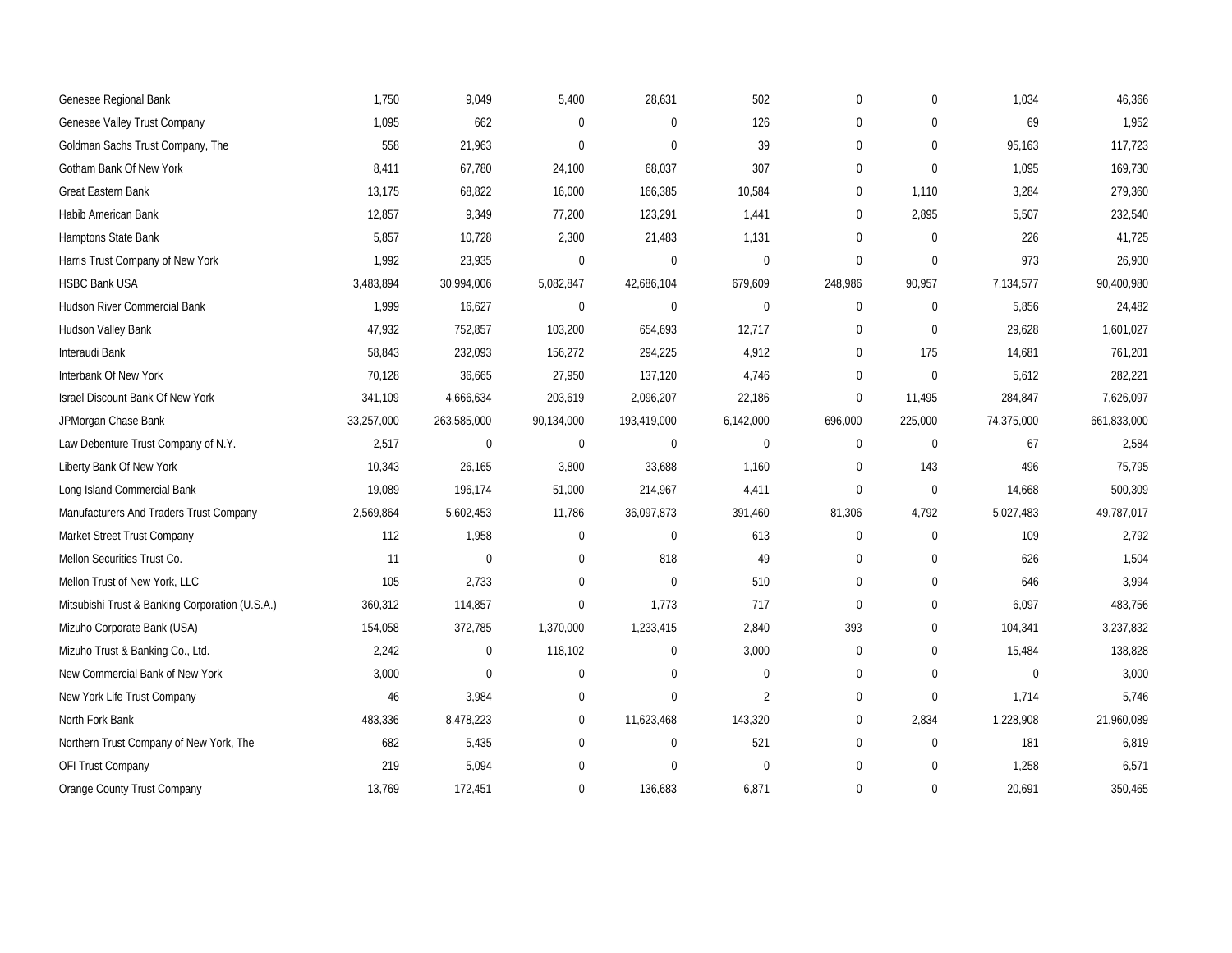| Pathfinder Commercial Bank              | 426          | 13,653        | $\Omega$       | 0              | $\mathbf 0$  | $\Omega$       | $\Omega$         | 613           | 14,692          |
|-----------------------------------------|--------------|---------------|----------------|----------------|--------------|----------------|------------------|---------------|-----------------|
| PCSB Commercial Bank                    | 190          | 15,337        | 600            | 0              | 0            | $\mathbf 0$    | $\mathbf 0$      | 142           | 16,269          |
| Provident Municipal Bank                | 3,221        | 36,185        | $\mathbf 0$    | 0              | $\mathbf 0$  | $\Omega$       | $\mathbf 0$      | 329           | 39,735          |
| Redwood Bank                            | 5,799        | 27,349        | 5,800          | 43,133         | 4,398        | $\Omega$       | $\Omega$         | 996           | 87,475          |
| Reliance Bank                           | 1,500        | 8,880         | 2,250          | 17,263         | 133          | 0              | $\mathbf 0$      | 382           | 30,408          |
| Riverside Bank                          | 11,080       | 12,857        | 28,750         | 60,718         | 1,180        | $\mathbf 0$    | $\mathbf 0$      | 611           | 115,196         |
| Rockefeller Trust Company, The          | 3,717        | 996           | $\overline{0}$ | $\overline{0}$ | 10           | $\mathbf 0$    | $\mathbf{0}$     | 517           | 5,240           |
| <b>SBU Municipal Bank</b>               | 365          | 95,192        | 3,200          | 1,046          | $\mathbf{0}$ | $\mathbf 0$    | $\mathbf 0$      | 10,082        | 109,885         |
| Signature Bank                          | 91,789       | 984,840       | $\mathbf 0$    | 356,494        | 11,015       | $\Omega$       | $\mathbf 0$      | 54,889        | 1,499,027       |
| Sleepy Hollow Bank                      | 5,581        | 75,574        | 4,925          | 91,867         | 1,358        | $\Omega$       | $\mathbf{0}$     | 1,994         | 181,299         |
| Solvay Bank                             | 25,125       | 71,768        | 30,500         | 289,532        | 4,257        | $\overline{0}$ | $\mathbf 0$      | 7,773         | 428,955         |
| State Bank Of Chittenango               | 951          | 7,565         | $\mathbf 0$    | 0              | $\mathbf 0$  | $\mathbf 0$    | $\mathbf 0$      | 385           | 8,901           |
| State Bank Of Long Island               | 45,914       | 599,908       | 60,000         | 633,150        | 7,064        | $\mathbf 0$    | $\mathbf{0}$     | 76,985        | 1,423,021       |
| Steuben Trust Company                   | 18,588       | 76,773        | 5,800          | 174,141        | 9,928        | $\Omega$       | $\mathbf 0$      | 11,472        | 296,702         |
| Tioga State Bank                        | 4,670        | 124,472       | $\mathbf 0$    | 102,245        | 2,136        | 5              | $\mathbf 0$      | 4,016         | 237,544         |
| <b>Tompkins Trust Company</b>           | 56,389       | 380,449       | $\Omega$       | 503,830        | 9,634        | 2,791          | $\mathbf{0}$     | 48,621        | 1,001,714       |
| Troy Commercial Bank, The               | 1,287        | 142,743       | $\Omega$       | 0              | $\mathbf 0$  | $\mathbf 0$    | $\mathbf 0$      | 1,959         | 145,989         |
| UFJ Trust Company of New York           | 1,302        | 20,168        | 37,300         | 0              | 387          | $\mathbf 0$    | $\mathbf{0}$     | 2,327         | 61,484          |
| Union State Bank                        | 63,657       | 1,007,142     | 185,000        | 1,392,970      | 15,147       | $\Omega$       | $\mathbf{0}$     | 56,345        | 2,720,261       |
| United Orient Bank                      | 4,822        | 25,234        | 2,500          | 61,213         | 1,749        | $\mathbf 0$    | 32               | 1,331         | 96,881          |
| United States Trust Company Of New York | 148,566      | 849,098       | $\mathbf 0$    | 4,573,525      | 45,533       | $\mathbf 0$    | $\mathbf 0$      | 233,276       | 5,849,998       |
| Victory State Bank                      | 44,903       | 59,172        | $\mathbf 0$    | 67,699         | 2,335        | $\Omega$       | $\mathbf 0$      | 1,810         | 175,919         |
| Warwick Commercial Bank, The            | 3,935        | 19,732        | $\pmb{0}$      | $\mathbf 0$    | $\pmb{0}$    | $\mathbf 0$    | $\boldsymbol{0}$ | 195           | 23,862          |
| Winthrop Trust Company                  | 275          | 5,870         | $\mathbf{0}$   | $\mathbf{0}$   | $\mathbf{0}$ | $\mathbf 0$    | $\mathbf{0}$     | 1,245         | 7,390           |
| Woori America Bank                      | 15,334       | 64,494        | 40,000         | 250,567        | 4,712        | $\mathbf 0$    | 178              | 6,216         | 381,501         |
| Wyoming County Bank                     | 17,381       | 148,681       | 19,479         | 505,301        | 5,512        | $\mathbf 0$    | $\mathbf 0$      | 11,448        | 707,802         |
| <b>Grand Totals</b><br>109              | \$58,241,153 | \$373,660,895 | \$123,380,684  | \$384,911,196  | \$9,346,488  | \$4,277,778    | \$514,130        | \$104,221,592 | \$1,058,553,916 |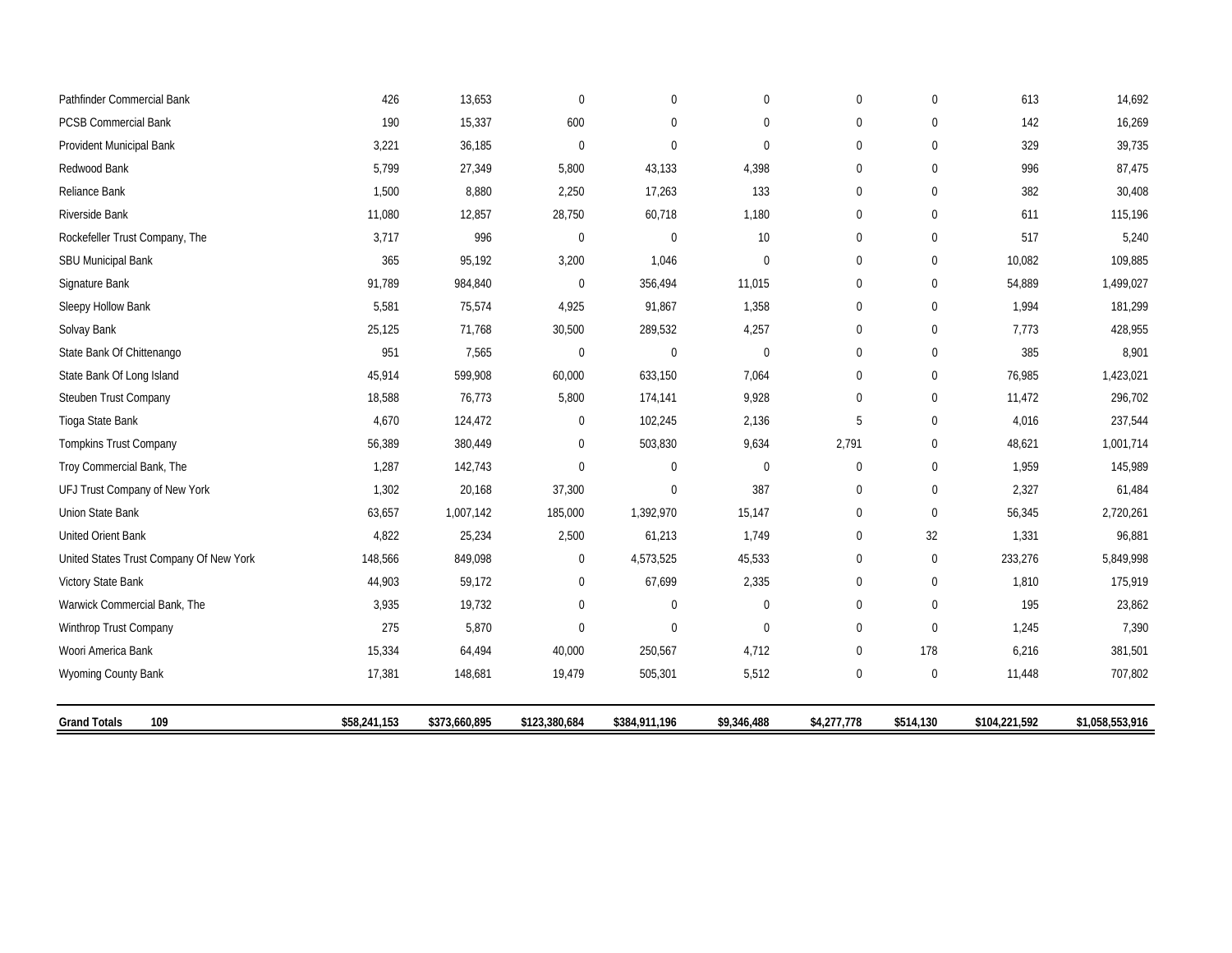#### **Part 2: Consolidated Statement of Condition of Banks, Trust Companies, and Private Banker as of June 30, 2003**

### **LIABILITIES AND CAPITAL**

|                                     | Total<br>Deposits | <b>Federal Funds</b><br>Bought<br>and Repos | Other<br><b>Borrowed</b><br>Money | Acceptances<br>Outstanding | Subordinated<br>Notes and<br>Debentures | All<br>Other<br>Liabilities | Total<br>Liabilities | Total<br>Equity<br>Capital | Total<br>Liabilities<br>and Capital |
|-------------------------------------|-------------------|---------------------------------------------|-----------------------------------|----------------------------|-----------------------------------------|-----------------------------|----------------------|----------------------------|-------------------------------------|
| Adirondack Bank                     | \$229,522         | \$2,147                                     | \$13,025                          | \$<br>$\bf{0}$             | \$<br>$\mathbf{0}$                      | \$1,349                     | \$246,043            | \$19,346                   | \$265,389                           |
| Adirondack Trust Company, The       | 498,876           | $\mathbf 0$                                 | 0                                 | $\pmb{0}$                  | $\mathbf{0}$                            | 4,124                       | 503,000              | 66,921                     | 569,921                             |
| Alden State Bank                    | 155,437           | $\Omega$                                    | 0                                 | $\pmb{0}$                  | $\mathbf{0}$                            | 125                         | 155,562              | 26,451                     | 182,013                             |
| Alpine Capital Bank                 | 115,875           | 7,500                                       | 385                               | $\pmb{0}$                  | 4,500                                   | 570                         | 128,830              | 17,086                     | 145,916                             |
| Amalgamated Bank                    | 1,927,429         | 1,073,755                                   | 166,776                           | 0                          | $\mathbf 0$                             | 48,001                      | 3,215,961            | 194,011                    | 3,409,972                           |
| Amerasia Bank                       | 118,002           | $\mathbf 0$                                 | 0                                 | 0                          | $\mathbf 0$                             | 572                         | 118,574              | 14,313                     | 132,887                             |
| American Community Bank             | 44,850            | $\Omega$                                    | 0                                 | $\pmb{0}$                  | $\mathbf{0}$                            | 98                          | 44,948               | 6,645                      | 51,593                              |
| American Stock Transfer & Trust Co. | $\mathbf 0$       | $\Omega$                                    | $\Omega$                          | $\mathbf 0$                | $\mathbf{0}$                            | 12,446                      | 12,446               | 26,483                     | 38,929                              |
| Atlantic Bank Of New York           | 1,647,677         | 931,606                                     | 241,942                           | 545                        | $\mathbf{0}$                            | 36,656                      | 2,858,426            | 215,339                    | 3,073,765                           |
| Banco Popular North America         | 4,916,865         | 97,456                                      | 399,927                           | 278                        | $\mathbf 0$                             | 39,688                      | 5,454,214            | 562,581                    | 6,016,795                           |
| Bank Leumi USA                      | 3,697,337         | 128,955                                     | 476,950                           | 6,170                      | 100,000                                 | 102,406                     | 4,511,818            | 394,711                    | 4,906,529                           |
| Bank Of Akron                       | 123,907           | $\mathbf 0$                                 | $\mathbf 0$                       | $\pmb{0}$                  | $\mathbf{0}$                            | 2,272                       | 126,179              | 19,668                     | 145,847                             |
| Bank of Bermuda (New York) Ltd.     | $\pmb{0}$         | $\pmb{0}$                                   | 1,807                             | $\pmb{0}$                  | $\mathbf 0$                             | 11,476                      | 13,283               | 4,862                      | 18,145                              |
| Bank Of Castile, The                | 389,123           | 6,986                                       | 12,316                            | 0                          | $\mathbf 0$                             | 3,526                       | 411,951              | 33,459                     | 445,410                             |
| <b>Bank Of Cattaraugus</b>          | 11,084            | $\mathbf 0$                                 | 0                                 | 0                          | $\mathbf{0}$                            | 166                         | 11,250               | 1,403                      | 12,653                              |
| Bank Of Holland                     | 42,632            | $\mathbf 0$                                 | 0                                 | $\boldsymbol{0}$           | $\mathbf{0}$                            | 348                         | 42,980               | 6,920                      | 49,900                              |
| <b>Bank Of Millbrook</b>            | 103,382           | $\mathbf 0$                                 | 0                                 | 0                          | $\mathbf{0}$                            | 1,520                       | 104,902              | 16,893                     | 121,795                             |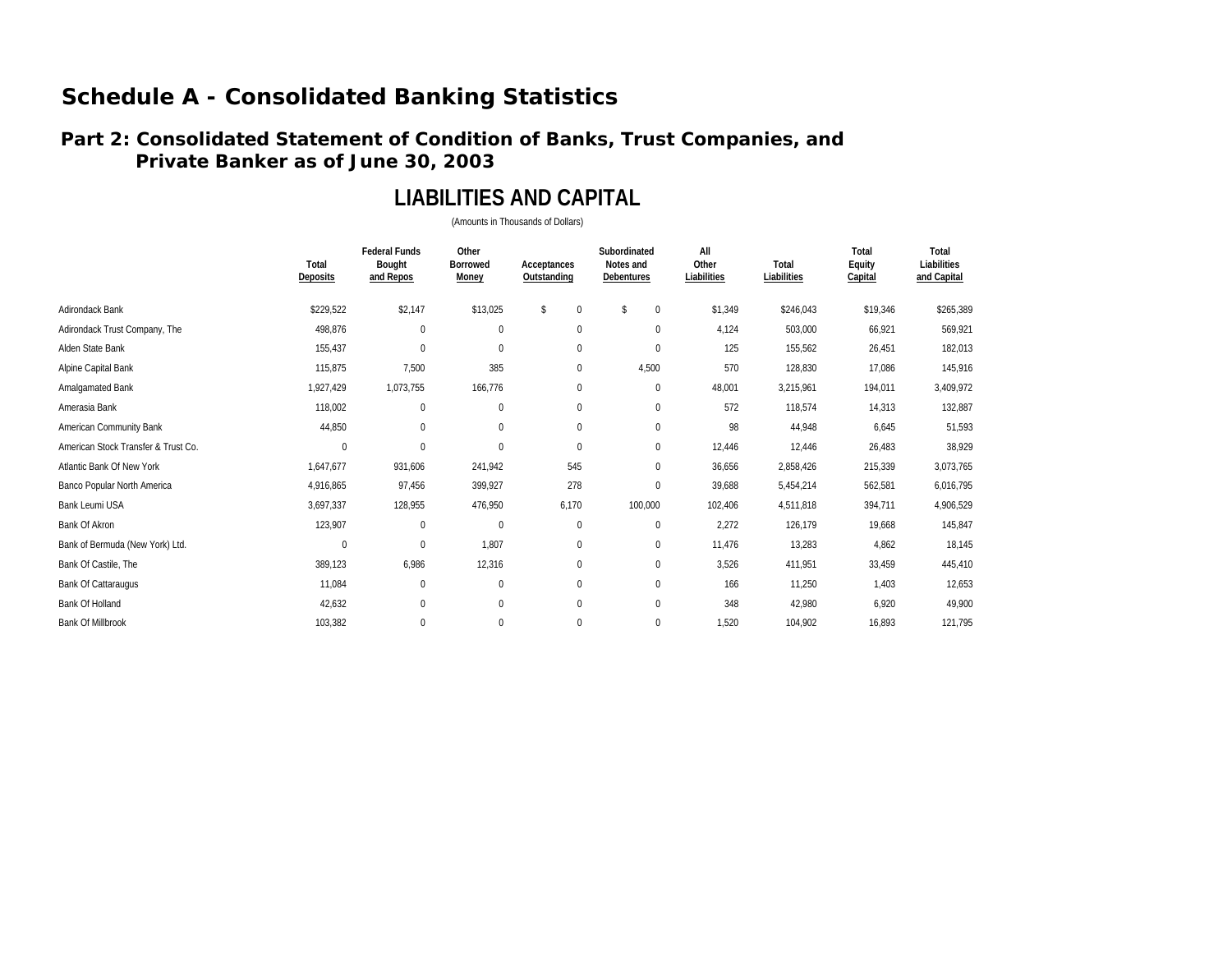| Bank of New York Trust Company, The                | $\mathbf{0}$ | $\mathbf{0}$ | $\mathbf{0}$     | 0            | $\mathbf{0}$ | 94        | 94         | 2,008     | 2,102      |
|----------------------------------------------------|--------------|--------------|------------------|--------------|--------------|-----------|------------|-----------|------------|
| Bank Of New York, The                              | 65,283,028   | 1,205,330    | 11,451,273       | 163,277      | 2,400,000    | 7,966,198 | 88,469,106 | 8,014,328 | 96,483,434 |
| Bank of Nova Scotia Trust Company of New York, The | 9,890        | $\mathbf 0$  | 0                | 0            | $\mathbf 0$  | 527       | 10,417     | 13,363    | 23,780     |
| <b>Bank Of Richmondville</b>                       | 88,395       | $\mathbf{0}$ | 0                | 0            | $\mathbf{0}$ | 886       | 89,281     | 7,947     | 97,228     |
| <b>Bank Of Smithtown</b>                           | 429,306      | $\mathbf{0}$ | 38,000           | 0            | $\mathbf{0}$ | 1,774     | 469.080    | 36,569    | 505.649    |
| Bank Of Tokyo-Mitsubishi Trust Company             | 1,802,254    | 2,612,650    | 405,325          | 0            | 127,392      | 232,200   | 5,179,821  | 724,798   | 5,904,619  |
| Bank Of Utica                                      | 835,758      | $\mathbf{0}$ | $\mathbf{0}$     | 0            | $\mathbf{0}$ | 3,463     | 839,221    | 67,719    | 906,940    |
| Berkshire Bank, The                                | 565,496      | 55,294       | 57,905           | $\mathbf 0$  | $\mathbf 0$  | 6,435     | 685,130    | 74,801    | 759,931    |
| <b>BPD Bank</b>                                    | 240,212      | 400          | 5,000            | 630          | $\mathbf{0}$ | 9,907     | 256,149    | 28,303    | 284,452    |
| Brown Brothers Harriman                            | 2,293,102    | 11,750       | 88,991           | 5,765        | $\mathbf 0$  | 117,869   | 2,517,477  | 340,283   | 2,857,760  |
| Brown Brothers Harriman Trust Company, LLC         | $\mathbf 0$  | $\mathbf{0}$ | 0                | $\mathbf 0$  | 1,600        | 3,235     | 4,835      | 6,467     | 11,302     |
| <b>BSB Bank &amp; Trust Company</b>                | 1,503,109    | 67,686       | 402,369          | 0            | $\mathbf 0$  | 14,816    | 1,987,980  | 167,905   | 2,155,885  |
| Capital Bank & Trust Company                       | 81,253       | $\mathbf 0$  | 0                | 0            | $\mathbf 0$  | 379       | 81,632     | 7,277     | 88,909     |
| Cattaraugus County Bank                            | 105,717      | $\mathbf{0}$ | 4,907            | $\mathbf 0$  | $\mathbf 0$  | 1,497     | 112,121    | 13,212    | 125,333    |
| CHB America Bank                                   | 240,786      | $\mathbf{0}$ | $\mathbf{0}$     | 54           | $\mathbf{0}$ | 1,517     | 242,357    | 74,720    | 317.077    |
| Chemung Canal Trust Company                        | 567,441      | 74,670       | 25,000           | $\mathbf{0}$ | $\mathbf{0}$ | 8,088     | 675,199    | 76,771    | 751,970    |
| Chinese American Bank, The                         | 312,695      | $\mathbf 0$  | $\mathbf{0}$     | 1,082        | $\mathbf{0}$ | 3,117     | 316,894    | 47,741    | 364,635    |
| Citibank (New York State)                          | 10,369,526   | 1,980,000    | 9,269,000        | $\Omega$     | $\mathbf{0}$ | 594,611   | 22,213,137 | 1,302,016 | 23,515,153 |
| Citizens Bank Of Cape Vincent                      | 18,421       | $\mathbf{0}$ | $\mathbf 0$      | $\mathbf 0$  | $\Omega$     | 17        | 18,438     | 4,612     | 23,050     |
| Community Bank Of Sullivan County                  | 57,450       | $\mathbf 0$  | 0                | 0            | $\mathbf{0}$ | 373       | 57,823     | 5,814     | 63,637     |
| <b>Community Capital Bank</b>                      | 95,712       | 750          | 5,875            | 0            | $\mathbf{0}$ | 1,299     | 103,636    | 6,575     | 110,211    |
| Computershare Trust Co. of N.Y.                    | $\Omega$     | $\mathbf{0}$ | $\boldsymbol{0}$ | 0            | $\mathbf{0}$ | 1,439     | 1,439      | 17,321    | 18,760     |
| Continental Stock Transfer & Trust Company         | $\Omega$     | $\mathbf{0}$ | $\mathbf{0}$     | 0            | $\mathbf{0}$ | 1,382     | 1,382      | 2,720     | 4,102      |
| Country Bank                                       | 261,455      | 11,500       | $\mathbf{0}$     | 0            | $\mathbf 0$  | 1,590     | 274,545    | 14,390    | 288,935    |
| Depository Trust Company, The                      | $\mathbf{0}$ | $\mathbf{0}$ | 292,965          | 0            | $\mathbf{0}$ | 3,600,728 | 3,893,693  | 105,000   | 3,998,693  |
| Deutsche Bank Trust Company Americas               | 20,473,000   | 9,659,000    | 1,588,000        | 0            | 225,000      | 2,410,000 | 34,355,000 | 7,039,000 | 41,394,000 |
| Deutsche Bank Trust Company New York               | $\mathbf{0}$ | $\mathbf{0}$ | $\mathbf{0}$     | 0            | $\mathbf 0$  | 2,721     | 2,721      | 123,470   | 126,191    |
| Dreyfus Trust Company, The                         | $\Omega$     | $\Omega$     | $\mathbf{0}$     | 0            | $\Omega$     | 642       | 642        | 9,603     | 10,245     |
| Fiduciary Trust Company International              | 625,948      | 39,000       | $\Omega$         | 0            | $\mathbf{0}$ | 103,688   | 768,636    | 761,180   | 1,529,816  |
| First American International Bank                  | 68,757       | $\mathbf{0}$ | 3,000            | 0            | $\mathbf{0}$ | 498       | 72,255     | 10,675    | 82,930     |
| First Chicago Trust Company of New York            | $\Omega$     | $\mathbf{0}$ | $\mathbf 0$      | $\mathbf 0$  | $\mathbf{0}$ | 16        | 16         | 69,705    | 69,721     |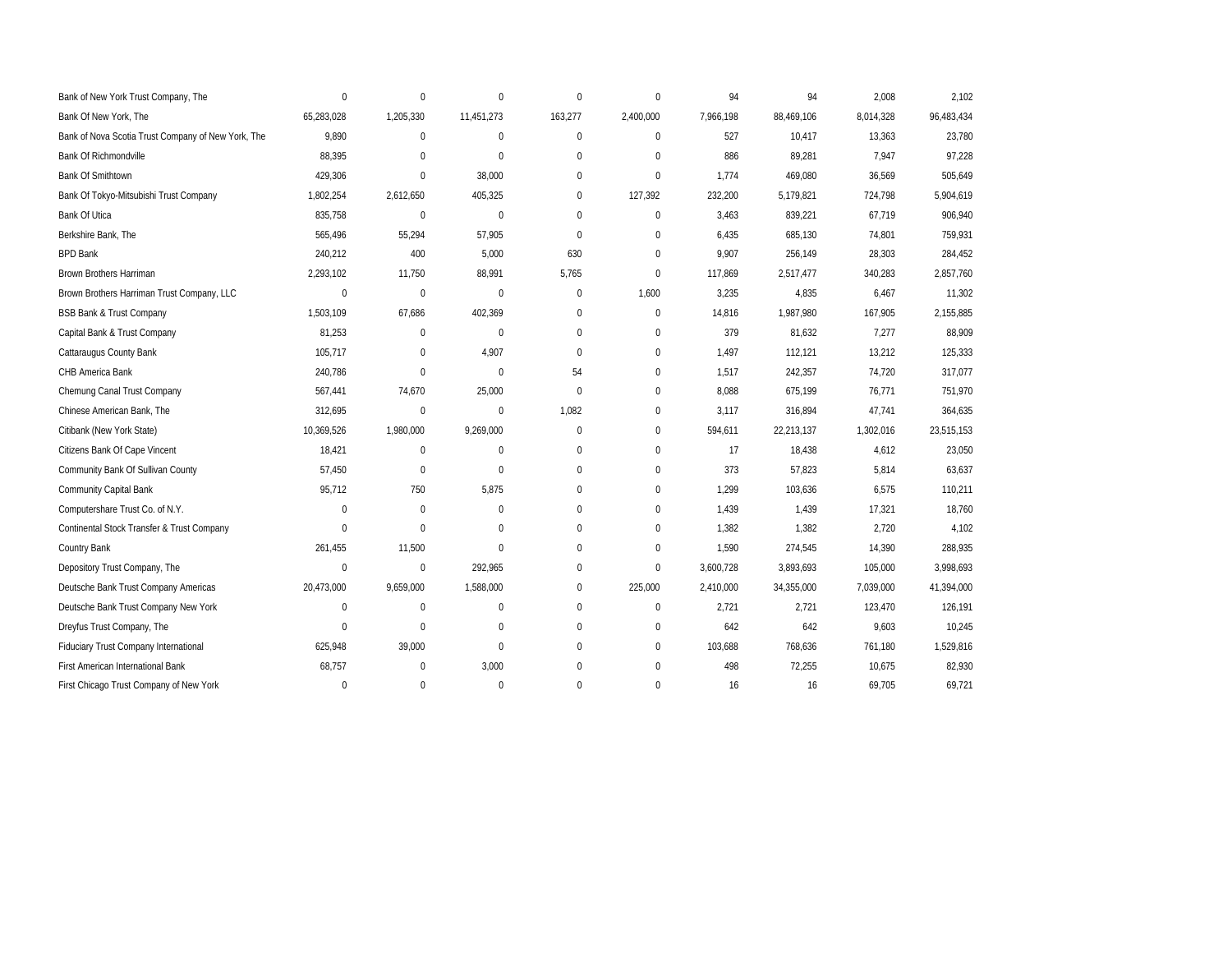| First Niagara Commercial Bank                   | 127,279      | 6,050        | $\mathbf{0}$     | $\mathbf 0$  | $\mathbf{0}$ | 497          | 133,826     | 12,163     | 145,989     |
|-------------------------------------------------|--------------|--------------|------------------|--------------|--------------|--------------|-------------|------------|-------------|
| First State Bank                                | 39,623       | $\mathbf 0$  | $\mathbf{0}$     | $\mathbf 0$  | $\mathbf{0}$ | 159          | 39,782      | 3,763      | 43,545      |
| First Tier Bank & Trust                         | 175,698      | 5,049        | 21,000           | $\pmb{0}$    | $\mathbf 0$  | 1,566        | 203,313     | 14,716     | 218,029     |
| Friends Ivory & Sime Trust Company              | $\mathbf 0$  | $\mathbf{0}$ | $\mathbf 0$      | $\mathbf 0$  | $\mathbf{0}$ | $\mathbf{0}$ | $\pmb{0}$   | 2,889      | 2,889       |
| Genesee Regional Bank                           | 41,527       | $\mathbf{0}$ | 13               | $\pmb{0}$    | $\mathbf{0}$ | 104          | 41,644      | 4,722      | 46,366      |
| Genesee Valley Trust Company                    | $\mathbf{0}$ | $\mathbf{0}$ | $\mathbf 0$      | $\mathbf 0$  | $\mathbf{0}$ | 106          | 106         | 1,846      | 1,952       |
| Goldman Sachs Trust Company, The                | $\mathbf{0}$ | $\mathbf{0}$ | 49,493           | $\mathbf 0$  | $\Omega$     | 36,025       | 85,518      | 32,205     | 117,723     |
| Gotham Bank Of New York                         | 147,484      | $\mathbf{0}$ | $\boldsymbol{0}$ | $\mathbf{0}$ | $\mathbf{0}$ | 1,608        | 149,092     | 20,638     | 169,730     |
| <b>Great Eastern Bank</b>                       | 248,328      | $\Omega$     | $\mathbf 0$      | 1,110        | $\Omega$     | 994          | 250,432     | 28,928     | 279,360     |
| Habib American Bank                             | 200,935      | $\mathbf{0}$ | 2,142            | 2,895        | $\mathbf{0}$ | 2,002        | 207,974     | 24,566     | 232,540     |
| Hamptons State Bank                             | 33,011       | 4,000        | $\mathbf{0}$     | $\mathbf 0$  | $\Omega$     | 342          | 37,353      | 4,372      | 41,725      |
| Harris Trust Company of New York                | $\mathbf{0}$ | $\mathbf{0}$ | $\mathbf{0}$     | $\Omega$     | $\Omega$     | 960          | 960         | 25,940     | 26,900      |
| <b>HSBC Bank USA</b>                            | 61,087,636   | 1,795,719    | 11,908,028       | 90,957       | 1,549,160    | 6,383,644    | 82,815,144  | 7,585,836  | 90,400,980  |
| <b>Hudson River Commercial Bank</b>             | 10,845       | $\mathbf{0}$ | 10,369           | $\mathbf 0$  | $\mathbf{0}$ | 102          | 21,316      | 3,166      | 24,482      |
| Hudson Valley Bank                              | 1,111,247    | 145,486      | 188,911          | $\mathbf 0$  | $\mathbf{0}$ | 13,949       | 1,459,593   | 141,434    | 1,601,027   |
| Interaudi Bank                                  | 593,743      | $\mathbf 0$  | 91,338           | 175          | $\mathbf{0}$ | 6,983        | 692,239     | 68,962     | 761,201     |
| Interbank Of New York                           | 257,533      | $\mathbf 0$  | 0                | $\Omega$     | $\mathbf{0}$ | 1,580        | 259,113     | 23,108     | 282,221     |
| Israel Discount Bank Of New York                | 4,487,388    | 1,932,832    | 535,884          | 11,495       | $\mathbf 0$  | 114,853      | 7,082,452   | 543,645    | 7,626,097   |
| JPMorgan Chase Bank                             | 315,561,000  | 119,159,000  | 139,485,000      | 225,000      | 8,202,000    | 41,556,000   | 624,188,000 | 37,645,000 | 661,833,000 |
| Law Debenture Trust Company of N.Y.             | $\pmb{0}$    | $\mathbf 0$  | 0                | $\mathbf 0$  | $\mathbf 0$  | 80           | 80          | 2,504      | 2,584       |
| Liberty Bank Of New York                        | 65,919       | $\mathbf 0$  | $\mathbf{0}$     | 143          | $\mathbf{0}$ | 227          | 66,289      | 9,506      | 75,795      |
| Long Island Commercial Bank                     | 403,396      | $\mathbf{0}$ | 65,000           | $\Omega$     | $\mathbf 0$  | 3,231        | 471,627     | 28,682     | 500,309     |
| Manufacturers And Traders Trust Company         | 32,287,325   | 3,853,351    | 5,441,759        | 4,792        | 1,383,030    | 786,196      | 43,756,453  | 6,030,564  | 49,787,017  |
| Market Street Trust Company                     | $\mathbf 0$  | $\mathbf{0}$ | 0                | $\mathbf 0$  | $\mathbf{0}$ | 38           | $\mathbf 0$ | 2,754      | 2,792       |
| Mellon Securities Trust Co.                     | $\mathbf{0}$ | $\mathbf{0}$ | 0                | $\pmb{0}$    | $\mathbf{0}$ | 30           | 30          | 1,474      | 1,504       |
| Mellon Trust of New York, LLC                   | $\Omega$     | $\Omega$     | $\Omega$         | $\mathbf 0$  | $\Omega$     | 210          | 210         | 3,784      | 3,994       |
| Mitsubishi Trust & Banking Corporation (U.S.A.) | 336,985      | $\Omega$     | $\mathbf 0$      | $\mathbf 0$  | $\mathbf{0}$ | 421          | 337,406     | 146,350    | 483,756     |
| Mizuho Corporate Bank (USA)                     | 1,735,974    | 118,102      | 90,191           | $\pmb{0}$    | 267,000      | 129,670      | 2,340,937   | 896,895    | 3,237,832   |
| Mizuho Trust & Banking Co., Ltd.                | 90,965       | $\mathbf{0}$ | $\mathbf 0$      | $\mathbf 0$  | $\mathbf{0}$ | 6,297        | 97,262      | 41,566     | 138,828     |
| New Commercial Bank of New York                 | $\mathbf 0$  | $\mathbf 0$  | 0                | $\pmb{0}$    | $\mathbf{0}$ | $\mathbf{0}$ | $\mathbf 0$ | 3,000      | 3,000       |
| New York Life Trust Company                     | $\mathbf{0}$ | $\mathbf{0}$ | $\mathbf{0}$     | $\mathbf 0$  | $\mathbf{0}$ | 1,759        | 1,759       | 3,987      | 5,746       |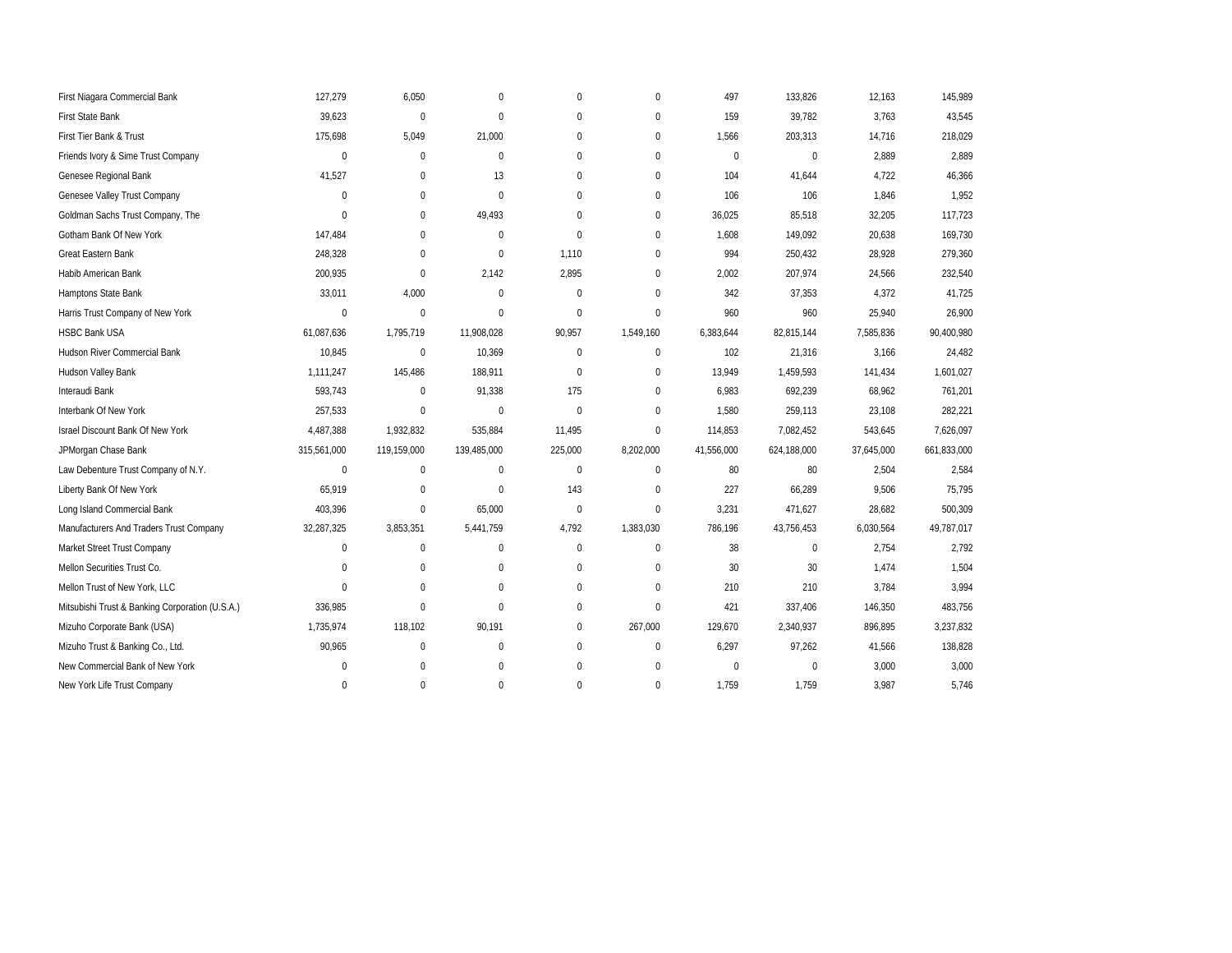| North Fork Bank                         | 13,996,355    | 3,864,415     | 1,850,792     | 2,834       | $\mathbf 0$  | 507,154      | 20,221,550    | 1,738,539    | 21,960,089      |
|-----------------------------------------|---------------|---------------|---------------|-------------|--------------|--------------|---------------|--------------|-----------------|
| Northern Trust Company of New York, The | $\mathbf 0$   | $\mathbf{0}$  | $\mathbf{0}$  | $\mathbf 0$ | $\mathbf{0}$ | 653          | 653           | 6,166        | 6,819           |
| OFI Trust Company                       | $\mathbf{0}$  | $\mathbf{0}$  | $\mathbf 0$   | $\mathbf 0$ | $\mathbf{0}$ | 677          | 677           | 5,894        | 6,571           |
| Orange County Trust Company             | 228,461       | $\mathbf 0$   | 66,700        | $\mathbf 0$ | $\mathbf 0$  | 2,761        | 297,922       | 52,543       | 350,465         |
| Pathfinder Commercial Bank              | 8,068         | $\mathbf{0}$  | 4,000         | $\mathbf 0$ | $\mathbf{0}$ | 213          | 12,281        | 2,411        | 14,692          |
| <b>PCSB Commercial Bank</b>             | 13,666        | $\mathbf{0}$  | $\mathbf 0$   | $\mathbf 0$ | $\mathbf{0}$ | 125          | 13,791        | 2,478        | 16,269          |
| Provident Municipal Bank                | 19,813        | $\mathbf 0$   | 13,639        | $\mathbf 0$ | $\mathbf{0}$ | 504          | 33,956        | 5,779        | 39,735          |
| Redwood Bank                            | 79,816        | $\mathbf{0}$  | $\mathbf 0$   | $\pmb{0}$   | $\mathbf 0$  | 523          | 80,339        | 7,136        | 87,475          |
| Reliance Bank                           | 29,527        | $\mathbf{0}$  | $\Omega$      | $\mathbf 0$ | $\mathbf{0}$ | 149          | 29,676        | 732          | 30,408          |
| Riverside Bank                          | 106,974       | $\Omega$      | $\Omega$      | $\mathbf 0$ | $\mathbf{0}$ | 281          | 107,255       | 7,941        | 115,196         |
| Rockefeller Trust Company, The          | $\mathbf 0$   | $\mathbf 0$   | $\mathbf 0$   | $\pmb{0}$   | $\mathbf 0$  | 1,276        | 1,276         | 3,964        | 5,240           |
| SBU Municipal Bank                      | 43,875        | 11,073        | $\mathbf 0$   | $\mathbf 0$ | $\mathbf 0$  | 1,273        | 56,221        | 53,664       | 109,885         |
| Signature Bank                          | 1,240,584     | 15,000        | 108,000       | $\mathbf 0$ | $\pmb{0}$    | 14,516       | 1,378,100     | 120,927      | 1,499,027       |
| Sleepy Hollow Bank                      | 169,503       | $\mathbf{0}$  | 87            | $\pmb{0}$   | $\mathbf{0}$ | 893          | 170,483       | 10,816       | 181,299         |
| Solvay Bank                             | 391,542       | $\mathbf 0$   | $\mathbf 0$   | $\mathbf 0$ | $\mathbf{0}$ | 1,958        | 393,500       | 35,455       | 428,955         |
| State Bank Of Chittenango               | 6,625         | $\mathbf 0$   | $\mathbf 0$   | $\bf 0$     | $\pmb{0}$    | 101          | 6,726         | 2,175        | 8,901           |
| State Bank Of Long Island               | 1,104,648     | 28,050        | 74,007        | $\pmb{0}$   | $\mathbf 0$  | 117,002      | 1,323,707     | 99,314       | 1,423,021       |
| Steuben Trust Company                   | 270,756       | $\mathbf 0$   | $\mathbf{0}$  | $\mathbf 0$ | $\mathbf{0}$ | 1,585        | 272,341       | 24,361       | 296,702         |
| Tioga State Bank                        | 192,628       | 4,435         | 15,053        | $\bf 0$     | $\pmb{0}$    | 2,688        | 214,804       | 22,740       | 237,544         |
| <b>Tompkins Trust Company</b>           | 655,811       | 165,900       | 86,100        | $\mathbf 0$ | $\mathbf 0$  | 16,408       | 924,219       | 77,495       | 1,001,714       |
| Troy Commercial Bank, The               | 127,279       | 6,050         | $\mathbf 0$   | $\mathbf 0$ | $\mathbf{0}$ | 497          | 133,826       | 12,163       | 145,989         |
| UFJ Trust Company of New York           | 9,620         | $\mathbf 0$   | $\mathbf{0}$  | $\bf 0$     | $\pmb{0}$    | 611          | 10,231        | 51,253       | 61,484          |
| Union State Bank                        | 1,715,751     | 508,327       | 109,157       | $\pmb{0}$   | $\mathbf 0$  | 174,426      | 2,507,661     | 212,600      | 2,720,261       |
| United Orient Bank                      | 84,325        | $\mathbf 0$   | 3,000         | 32          | $\mathbf 0$  | 997          | 88,354        | 8,527        | 96,881          |
| United States Trust Company Of New York | 3,696,989     | 846,134       | 773,426       | $\bf 0$     | $\pmb{0}$    | 174,787      | 5,491,336     | 358,662      | 5,849,998       |
| Victory State Bank                      | 164,295       | $\mathbf{0}$  | $\Omega$      | $\mathbf 0$ | $\mathbf 0$  | 1,473        | 165,768       | 10,151       | 175,919         |
| Warwick Commercial Bank, The            | 14,660        | 5,910         | $\mathbf 0$   | $\mathbf 0$ | $\mathbf{0}$ | 44           | 20,614        | 3,248        | 23,862          |
| Winthrop Trust Company                  | $\mathbf 0$   | $\mathbf{0}$  | $\mathbf{0}$  | $\mathbf 0$ | $\mathbf{0}$ | 1,062        | 1,062         | 6,328        | 7,390           |
| Woori America Bank                      | 333,228       | $\mathbf 0$   | $\mathbf 0$   | 178         | $\mathbf 0$  | 1,715        | 335,121       | 46,380       | 381,501         |
| Wyoming County Bank                     | 612,500       | 6,150         | 34,229        | $\pmb{0}$   | $\bf{0}$     | 4,549        | 657,428       | 50,374       | 707,802         |
| <b>Grand Totals</b><br>109              | \$564,711,849 | \$150,447,468 | \$185,978,056 | \$517,412   | \$14,259,682 | \$65,436,883 | \$981,351,312 | \$77,202,566 | \$1,058,553,916 |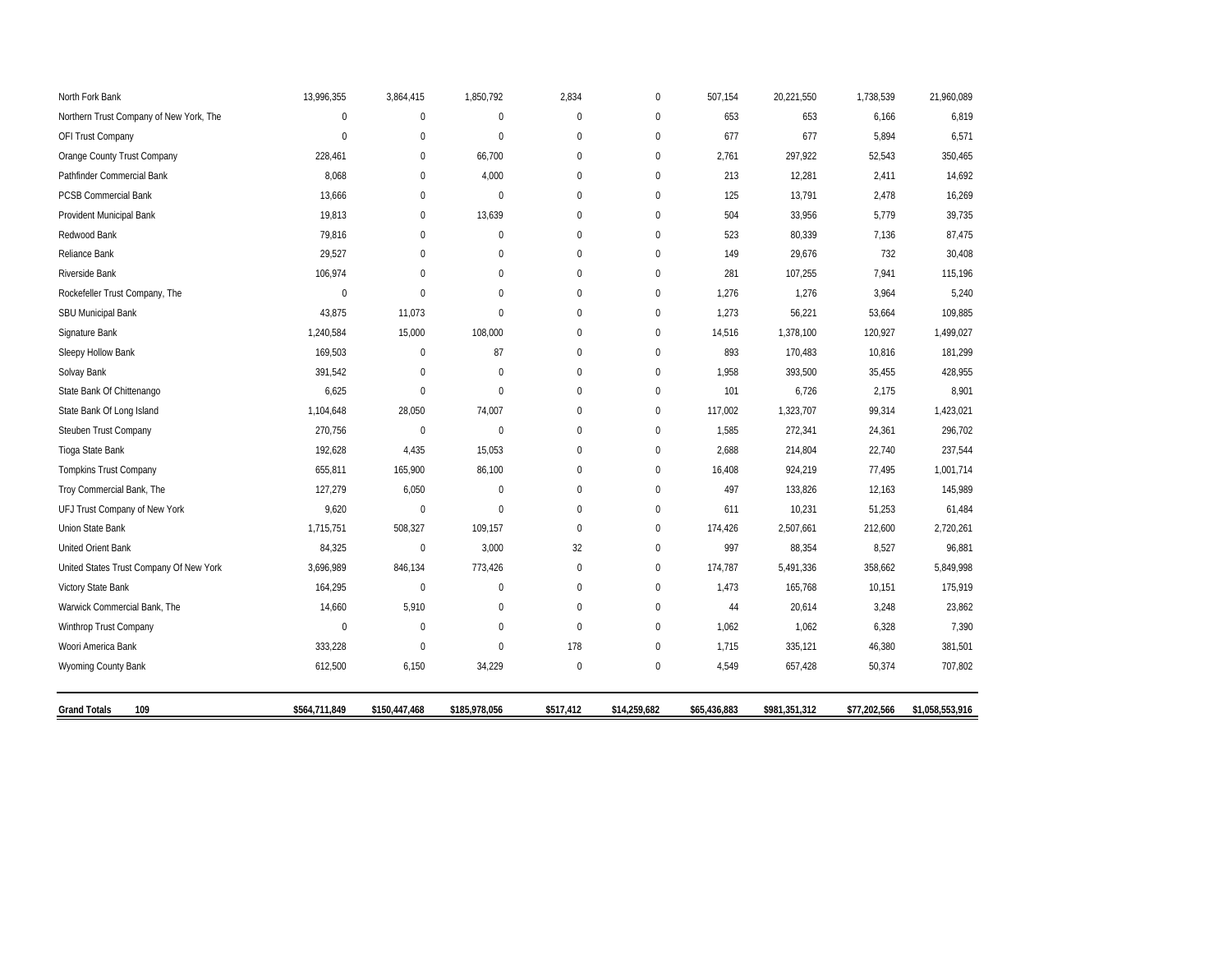### **Part 3: Consolidated Statement of Condition of Banks, Trust Companies, and Private Banker as of December 31, 2003**

|                                                    | Cash and     |                   | <b>Fed Funds</b> | Loans and        | <b>Bank Premises</b> | Investment in    | Customers'   |            |            |
|----------------------------------------------------|--------------|-------------------|------------------|------------------|----------------------|------------------|--------------|------------|------------|
|                                                    | Due from     | Total             | Sold and         | Leases           | and                  | Unconsol'd       | Liability on | Other      | Total      |
|                                                    | <b>Banks</b> | <b>Securities</b> | Repos            | <b>Net</b>       | Equipment            | Subsidiaries     | Acceptances  | Assets     | Assets     |
| Adirondack Bank                                    | 9,141        | 79,234            | 0                | 175,449          | 4,357                | $\boldsymbol{0}$ | $\mathbf{0}$ | 8,201      | 276,382    |
| Adirondack Trust Company, The                      | 19,329       | 186,279           | 22,000           | 332,125          | 11,181               | $\boldsymbol{0}$ | $\mathbf 0$  | 7.854      | 578,768    |
| Alden State Bank                                   | 5,834        | 59,849            | 4,500            | 107,447          | 2,504                | 11               | $\mathbf{0}$ | 3,218      | 183,363    |
| Alpine Capital Bank                                | 5,761        | 63,538            | 41,000           | 50,401           | 220                  | $\mathbf{0}$     | $\mathbf{0}$ | 1,044      | 161,964    |
| Amalgamated Bank                                   | 86,570       | 1,998,379         | 0                | 1,415,400        | 18,700               | 2,500            | $\Omega$     | 98,445     | 3,619,994  |
| Amerasia Bank                                      | 11,585       | 10,071            | 16,600           | 99,119           | 3,037                | $\boldsymbol{0}$ | 91           | 968        | 141,471    |
| American Community Bank                            | 1,229        | 15,608            | 900              | 28,933           | 330                  | $\boldsymbol{0}$ | $\mathbf{0}$ | 736        | 47,736     |
| American Stock Transfer & Trust Co.                | 2,008        | 30,276            | 0                | $\boldsymbol{0}$ | 7,129                | $\mathbf 0$      | $\mathbf{0}$ | 5,194      | 44,607     |
| Atlantic Bank of New York                          | 97,536       | 1,561,654         | 27,402           | 1,212,823        | 37,629               | $\mathbf 0$      | 342          | 161,683    | 3,099,069  |
| Banco Popular North America                        | 175,230      | 950,094           | 0                | 4,788,614        | 89,693               | $\boldsymbol{0}$ | 240          | 305,747    | 6,309,618  |
| <b>Bank Leumi USA</b>                              | 373,831      | 2,515,007         | 112,285          | 2,163,303        | 22,908               | $\boldsymbol{0}$ | 5,965        | 155,047    | 5,348,346  |
| Bank of Akron                                      | 13,430       | 44,237            | 1,005            | 79,857           | 3,906                | 294              | $\mathbf{0}$ | 1,882      | 144,611    |
| Bank of Bermuda (New York) Ltd.                    | 13,027       | 37                | 0                | $\mathbf{0}$     | 1,278                | $\mathbf 0$      | $\Omega$     | 2,717      | 17,059     |
| Bank of Castile, The                               | 14,652       | 94,684            | 0                | 339,179          | 7,873                | $\boldsymbol{0}$ | $\Omega$     | 9,163      | 465,551    |
| <b>Bank of Cattaraugus</b>                         | 1,034        | 2,562             | 0                | 7,652            | 220                  | $\mathbf 0$      | $\Omega$     | 520        | 11,988     |
| <b>Bank of Holland</b>                             | 1,615        | 11,977            | 1,125            | 38,785           | 3,292                | $\mathbf 0$      | $\mathbf{0}$ | 831        | 57,625     |
| <b>Bank of Millbrook</b>                           | 6,397        | 42,880            | 4,800            | 67,574           | 2,210                | $\mathbf 0$      | $\mathbf{0}$ | 1,266      | 125,127    |
| Bank of New York, The                              | 10,906,548   | 26,740,730        | 2,969,315        | 36,148,244       | 926,789              | 277,788          | 144,025      | 11,144,462 | 89,257,901 |
| Bank of New York Trust Company, The                | 12           | 90                | 1,740            | 0                | $\mathbf 0$          | 0                | $\mathbf{0}$ | 335        | 2,177      |
| Bank of Nova Scotia Trust Company of New York, The | 7,210        | 4,217             | 5,000            | 0                | 0                    | 0                | $\mathbf{0}$ | 215        | 16,642     |
| <b>Bank of Richmondville</b>                       | 7,976        | 22,179            | 10,775           | 55,288           | 1,328                | 0                | $\Omega$     | 2,257      | 99,803     |
| <b>Bank of Smithtown</b>                           | 9,383        | 59,278            | 5,382            | 454,869          | 10,288               | 3                | $\theta$     | 25,746     | 564,949    |
| Bank of Tokyo-Mitsubishi Trust Company             | 1,883,614    | 1,593,711         | 688,250          | 1,477,257        | 5,025                | 0                | 4,521        | 63,466     | 5,715,844  |
| <b>Bank of Utica</b>                               | 21,345       | 834,610           | 29,100           | 54,449           | 539                  | $\mathbf 0$      | $\mathbf{0}$ | 11,054     | 951,097    |
| Berkshire Bank, The                                | 6,993        | 562,970           | 0                | 285,920          | 3,590                | $\mathbf 0$      | $\Omega$     | 29,157     | 888,630    |
| <b>BPD Bank</b>                                    | 13.592       | 112,106           | 40.000           | 119,220          | 1,766                | $\mathbf 0$      | 1,166        | 19.016     | 306,866    |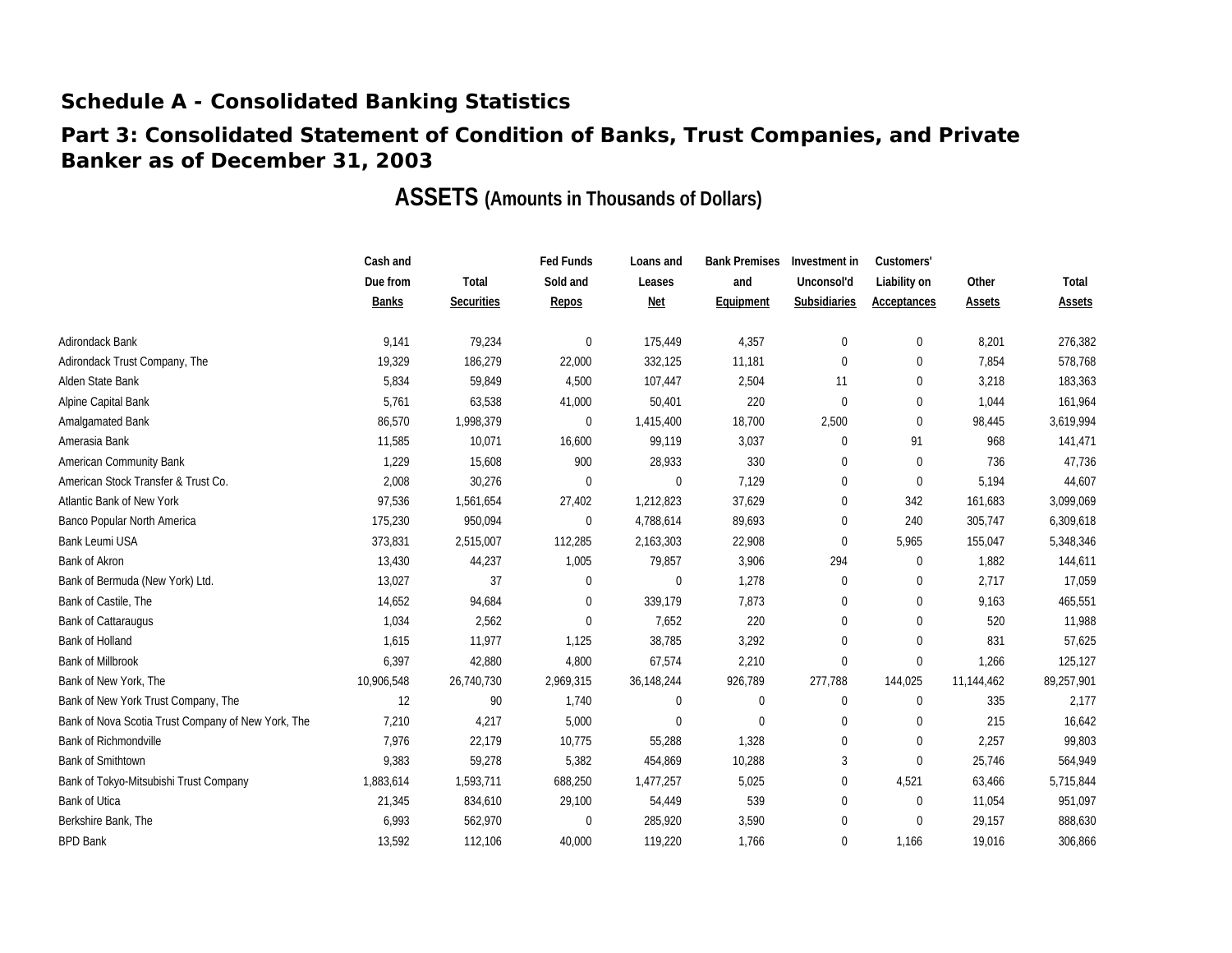| Brown Brothers Harriman & Co.                | 318,946      | 542,902     | 544,977      | 1,270,159   | 54,042      | 23           | 5,299        | 213,245   | 2,949,593  |
|----------------------------------------------|--------------|-------------|--------------|-------------|-------------|--------------|--------------|-----------|------------|
| Brown Brothers Harriman Trust Company, LLC   | 2,544        | 6,180       | $\mathbf 0$  | $\mathbf 0$ | 7           | $\mathbf{0}$ | 0            | 4,525     | 13,256     |
| <b>BSB Bank &amp; Trust Company</b>          | 45,735       | 623,221     | 16,000       | 1,406,079   | 15,220      | 0            | $\mathbf 0$  | 103,067   | 2,209,322  |
| Capital Bank & Trust Company                 | 3,953        | 8,734       | 6,500        | 66,936      | 367         | $\mathbf{0}$ | $\Omega$     | 2,018     | 88,508     |
| Cattaraugus County Bank                      | 6,592        | 35,125      | 3,100        | 68,054      | 3,312       | $\Omega$     | $\Omega$     | 6,405     | 122,588    |
| CHB America Bank                             | 8,460        | 24,784      | 23,000       | 253,633     | 8,267       | $\mathbf{0}$ | $\Omega$     | 3,734     | 321,878    |
| Chemung Canal Trust Company                  | 25,670       | 289,961     | 12,400       | 380,498     | 17,433      | $\mathbf{0}$ | $\Omega$     | 18,319    | 744,281    |
| Chinese American Bank, The                   | 20,762       | 161,052     | 19,000       | 142,121     | 12,356      | 1,153        | 1,047        | 11,449    | 368,940    |
| Citizens Bank of Cape Vincent                | 1,111        | 11,813      | 4,000        | 6,722       | 246         | $\mathbf{0}$ | $\theta$     | 246       | 24,138     |
| Community Bank of Sullivan County            | 6,617        | 10,798      | 1,273        | 42,741      | 432         | 0            | $\mathbf 0$  | 760       | 62,621     |
| <b>Community Capital Bank</b>                | 10,659       | 36,343      | 2,000        | 82,867      | 1,715       | $\Omega$     | $\Omega$     | 3,532     | 137,116    |
| Computershare Trust Company of N.Y.          | 3,586        | $\Omega$    | $\mathbf 0$  | $\Omega$    | 200         | $\mathbf{0}$ | $\mathbf 0$  | 15,155    | 18,941     |
| Continental Stock Transfer & Trust Company   | 548          | $\Omega$    | $\mathbf{0}$ | $\Omega$    | 1,279       | $\mathbf{0}$ | $\Omega$     | 2,953     | 4,780      |
| Country Bank                                 | 7,828        | 143,108     | 3,325        | 162,078     | 1,457       | $\mathbf{0}$ | $\mathbf 0$  | 4,396     | 322,192    |
| Depository Trust Company, The                | 200,354      | 205,302     | 1,740,974    | $\Omega$    | 131,731     | $\mathbf{0}$ | $\Omega$     | 226,706   | 2,505,067  |
| Deutsche Bank Trust Company Americas         | 2,129,000    | 11,805,000  | 7,566,000    | 6,419,000   | 319,000     | 3,043,000    | $\mathbf 0$  | 2,787,000 | 34,068,000 |
| Deutsche Bank Trust Company New York         | 109,030      | 18,733      | $\mathbf 0$  | $\Omega$    | 7           | $\mathbf{0}$ | $\mathbf 0$  | 1,540     | 129,310    |
| Dreyfus Trust Company, The                   | 5            | 11,151      | $\mathbf 0$  | $\Omega$    | $\mathbf 0$ | $\mathbf{0}$ | $\Omega$     | 385       | 11,541     |
| <b>Fiduciary Trust Company International</b> | 57,894       | 324,627     | 25,000       | 200,833     | 24,035      | $\Omega$     | $\theta$     | 780,198   | 1,412,587  |
| First American International Bank            | 38,012       | 14,217      | 470          | 59,535      | 3,199       | $\mathbf{0}$ | $\mathbf 0$  | 2,854     | 118,287    |
| First Chicago Trust Company of New York      | $\mathbf{0}$ | 55,734      | $\mathbf 0$  | $\Omega$    | 0           | $\Omega$     | $\Omega$     | 14,826    | 70,560     |
| First State Bank, Canisteo, N.Y.             | 1,946        | 9,169       | $\mathbf 0$  | 30,581      | 586         | 0            | $\mathbf 0$  | 564       | 42,846     |
| First Tier Bank & Trust                      | 5,494        | 105,478     | 3,233        | 101,851     | 5,028       | $\Omega$     | $\Omega$     | 3,996     | 225,080    |
| Friends Ivory & Sime Trust Company           | $\mathbf{0}$ | $\mathbf 0$ | $\mathbf 0$  | $\Omega$    | 0           | $\mathbf{0}$ | $\mathbf 0$  | 2,889     | 2,889      |
| Genesee Regional Bank                        | 1.782        | 7.711       | 5,365        | 30,455      | 482         | $\mathbf 0$  | $\mathbf 0$  | 536       | 46,331     |
| Genesee Valley Trust Company                 | 1,352        | 473         | $\mathbf 0$  | $\Omega$    | 113         | $\mathbf 0$  | $\mathbf 0$  | 64        | 2,002      |
| Goldman Sachs Trust Company, The             | 11,650       | 21,941      | $\mathbf 0$  | $\Omega$    | 42          | $\mathbf{0}$ | $\Omega$     | 9,923     | 43,556     |
| Gotham Bank of New York                      | 14,217       | 71,100      | 70,000       | 68,351      | 252         | $\mathbf{0}$ | $\Omega$     | 1,533     | 225,453    |
| Great Eastern Bank                           | 14,359       | 81,488      | 9,500        | 172,148     | 10,392      | $\mathbf 0$  | 999          | 3,711     | 292,597    |
| Habib American Bank                          | 19,402       | 16,604      | 64,500       | 142,315     | 1,762       | $\Omega$     | 2,050        | 5,363     | 251,996    |
| Hamptons State Bank                          | 5,036        | 17,287      | 1,000        | 22,301      | 1,137       | $\Omega$     | $\mathbf{0}$ | 281       | 47,042     |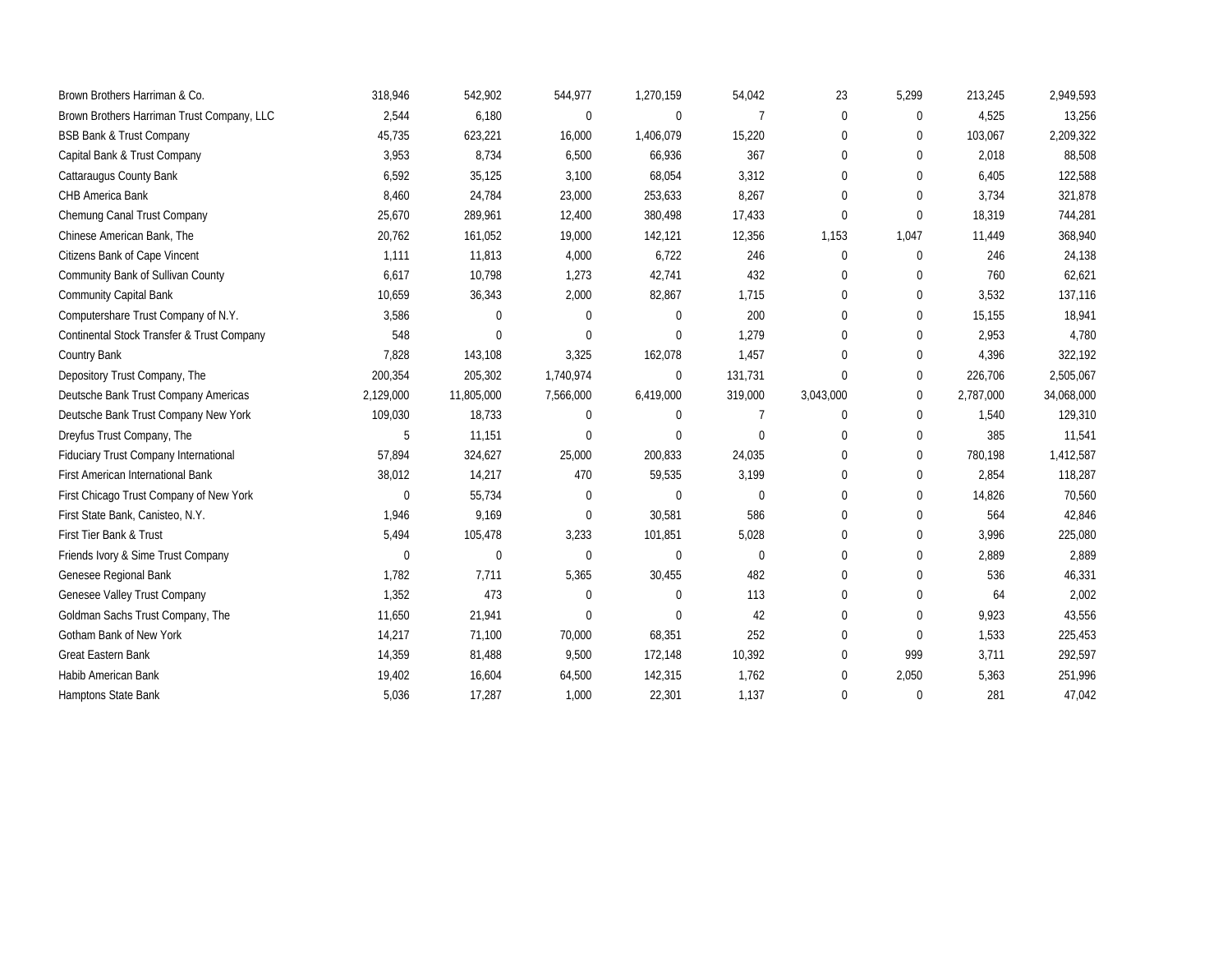| Harris Trust Company of New York                  | 768        | 17,951       | $\mathbf{0}$ | $\Omega$       | 0              | $\mathbf{0}$ | $\theta$     | 851          | 19,570      |
|---------------------------------------------------|------------|--------------|--------------|----------------|----------------|--------------|--------------|--------------|-------------|
| <b>HSBC Bank USA</b>                              | 3,086,432  | 32,344,050   | 2,445,511    | 47,991,923     | 676,445        | 247,811      | 63,740       | 6,102,211    | 92,958,123  |
| <b>Hudson River Commercial Bank</b>               | 1,994      | 25,866       | $\mathbf{0}$ | $\mathbf{0}$   | $\Omega$       | $\mathbf{0}$ | $\Omega$     | 205          | 28,065      |
| Hudson Valley Bank                                | 42,558     | 860,253      | 6,000        | 707,104        | 13,813         | $\Omega$     | $\Omega$     | 38,837       | 1,668,565   |
| Interaudi Bank                                    | 150.812    | 305,325      | 74,415       | 283,780        | 4,746          | $\Omega$     | 459          | 15,451       | 834,988     |
| Interbank of New York                             | 57,943     | 45,557       | 20,000       | 136,611        | 4,603          | $\mathbf{0}$ | $\Omega$     | 5,442        | 270,156     |
| <b>Israel Discount Bank of New York</b>           | 324,762    | 4,755,092    | 80,000       | 2,213,505      | 21,856         | $\mathbf{0}$ | 11,746       | 299,919      | 7,706,880   |
| JPMorgan Chase Bank                               | 29,031,000 | 250,998,000  | 106,166,000  | 181,072,000    | 6,010,000      | 828,000      | 225,000      | 54,332,000   | 628,662,000 |
| Law Debenture Trust Company of N.Y.               | 2,807      | $\mathbf 0$  | $\mathbf 0$  | $\mathbf 0$    | $\mathbf 0$    | $\mathbf 0$  | $\mathbf{0}$ | 43           | 2,850       |
| Liberty Bank of New York                          | 6,695      | 26,467       | 5,600        | 32,883         | 1,079          | $\mathbf 0$  | $\Omega$     | 780          | 73,504      |
| Long Island Commercial Bank                       | 21,545     | 229,441      | 25,200       | 226,198        | 5,756          | $\mathbf{0}$ | $\mathbf{0}$ | 15,884       | 524,024     |
| Manufacturers and Traders Trust Company           | 1,888,442  | 6,903,475    | 22,288       | 34,894,417     | 385,315        | 76,559       | 2,901        | 5,028,533    | 49,201,930  |
| Market Street Trust Company                       | 34         | 1,756        | $\mathbf{0}$ | $\Omega$       | 652            | $\mathbf 0$  | $\mathbf{0}$ | 265          | 2,707       |
| Mellon Securities Trust Co.                       | 11         | $\mathbf 0$  | $\mathbf{0}$ | 814            | $30\,$         | $\mathbf 0$  | $\theta$     | 669          | 1,524       |
| Mellon Trust of New York, LLC                     | 205        | 2,692        | $\mathbf{0}$ | $\mathbf{0}$   | 366            | $\mathbf 0$  | $\theta$     | 1,139        | 4,402       |
| Mitsubishi Trust and Banking Corporation (U.S.A.) | 219,896    | 140,948      | $\mathbf{0}$ | 895            | 625            | $\mathbf 0$  | $\Omega$     | 5,114        | 367,478     |
| Mizuho Corporate Bank (USA)                       | 141,277    | 349,973      | 1,020,000    | 1,476,113      | 1,517          | 330          | $\Omega$     | 89,002       | 3,078,212   |
| Mizuho Trust & Banking Co., Ltd.                  | 17,124     | $\mathbf{0}$ | 38,000       | $\overline{7}$ | 3,646          | $\mathbf{0}$ | $\theta$     | 17,070       | 75,847      |
| New Commercial Bank of New York                   | 3,000      | $\mathbf 0$  | $\mathbf 0$  | $\Omega$       | 0              | $\mathbf 0$  | $\theta$     | $\mathbf{0}$ | 3,000       |
| New York Life Trust Company                       | 14         | 3,874        | $\mathbf{0}$ | $\Omega$       | $\overline{2}$ | $\mathbf{0}$ | $\mathbf{0}$ | 3,709        | 7,599       |
| North Fork Bank                                   | 567,294    | 7,012,516    | $\mathbf 0$  | 11,936,038     | 150,837        | $\mathbf 0$  | 3,722        | 692,476      | 20,362,883  |
| Northern Trust Company of New York, The           | 658        | 5,842        | $\mathbf 0$  | $\mathbf 0$    | 475            | $\mathbf 0$  | $\mathbf 0$  | 178          | 7,153       |
| OFI Trust Company                                 | 290        | 5,105        | $\mathbf 0$  | $\Omega$       | 0              | 0            | $\mathbf 0$  | 1,098        | 6,493       |
| Orange County Trust Company                       | 7,979      | 189,432      | $\mathbf{0}$ | 154,449        | 6,787          | $\mathbf 0$  | $\mathbf 0$  | 20,618       | 379,265     |
| Pathfinder Commercial Bank                        | 1,147      | 14,946       | $\mathbf{0}$ | $\Omega$       | 0              | $\mathbf 0$  | $\theta$     | 684          | 16,777      |
| <b>PCSB Commercial Bank</b>                       | 857        | 13,246       | 100          | $\Omega$       | 0              | $\mathbf{0}$ | $\mathbf 0$  | 134          | 14,337      |
| Provident Municipal Bank                          | 4,957      | 37,824       | $\mathbf 0$  | $\Omega$       | 0              | $\mathbf{0}$ | $\mathbf{0}$ | 374          | 43,155      |
| Redwood Bank                                      | 4,711      | 34,789       | 1,400        | 44,724         | 4,384          | $\mathbf 0$  | $\mathbf{0}$ | 1,123        | 91,131      |
| Reliance Bank                                     | 544        | 2,352        | 3,150        | 22,020         | 83             | $\mathbf 0$  | $\mathbf{0}$ | 488          | 28,637      |
| Riverside Bank                                    | 9,031      | 13,813       | 20,470       | 72,368         | 1,113          | 0            | $\mathbf 0$  | 726          | 117,521     |
| Rockefeller Trust Company, The                    | 3,594      | 996          | $\mathbf 0$  | $\mathbf 0$    | 8              | $\mathbf 0$  | $\mathbf 0$  | 280          | 4,878       |
| <b>SBU Municipal Bank</b>                         | 352        | 93,462       | 5,400        | 998            | 0              | $\mathbf 0$  | $\mathbf 0$  | 878          | 101,090     |
| Signature Bank                                    | 53,485     | 1,294,946    | $\mathbf 0$  | 502,254        | 10,750         | $\mathbf 0$  | $\mathbf 0$  | 71,689       | 1,933,124   |
| Sleepy Hollow Bank                                | 5,376      | 77,149       | 6,550        | 117,291        | 1,289          | $\mathbf 0$  | $\mathbf 0$  | 2,547        | 210,202     |
| Solvay Bank                                       | 24,902     | 85,742       | 21,500       | 290,473        | 3,979          | $\mathbf{0}$ | $\Omega$     | 8,454        | 435,050     |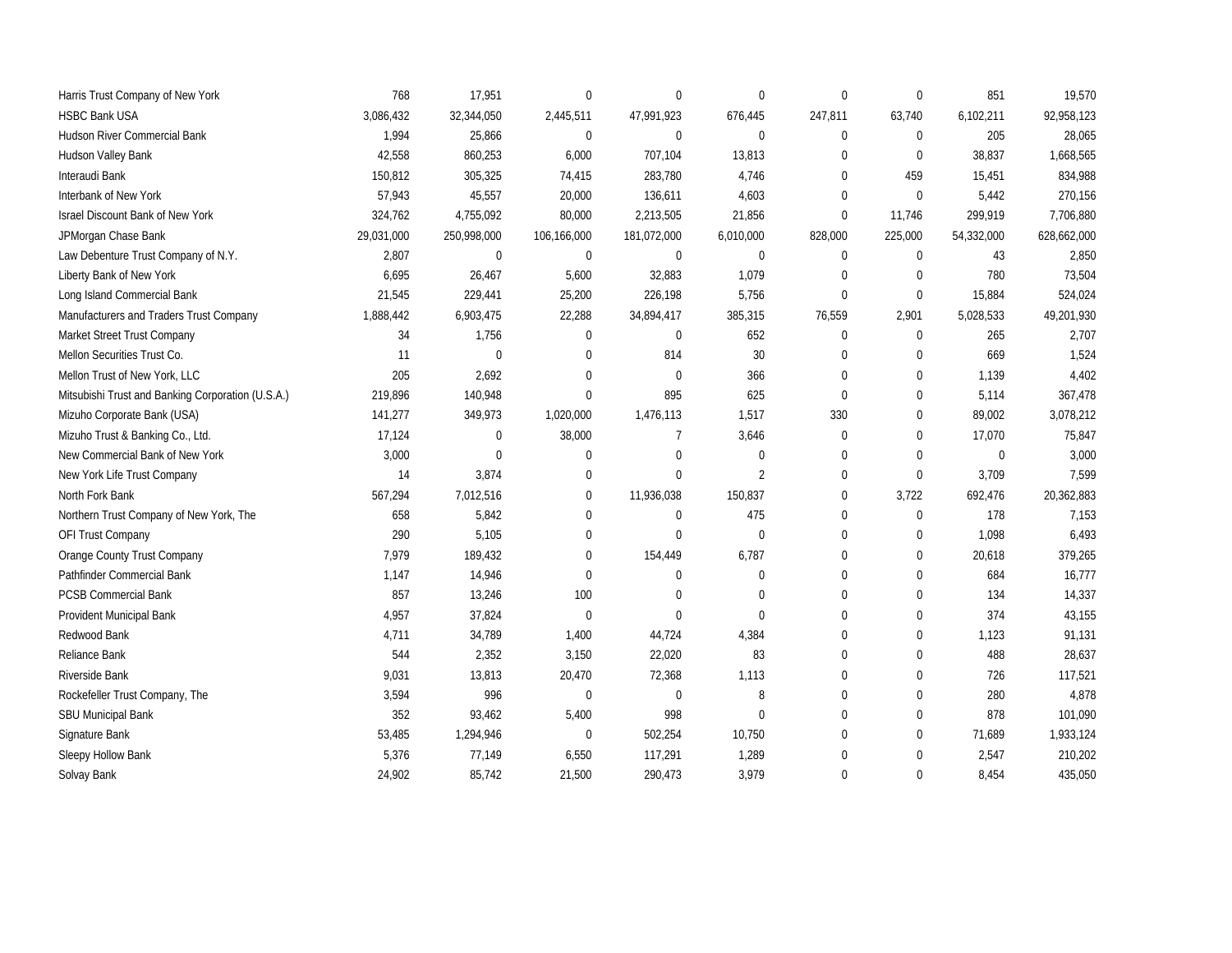| State Bank of Chittenango               | 2,068        | 6,280         |               | $\mathbf{0}$  | $\mathbf 0$ | $\mathbf 0$  | 0           | 47           | 8,395         |
|-----------------------------------------|--------------|---------------|---------------|---------------|-------------|--------------|-------------|--------------|---------------|
| State Bank of Long Island               | 56,762       | 563,121       | 91,000        | 700,639       | 6,644       | $\mathbf 0$  | 0           | 22,125       | 1,440,291     |
| Steuben Trust Company                   | 12,589       | 88,148        | $\mathbf{0}$  | 175,571       | 9,716       | $\mathbf 0$  | 0           | 11,520       | 297,544       |
| Tioga State Bank                        | 4,302        | 117,515       | $\mathbf 0$   | 116,450       | 4,451       | 5            | 0           | 3,818        | 246,541       |
| <b>Tompkins Trust Company</b>           | 37,203       | 420,746       | 11,679        | 500,084       | 9,925       | 2,482        | 0           | 54,169       | 1,036,288     |
| Troy Commercial Bank, The               | 517          | 156,970       | $\Omega$      | $\Omega$      |             | $\Omega$     | 0           | 1,825        | 159,313       |
| UFJ Trust Company of New York           | 1,302        | 20,168        | 37,300        | $\mathbf{0}$  | 387         | $\mathbf{0}$ | 0           | 2,327        | 61,484        |
| Union State Bank                        | 57,476       | 1,321,317     | 10,000        | 1,433,923     | 15,353      | $\mathbf 0$  | $\Omega$    | 63,347       | 2,901,416     |
| United Orient Bank                      | 7,109        | 15,958        | $\Omega$      | 65,020        | 1,642       | $\mathbf 0$  | 41          | 1,227        | 90,997        |
| United States Trust Company of New York | 416,195      | 837,264       | 100,000       | 4,834,810     | 43,113      | $\mathbf{0}$ | $\Omega$    | 237,937      | 6,469,319     |
| Victory State Bank                      | 31,436       | 83,172        | $\Omega$      | 66,818        | 2,132       | $\mathbf{0}$ | 0           | 1,931        | 185,489       |
| Warwick Commercial Bank, The            | 799          | 17,228        |               | $\mathbf{0}$  | $\Omega$    | $\mathbf{0}$ | $\Omega$    | 201          | 18,228        |
| Whitehall Trust Company                 | 2,000        | $\Omega$      |               | $\Omega$      | $\Omega$    | $\Omega$     |             | $\Omega$     | 2,000         |
| Winthrop Trust Company                  | 374          | 5,634         |               | $\mathbf{0}$  | $\Omega$    | $\mathbf 0$  |             | 709          | 6,717         |
| Woori America Bank                      | 40,449       | 135,131       | 28,600        | 371,932       | 7,897       | 0            | 629         | 28,344       | 612,982       |
| Wyoming County Bank                     | 17,244       | 186,614       | 6,327         | 527,171       | 6,079       | $\mathbf 0$  | $\mathbf 0$ | 11,204       | 754,639       |
| 108<br><b>Grand Totals</b>              | \$53,137,747 | \$362,124,439 | \$124,349,286 | \$351,600,449 | \$9,197,387 | \$4,479,959  | \$473,983   | \$83,491,999 | \$988,855,249 |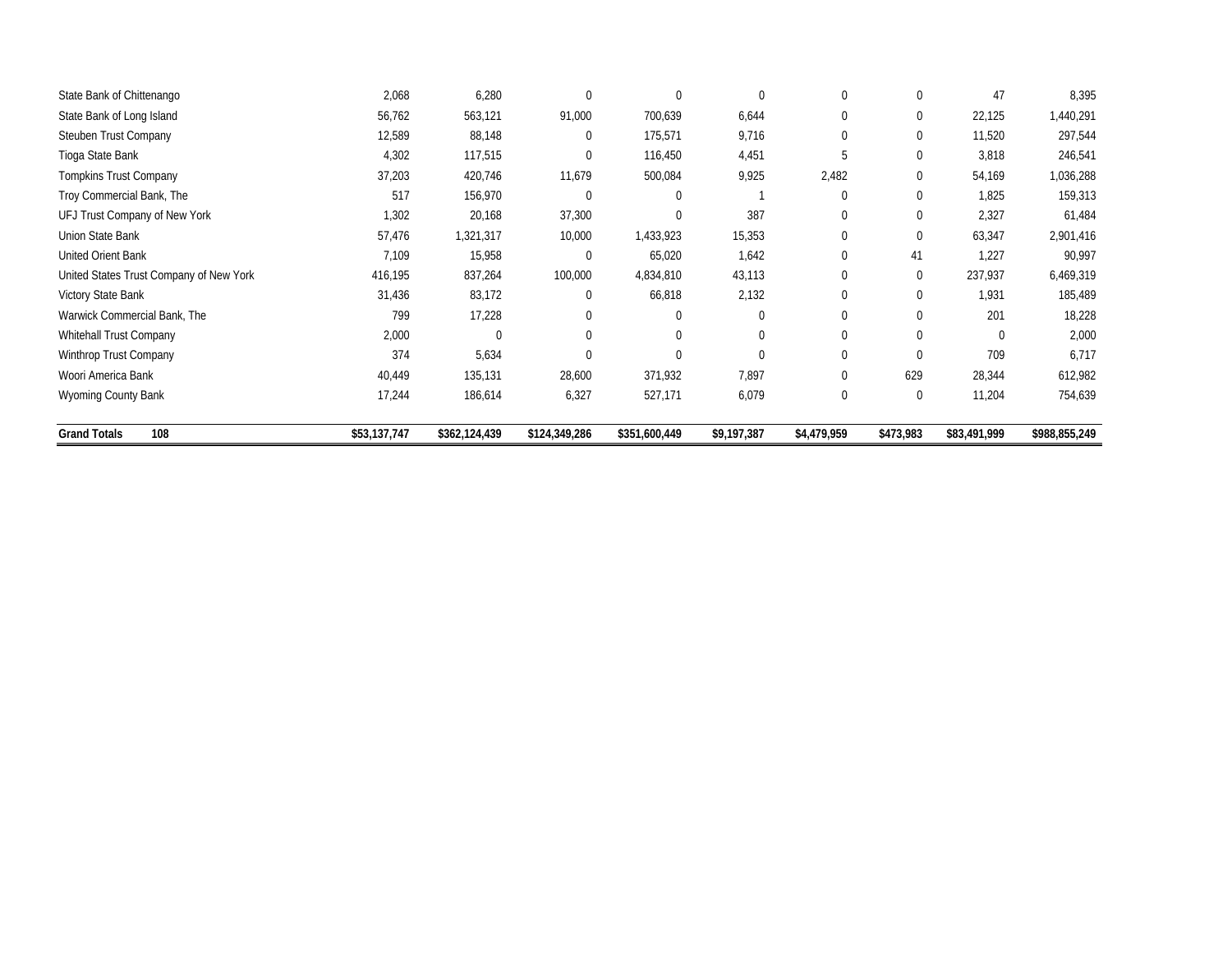### **Part 3: Consolidated Statement of Condition of Banks, Trust Companies, and Private Banker as of December 31, 2003**

## **LIABILITIES AND CAPITAL**

|                                                    |                          | <b>Fed Funds</b>    | Other                    |                            | Subordinated            | All                  |                      | Total             | Total                      |
|----------------------------------------------------|--------------------------|---------------------|--------------------------|----------------------------|-------------------------|----------------------|----------------------|-------------------|----------------------------|
|                                                    | Total<br><b>Deposits</b> | Bought<br>and Repos | <b>Borrowed</b><br>Money | Acceptances<br>Outstanding | Notes and<br>Debentures | Other<br>Liabilities | Total<br>Liabilities | Equity<br>Capital | Liabilities<br>and Capital |
| Adirondack Bank                                    | \$232,370                | \$4,344             | \$14,267                 | \$0                        | \$0                     | \$1,517              | \$252,498            | \$23,884          | \$276,382                  |
| Adirondack Trust Company, The                      | 508,254                  | 0                   | 0                        | $\mathbf 0$                | $\mathbf 0$             | 4,123                | 512,377              | 66,391            | 578,768                    |
| Alden State Bank                                   | 157,241                  | $\Omega$            | $\Omega$                 | $\Omega$                   | $\mathbf{0}$            | 107                  | 157,348              | 26,015            | 183,363                    |
| Alpine Capital Bank                                | 131,192                  | 7,500               | 1,075                    | $\Omega$                   | 4,500                   | 451                  | 144,718              | 17,246            | 161,964                    |
| Amalgamated Bank                                   | 1,934,060                | 1,217,558           | 207,277                  | $\mathbf 0$                | $\mathbf 0$             | 75,032               | 3,433,927            | 186,067           | 3,619,994                  |
| Amerasia Bank                                      | 126,014                  | $\Omega$            | $\mathbf 0$              | 91                         | $\mathbf 0$             | 1,096                | 127,201              | 14,270            | 141,471                    |
| <b>American Community Bank</b>                     | 40,962                   | $\Omega$            | 0                        | $\Omega$                   | $\Omega$                | 185                  | 41,147               | 6,589             | 47,736                     |
| American Stock Transfer & Trust Co.                | $\mathbf{0}$             | $\Omega$            | $\Omega$                 | $\Omega$                   | $\mathbf 0$             | 23,490               | 23,490               | 21,117            | 44,607                     |
| Atlantic Bank of New York                          | 1,824,142                | 794,983             | 223,123                  | 342                        | $\mathbf 0$             | 36,033               | 2,878,623            | 220,446           | 3,099,069                  |
| Banco Popular North America                        | 5,071,760                | 158,871             | 451,250                  | 240                        | $\mathbf{0}$            | 47,418               | 5,729,539            | 580,079           | 6,309,618                  |
| Bank Leumi USA                                     | 4,071,894                | 187,210             | 489,591                  | 5,965                      | 100,000                 | 120,291              | 4,974,951            | 373,395           | 5,348,346                  |
| Bank of Akron                                      | 122,835                  | 0                   | $\pmb{0}$                | $\boldsymbol{0}$           | $\mathbf 0$             | 1,960                | 124,795              | 19,816            | 144,611                    |
| Bank of Bermuda (New York) Ltd.                    | $\mathbf{0}$             | $\Omega$            | 2,204                    | $\Omega$                   | $\mathbf 0$             | 11,037               | 13,241               | 3,818             | 17,059                     |
| Bank of Castile, The                               | 394,163                  | 17,565              | 16,789                   | $\Omega$                   | $\mathbf{0}$            | 2,740                | 431,257              | 34,294            | 465,551                    |
| <b>Bank of Cattaraugus</b>                         | 10,497                   | $\Omega$            | $\mathbf 0$              | $\Omega$                   | $\mathbf 0$             | 117                  | 10,614               | 1,374             | 11,988                     |
| Bank of Holland                                    | 50,339                   | $\Omega$            | $\mathbf 0$              | $\Omega$                   | $\Omega$                | 355                  | 50,694               | 6,931             | 57,625                     |
| <b>Bank of Millbrook</b>                           | 106,511                  | $\Omega$            | $\Omega$                 | $\Omega$                   | $\mathbf{0}$            | 1,414                | 107,925              | 17,202            | 125,127                    |
| Bank of New York, The                              | 56,743,650               | 1,241,339           | 13,417,260               | 145,615                    | 2,408,665               | 7,081,214            | 81,037,743           | 8,220,158         | 89,257,901                 |
| Bank of New York Trust Company, The                | $\mathbf{0}$             | $\mathbf 0$         | $\mathbf 0$              | $\mathbf 0$                | $\mathbf 0$             | 128                  | 128                  | 2,049             | 2,177                      |
| Bank of Nova Scotia Trust Company of New York, The | 2,798                    | $\Omega$            | $\Omega$                 | $\Omega$                   | $\Omega$                | 425                  | 3,223                | 13,419            | 16,642                     |
| <b>Bank of Richmondville</b>                       | 90,621                   | $\Omega$            | $\Omega$                 | $\Omega$                   | $\mathbf 0$             | 1,021                | 91,642               | 8,161             | 99,803                     |
| <b>Bank of Smithtown</b>                           | 482,655                  | $\Omega$            | 31,000                   | $\Omega$                   | $\mathbf 0$             | 2,107                | 515,762              | 49,187            | 564,949                    |
| Bank of Tokyo-Mitsubishi Trust Company             | 2,036,341                | 2,108,076           | 456,342                  | 4,521                      | 134,760                 | 201,079              | 4,941,119            | 774,725           | 5,715,844                  |
| Bank of Utica                                      | 873,133                  | $\Omega$            | $\pmb{0}$                | $\mathbf 0$                | $\mathbf 0$             | 3,799                | 876,932              | 74,165            | 951,097                    |
| Berkshire Bank, The                                | 614,212                  | 114,391             | 77,745                   | $\Omega$                   | $\Omega$                | 4,981                | 811,329              | 77,301            | 888,630                    |
| <b>BPD Bank</b>                                    | 258,513                  | 271                 | 17,000                   | 1,166                      | $\mathbf 0$             | 1,289                | 278,239              | 28,627            | 306,866                    |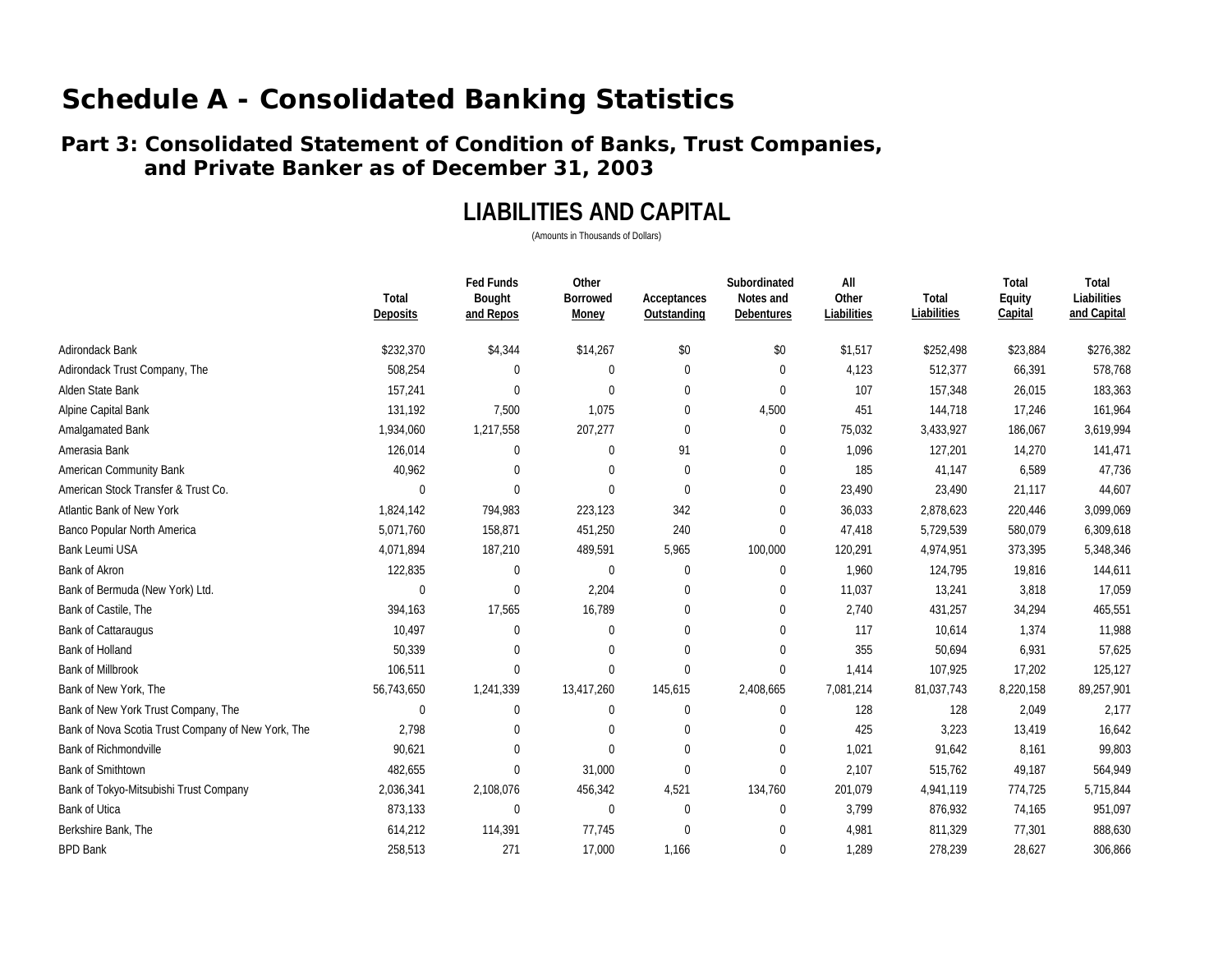| Brown Brothers Harriman & Co.              | 2,286,634    | 14,569           | 185,233    | 5,594        | $\mathbf 0$      | 156,049   | 2,648,079   | 301,514   | 2,949,593  |
|--------------------------------------------|--------------|------------------|------------|--------------|------------------|-----------|-------------|-----------|------------|
| Brown Brothers Harriman Trust Company, LLC | $\mathbf 0$  | $\mathbf 0$      | $\pmb{0}$  | $\mathbf 0$  | 1,600            | 6,400     | 8,000       | 5,256     | 13,256     |
| <b>BSB Bank &amp; Trust Company</b>        | 1,608,362    | 18,846           | 391,921    | $\mathbf{0}$ | $\boldsymbol{0}$ | 15,416    | 2,034,545   | 174,777   | 2,209,322  |
| Capital Bank & Trust Company               | 81,671       | 0                | $\pmb{0}$  | $\mathbf 0$  | $\Omega$         | 550       | 82,221      | 6,287     | 88,508     |
| Cattaraugus County Bank                    | 105,430      | 0                | 3,812      | $\mathbf{0}$ | $\Omega$         | 1,001     | 110,243     | 12,345    | 122,588    |
| CHB America Bank                           | 266,792      | $\overline{0}$   | 0          | $\mathbf{0}$ | $\mathbf 0$      | 1,468     | 268,260     | 53,618    | 321,878    |
| Chemung Canal Trust Company                | 551,772      | 79,035           | 25,000     | $\Omega$     | $\Omega$         | 12,035    | 667,842     | 76,439    | 744,281    |
| Chinese American Bank, The                 | 317,756      | $\mathbf 0$      | 0          | 1,047        | $\mathbf 0$      | 2,558     | 321,361     | 47,579    | 368,940    |
| Citizens Bank of Cape Vincent              | 19,416       | $\overline{0}$   | 0          | $\mathbf{0}$ | $\Omega$         | 27        | 19,443      | 4,695     | 24,138     |
| Community Bank of Sullivan County          | 56,108       | $\boldsymbol{0}$ | 0          | $\Omega$     | $\mathbf 0$      | 442       | 56,550      | 6,071     | 62,621     |
| <b>Community Capital Bank</b>              | 113,214      | 750              | 14,575     | $\mathbf{0}$ | $\Omega$         | 1,742     | 130,281     | 6,835     | 137,116    |
| Computershare Trust Company of N.Y.        | $\mathbf 0$  | $\mathbf 0$      | 0          | $\mathbf{0}$ | $\mathbf 0$      | 1,700     | 1,700       | 17,241    | 18,941     |
| Continental Stock Transfer & Trust Company | $\Omega$     | $\Omega$         | $\Omega$   | $\Omega$     | $\mathbf 0$      | 1,591     | 1,591       | 3,189     | 4,780      |
| Country Bank                               | 288,899      | 16,500           | 0          | $\Omega$     | $\mathbf{0}$     | 1,115     | 306,514     | 15,678    | 322,192    |
| Depository Trust Company, The              | $\mathbf 0$  | $\boldsymbol{0}$ | 288,430    | $\mathbf{0}$ | $\boldsymbol{0}$ | 2,111,637 | 2,400,067   | 105,000   | 2,505,067  |
| Deutsche Bank Trust Company Americas       | 15,142,000   | 7,574,000        | 1,508,000  | $\Omega$     | 9,000            | 2,631,000 | 26,864,000  | 7,204,000 | 34,068,000 |
| Deutsche Bank Trust Company New York       | $\mathbf{0}$ | $\mathbf 0$      | 0          | $\mathbf 0$  | $\mathbf{0}$     | 4,549     | 4,549       | 124,761   | 129,310    |
| Dreyfus Trust Company, The                 | $\mathbf{0}$ | $\overline{0}$   | 0          | $\mathbf{0}$ | $\Omega$         | 55        | 55          | 11,486    | 11,541     |
| Fiduciary Trust Company International      | 550,666      | $\mathbf 0$      | 2,356      | $\Omega$     | $\mathbf{0}$     | 101,092   | 654,114     | 758,473   | 1,412,587  |
| First American International Bank          | 101,067      | 0                | 5,000      | $\mathbf{0}$ | $\Omega$         | 804       | 106,871     | 11,416    | 118,287    |
| First Chicago Trust Company of New York    | $\mathbf 0$  | $\mathbf 0$      | 0          | $\mathbf{0}$ | $\mathbf{0}$     | 337       | 337         | 70,223    | 70,560     |
| First State Bank, Canisteo, N.Y.           | 36,680       | $\mathbf 0$      | 2,400      | $\Omega$     | $\mathbf{0}$     | 63        | 39,143      | 3,703     | 42,846     |
| First Tier Bank & Trust                    | 184,278      | 4,000            | 21,000     | $\Omega$     | $\boldsymbol{0}$ | 1,177     | 210,455     | 14,625    | 225,080    |
| Friends Ivory & Sime Trust Company         | $\mathbf 0$  | $\mathbf 0$      | 0          | $\mathbf{0}$ | $\boldsymbol{0}$ | $\pmb{0}$ | $\mathbf 0$ | 2,889     | 2,889      |
| Genesee Regional Bank                      | 41,196       | 0                | 5          | $\Omega$     | $\mathbf{0}$     | 123       | 41,324      | 5,007     | 46,331     |
| Genesee Valley Trust Company               | $\mathbf{0}$ | 0                | 0          | $\Omega$     | 0                | 115       | 115         | 1,887     | 2,002      |
| Goldman Sachs Trust Company, The           | $\mathbf{0}$ | 0                | 4,260      | $\Omega$     | $\mathbf 0$      | 15,246    | 19,506      | 24,050    | 43,556     |
| Gotham Bank of New York                    | 204,808      | 0                | 0          | $\Omega$     | $\Omega$         | 693       | 205,501     | 19,952    | 225,453    |
| <b>Great Eastern Bank</b>                  | 260,799      | 0                | 0          | 999          | $\mathbf 0$      | 1,092     | 262,890     | 29,707    | 292,597    |
| Habib American Bank                        | 219,328      | $\boldsymbol{0}$ | 2,103      | 2,050        | $\mathbf{0}$     | 2,152     | 225,633     | 26,363    | 251,996    |
| Hamptons State Bank                        | 38,266       | 4,000            | 0          | $\mathbf{0}$ | $\mathbf 0$      | 376       | 42,642      | 4,400     | 47,042     |
| Harris Trust Company of New York           | $\mathbf{0}$ | $\mathbf 0$      | 0          | $\mathbf{0}$ | $\boldsymbol{0}$ | 589       | 589         | 18,981    | 19,570     |
| <b>HSBC Bank USA</b>                       | 64,546,557   | 2,075,320        | 14,146,846 | 63,740       | 1,549,286        | 2,655,028 | 85,036,777  | 7,921,346 | 92,958,123 |
| Hudson River Commercial Bank               | 16,353       | $\mathbf 0$      | 8,517      | $\mathbf{0}$ | $\boldsymbol{0}$ | 95        | 24,965      | 3,100     | 28,065     |
| Hudson Valley Bank                         | 1,124,902    | 162,506          | 223,894    | $\mathbf 0$  | $\mathbf 0$      | 15,532    | 1,526,834   | 141,731   | 1,668,565  |
| Interaudi Bank                             | 624,798      | 0                | 134,790    | 459          | $\mathbf 0$      | 5,761     | 765,808     | 69,180    | 834,988    |
| Interbank of New York                      | 244,200      | $\Omega$         | 0          | $\mathbf{0}$ | $\Omega$         | 1,737     | 245,937     | 24,219    | 270,156    |
| <b>Israel Discount Bank of New York</b>    | 4,588,382    | 1,947,075        | 494,667    | 11,746       | $\mathbf 0$      | 133,944   | 7,175,814   | 531,066   | 7,706,880  |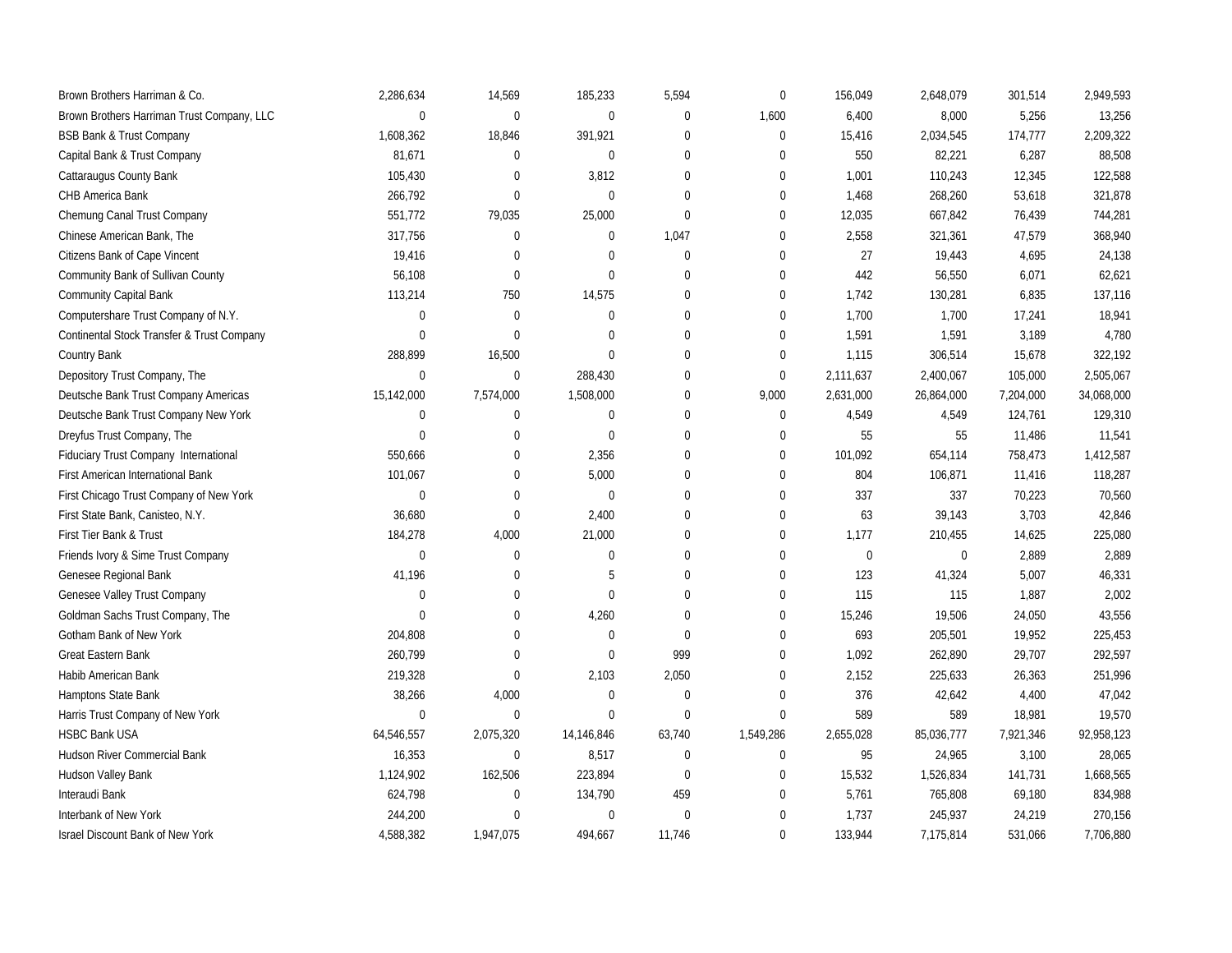| JPMorgan Chase Bank                               | 326,745,000  | 76,634,000  | 152,234,000      | 225,000      | 8,028,000    | 27,305,000  | 591,171,000 | 37,491,000 | 628,662,000 |
|---------------------------------------------------|--------------|-------------|------------------|--------------|--------------|-------------|-------------|------------|-------------|
| Law Debenture Trust Company of N.Y.               | $\mathbf 0$  | 0           | $\pmb{0}$        | $\pmb{0}$    | $\mathbf 0$  | 328         | 328         | 2,522      | 2,850       |
| Liberty Bank of New York                          | 64,145       | 0           | $\pmb{0}$        | $\Omega$     | $\Omega$     | 136         | 64,281      | 9,223      | 73,504      |
| Long Island Commercial Bank                       | 429,880      | $\mathbf 0$ | 61,000           | $\mathbf 0$  | $\mathbf{0}$ | 4,320       | 495,200     | 28,824     | 524,024     |
| Manufacturers and Traders Trust Company           | 32,882,838   | 4,078,383   | 3,915,968        | 2,901        | 1,198,683    | 816,223     | 42,894,996  | 6,306,934  | 49,201,930  |
| Market Street Trust Company                       | $\mathbf 0$  | $\mathbf 0$ | $\pmb{0}$        | $\mathbf{0}$ | $\mathbf 0$  | 260         | 260         | 2,447      | 2,707       |
| Mellon Securities Trust Co.                       | $\mathbf{0}$ | $\mathbf 0$ | 0                | $\mathbf 0$  | $\mathbf{0}$ | 70          | 70          | 1,454      | 1,524       |
| Mellon Trust of New York, LLC                     | $\mathbf{0}$ | 0           | 0                | $\mathbf 0$  | $\mathbf 0$  | 383         | 383         | 4,019      | 4,402       |
| Mitsubishi Trust and Banking Corporation (U.S.A.) | 218,631      | 0           | $\pmb{0}$        | $\Omega$     | $\mathbf 0$  | 393         | 219,024     | 148,454    | 367,478     |
| Mizuho Corporate Bank (USA)                       | 1,714,563    | $\mathbf 0$ | 80,524           | $\mathbf 0$  | 252,000      | 129,564     | 2,176,651   | 901,561    | 3,078,212   |
| Mizuho Trust & Banking Co., Ltd.                  | 24,058       | $\Omega$    | $\overline{7}$   | $\Omega$     | $\mathbf 0$  | 7,740       | 31,805      | 44,042     | 75,847      |
| New Commercial Bank of New York                   | $\mathbf 0$  | $\Omega$    | $\pmb{0}$        | $\Omega$     | $\Omega$     | $\mathbf 0$ | $\mathbf 0$ | 3,000      | 3,000       |
| New York Life Trust Company                       | $\mathbf{0}$ | $\Omega$    | $\mathbf 0$      | $\Omega$     | $\mathbf 0$  | 3,315       | 3,315       | 4,284      | 7,599       |
| North Fork Bank                                   | 14,693,707   | 2,399,270   | 1,050,788        | 3,722        | 0            | 317,507     | 18,464,994  | 1,897,889  | 20,362,883  |
| Northern Trust Company of New York, The           | $\mathbf 0$  | 0           | $\pmb{0}$        | $\mathbf{0}$ | $\mathbf 0$  | 659         | 659         | 6,494      | 7,153       |
| OFI Trust Company                                 | $\mathbf{0}$ | $\mathbf 0$ | $\mathbf 0$      | $\Omega$     | $\mathbf 0$  | 677         | 677         | 5,816      | 6,493       |
| Orange County Trust Company                       | 233,551      | $\mathbf 0$ | 90,300           | $\Omega$     | $\mathbf 0$  | 2,007       | 325,858     | 53,407     | 379,265     |
| Pathfinder Commercial Bank                        | 8,284        | $\mathbf 0$ | 1,524            | $\Omega$     | $\mathbf{0}$ | 4,708       | 14,516      | 2,261      | 16,777      |
| <b>PCSB Commercial Bank</b>                       | 9,814        | $\mathbf 0$ | $\boldsymbol{0}$ | $\Omega$     | $\mathbf{0}$ | 70          | 9,884       | 4,453      | 14,337      |
| Provident Municipal Bank                          | 15,053       | $\mathbf 0$ | 21,831           | $\mathbf 0$  | $\mathbf{0}$ | 471         | 37,355      | 5,800      | 43,155      |
| Redwood Bank                                      | 83,369       | $\mathbf 0$ | $\pmb{0}$        | $\mathbf 0$  | $\mathbf 0$  | 711         | 84,080      | 7,051      | 91,131      |
| Reliance Bank                                     | 27,881       | $\Omega$    | $\mathbf 0$      | $\Omega$     | $\Omega$     | 81          | 27,962      | 675        | 28,637      |
| Riverside Bank                                    | 108,866      | $\Omega$    | $\Omega$         | $\Omega$     | $\Omega$     | 250         | 109,116     | 8,405      | 117,521     |
| Rockefeller Trust Company, The                    | $\mathbf{0}$ | $\Omega$    | $\Omega$         | $\Omega$     | $\mathbf{0}$ | 782         | 782         | 4,096      | 4,878       |
| SBU Municipal Bank                                | 36,272       | 9,413       | $\mathbf 0$      | $\Omega$     | $\mathbf{0}$ | 1,480       | 47,165      | 53,925     | 101,090     |
| Signature Bank                                    | 1,572,868    | 60,000      | 130,000          | $\mathbf 0$  | $\mathbf{0}$ | 18,709      | 1,781,577   | 151,547    | 1,933,124   |
| Sleepy Hollow Bank                                | 192,634      | 0           | 73               | $\mathbf 0$  | $\mathbf 0$  | 3,391       | 196,098     | 14,104     | 210,202     |
| Solvay Bank                                       | 396,174      | 0           | $\mathbf 0$      | $\Omega$     | $\mathbf{0}$ | 1,986       | 398,160     | 36,890     | 435,050     |
| State Bank of Chittenango                         | 5,964        | $\Omega$    | $\mathbf 0$      | $\Omega$     | $\mathbf{0}$ | 238         | 6,202       | 2,193      | 8,395       |
| State Bank of Long Island                         | 1,217,503    | 41,601      | 50,714           | $\mathbf{0}$ | $\mathbf{0}$ | 17,396      | 1,327,214   | 113,077    | 1,440,291   |
| Steuben Trust Company                             | 262,240      | $\pmb{0}$   | 10,000           | $\mathbf 0$  | $\mathbf{0}$ | 1,267       | 273,507     | 24,037     | 297,544     |
| Tioga State Bank                                  | 204,720      | 4,000       | 13,112           | $\mathbf 0$  | $\mathbf{0}$ | 2,837       | 224,669     | 21,872     | 246,541     |
| Tompkins Trust Company                            | 687,432      | 189,832     | 66,600           | $\mathbf 0$  | $\mathbf{0}$ | 13,824      | 957,688     | 78,600     | 1,036,288   |
| Troy Commercial Bank, The                         | 141,842      | 5,800       | $\boldsymbol{0}$ | $\theta$     | $\Omega$     | 358         | 148,000     | 11,313     | 159,313     |
| UFJ Trust Company of New York                     | 9,620        | $\mathbf 0$ | $\mathbf 0$      | $\mathbf 0$  | $\mathbf{0}$ | 611         | 10,231      | 51,253     | 61,484      |
| Union State Bank                                  | 1,779,157    | 788,632     | 104,873          | $\mathbf{0}$ | $\mathbf{0}$ | 16,754      | 2,689,416   | 212,000    | 2,901,416   |
| United Orient Bank                                | 79,769       | $\mathbf 0$ | 2,000            | 41           | $\mathbf{0}$ | 815         | 82,625      | 8,372      | 90,997      |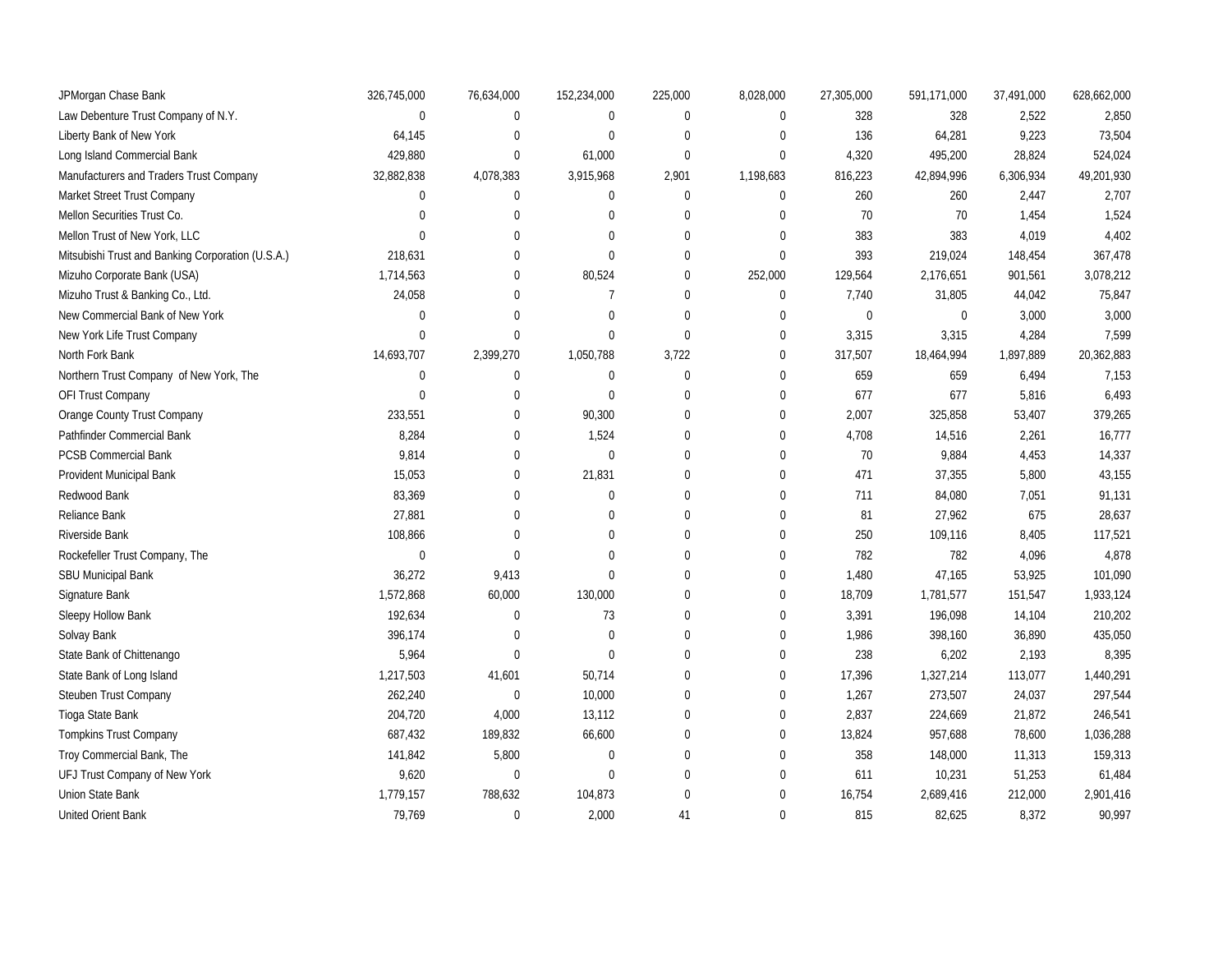| United States Trust Company of New York | 4,880,478     | 200,795       | 860,155       |           | 0            | 166.120      | 6,107,548     | 361,771      | 6,469,319     |
|-----------------------------------------|---------------|---------------|---------------|-----------|--------------|--------------|---------------|--------------|---------------|
| Victory State Bank                      | 168,951       |               | υ             |           | 0            | 1,577        | 170,528       | 14,961       | 185,489       |
| Warwick Commercial Bank, The            | 13,095        | 1,815         | υ             |           | 0            | 18           | 14,928        | 3,300        | 18,228        |
| <b>Whitehall Trust Company</b>          | 0             |               |               |           | 0            | $\mathbf 0$  |               | 2,000        | 2,000         |
| Winthrop Trust Company                  | 0             |               |               |           | 0            | 416          | 416           | 6,301        | 6,717         |
| Woori America Bank                      | 545,390       |               |               | 629       | 0            | 5,207        | 551,226       | 61,756       | 612,982       |
| Wyoming County Bank                     | 668.768       | 7,550         | 23,223        |           | 0            | 4,452        | 703.993       | 50,646       | 754,639       |
| <b>Grand Totals</b><br>108              | \$559,627,008 | \$102,169,800 | \$191,584,424 | \$475,868 | \$13,686,494 | \$44,361,811 | \$911,905,405 | \$76,949,844 | \$988,855,249 |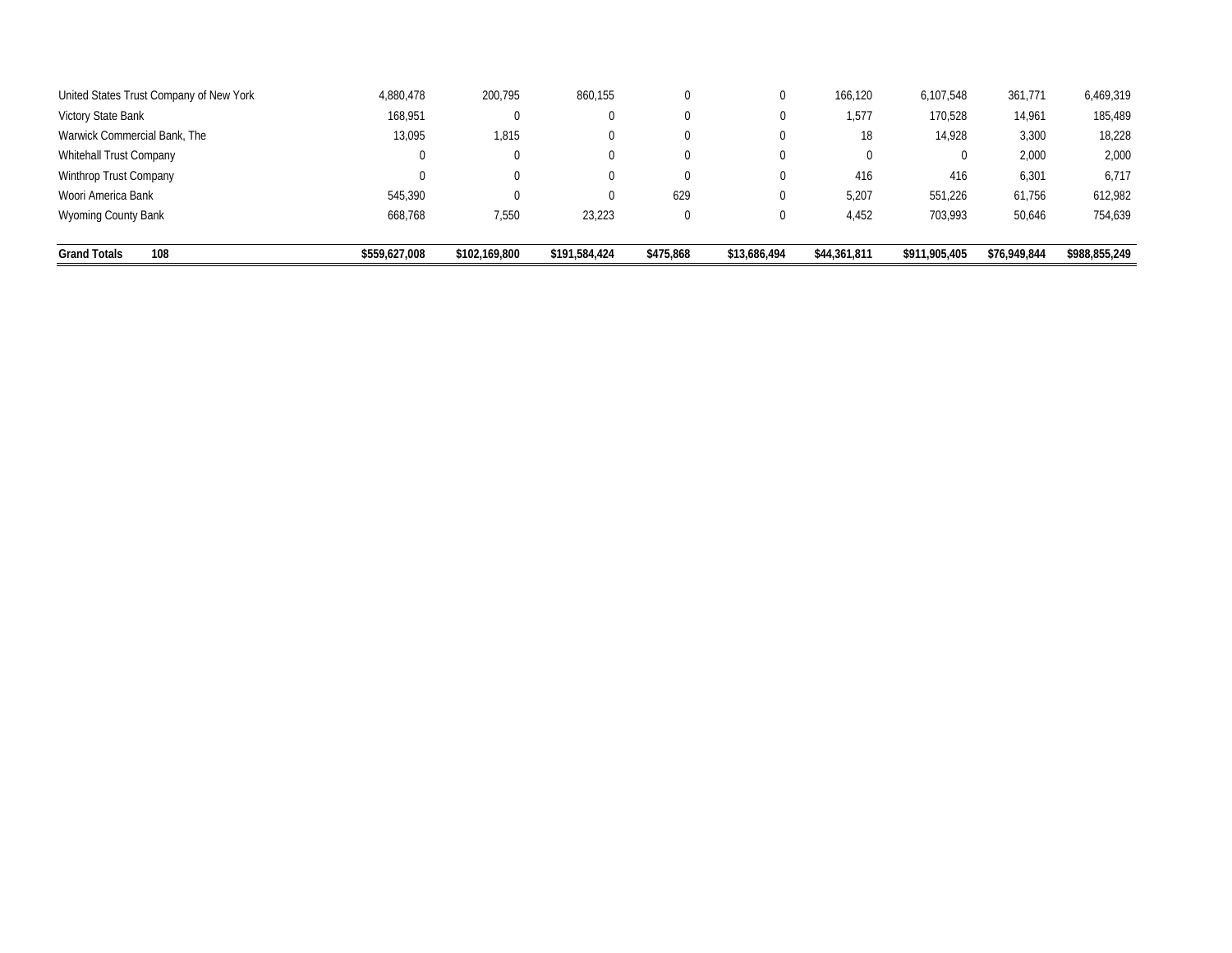### **Part 4: Consolidated Statement of Condition of Credit Unions as of December 31, 2003**

## **ASSETS**

|                                       | Loans to       | Allowance for  |        | Total       | Fixed         | <b>Other Real</b>   | Other          | Total         |
|---------------------------------------|----------------|----------------|--------|-------------|---------------|---------------------|----------------|---------------|
|                                       | <b>Members</b> | Loan Losses    | Cash   | Investments | <b>Assets</b> | <b>Estate Owned</b> | <b>Assets</b>  | <b>Assets</b> |
| Ambrac Credit Union                   | \$955          | \$20           | \$675  | \$248       | \$3           | \$0                 | \$17           | \$1,878       |
| <b>AmeriCU Credit Union</b>           | 353,203        | 4,034          | 24,125 | 45,583      | 11.922        | 80                  | 10,743         | 441,622       |
| Bakery Salesmen Credit Union          | 2,949          | 126            | 4,134  | 673         | 46            | $\mathbf 0$         | 63             | 7,739         |
| Branch 6000 NALC Credit Union         | 4,531          | 140            | 4,055  | 1,767       | 35            | $\boldsymbol{0}$    | 82             | 10,330        |
| <b>Buffalo Service Credit Union</b>   | 10,494         | 39             | 590    | 21,973      | 166           | $\Omega$            | 503            | 33,687        |
| Central Credit Union                  | 53,752         | 256            | 876    | 955         | 495           | 0                   | 1,643          | 57,465        |
| CFCU Community Credit Union           | 181,675        | 1,247          | 41,201 | 142,456     | 8,648         | 0                   | 6,159          | 378,892       |
| Directors Choice Credit Union         | 613            | 4              | 46     | 746         | 0             | $\mathbf 0$         | 16             | 1,417         |
| <b>Dressmakers Credit Union</b>       | 211            | 5              | 120    | 682         | 6             | $\pmb{0}$           | 16             | 1,030         |
| Empire Branch 36 National Association | 3,398          | 88             | 950    | 1,571       | 77            | $\pmb{0}$           | 111            | 6,019         |
| of Letter Carriers Credit Union       |                |                |        |             |               |                     |                |               |
| Empire State Credit Union             | 1,838          | 28             | 1,042  | 2,984       | 2             | $\mathbf 0$         | 78             | 5,916         |
| Erie County Employees Credit Union    | 6,675          | 46             | 1,489  | 8,531       | 26            | $\mathbf 0$         | 220            | 16,895        |
| <b>Excelsior Credit Union</b>         | 42,027         | 179            | 9,917  | 5,080       | 1,143         | 0                   | 1,720          | 59,708        |
| <b>First Rochester Community</b>      | 25,345         | 104            | 477    | 264         | 261           | 0                   | 734            | 26,977        |
| Credit Union                          |                |                |        |             |               |                     |                |               |
| <b>GRS Employees Credit Union</b>     | 1,558          | 9              | 557    | 766         |               | $\overline{0}$      | 34             | 2,907         |
| Holy Family Parish Credit Union       | 204            | $\overline{4}$ | 173    | 16          | $\Omega$      | $\mathbf 0$         | $\overline{4}$ | 393           |
| Hudson River Community Credit Union   | 55,157         | 359            | 4,245  | 18,908      | 607           | $\overline{0}$      | 2,454          | 81,012        |
| Independent Credit Union              | 2,065          | 100            | 69     | 2,446       | 18            | $\mathbf 0$         | 41             | 4,539         |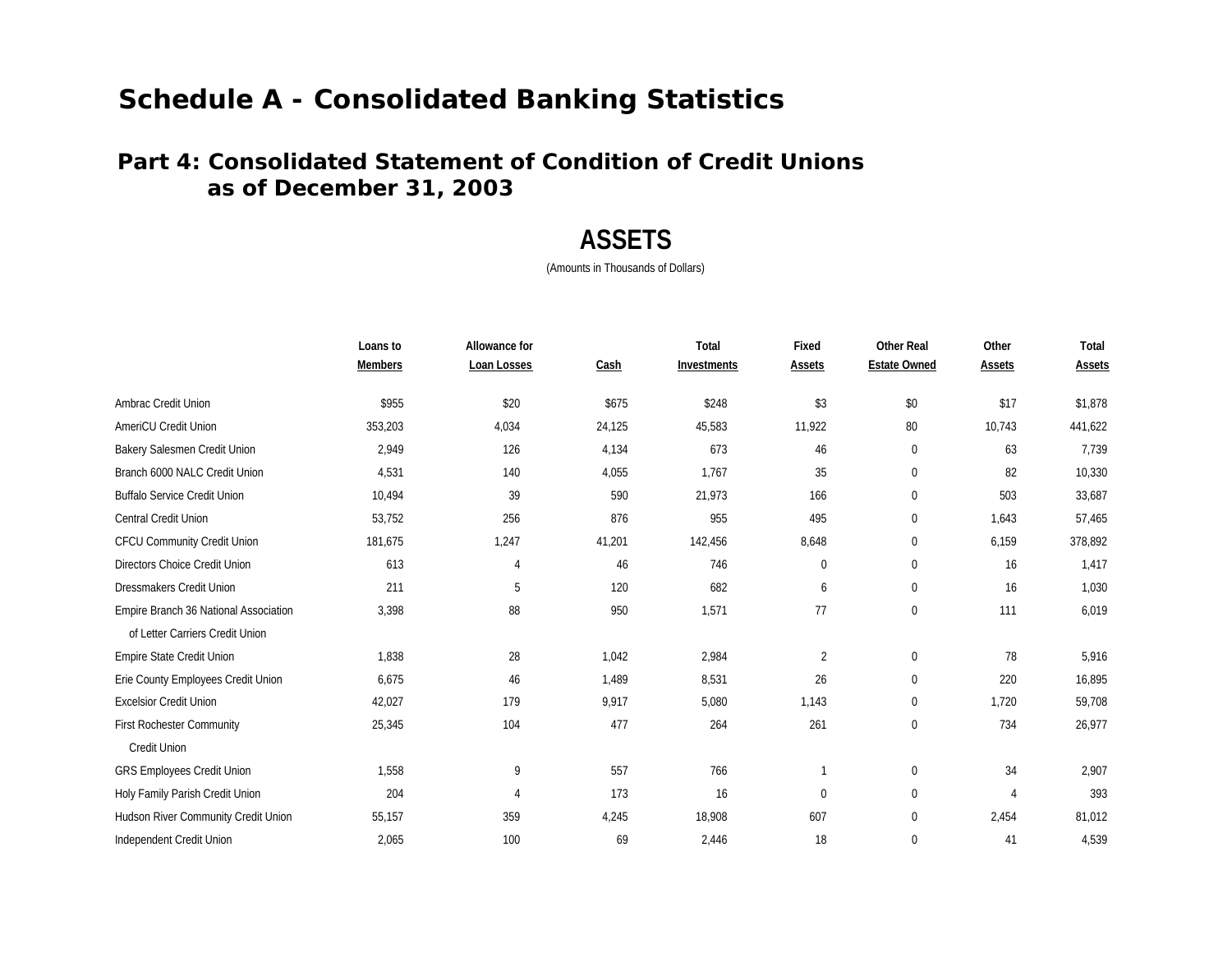| Jamaica Postal Credit Union        | 599         | $\mathfrak{Z}$ | 324         | 220       | $\mathbf{0}$   | $\pmb{0}$        | 8         | 1,148       |
|------------------------------------|-------------|----------------|-------------|-----------|----------------|------------------|-----------|-------------|
| Jamestown Post Office Employees'   | 1,864       | 37             | 196         | 4,428     | $\overline{7}$ | $\mathbf 0$      | 82        | 6,540       |
| <b>Credit Union</b>                |             |                |             |           |                |                  |           |             |
| Melrose Credit Union               | 490,115     | 5,683          | 10,489      | 146,582   | 26,029         | $\mathbf 0$      | 10,081    | 677,613     |
| Middle Village Credit Union        | 29,891      | 3,832          | 14          | 14,004    | 80             | $\boldsymbol{0}$ | 239       | 40,396      |
| Montauk Credit Union               | 46,019      | 326            | 1,866       | 576       | 3,067          | $\mathbf 0$      | 710       | 51,912      |
| Municipal Credit Union             | 784,159     | 20,486         | 52,626      | 246,870   | 15,833         | $\boldsymbol{0}$ | 64,152    | 1,143,154   |
| Newspaper Employees Credit Union   | 666         | 6              | $\mathbf 0$ | 579       | $\mathbf{0}$   | $\pmb{0}$        | 9         | 1,248       |
| Niagara Dupont Employees           | 4,889       | $30\,$         | 451         | 3,502     | 27             | $\mathbf 0$      | 129       | 8,968       |
| Credit Union                       |             |                |             |           |                |                  |           |             |
| Niagara Falls Penn Central         | 3,066       | 17             | 485         | 2,828     | 6              | $\boldsymbol{0}$ | 62        | 6,430       |
| Employees Credit Union             |             |                |             |           |                |                  |           |             |
| Niagara Frontier Federal Employees | 1,369       | 26             | 777         | 802       | 3              | $\bf{0}$         | 28        | 2,953       |
| Credit Union, The                  |             |                |             |           |                |                  |           |             |
| Norton-Troy Employees Credit Union | 2,747       | 56             | 543         | 5,355     | $\mathbf{0}$   | $\boldsymbol{0}$ | 94        | 8,683       |
| Postal Employees Credit Union      | 2,171       | $\mathbf{3}$   | 163         | 634       | 13             | $\mathbf{0}$     | 81        | 3,059       |
| (Schenectady)                      |             |                |             |           |                |                  |           |             |
| Poughkeepsie Public School         | 423         | 12             | 62          | 127       | $\mathbf 0$    | $\pmb{0}$        | 6         | 606         |
| Credit Union                       |             |                |             |           |                |                  |           |             |
| Progressive Credit Union           | 260,575     | 1,881          | 1,557       | 2,076     | 293            | $\boldsymbol{0}$ | 2,563     | 265,183     |
| Riverside Credit Union             | 14,061      | 86             | 666         | 24,876    | 441            | $\mathbf 0$      | 558       | 40,516      |
| Western Division Credit Union      | 55,935      | 294            | 6,699       | 19,421    | 1,566          | $\boldsymbol{0}$ | 1,123     | 84,450      |
| Yonkers Postal Employees           | 2,532       | 15             | 88          | 1,719     | 12             | $\mathbf 0$      | 33        | 4,369       |
| Credit Union                       |             |                |             |           |                |                  |           |             |
| <b>Grand Totals</b><br>35          | \$2,447,731 | \$39,581       | \$171,747   | \$730,248 | \$70,833       | \$80             | \$104,596 | \$3,485,654 |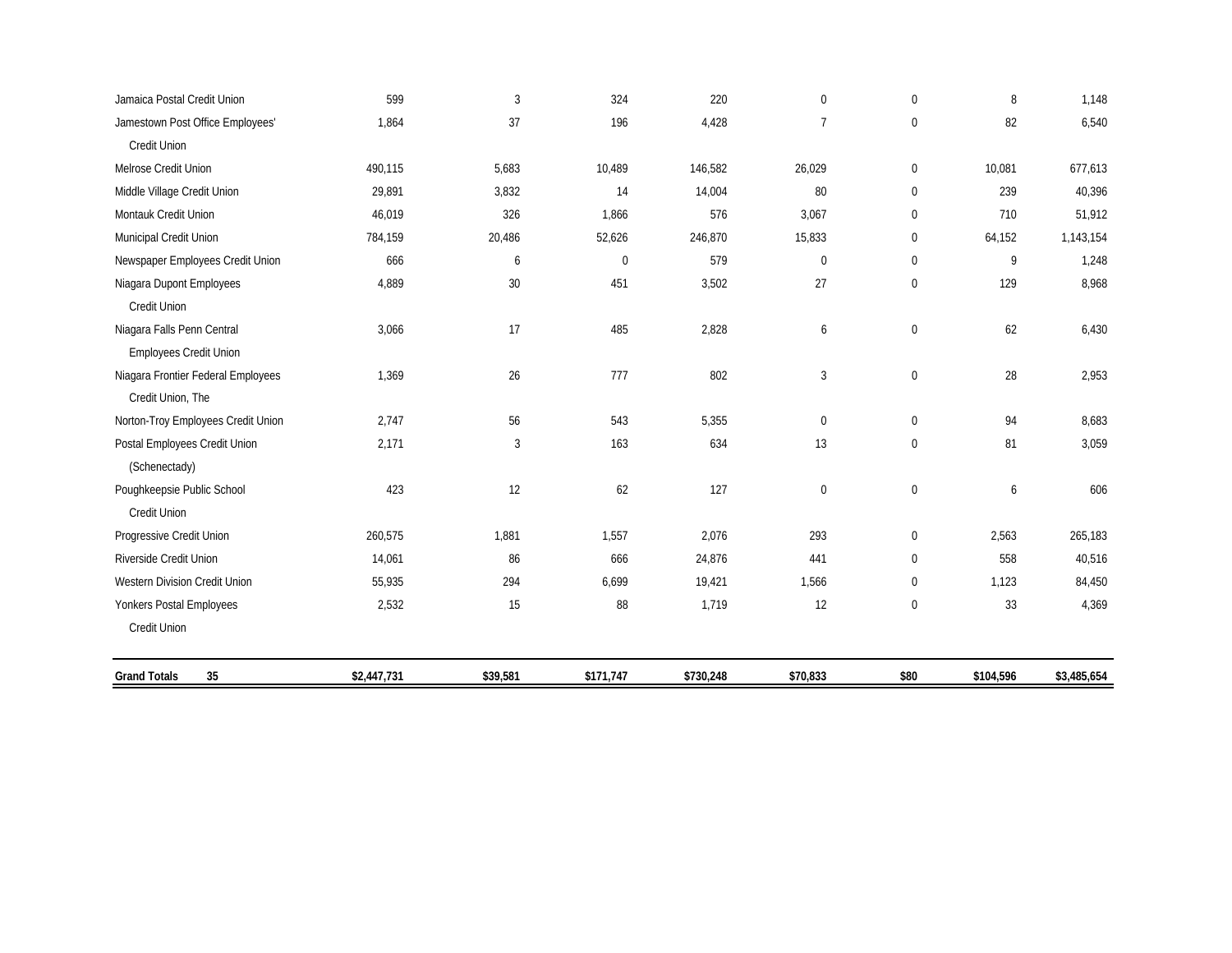### **Part 4: Consolidated Statement of Condition of Credit Unions as of December 31, 2003**

## **LIABILITIES AND CAPITAL**

(Amounts in Thousands of Dollars)

**Total**

|                                       | Total<br><b>Borrowings</b> | Acc. Int.<br>Payable | <b>Accounts</b><br>Payable | Share<br><b>Accounts</b> | <b>Reserves</b> | Valuation<br><b>Reserves</b> | Other<br><b>Reserves</b> | <b>Undivided</b><br>Earnings | ו טנעו<br>Liabilities<br>and Equity |
|---------------------------------------|----------------------------|----------------------|----------------------------|--------------------------|-----------------|------------------------------|--------------------------|------------------------------|-------------------------------------|
| Ambrac Credit Union                   | \$0                        | \$0                  | \$8                        | \$1,596                  | \$102           | \$0                          | \$0                      | \$172                        | \$1,878                             |
| AmeriCU Credit Union                  | $\mathbf 0$                | 3                    | 3,180                      | 404,132                  | 21,477          | (110)                        | 200                      | 12,740                       | 441,622                             |
| Bakery Salesmen Credit Union          | $\mathbf 0$                | $\mathbf{0}$         | 8                          | 6,315                    | 662             | 0                            | $\mathbf{0}$             | 754                          | 7,739                               |
| Branch 6000 NALC Credit Union         | $\boldsymbol{0}$           | 10                   | 6                          | 9,202                    | 657             | 0                            | 0                        | 455                          | 10,330                              |
| <b>Buffalo Service Credit Union</b>   | $\mathbf 0$                | $\mathbf{0}$         | 93                         | 29,893                   | 1,640           | (178)                        | 0                        | 2,239                        | 33,687                              |
| <b>Central Credit Union</b>           | 2,602                      | 425                  | 922                        | 47,791                   | 3,962           | (1)                          | $\mathbf{0}$             | 1,763                        | 57,465                              |
| CFCU Community Credit Union           | 224                        | 7                    | 1,646                      | 329,299                  | 15,477          | 356                          | 0                        | 31,883                       | 378,892                             |
| Directors Choice Credit Union         | $\boldsymbol{0}$           | 0                    |                            | 1,153                    | 17              | (1)                          | 0                        | 247                          | 1,417                               |
| Dressmakers Credit Union              | $\mathbf 0$                | 3                    | $\Omega$                   | 900                      | 83              | 0                            | $\mathbf{0}$             | 44                           | 1,030                               |
| Empire Branch 36 National Association | $\mathbf{0}$               | $\mathbf 0$          | 40                         | 5,208                    | 278             | 4                            | $\mathbf{0}$             | 489                          | 6,019                               |
| of Letter Carriers Credit Union       |                            |                      |                            |                          |                 |                              |                          |                              |                                     |
| Empire State Credit Union             | $\boldsymbol{0}$           | $\overline{2}$       | 7                          | 5,481                    | 289             | $\mathbf 0$                  | $\mathbf{0}$             | 137                          | 5,916                               |
| Erie County Employees Credit Union    | $\mathbf{0}$               | 18                   | 89                         | 15,013                   | 674             | 27                           | $\mathbf{0}$             | 1,074                        | 16,895                              |
| <b>Excelsior Credit Union</b>         | $\mathbf{0}$               | $\mathbf{0}$         | 603                        | 52,086                   | 2,979           | 87                           | $\boldsymbol{0}$         | 3,953                        | 59,708                              |
| <b>First Rochester Community</b>      | 731                        | 22                   | 113                        | 23,507                   | 1,505           | 0                            | $\mathbf 0$              | 1,099                        | 26,977                              |
| <b>Credit Union</b>                   |                            |                      |                            |                          |                 |                              |                          |                              |                                     |
| GRS Employees Credit Union            | $\boldsymbol{0}$           | 3                    | 5                          | 2,521                    | 272             | (1)                          | $\mathbf 0$              | 107                          | 2,907                               |
| Holy Family Parish Credit Union       | $\boldsymbol{0}$           |                      | $\overline{2}$             | 341                      | 27              | 0                            |                          | 21                           | 393                                 |
| Hudson River Community Credit Union   | $\mathbf 0$                | $\Omega$             | 834                        | 68,914                   | 3,895           | $\mathbf 0$                  | 65                       | 7,304                        | 81,012                              |
| Independent Credit Union              | $\mathbf 0$                | 0                    | 3                          | 3,869                    | 404             | (1)                          | $\mathbf{0}$             | 264                          | 4,539                               |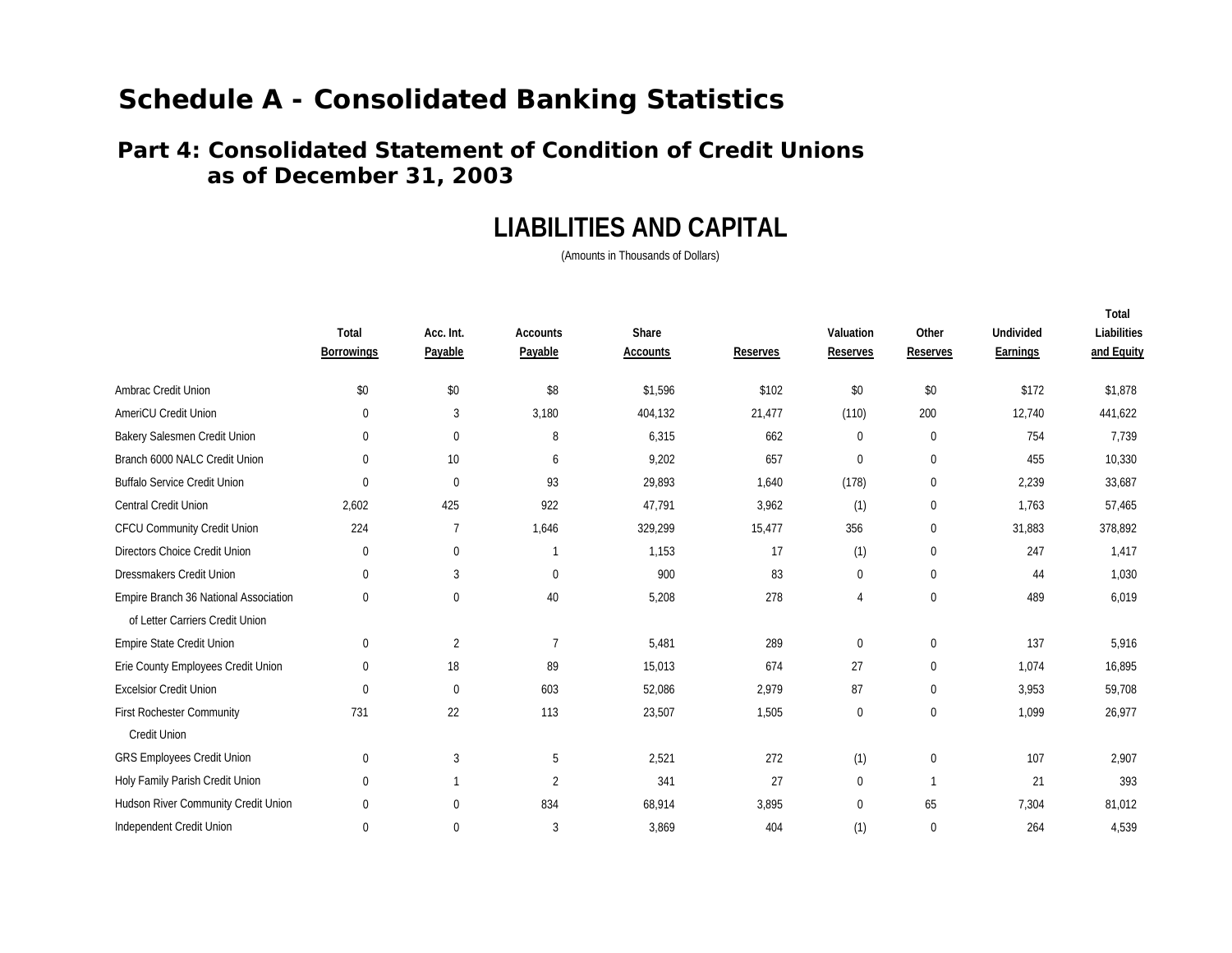| Jamaica Postal Credit Union        | $\mathbf 0$      | $\mathbf 0$      | 6                | 844         | 104       | $\mathbf{1}$     | $\mathbf 0$      | 193            | 1,148       |
|------------------------------------|------------------|------------------|------------------|-------------|-----------|------------------|------------------|----------------|-------------|
| Jamestown Post Office Employees'   | $\mathbf 0$      | $\mathbf 0$      | $\overline{4}$   | 5,771       | 302       | $\mathbf 0$      | $\mathbf 0$      | 463            | 6,540       |
| Credit Union                       |                  |                  |                  |             |           |                  |                  |                |             |
| Melrose Credit Union               | $\boldsymbol{0}$ | $\mathbf{1}$     | 1,682            | 478,354     | 54,962    | 1,431            | $\boldsymbol{0}$ | 141,183        | 677,613     |
| Middle Village Credit Union        | $\mathbf 0$      | 386              | 39               | 15,559      | 3,170     | $\mathbf{1}$     | $\mathbf 0$      | 21,242         | 40,396      |
| Montauk Credit Union               | $\mathbf 0$      | 376              | 128              | 43,905      | 4,194     | $\pmb{0}$        | $\mathbf 0$      | 3,309          | 51,912      |
| Municipal Credit Union             | $\mathbf 0$      | 97               | 23,754           | 1,005,438   | 54,761    | 3                | $\mathbf 0$      | 59,101         | 1,143,154   |
| Newspaper Employees Credit Union   | $\mathbf 0$      | $\mathbf 0$      | (7)              | 945         | 102       | $\mathbf{1}$     | $\overline{0}$   | 207            | 1,248       |
| Niagara Dupont Employees           | $\mathbf 0$      | 0                | 14               | 7,696       | 392       | $\pmb{0}$        | 44               | 823            | 8,968       |
| Credit Union                       |                  |                  |                  |             |           |                  |                  |                |             |
| Niagara Falls Penn Central         | $\mathbf 0$      | $\boldsymbol{0}$ | (33)             | 5,369       | 450       | $\pmb{0}$        | $\boldsymbol{0}$ | 644            | 6,430       |
| Employees Credit Union             |                  |                  |                  |             |           |                  |                  |                |             |
| Niagara Frontier Federal Employees | $\mathbf 0$      | 3                | 5                | 2,524       | 173       | $\pmb{0}$        | $\mathbf 0$      | 248            | 2,953       |
| Credit Union, The                  |                  |                  |                  |             |           |                  |                  |                |             |
| Norton-Troy Employees Credit Union | $\mathbf 0$      | 34               | 8                | 7,722       | 506       | $\mathbf{1}$     | $\overline{0}$   | 412            | 8,683       |
| Postal Employees Credit Union      | $\mathbf 0$      | 0                | 5                | 2,826       | 225       | 0                | $\mathbf 0$      | 3              | 3,059       |
| (Schenectady)                      |                  |                  |                  |             |           |                  |                  |                |             |
| Poughkeepsie Public School         | $\mathbf 0$      | $\mathbf 0$      | $\boldsymbol{0}$ | 548         | 52        | $\mathbf{1}$     | $\mathbf 0$      | $\overline{7}$ | 606         |
| <b>Credit Union</b>                |                  |                  |                  |             |           |                  |                  |                |             |
| Progressive Credit Union           | 17,500           | $\mathbf 0$      | 3,713            | 120,656     | 19,790    | 11               | $\overline{0}$   | 103,513        | 265,183     |
| Riverside Credit Union             | $\mathbf 0$      | $\overline{2}$   | (142)            | 34,789      | 2,039     | 0                | $\mathbf 0$      | 3,828          | 40,516      |
| Western Division Credit Union      | $\mathbf 0$      | $\mathbf 0$      | 192              | 71,694      | 5,010     | $\boldsymbol{0}$ | $\mathbf 0$      | 7,554          | 84,450      |
| Yonkers Postal Employees           | $\mathbf 0$      | $\mathbf 0$      | 23               | 3,761       | 345       | $\pmb{0}$        | $\mathbf{0}$     | 240            | 4,369       |
| Credit Union                       |                  |                  |                  |             |           |                  |                  |                |             |
| <b>Grand Totals</b><br>35          | \$21,057         | \$1,393          | \$36,951         | \$2,815,622 | \$200,977 | \$1,632          | \$310            | \$407,715      | \$3,485,654 |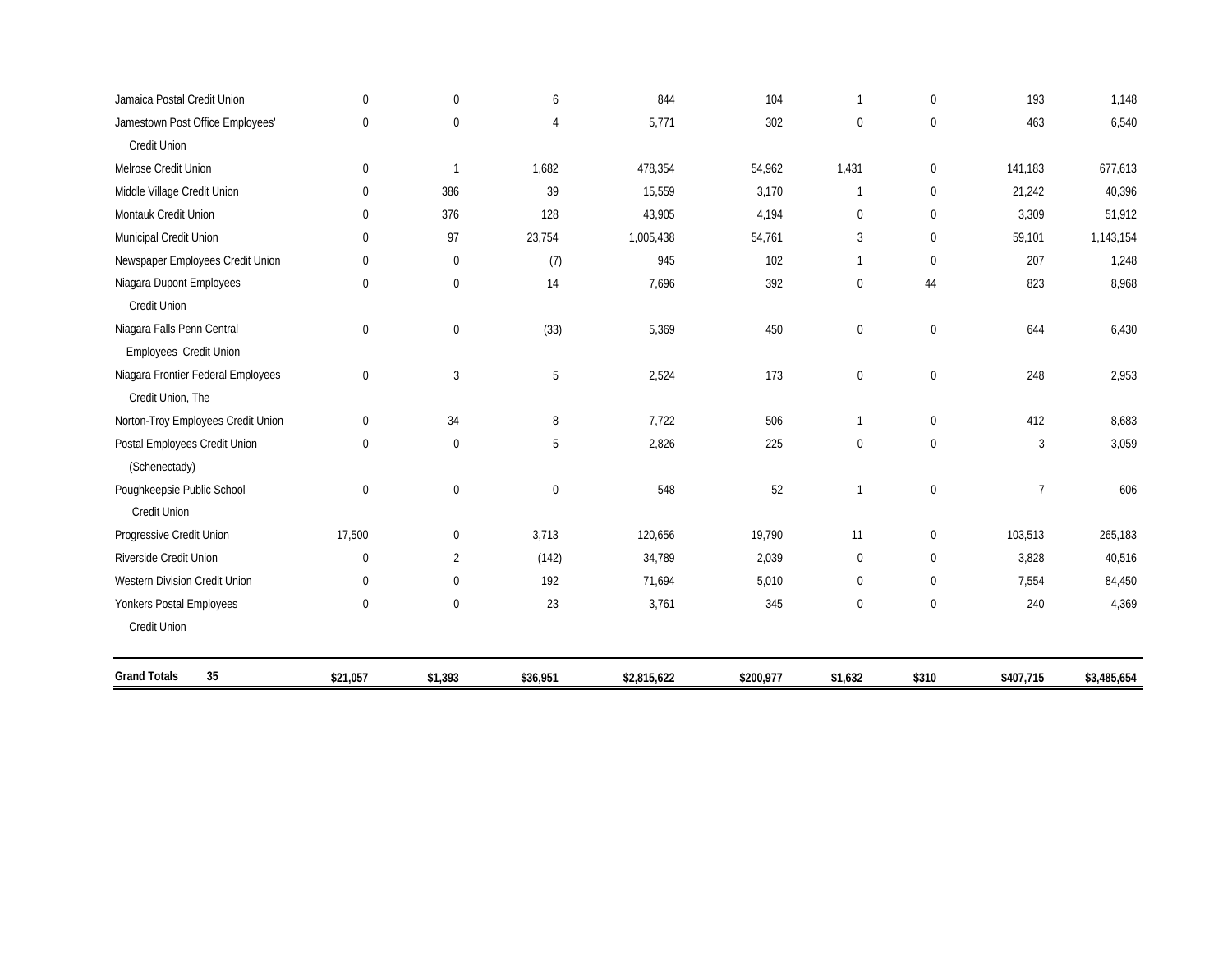## **as of December 31, 2003 Part 5: Consolidated Statement of Condition of Investment Companies**

## **ASSETS**

|                                           | Cash and Due<br>from Depository<br>Institutions | Total<br><b>Securities</b> | <b>Fed Funds</b><br>Sold and<br>Repos | Loans and<br>Leases<br><u>Net</u> | Customers'<br>Liability on<br>Acceptances | <b>Bank Premises</b><br>and<br>Equipment | Investment in<br>Unconsol'd<br>Subsidiaries | Other<br><b>Assets</b> | Net Due from<br>Related<br><b>Banking</b><br><b>Institutions</b> | Total<br><b>Assets</b> |
|-------------------------------------------|-------------------------------------------------|----------------------------|---------------------------------------|-----------------------------------|-------------------------------------------|------------------------------------------|---------------------------------------------|------------------------|------------------------------------------------------------------|------------------------|
| AIG Finance Holdings, Inc.                | \$15,336                                        | \$21,896                   | \$0                                   | \$459,229                         | \$0                                       | \$4,823                                  | \$0                                         | \$28,839               | \$0                                                              | \$530,123              |
| American Express Banking Corp.            | 1,460,894                                       | 4,147,685                  | 532,399                               | 6,991,086                         | 60,053                                    | 156,762                                  | 187,161                                     | 681,395                | 0                                                                | 14,217,435             |
| American Scandinavian Banking Corp.       | $\mathbf{0}$                                    | $\theta$                   | $\Omega$                              | $\mathbf{0}$                      | 0                                         | $\mathbf 0$                              | 0                                           | 0                      | 8,463                                                            | 8,463                  |
| <b>Fiduciary Investment Corporation</b>   | 32,667                                          | 8,056                      | $\mathbf 0$                           | 199                               | 0                                         | 604                                      | 0                                           | 32,080                 | 50,404                                                           | 124,010                |
| French American Banking Corp.             | 507                                             | 10,707                     | $\boldsymbol{0}$                      | 1,047,472                         | 0                                         | $\mathbf 0$                              | $\Omega$                                    | 59,390                 | $\mathbf{0}$                                                     | 1,118,076              |
| GE Capital International Financing Corp.  | 2,125,713                                       | 1,142,205                  | $\mathbf{0}$                          | 48,504,313                        | 0                                         | 198,383                                  | 36,005                                      | 4,147,863              | 0                                                                | 56,154,482             |
| Merrill Lynch International Finance Corp. | 3,728,802                                       | 9,225,790                  | 3,108,170                             | 10,324,047                        | 0                                         | 28,424                                   | 22,736                                      | 639,317                | 0                                                                | 27,077,286             |
| Skandinaviska Enskilda Banken Corp.       | 0                                               |                            | 300,000                               | 363                               | 0                                         | $\mathbf 0$                              | $\Omega$                                    | 9                      | $\Omega$                                                         | 300,372                |
| <b>Sterling Banking Corporation</b>       | $\mathbf{0}$                                    | $\mathbf 0$                | $\mathbf 0$                           | $\mathbf{0}$                      | 0                                         | $\mathbf 0$                              | 0                                           | 1,099                  | $\mathbf{0}$                                                     | 1,099                  |
| <b>Grand Totals</b><br>9                  | \$7,363,919                                     | \$14,556,339               | \$3,940,569                           | \$67,326,709                      | \$60,053                                  | \$388,996                                | \$245,902                                   | \$5,589,992            | \$58,867                                                         | \$99,531,346           |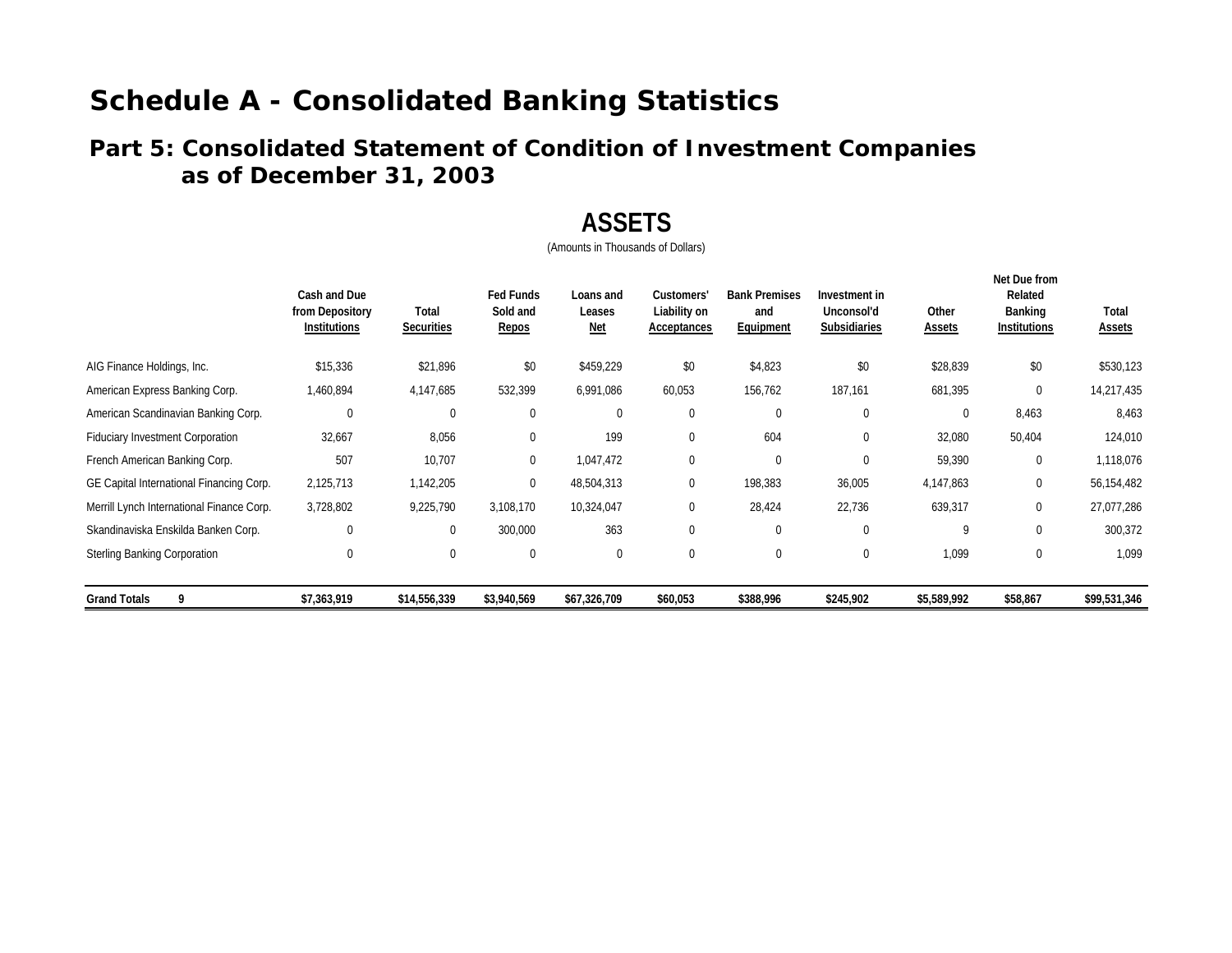### **Part 5: Consolidated Statement of Condition of Investment Companies as of December 31, 2003**

# **LIABILITIES AND CAPITAL**

|                                           | Total<br>Deposits<br>and Credit<br>Balances | <b>Fed Funds</b><br>Purchased<br>and Repos | Other<br>Liabilities<br>for Borrowed<br>Money | Liabilities<br>Acceptances<br>Executed &<br>Outstanding | Other<br>Liabilities<br>Non-related<br>Parties | Due to<br>Related<br>Banking<br><b>Institutions</b> | Total<br>Liabilities | Capital<br><b>Stock</b><br>and Notes | Surplus     | <b>Undivided</b><br>Profits<br>Reserves &<br><b>Other Capital</b> | Total<br>Liabilities<br>& Capital |
|-------------------------------------------|---------------------------------------------|--------------------------------------------|-----------------------------------------------|---------------------------------------------------------|------------------------------------------------|-----------------------------------------------------|----------------------|--------------------------------------|-------------|-------------------------------------------------------------------|-----------------------------------|
| AIG Finance Holdings, Inc.                | \$265,632                                   | \$0                                        | \$165,379                                     | \$0                                                     | \$31,942                                       | \$0                                                 | \$462,953            | \$100                                | \$65,236    | \$1,834                                                           | \$530,123                         |
| American Express Banking Corp.            | 11,531,426                                  | 10,253                                     | 676,796                                       | 60,055                                                  | 982,095                                        | 0                                                   | 13,260,625           | $\mathbf 0$                          | 716,043     | 240,767                                                           | 14,217,435                        |
| American Scandinavian Banking Corp.       | $\mathbf{0}$                                | $\mathbf 0$                                | 0                                             | $\mathbf 0$                                             | 0                                              | 0                                                   | $\mathbf 0$          | 5,000                                | 5,000       | (1,537)                                                           | 8,463                             |
| <b>Fiduciary Investment Corporation</b>   | 11,407                                      | 0                                          | $\Omega$                                      | 0                                                       | 9,131                                          | 8,760                                               | 29,298               | 100                                  | 7,789       | 86,823                                                            | 124,010                           |
| French American Banking Corp.             | $\mathbf 0$                                 | 0                                          | 706,000                                       | 0                                                       | 86,215                                         | 204,803                                             | 997,018              | 50,000                               | 20,000      | 51,058                                                            | 1,118,076                         |
| GE Capital International Financing Corp.  | 5,656,816                                   | 0                                          | 30,887,630                                    | 0                                                       | 6,961,235                                      | 0                                                   | 43,505,681           | $\mathbf 0$                          | 8,601,069   | 4,047,732                                                         | 56,154,482                        |
| Merrill Lynch International Finance Corp. | 12,645,739                                  | 0                                          | 8,624,162                                     | 0                                                       | 2,638,003                                      |                                                     | 23,907,904           | 100                                  | $\mathbf 0$ | 3,169,282                                                         | 27,077,286                        |
| Skandinaviska Enskilda Banken Corp.       | $\mathbf{0}$                                | 0                                          | 0                                             | $\mathbf 0$                                             |                                                | 282,316                                             | 282,317              | 10,000                               | 5,500       | 2,555                                                             | 300,372                           |
| <b>Sterling Banking Corporation</b>       | $\mathbf 0$                                 | 0                                          | 0                                             | $\mathbf 0$                                             | 2                                              | 0                                                   | 2                    | 850                                  | 170         | 77                                                                | 1,099                             |
| 9<br><b>Grand Totals</b>                  | \$30,111,020                                | \$10,253                                   | \$41,059,967                                  | \$60,055                                                | \$10,708,624                                   | \$495,879                                           | \$82,445,798         | \$66,150                             | \$9,420,807 | \$7,598,591                                                       | \$99,531,346                      |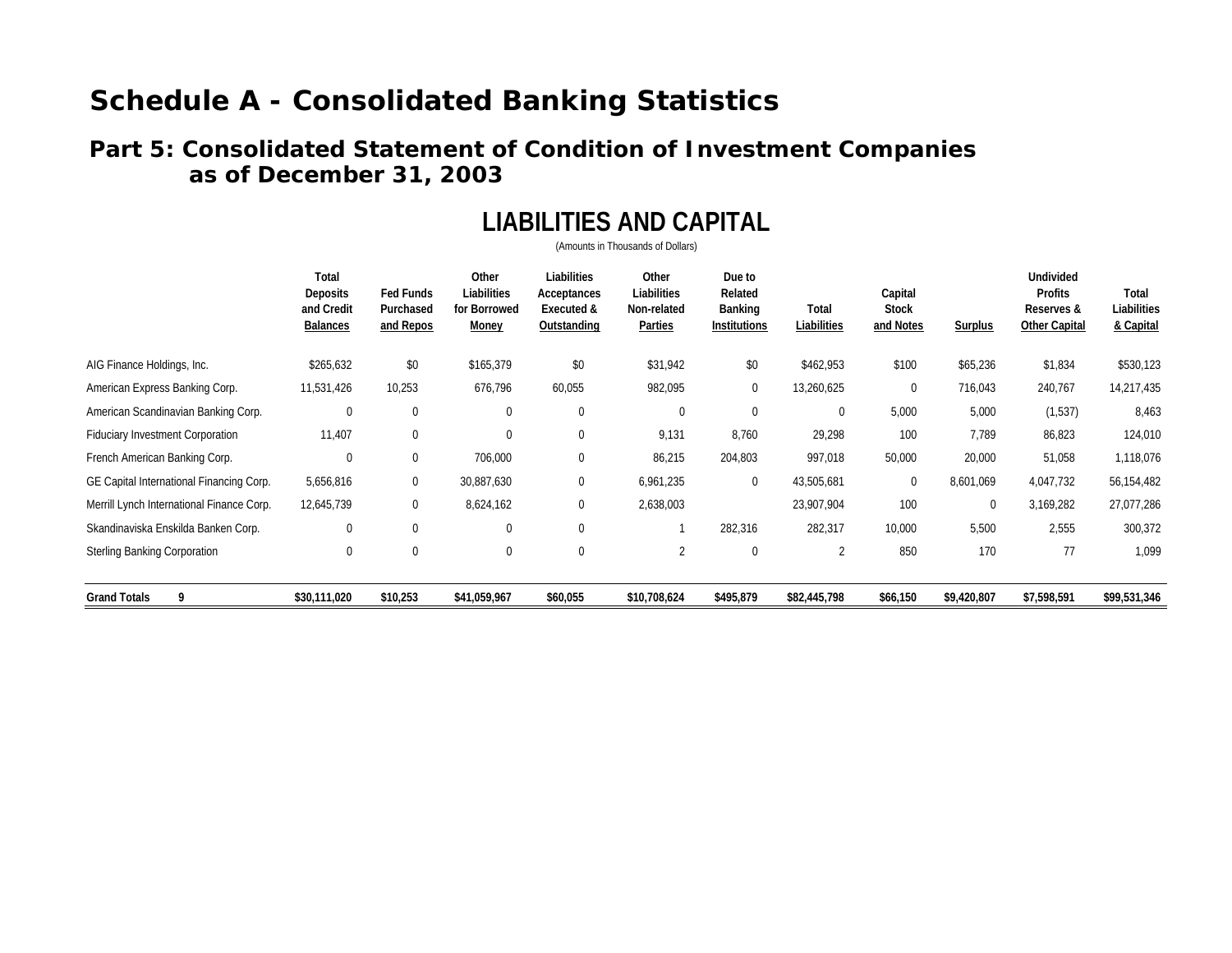### **Part 6: Consolidated Statement of Condition of Licensed Lenders as of December 31, 2003**

## **ASSETS**

(Amounts in Dollars)

|                                                                      | Total<br>Loans (net) | Cash on Hand<br>& In Banks | Furniture,<br><b>Fixtures</b><br>& Equipment | Other<br>Assets | <b>Total Assets</b><br>Applicable to<br><b>NY Business</b> | <b>Total Assets</b><br>Not Applicable<br>to NY Business | Total<br>Assets  |
|----------------------------------------------------------------------|----------------------|----------------------------|----------------------------------------------|-----------------|------------------------------------------------------------|---------------------------------------------------------|------------------|
| American General Financial Services, Inc.                            | \$52,640,451         | \$331,212                  | \$732,851                                    | \$1,741,829     | \$55,446,343                                               | \$371,278                                               | \$55,817,621     |
| AmeriCredit Financial Services, Inc.<br>AFS Financial Services, Inc. | 525,070,255          | 58,778,967                 | 4,799,470                                    | 31,537,373      | 620,186,065                                                | 13,899,806,745                                          | 14,519,992,810   |
| Beneficial New York Inc.                                             | 310,686,148          | 345,922                    | 1,229,460                                    | 12,952,118      | 325,213,648                                                |                                                         | 325,213,648      |
| <b>BPD Finance Company</b>                                           | 60,695,173           | 332,424                    | 138,371                                      | 1,289,933       | 62,455,901                                                 | 275,695                                                 | 62,731,596       |
| CitiFinancial, Inc.                                                  | 232,279,960          | 185,914                    | $\mathbf 0$                                  | 23,069,732      | 255,535,606                                                | 13,923,987                                              | 269,459,593      |
| DaimlerChrysler Services North America LLC                           | $\Omega$             | $\Omega$                   | $\mathbf 0$                                  | 0               | 0                                                          | 66,132,000,000                                          | 66,132,000,000   |
| E-Loan, Inc.                                                         | 772,400              | $\mathbf 0$                | 0                                            | 0               | 772,400                                                    | 135,503,600                                             | 136,276,000      |
| Guardian Loan Company of Massapequa, Inc.                            | 662,138              | 254,134                    | 404,830                                      | 963,472         | 2,284,574                                                  | 264,714                                                 | 2,549,288        |
| Household Automotive Credit Corporation                              | 27,190,798           | 3,656                      | 401                                          | 30,043          | 27,224,898                                                 | 531,249,960                                             | 558,474,858      |
| Household Finance Corporation III                                    | 328,849,926          | 221,349                    | 753,639                                      | 27,535,660      | 357,360,574                                                | $\Omega$                                                | 357,360,574      |
| JCB International Credit Card Co., Ltd.                              | 334,669              | 507,375                    | 70,528                                       | 511,460         | 1,424,032                                                  | 7,089,126                                               | 8,513,158        |
| Northwest Finance Company, Inc.                                      | 2,992,500            | 9,559                      | 26,360                                       | 74,591          | 3,103,010                                                  | <sup>0</sup>                                            | 3,103,010        |
| Novus Credit Services Inc.                                           | 56,525               | $\Omega$                   | $\Omega$                                     | $\Omega$        | 56,525                                                     | 59,963                                                  | 116,488          |
| Retail Charge Financial Services Corp.                               | 398,934              | 18,556                     | 6,565                                        | 332,568         | 756,623                                                    | $\Omega$                                                | 756,623          |
| Wells Fargo Financial New York, Inc.                                 | 69,942,548           | 375,870                    | 182,165                                      | 1,530,075       | 72,030,658                                                 | $\Omega$                                                | 72,030,658       |
| 15<br><b>Grand Totals</b>                                            | \$1,612,572,425      | \$61,364,938               | \$8,344,640                                  | \$101,568,854   | \$1,783,850,857                                            | \$80,720,545,068                                        | \$82,504,395,925 |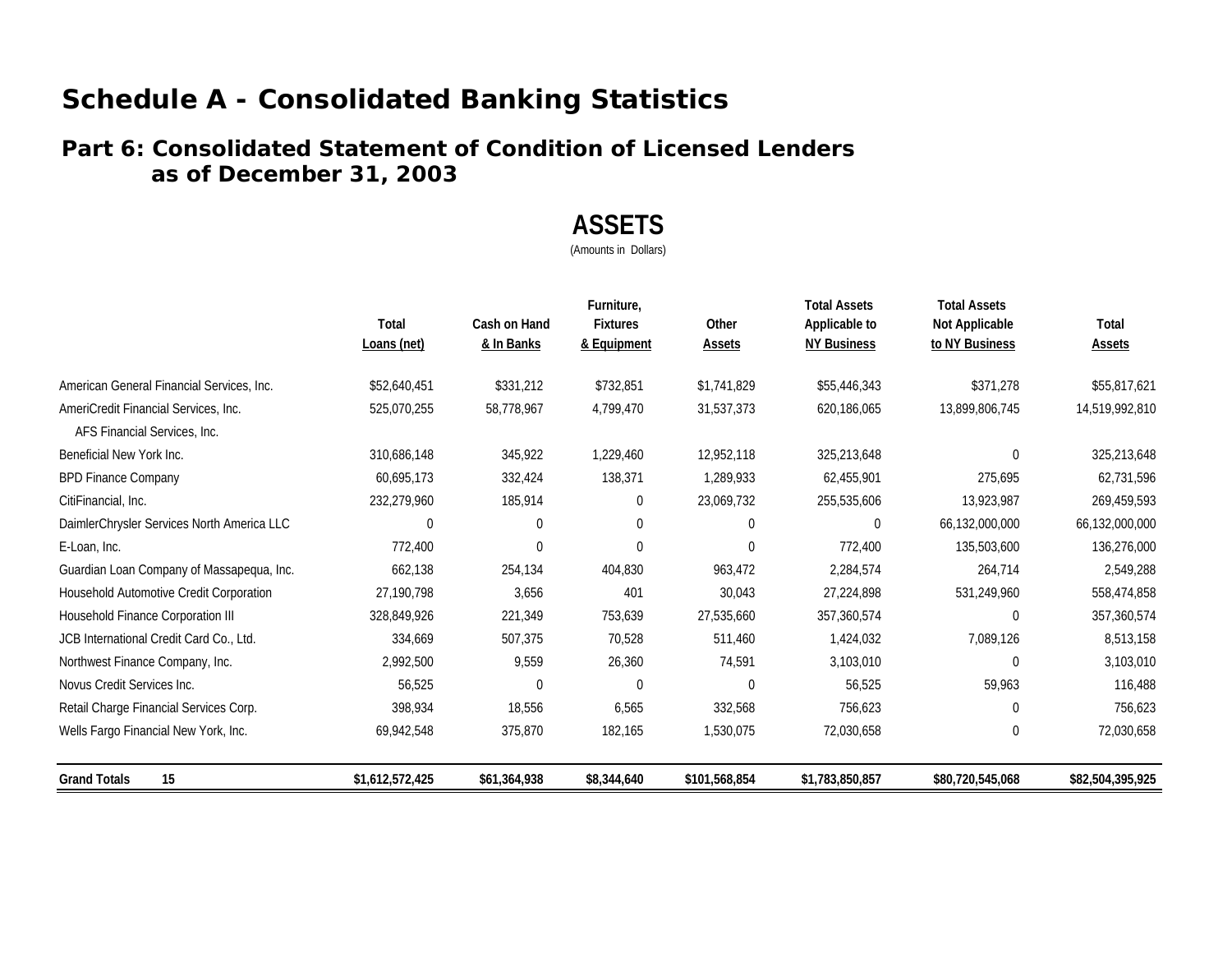### **Part 6: Consolidated Statement of Condition of Licensed Lenders as of December 31, 2003**

## **LIABILITIES AND CAPITAL**

(Amounts in Dollars)

|                                            | <b>Borrowed</b><br><b>Funds</b> | Other<br>Liabilities | Valuation<br><b>Reserves</b> | Capital<br><b>Stock</b> | Appropriated<br>Surplus or<br><b>Capital Reserves</b> | Surplus, Incl.<br><b>Undivided</b><br><b>Profits</b> | Total<br>Liabilities<br>& Capital |
|--------------------------------------------|---------------------------------|----------------------|------------------------------|-------------------------|-------------------------------------------------------|------------------------------------------------------|-----------------------------------|
| American General Financial Services, Inc.  | \$46,817,985                    | \$45,389             | \$4,099,321                  | \$80,000                | \$981,000                                             | \$3,793,926                                          | \$55,817,621                      |
| AmeriCredit Financial Services, Inc.       | 12,053,088,410                  | 344,203,067          | 0                            | 1,605,108               | 1,042,551,129                                         | 1,078,545,096                                        | 14,519,992,810                    |
| AFS Financial Services, Inc.               |                                 |                      |                              |                         |                                                       |                                                      |                                   |
| Beneficial New York Inc.                   | 286,555,791                     | $\theta$             | $\Omega$                     | 500,000                 | $\Omega$                                              | 38, 157, 857                                         | 325,213,648                       |
| <b>BPD Finance Company</b>                 | 59,953,632                      | 2,251,740            | $\mathbf 0$                  | 100,000                 | $\theta$                                              | 426,224                                              | 62,731,596                        |
| CitiFinancial, Inc.                        | 215,075,495                     | 4,100,503            | 7,890,242                    | 100,000                 | 47,214,645                                            | (4,921,292)                                          | 269,459,593                       |
| DaimlerChrysler Services North America LLC | 48,387,000,000                  | 9,988,000,000        | $\mathbf 0$                  | 0                       | 0                                                     | 7,757,000,000                                        | 66,132,000,000                    |
| E-Loan, Inc.                               | 44,283,000                      | 10,366,000           | 0                            | 62,000                  | 58,931,000                                            | 22,634,000                                           | 136,276,000                       |
| Guardian Loan Company of Massapequa, Inc.  | 1,206,484                       | 236,124              | 94,000                       | 645,452                 | 0                                                     | 367,228                                              | 2,549,288                         |
| Household Automotive Credit Corporation    | 556,132,319                     | 198,071              | 0                            |                         | 2,144,467                                             | 0                                                    | 558,474,858                       |
| Household Finance Corporation III          | 357,360,574                     | $\overline{0}$       | 0                            | 0                       | 0                                                     | 0                                                    | 357,360,574                       |
| JCB International Credit Card Co., Ltd.    | 2,405,046                       | 910,442              | 0                            | 50,100                  | 0                                                     | 5,147,570                                            | 8,513,158                         |
| Northwest Finance Company, Inc.            | 2,788,358                       | 24,369               | $\Omega$                     | 400,000                 | $\theta$                                              | (109, 717)                                           | 3,103,010                         |
| Novus Credit Services Inc.                 | 110,664                         | $\boldsymbol{0}$     | $\mathbf 0$                  | 12                      | 8,154                                                 | (2, 342)                                             | 116,488                           |
| Retail Charge Financial Services Corp.     | $\Omega$                        | 917                  | $\theta$                     | 30                      | 353,469                                               | 402,207                                              | 756,623                           |
| Wells Fargo Financial New York, Inc.       | 66,435,794                      | 53,065               | 3,378,225                    | 1,000                   | 29,975,000                                            | (27, 812, 426)                                       | 72,030,658                        |
| 15<br><b>Grand Totals</b>                  | \$62,079,213,552                | \$10,350,389,687     | \$15,461,788                 | \$3,543,703             | \$1,182,158,864                                       | \$8,873,628,331                                      | \$82,504,395,925                  |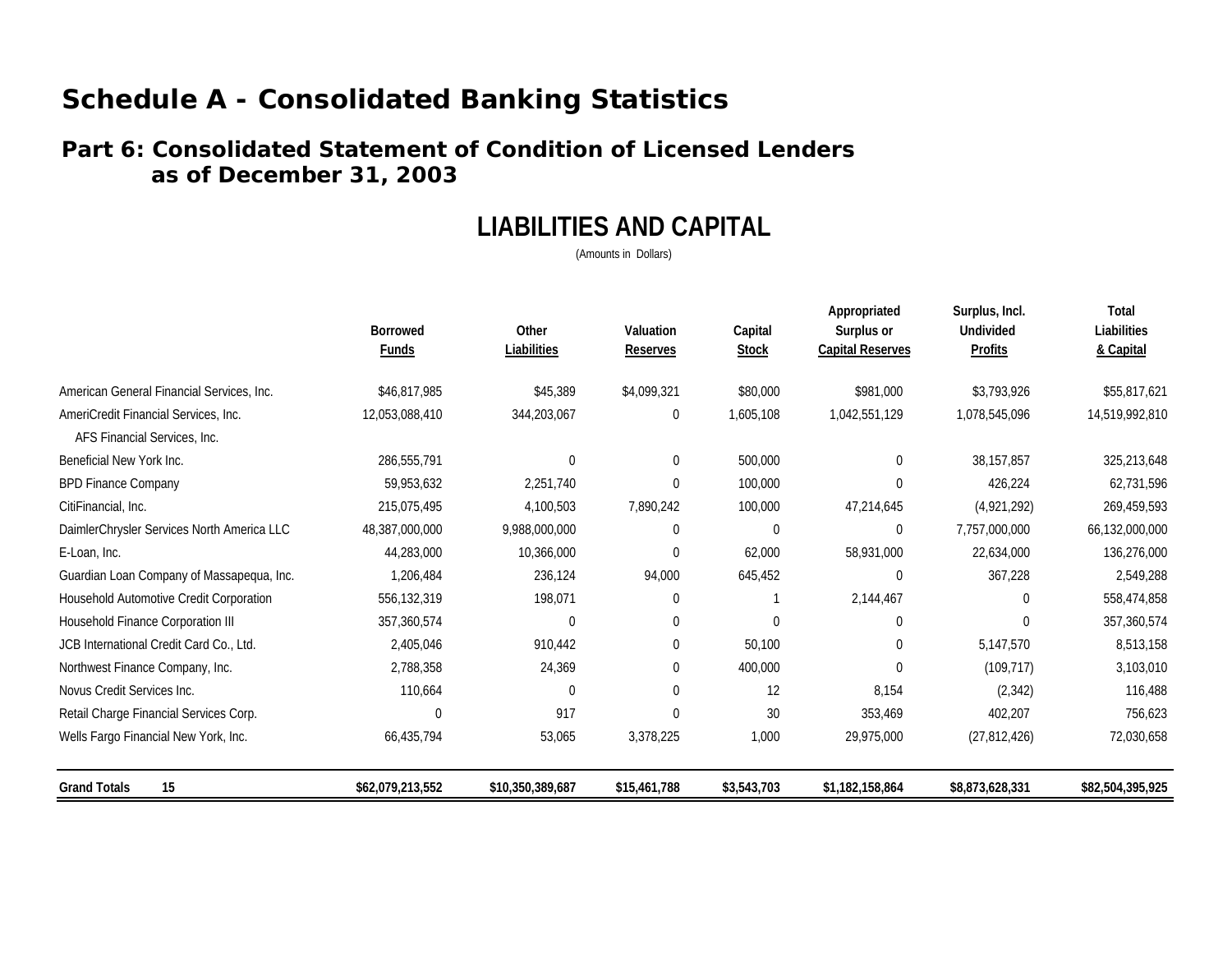### **of Business January 1, 200 4 Part 7: Consolidated Statement of Condition of Savings Banks as of Opening**

## **ASSETS**

|                                      | Cash and<br>Due from<br><b>Banks</b> | Total<br><b>Securities</b> | <b>Federal Funds</b><br>Sold and<br>Repos | Loans and<br>Leases<br><b>Net</b> | <b>Bank Premises</b><br>and<br>Equipment | Investment in<br>Unconsol'd<br><b>Subsidiaries</b> | Other<br>Assets | Total<br><b>Assets</b> |
|--------------------------------------|--------------------------------------|----------------------------|-------------------------------------------|-----------------------------------|------------------------------------------|----------------------------------------------------|-----------------|------------------------|
| Apple Bank For Savings               | \$53,828                             | \$4,357,415                | \$34,000                                  | \$1,132,854                       | \$37,671                                 | \$0                                                | \$62,027        | \$5,677,795            |
| Bank of Greene County, The           | 12,070                               | 100,636                    | 4,551                                     | 140,627                           | 5,027                                    | $\boldsymbol{0}$                                   | 3,364           | 266,275                |
| <b>Community Mutual Savings Bank</b> | 12,129                               | 19,764                     | 13,600                                    | 72,503                            | 494                                      | 0                                                  | 1,414           | 119,904                |
| <b>Emigrant Savings Bank</b>         | 52,725                               | 2,600,965                  | 30,000                                    | 6,203,654                         | 74,392                                   | 0                                                  | 244,184         | 9,205,920              |
| <b>First Central Savings Bank</b>    | 30,499                               | 25,456                     | $\mathbf 0$                               | 111,301                           | 1,081                                    | 0                                                  | 2,806           | 171,143                |
| <b>Fulton Savings Bank</b>           | 16,321                               | 47,924                     | 13,000                                    | 289,116                           | 3,277                                    |                                                    | 14,467          | 384,106                |
| Greater Buffalo Savings Bank         | 8,047                                | 140,389                    | 0                                         | 225,987                           | 7,767                                    | $\boldsymbol{0}$                                   | 3,871           | 386,061                |
| <b>GreenPoint Bank</b>               | 337,407                              | 6,301,882                  | 4,539                                     | 14,682,009                        | 142,752                                  | 5,826                                              | 1,502,322       | 22,976,737             |
| Hudson River Bank & Trust Company    | 108,906                              | 660,095                    | 32,800                                    | 1,599,858                         | 27,173                                   | 0                                                  | 146,658         | 2,575,490              |
| Independence Community Bank          | 165,995                              | 2,508,700                  | $\overline{0}$                            | 6,098,650                         | 101,234                                  | 0                                                  | 629,422         | 9,504,001              |
| Jamestown Savings Bank               | 14,634                               | 148,596                    | $\boldsymbol{0}$                          | 198,058                           | 7,256                                    | $\boldsymbol{0}$                                   | 2,172           | 370,716                |
| New York Community Bank              | 247,780                              | 9,432,371                  | 1,000                                     | 10,480,130                        | 152,583                                  | 1,342                                              | 3,098,223       | 23,413,429             |
| North Country Savings Bank, The      | 11,653                               | 42,778                     | 300                                       | 145,785                           | 2,716                                    | 0                                                  | 7,689           | 210,921                |
| Northfield Savings Bank              | 65,961                               | 1,028,633                  | $\mathbf 0$                               | 281,369                           | 10,437                                   | 0                                                  | 80,102          | 1,466,502              |
| Oneida Savings Bank                  | 11,934                               | 169,662                    | $\Omega$                                  | 200,601                           | 8,919                                    | $\boldsymbol{0}$                                   | 34,833          | 425,949                |
| PathFinder Bank                      | 8,675                                | 56,161                     | $\mathbf 0$                               | 188,912                           | 6,650                                    | 0                                                  | 17,109          | 277,507                |
| Pioneer Savings Bank                 | 30,823                               | 223,779                    | 27,560                                    | 341,699                           | 7,011                                    | 0                                                  | 9,970           | 640,842                |
| Putnam County Savings Bank           | 33,717                               | 418,597                    | 64,900                                    | 319,192                           | 6,087                                    | $\boldsymbol{0}$                                   | 10,175          | 852,668                |
| Rhinebeck Savings Bank               | 11,406                               | 58,907                     | $\theta$                                  | 256,162                           | 12,412                                   | 0                                                  | 10,757          | 349,644                |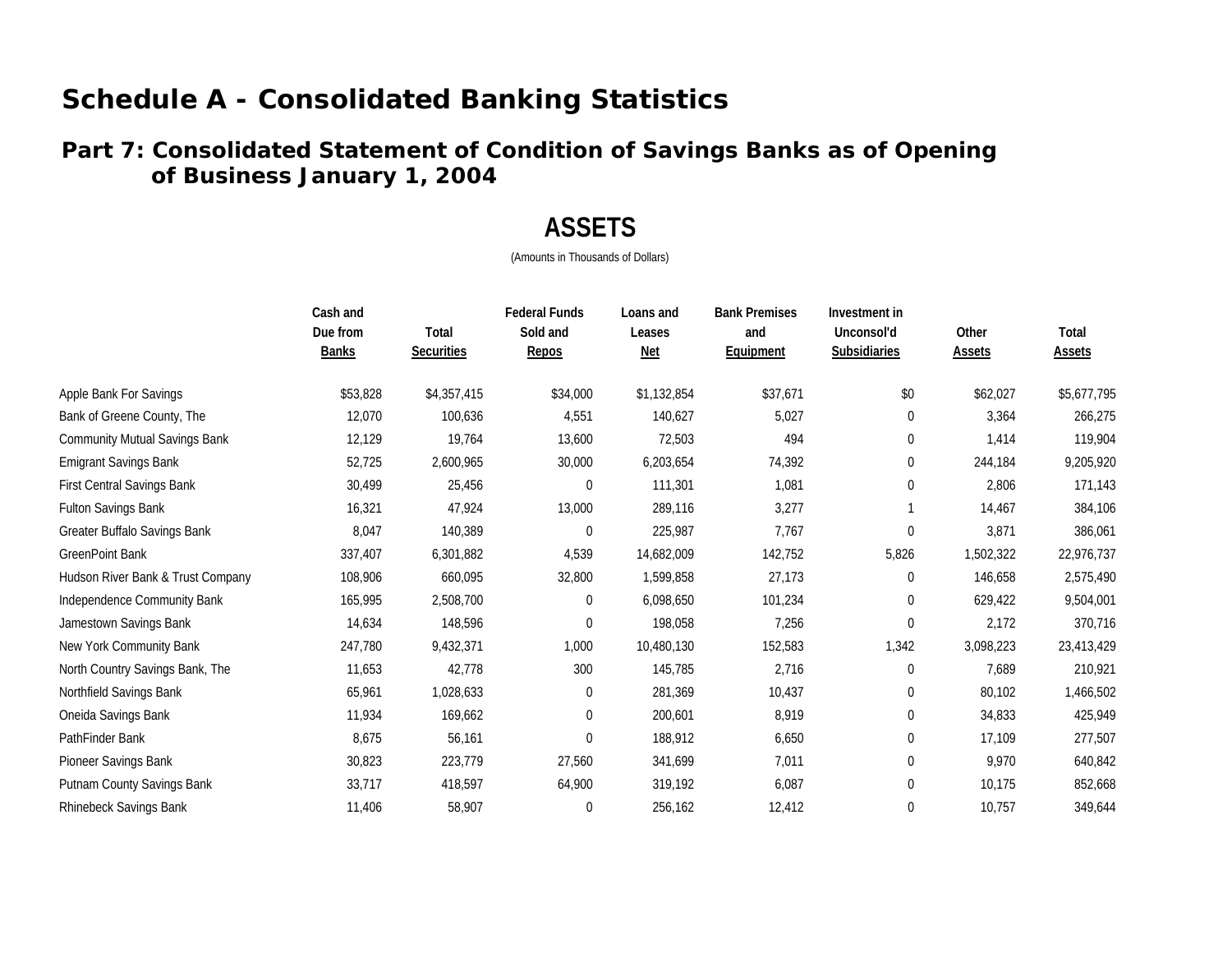| Ridgewood Savings Bank     | 44.004      | 1.526.215    | 23,800         | 1,406,560    | 16,497    | 0                | 138,617     | 3.155.693    |
|----------------------------|-------------|--------------|----------------|--------------|-----------|------------------|-------------|--------------|
| Rome Savings Bank, The     | 10,593      | 29,685       | 2,900          | 207,656      | 4,699     | 0                | 5,962       | 261,495      |
| Rondout Savings Bank       | 10,450      | 93,864       | $\overline{0}$ | 72,715       | 3,233     | $\boldsymbol{0}$ | 4,960       | 185,222      |
| Sawyer Savings Bank        | 2,880       | 68,706       | 700            | 73,630       | 864       | $\mathbf 0$      | 2,496       | 149,276      |
| Troy Savings Bank, The     | 97,572      | 137,835      | 5,800          | 738,871      | 15,547    | 2,299            | 88,863      | 1,086,787    |
| <b>Ulster Savings Bank</b> | 83,942      | 69,028       | $\overline{0}$ | 354,169      | 9,345     | $\boldsymbol{0}$ | 37,779      | 554,263      |
| Walden Savings Bank        | 16,039      | 80,147       | $\mathbf 0$    | 99,226       | 9,747     | 0                | 8,329       | 213,488      |
| Warwick Savings Bank, The  | 53,888      | 337,676      | 2,805          | 279.196      | 8,366     | 0                | 32,276      | 714.207      |
| Watertown Savings Bank     | 14,883      | 121,639      | $\overline{0}$ | 126,308      | 9,562     | 121              | 13,664      | 286,177      |
|                            |             |              |                |              |           |                  |             |              |
| 28<br><b>Grand Totals</b>  | \$1,568,761 | \$30,807,505 | \$262,255      | \$46,326,798 | \$692,799 | \$9,589          | \$6,214,511 | \$85,882,218 |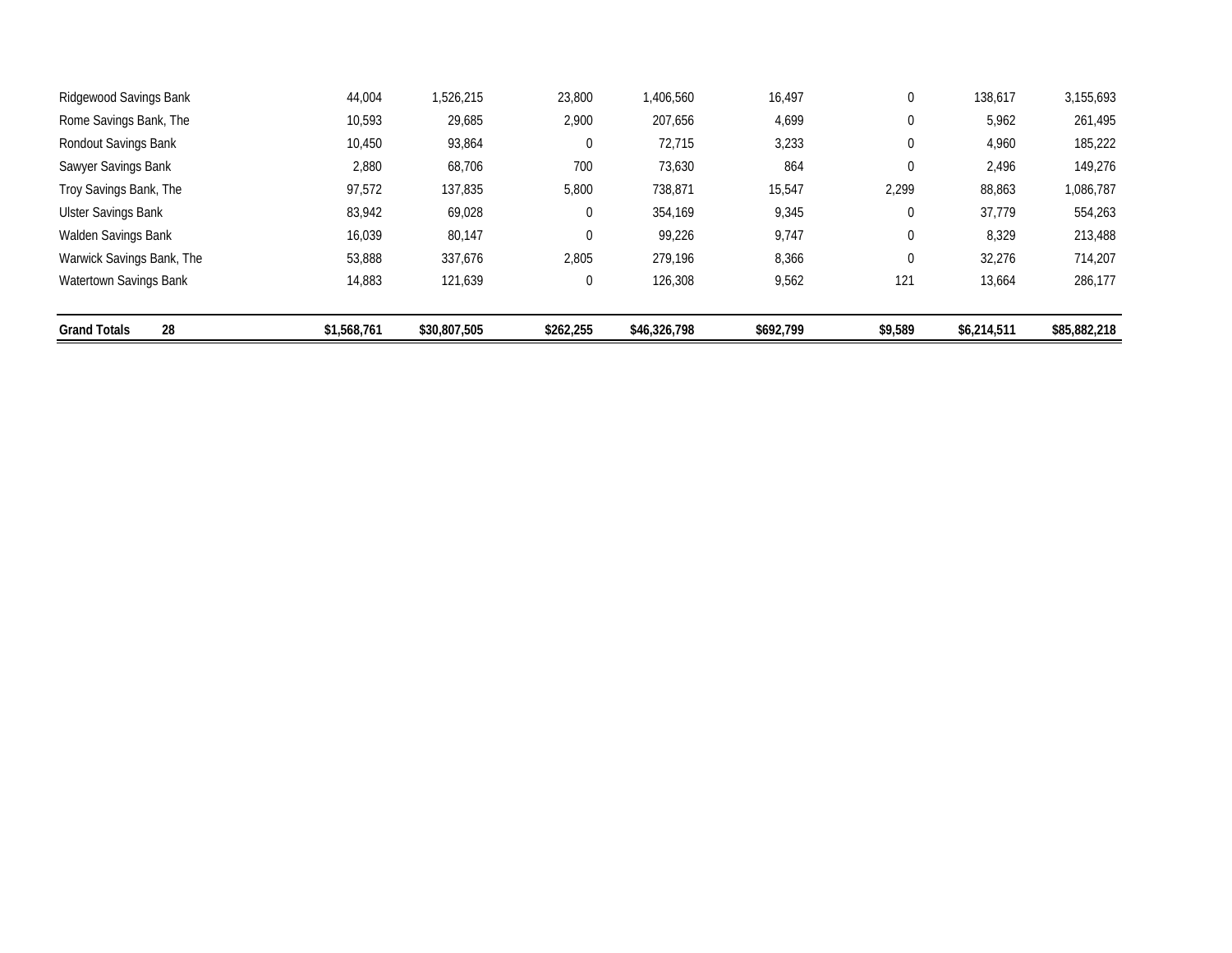### **Part 7: Consolidated Statement of Condition of Savings Banks as of Opening of Business January 1, 2004**

## **LIABILITIES AND CAPITAL**

|                                      | Total<br><b>Deposits</b> | <b>Federal Funds</b><br>Bought<br>and Repos | Other<br><b>Borrowed</b><br><b>Money</b> | Subordinated<br>Notes and<br><b>Debentures</b> | All<br>Other<br>Liabilities | Total<br>Liabilities | Total<br>Equity<br><b>Capital</b> | Total<br>Liabilities<br>and Capital |
|--------------------------------------|--------------------------|---------------------------------------------|------------------------------------------|------------------------------------------------|-----------------------------|----------------------|-----------------------------------|-------------------------------------|
| Apple Bank For Savings               | \$5,069,244              | \$0                                         | \$1,753                                  | $\$0$                                          | \$29,822                    | \$5,100,819          | \$576,976                         | \$5,677,795                         |
| Bank of Greene County, The           | 227,914                  | 0                                           | 13,000                                   | $\mathbf{0}$                                   | 1,136                       | 242,050              | 24,225                            | 266,275                             |
| <b>Community Mutual Savings Bank</b> | 110,360                  | 0                                           | $\mathbf 0$                              | $\mathbf{0}$                                   | 657                         | 111,017              | 8,887                             | 119,904                             |
| <b>Emigrant Savings Bank</b>         | 4,824,611                | 1,444,248                                   | 2,210,961                                | $\mathbf{0}$                                   | 137,463                     | 8,617,283            | 588,637                           | 9,205,920                           |
| <b>First Central Savings Bank</b>    | 157,803                  | 0                                           | 0                                        | $\boldsymbol{0}$                               | 2,167                       | 159,970              | 11,173                            | 171,143                             |
| Fulton Savings Bank                  | 226,188                  | $\theta$                                    | 112,300                                  | $\mathbf{0}$                                   | 3,082                       | 341,570              | 42,536                            | 384,106                             |
| Greater Buffalo Savings Bank         | 360,764                  | 0                                           | 1,355                                    | $\mathbf 0$                                    | 933                         | 363,052              | 23,009                            | 386,061                             |
| <b>GreenPoint Bank</b>               | 12,742,483               | 4,389,465                                   | 2,931,008                                | 149,820                                        | 508,969                     | 20,721,745           | 2,254,992                         | 22,976,737                          |
| Hudson River Bank & Trust Company    | 1,824,070                | 22,435                                      | 446,799                                  | $\boldsymbol{0}$                               | 29,076                      | 2,322,380            | 253,110                           | 2,575,490                           |
| Independence Community Bank          | 5,416,935                | 1,865,000                                   | 1,051,300                                | 148,429                                        | 110,902                     | 8,592,566            | 911,435                           | 9,504,001                           |
| Jamestown Savings Bank               | 349,458                  | 363                                         | 180                                      | $\mathbf{0}$                                   | 549                         | 350,550              | 20,166                            | 370,716                             |
| New York Community Bank              | 10,522,274               | 6,750,240                                   | 2,400,276                                | $\boldsymbol{0}$                               | 408,537                     | 20,081,327           | 3,332,102                         | 23,413,429                          |
| North Country Savings Bank, The      | 176,562                  | $\Omega$                                    | 4,216                                    | $\mathbf 0$                                    | 2,104                       | 182,882              | 28,039                            | 210,921                             |
| Northfield Savings Bank              | 1,024,240                | 258,608                                     | 25,277                                   | $\boldsymbol{0}$                               | 19,241                      | 1,327,366            | 139,136                           | 1,466,502                           |
| Oneida Savings Bank                  | 307,609                  | $\Omega$                                    | 67,400                                   | $\boldsymbol{0}$                               | 5,415                       | 380,424              | 45,525                            | 425,949                             |
| PathFinder Bank                      | 209,077                  | 3,400                                       | 37,657                                   | $\mathbf 0$                                    | 2,444                       | 252,578              | 24,929                            | 277,507                             |
| Pioneer Savings Bank                 | 567,010                  | 0                                           | 5,265                                    | $\boldsymbol{0}$                               | 1,664                       | 573,939              | 66,903                            | 640,842                             |
| Putnam County Savings Bank           | 777,048                  | $\Omega$                                    | 0                                        | $\mathbf{0}$                                   | 2,313                       | 779,361              | 73,307                            | 852,668                             |
| Rhinebeck Savings Bank               | 302,611                  | 0                                           | 21,145                                   | 0                                              | 853                         | 324,609              | 25,035                            | 349,644                             |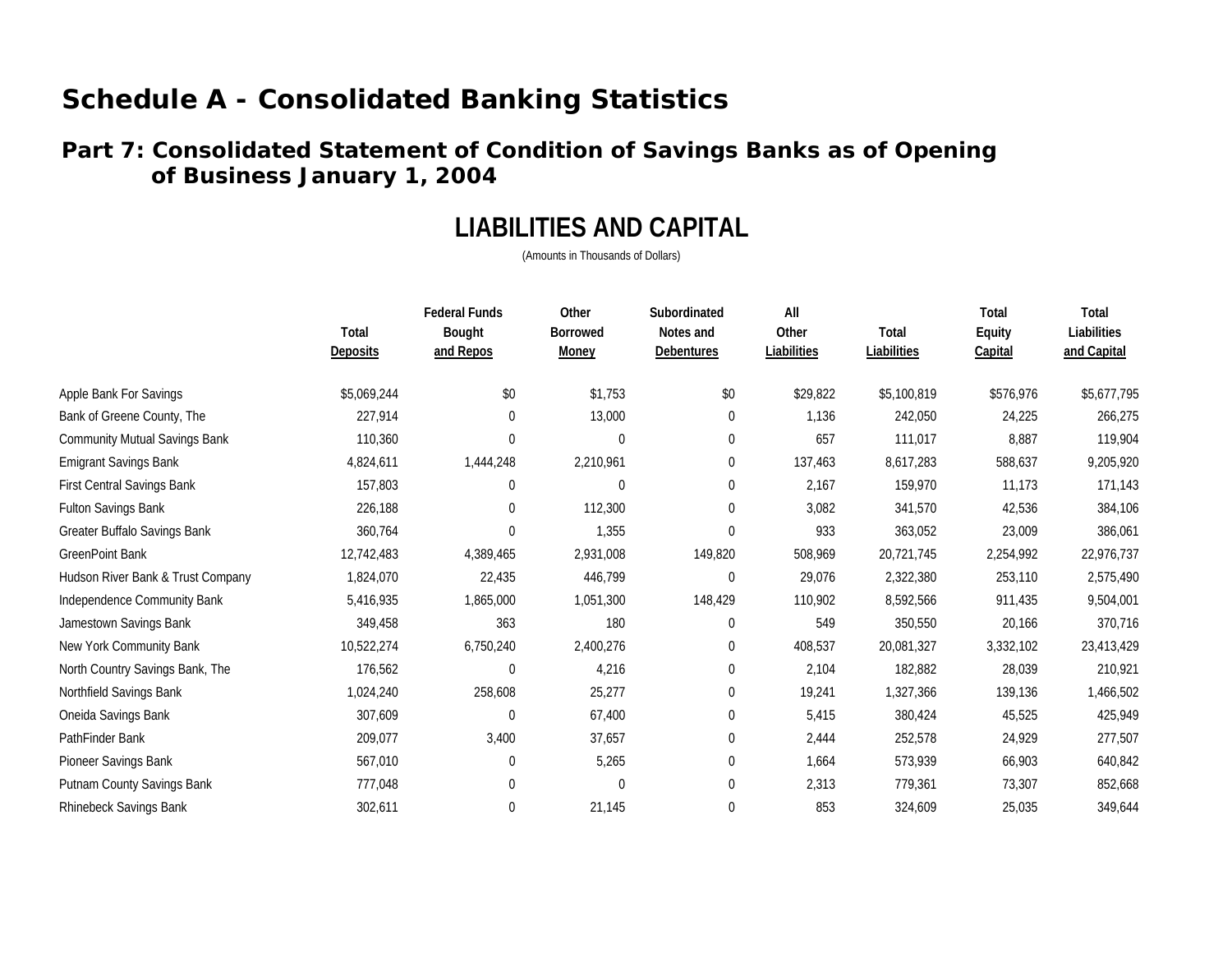| Ridgewood Savings Bank     | 2,604,123 | 20,000 | 24,559  | U | 26,492 | 2,675,174 | 480,519 | 3,155,693 |
|----------------------------|-----------|--------|---------|---|--------|-----------|---------|-----------|
| Rome Savings Bank, The     | 205,380   |        | 18,090  | 0 | 4,791  | 228,261   | 33,234  | 261,495   |
| Rondout Savings Bank       | 150,142   |        | 11,399  | 0 | 1,264  | 162,805   | 22,417  | 185,222   |
| Sawyer Savings Bank        | 112.439   |        | 23,500  | 0 | 252    | 136,191   | 13,085  | 149,276   |
| Troy Savings Bank, The     | 827,087   |        | 118,692 | 0 | 6,265  | 952,044   | 134,743 | 1,086,787 |
| <b>Ulster Savings Bank</b> | 439,503   |        | 40,216  | 0 | 3,878  | 483,597   | 70,666  | 554,263   |
| Walden Savings Bank        | 192.697   |        | 1,300   | 0 | 999    | 194.996   | 18,492  | 213,488   |
| Warwick Savings Bank, The  | 462.962   | 19,895 | 166,667 | 0 | 7,735  | 657,259   | 56,948  | 714.207   |
| Watertown Savings Bank     | 246.747   |        |         |   | 355,،  | 248,102   | 38,075  | 286,177   |

| .<br>Grand <sup>-</sup><br>Totals | ንՋ<br>ΖU | .437.341<br>\$50,4 | $AA$ $A$ $B$ $B$ $A$ $B$<br>73.654<br>14ه.<br>. | <b>CO 724 215</b><br>ن ر ډ | \$298,249 | \$1,320,358 | \$76,563,917 | \$9,318,301 | \$85,882,218 |
|-----------------------------------|----------|--------------------|-------------------------------------------------|----------------------------|-----------|-------------|--------------|-------------|--------------|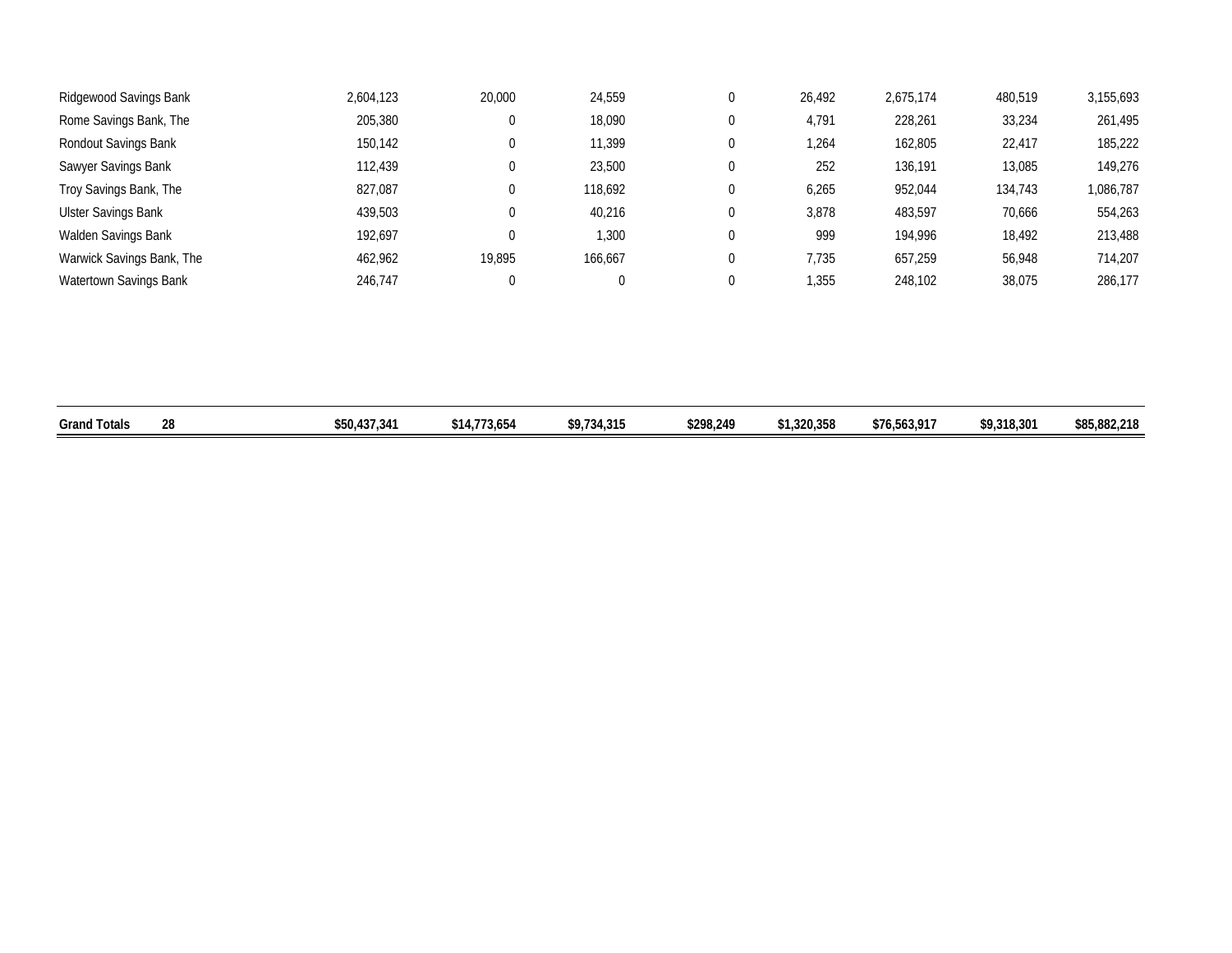### **Part 8: Consolidated Statement of Condition of Savings and Loan Associations as of December 31, 2003**

## **ASSETS**

|                                         |           |              | Cash,       |               |               |               |
|-----------------------------------------|-----------|--------------|-------------|---------------|---------------|---------------|
|                                         | Mortgage  | Other        | Deposits &  | Fixed         | Other         | Total         |
|                                         | Loans     | <b>Loans</b> | Investments | <b>Assets</b> | <b>Assets</b> | <b>Assets</b> |
| Atlas Savings and Loan Association      | \$11,176  | \$2          | \$52,769    | \$1,200       | \$1,189       | \$66,336      |
| Canisteo Savings and Loan Association   | 3,877     | 345          | 1,634       | 12            | 27            | 5,895         |
| Lake Shore Savings and Loan Association | 179,041   | 8,881        | 100,513     | 6,922         | 8,260         | 303,617       |
| Medina Savings and Loan Association     | 14.289    | 7,898        | 10,630      | 806           | 245           | 33,868        |
| <b>Grand Totals</b><br>4                | \$208,383 | \$17,126     | \$165,546   | \$8,940       | \$9,721       | \$409,716     |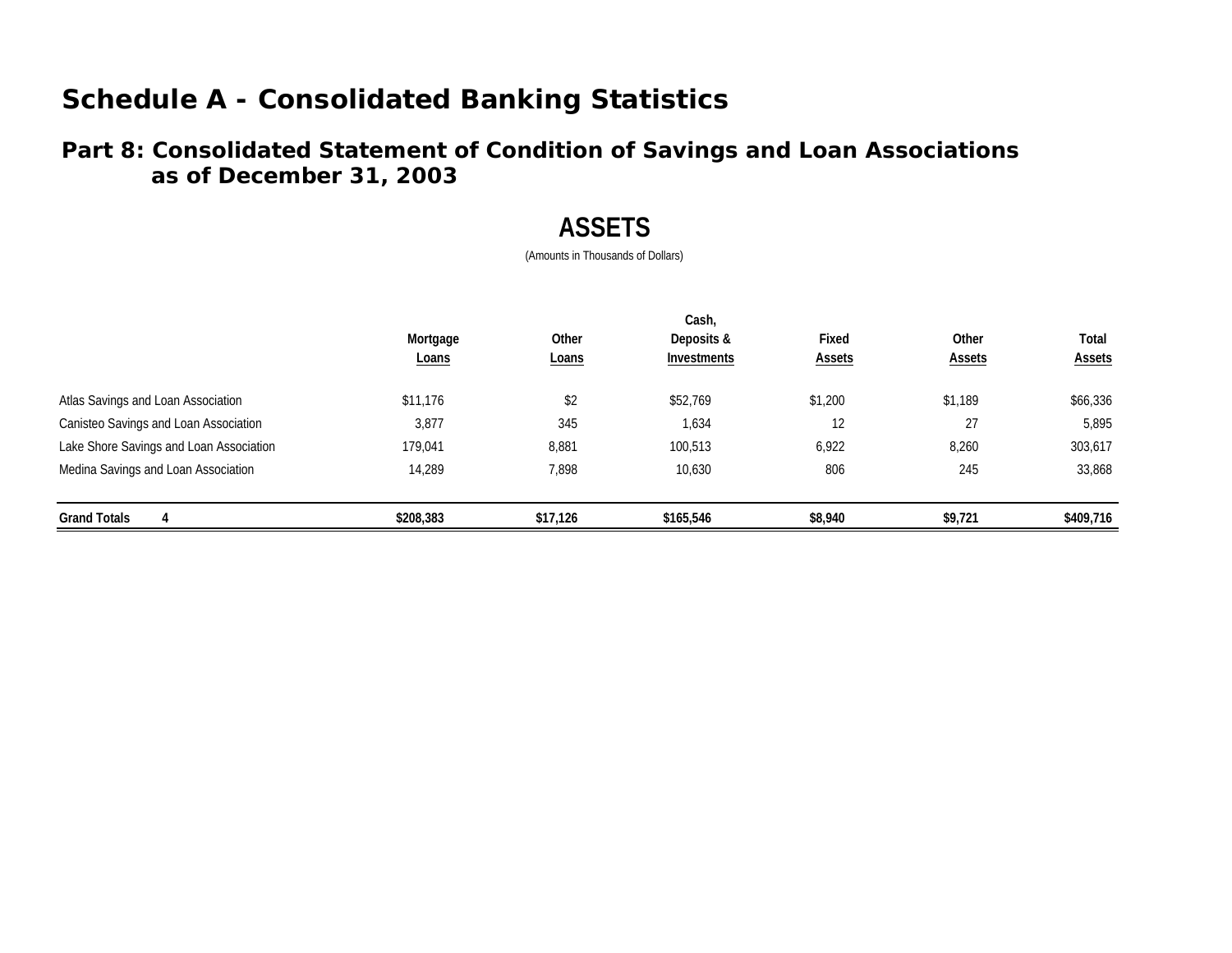### **Part 8: Consolidated Statement of Condition of Savings and Loan Associations as of December 31, 2003**

## **LIABILITIES AND CAPITAL**

| <b>Grand Totals</b>                     | \$315,764       | \$45,922                        | \$3,083              | \$364,769            | \$44,947                       | \$409,716                           |
|-----------------------------------------|-----------------|---------------------------------|----------------------|----------------------|--------------------------------|-------------------------------------|
| Medina Savings and Loan Association     | 27.973          | 2,200                           | 125                  | 30.298               | 3,570                          | 33,868                              |
| Lake Shore Savings and Loan Association | 232,539         | 43,722                          | 2,308                | 278.569              | 25,048                         | 303,617                             |
| Canisteo Savings and Loan Association   | 5,304           | $\boldsymbol{0}$                | C                    | 5,309                | 586                            | 5,895                               |
| Atlas Savings and Loan Association      | \$49,948        | \$0                             | \$645                | \$50,593             | \$15,743                       | \$66,336                            |
|                                         | <b>Deposits</b> | <b>Borrowed</b><br><b>Money</b> | Other<br>Liabilities | Total<br>Liabilities | <b>Total Equity</b><br>Capital | Total<br>Liabilities<br>and Capital |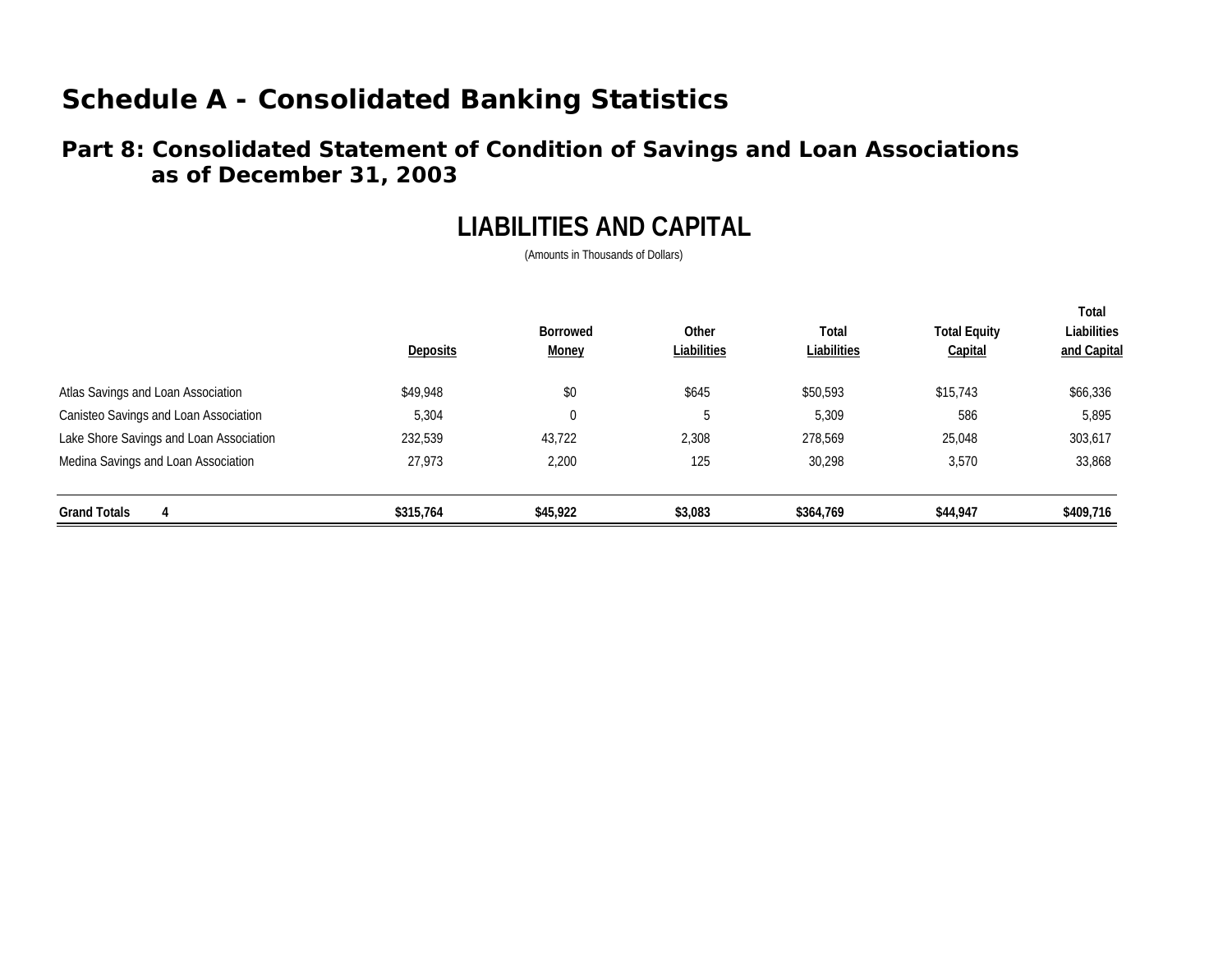### **Part 9: Consolidated Statement of Condition of Safe Deposit Companies as of December 31, 2003**

## **ASSETS**

(Amounts in Dollars)

|                                      |              |                       |             |                  | Rentals and   |           |               |
|--------------------------------------|--------------|-----------------------|-------------|------------------|---------------|-----------|---------------|
|                                      | Cash and Due | <b>Bond and Stock</b> | Vaults      | <b>Furniture</b> | Storage Chgs. | Other     | Total         |
|                                      | from Banks   | Investments           | and Safes   | and Fixtures     | Due-Accrued   | Assets    | <b>Assets</b> |
| Akron Safe Deposit Company           | \$105.427    | \$131,088             | \$71.096    | \$0              | \$0           | \$2,306   | \$309,917     |
| China Safe Deposit Company           | 989,213      | 0                     | 150.795     | 2,746            | $\pmb{0}$     | 19,389    | 1,162,143     |
| Universal Safe Deposit Corp.         | 412,405      | 0                     | $\mathbf 0$ | 14,751           | $\pmb{0}$     | 560,996   | 988,152       |
| <b>Zurich Depository Corporation</b> | 455,031      | 199,034               | $\mathbf 0$ | 106,571          | $\mathbf 0$   | 24,496    | 785,132       |
| <b>Grand Totals</b><br>4             | \$1,962,076  | \$330,122             | \$221,891   | \$124,068        | \$0           | \$607,187 | \$3,245,344   |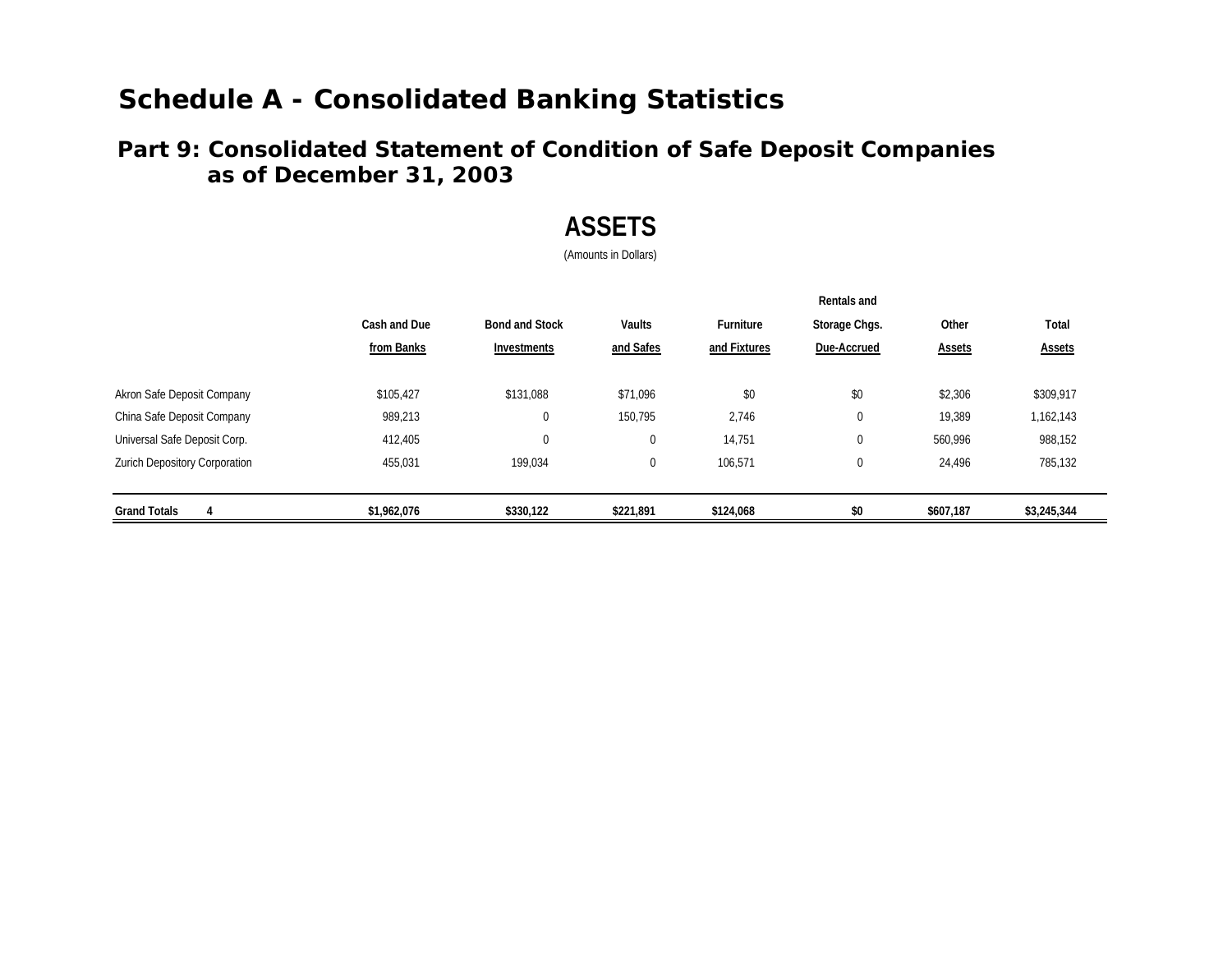### **Part 9: Consolidated Statement of Condition of Safe Deposit Companies as of December 31, 2003**

## **LIABILITIES AND CAPITAL**

(Amounts in Dollars)

|                               | Loans,Taxes, Int.<br>& Expense Payable | Unearned<br>Rental & Storage | Other<br>Liabilities | Capital<br><b>Stock</b> | Surplus &<br><b>Undivd Profits</b> | <b>Total Liabilities</b><br>and Capital |
|-------------------------------|----------------------------------------|------------------------------|----------------------|-------------------------|------------------------------------|-----------------------------------------|
| Akron Safe Deposit Company    | \$0                                    | \$0                          | \$0                  | \$10,000                | \$299.917                          | \$309,917                               |
| China Safe Deposit Company    | 9.450                                  | $\theta$                     | 0                    | 100,000                 | 1,052,693                          | 1,162,143                               |
| Universal Safe Deposit Corp.  | 211.221                                | 35.587                       | 58.870               | 250,000                 | 432.474                            | 988,152                                 |
| Zurich Depository Corporation | 106,552                                | 344,090                      | 95.700               | 48.220                  | 190,570                            | 785,132                                 |
| <b>Grand Totals</b><br>4      | \$327,223                              | \$379,677                    | \$154,570            | \$408,220               | \$1,975,654                        | \$3,245,344                             |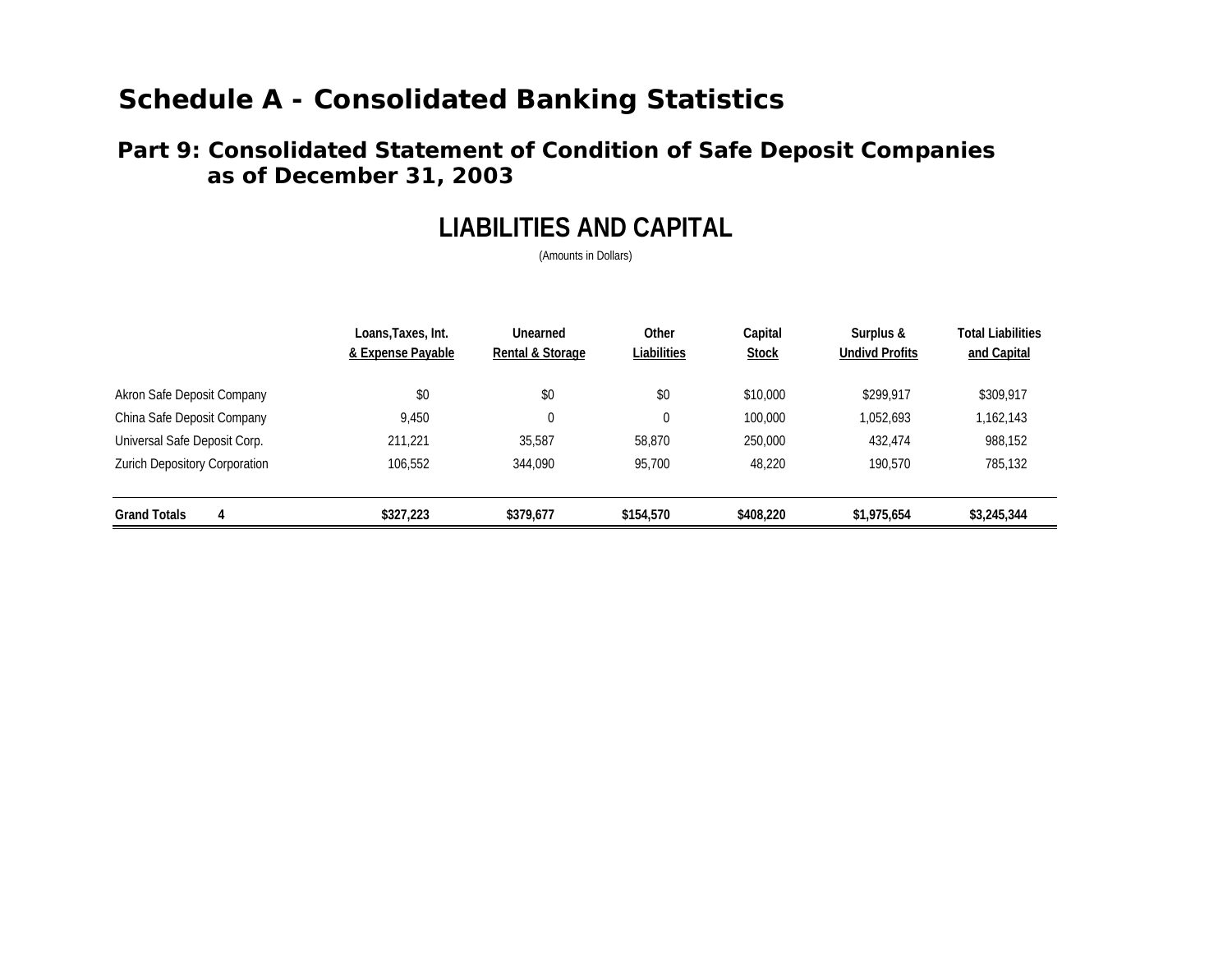# **Schedule B - Supervised Institutions**

## **Part 1: Summary of Supervised Institutions as of December 31, 2003**

| Type of Institution                    | Number of Institutions | <b>Domestic Offices</b> |
|----------------------------------------|------------------------|-------------------------|
|                                        |                        |                         |
| <b>Commercial Banks</b>                | 46                     | 211                     |
| <b>Trust Companies</b>                 | 35                     | 2597                    |
| <b>Limited Purpose Trust Companies</b> | 26                     | 31                      |
| Savings Banks                          | 28                     | 685                     |
| Savings & Loan Associations            | 4                      | 12                      |
| <b>Credit Unions</b>                   | 35                     | 68                      |
| Private Banker                         | 1                      | 9                       |
| Investment Company (Article XII)       | 9                      | 11                      |
| Foreign Branches                       | 86                     | 104                     |
| Foreign Agencies                       | 27                     | 27                      |
| Holding Companies - One Bank           | 46                     | 46                      |
| Holding Companies - Multi Bank         | 11                     | 11                      |
| Mutual Holding Companies               | 4                      |                         |
| Safe Deposit Companies                 | 4                      | 6                       |
| Foreign Representative Offices         | 50                     | 50                      |
| <b>Licensed Lenders</b>                | 15                     | 202                     |
| Sales Finance Companies                | 114                    | 161                     |
| Premium Finance Agencies               | 61                     | 71                      |
| <b>Check Cashers</b>                   | 217                    | 658                     |
| Money Transmitters                     | 68                     | 240                     |
| <b>Budget Planners</b>                 | 34                     | 54                      |
| Mortgage Bankers                       | 263                    | 1088                    |
| Mortgage Brokers                       | 2122                   | 2590                    |
| Mutual Investment Trusts               | 2                      | $\overline{2}$          |
| Common Trust Funds                     | 71                     | 71                      |
| <b>NYS Regulated Corporations</b>      | 7                      | 7                       |
| Charitable Foundations                 | 17                     | 17                      |
| Total                                  | 3,403                  | 9,033                   |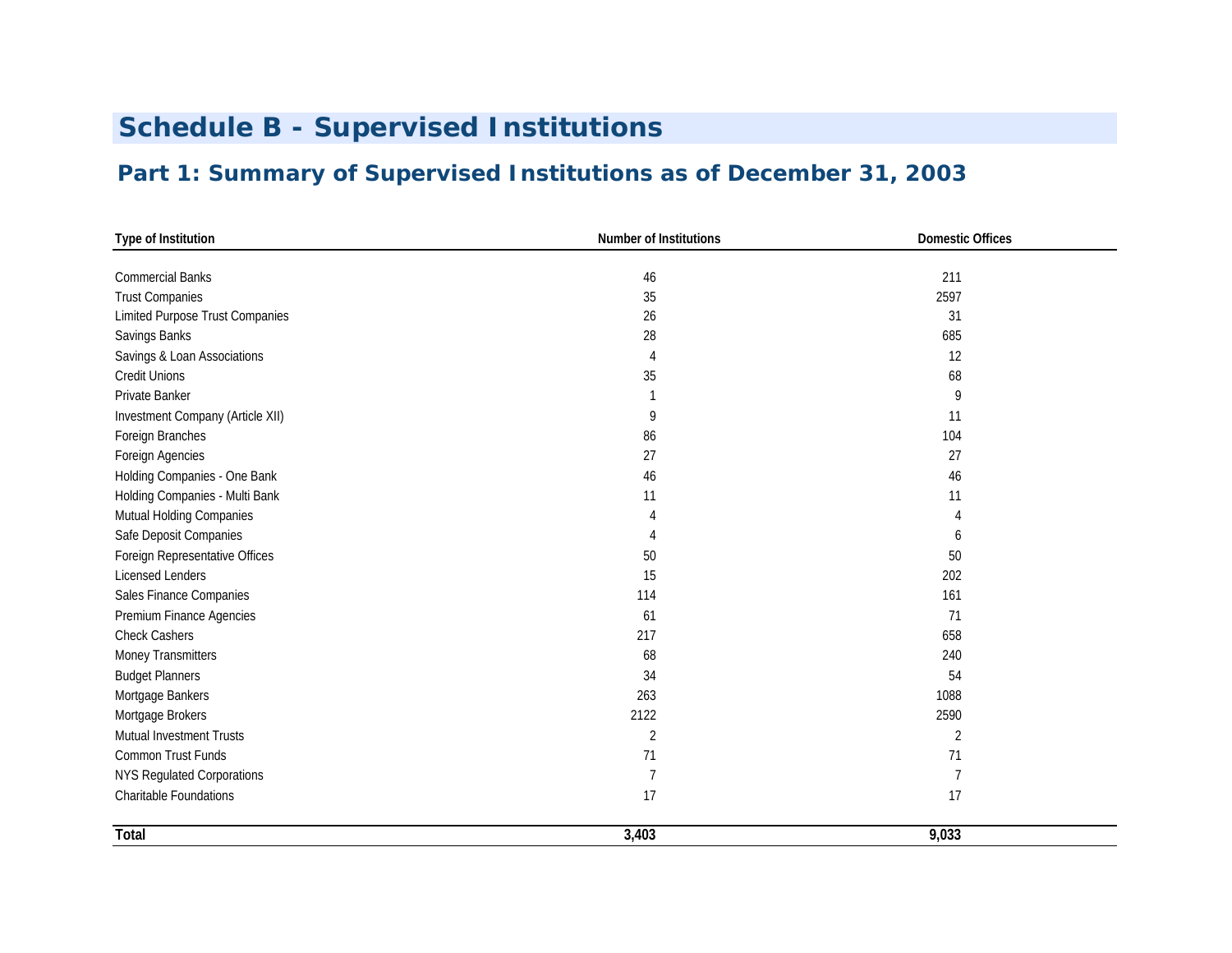# **Schedule B - Supervised Institutions**

## **Part 2: Detail of Supervised Banking Institutions and Licensed Lenders as of December 31, 2003**

|                                          |                                      |                         | Number of               | Date of                   |
|------------------------------------------|--------------------------------------|-------------------------|-------------------------|---------------------------|
| Name of Institution                      | Address                              |                         | <b>Domestic Offices</b> | <b>Charter or License</b> |
| <b>Commercial Banks</b>                  |                                      |                         |                         |                           |
| Adirondack Bank                          | 185 Genesee Street                   | Utica, NY 13501         | 13                      | December 30, 2003         |
| Alden State Bank                         | 13216 Broadway                       | Alden, NY 14004         | $\overline{2}$          | September 30, 1916        |
| Alpine Capital Bank                      | 680 Fifth Avenue                     | New York, NY 10019      |                         | February 29, 2000         |
| Amerasia Bank                            | 41-04/41-06 Main Street              | Flushing, NY 11355      |                         | February 16, 1988         |
| American Community Bank                  | 300 Glen Street                      | Glen Cove, NY 11542     |                         | October 20, 1999          |
| Bank of Akron                            | 46 Main Street                       | Akron, NY 14001         |                         | December 31, 1919         |
| <b>Bank of Cattaraugus</b>               | 24 Main Street                       | Cattaraugus, NY 14719   |                         | March 30, 1892            |
| Bank of Holland                          | 12 South Main Street                 | Holland, NY 14080       | $\overline{2}$          | October 21, 1893          |
| <b>Bank Leumi USA</b>                    | 579 Fifth Avenue                     | New York, NY 10017      | 12                      | July 15, 1968             |
| <b>BPD Bank</b>                          | 90 Broad Street                      | New York, NY 10004      |                         | January 24, 1986          |
| Cattaraugus County Bank                  | 116-120 Main Street                  | Little Valley, NY 14755 | 5                       | January 2, 1902           |
| Citizens Bank of Cape Vincent            | P.O. Box 277, 154 Broadway           | Cape Vincent, NY 13618  | 2                       | September 11, 1919        |
| Community Bank of Sullivan County        | 4058 Route 42 North, Monticello Mall | Monticello, NY 12701    | 3                       | July 27, 1993             |
| <b>Community Capital Bank</b>            | 111 Livingston Street                | Brooklyn, NY 11201      | 2                       | August 27, 1990           |
| <b>Country Bank</b>                      | 200 East 42nd Street                 | New York, NY 10017      | 6                       | April 20, 1988            |
| CHB America Bank                         | 241 Fifth Avenue                     | New York, NY 10016      | 3                       | October 10, 1990          |
| <b>First American International Bank</b> | 5503 8th Avenue                      | Brooklyn, NY 11220      |                         | October 15, 1999          |
| First State Bank, Canisteo, N.Y.         | 3 Main Street                        | Canisteo, NY 14823      | 3                       | April 28, 1897            |
| Genesee Regional Bank                    | 3380 Monroe Avenue                   | Rochester, NY 14618     |                         | August 8, 1985            |
| Gotham Bank of New York                  | 1412 Broadway                        | New York, NY 10018      |                         | November 17, 1980         |
| <b>Great Eastern Bank</b>                | 235 Fifth Avenue                     | New York, NY 10016      |                         | December 29, 1986         |
| Hamptons State Bank                      | 243 North Sea Road                   | Southampton, NY 11968   |                         | August 17, 1998           |
| <b>Hudson River Commercial Bank</b>      | 72 Mohawk Street                     | Cohoes, NY 12047        | 1                       | November 14, 2002         |
| Interaudi Bank                           | 19 East 54th Street                  | New York, NY 10022      | 2                       | June 6, 1983              |
| Interbank of New York                    | 420 Park Avenue South                | New York, NY 10016      | 5                       | September 24, 1990        |
| Liberty Bank of New York                 | 11 West 32nd Street                  | New York, NY 10001      | 2                       | February 6, 1998          |
| Long Island Commercial Bank              | One Suffolk Square                   | Islandia, NY 11749      | 12                      | November 13, 1989         |
| Pathfinder Commercial Bank               | 214 West First Street                | Oswego, NY 13126        |                         | October 23, 2002          |
| Provident Municipal Bank                 | 400 Rella Boulevard                  | Montebello, NY 10927    |                         | April 18, 2002            |
| <b>PCSB Commercial Bank</b>              | Route 6 & Drewville Road             | Brewster, NY 10509      |                         | December 20, 2001         |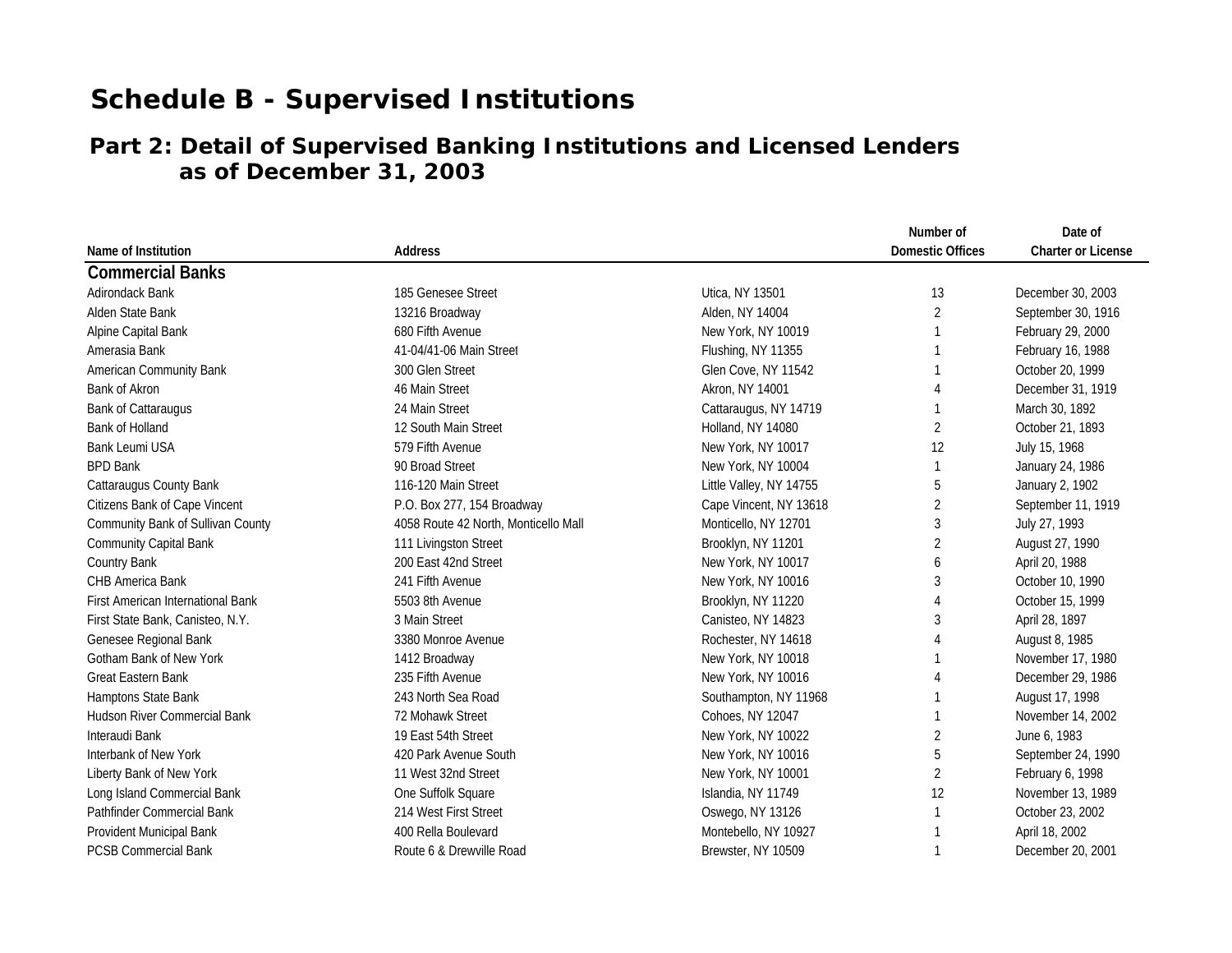| <b>Commercial Banks</b>                  |                                                    |                           |                |                    |
|------------------------------------------|----------------------------------------------------|---------------------------|----------------|--------------------|
| Redwood Bank                             | 1000 Coffeen Street                                | Watertown, NY 13601       | 8              | June 30, 2003      |
| Reliance Bank                            | 1200 Mamaroneck Avenue                             | White Plains, NY 10605    |                | August 15, 1986    |
| Riverside Bank                           | 11-13 Garden Street                                | Poughkeepsie, NY 12602    | 4              | February 12, 1988  |
| Signature Bank                           | 565 Fifth Avenue                                   | New York, NY 10017        | 10             | April 5, 2001      |
| Sleepy Hollow Bank                       | 49 Beekman Avenue                                  | North Tarrytown, NY 10591 | 5              | July 8, 2002       |
| State Bank of Chittenango                | 101 Falls Boulevard                                | Chittenango, NY 13037     |                | February 23, 1923  |
| The Bank of Castile                      | 50 North Main Street                               | Castile, NY 14427         | 13             | August 2, 1917     |
| The Berkshire Bank                       | 4 East 39th Street                                 | New York, NY 10016        | 8              | May 4, 1989        |
| The Chinese American Bank                | 77-79 Bowery                                       | New York, NY 10002        | 3              | June 23, 1967      |
| The Troy Commercial Bank                 | 433 River Street                                   | Troy, NY 12180            |                | August 1, 2000     |
| The Warwick Commercial Bank              | 18 Oakland Avenue                                  | Warwick, NY 10990         |                | June 18, 2001      |
| Tioga State Bank                         | Main & Tioga Streets                               | Spencer, NY 14883         | 9              | March 22, 1884     |
| <b>Union State Bank</b>                  | 46 College Avenue                                  | Nanuet, NY 10954          | 27             | November 18, 1969  |
| <b>United Orient Bank</b>                | 10 Chatham Square                                  | New York, NY 10038        | 3              | May 7, 1980        |
| Victory State Bank                       | 3155 Amboy Road, Oakwood Shopping Plaza            | Staten Island, NY 10306   | $\overline{4}$ | November 13, 1997  |
| Woori America Bank                       | 1250 Broadway                                      | New York, NY 10001        | 12             | January 20, 1984   |
| <b>Trust Companies</b>                   |                                                    |                           |                |                    |
| Amalgamated Bank                         | 11-15 Union Square                                 | New York, NY 10003        | 11             | March 16, 1923     |
| Atlantic Bank of New York                | 960-964 Avenue of the Americas                     | New York, NY 10001        | 26             | April 1, 1926      |
| Banco Popular North America              | 7 West 51st Street                                 | New York, NY 10019        | 109            | January 1, 1999    |
| <b>Bank of Millbrook</b>                 | Franklin Avenue                                    | Millbrook, NY 12545       | $\overline{2}$ | March 14, 1891     |
| <b>Bank of Richmondville</b>             | 5 East Main Street                                 | Richmondville, NY 12149   | 3              | December 8, 1893   |
| Bank of Smithtown                        | 1 East Main Street                                 | Smithtown, NY 11787       | 11             | May 4, 1923        |
| Bank of Tokyo - Mitsubishi Trust Company | 1251 Avenue of the Americas, 14th Floor            | New York, NY 10020        | 3              | September 15, 1955 |
| <b>Bank of Utica</b>                     | 220-222 Genesee Street                             | Utica, NY 13502           |                | September 30, 1958 |
| <b>BSB Bank &amp; Trust Company</b>      | 58-68 Exchange Street                              | Binghamton, NY 13902      | 22             | July 31, 1995      |
| Capital Bank & Trust Company             | 145 Wolf Road, Wolf Road Shoppers Park, Building F | Colonie, NY 12205         | $\overline{2}$ | December 11, 1995  |
| Chemung Canal Trust Company              | One Chemung Canal Plaza                            | Elmira, NY 14902          | 14             | July 10, 1902      |
| Deutsche Bank Trust Company Americas     | 60 Wall Street                                     | New York, NY 10005        | 3              | March 24, 1903     |
|                                          |                                                    |                           |                |                    |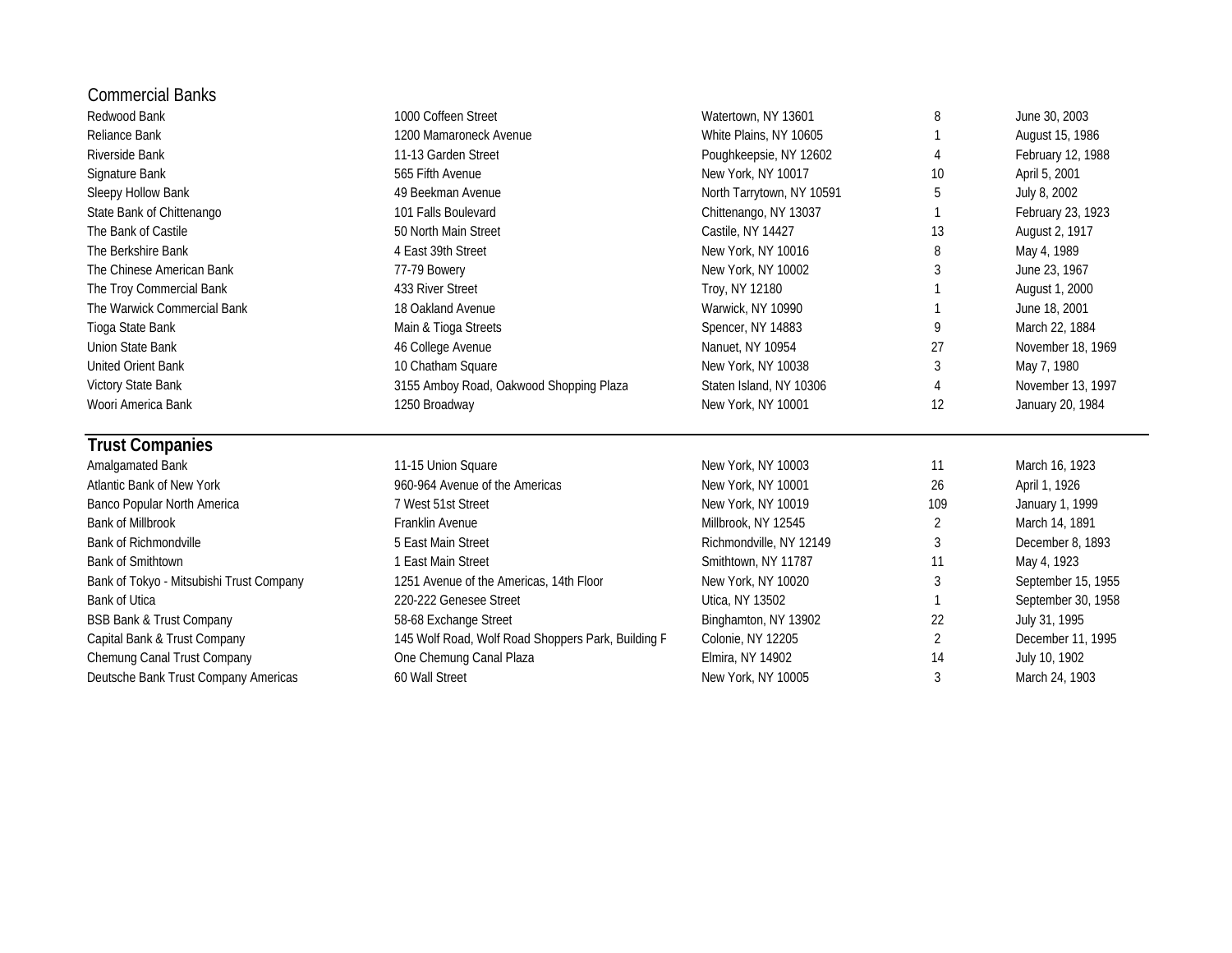| <b>Trust Companies</b>                          |                                 |                            |     |                    |
|-------------------------------------------------|---------------------------------|----------------------------|-----|--------------------|
| Fiduciary Trust Company International           | 600 Fifth Avenue                | New York, NY 10020         |     | November 17, 1930  |
| First Tier Bank & Trust                         | 107 Main Street                 | Salamanca, NY 14779        | 6   | February 14, 1902  |
| Habib American Bank                             | 99 Madison Avenue               | New York, NY 10016         | 5   | November 7, 1983   |
| Hudson Valley Bank                              | 35 East Grassy Sprain Road      | Yonkers, NY 10710          | 21  | May 20, 1994       |
| <b>HSBC Bank USA</b>                            | One HSBC Center                 | Buffalo, NY 14203          | 430 | December 31, 1999  |
| <b>Israel Discount Bank of New York</b>         | 511 Fifth Avenue                | New York, NY 10017         | 8   | July 17, 1922      |
| JPMorgan Chase Bank                             | 270 Park Avenue                 | New York, NY 10017         | 581 | November 26, 1968  |
| Manufacturers and Traders Trust Company         | One M & T Plaza                 | Buffalo, NY 14240          | 687 | June 27, 1893      |
| Mitsubishi Trust & Banking Corporation (U.S.A.) | 520 Madison Avenue (39th Floor) | New York, NY 10022         |     | March 24, 1986     |
| Mizuho Corporate Bank (USA)                     | 1251 Avenue of the Americas     | New York, NY 10020         | 2   | November 29, 1974  |
| Mizuho Trust & Banking Co., Ltd.                | 666 Fifth Avenue (Suite 802)    | New York, NY 10103         |     | October 22, 1987   |
| New Commercial Bank of New York                 | 320 Park Avenue                 | New York, NY 10022         | 1   | June 24, 1988      |
| North Fork Bank                                 | 245 Love Lane                   | Mattituck, NY 11952        | 183 | July 28, 1988      |
| Orange County Trust Company                     | 212 Dolson Avenue               | Middletown, NY 10940       | 5   | May 3, 1892        |
| Solvay Bank                                     | 1537 Milton Avenue              | Solvay, NY 13209           | 6   | March 20, 1917     |
| State Bank of Long Island                       | 699 Hillside Avenue             | New Hyde Park, NY 11040    | 15  | November 1, 1966   |
| Steuben Trust Company                           | One Steuben Square              | Hornell, NY 14843          | 11  | December 31, 1919  |
| <b>SBU Municipal Bank</b>                       | 501 East Main Street            | Little Falls, NY 13365     | 12  | April 26, 1917     |
| The Adirondack Trust Company                    | 473 Broadway                    | Saratoga Springs, NY 12866 | 9   | September 19, 1901 |
| The Bank of New York                            | One Wall Street                 | New York, NY 10005         | 365 | February 16, 1871  |
| <b>Tompkins Trust Company</b>                   | 110 North Tioga Street          | Ithaca, NY 14850           | 13  | September 18, 1891 |
| United States Trust Company of New York         | 114 West 47th Street            | New York, NY 10036         | 6   | August 30, 1995    |
| Wyoming County Bank                             | 55 North Main Street            | Warsaw, NY 14569           | 21  | November 29, 1913  |
| <b>Limited Purpose Trust Companies</b>          |                                 |                            |     |                    |
| American Stock Transfer & Trust Company         | 59 Maiden Lane                  | New York, NY 10038         | 1   | December 31, 1987  |
| Bank of Bermuda (New York) Limited              | 100 Wall Street                 | New York, NY 10005         |     | July 3, 1989       |
| Brown Brothers Harriman Trust Company, LLC      | 140 Broadway                    | New York, NY 10005         | 2   | January 13, 1984   |
| Computershare Trust Company of New York         | 88 Pine Street                  | New York, NY 10005         |     | December 12, 2000  |
| Continental Stock Transfer & Trust Company      | 17 Battery Place                | New York, NY 10004         | 1   | May 1, 1974        |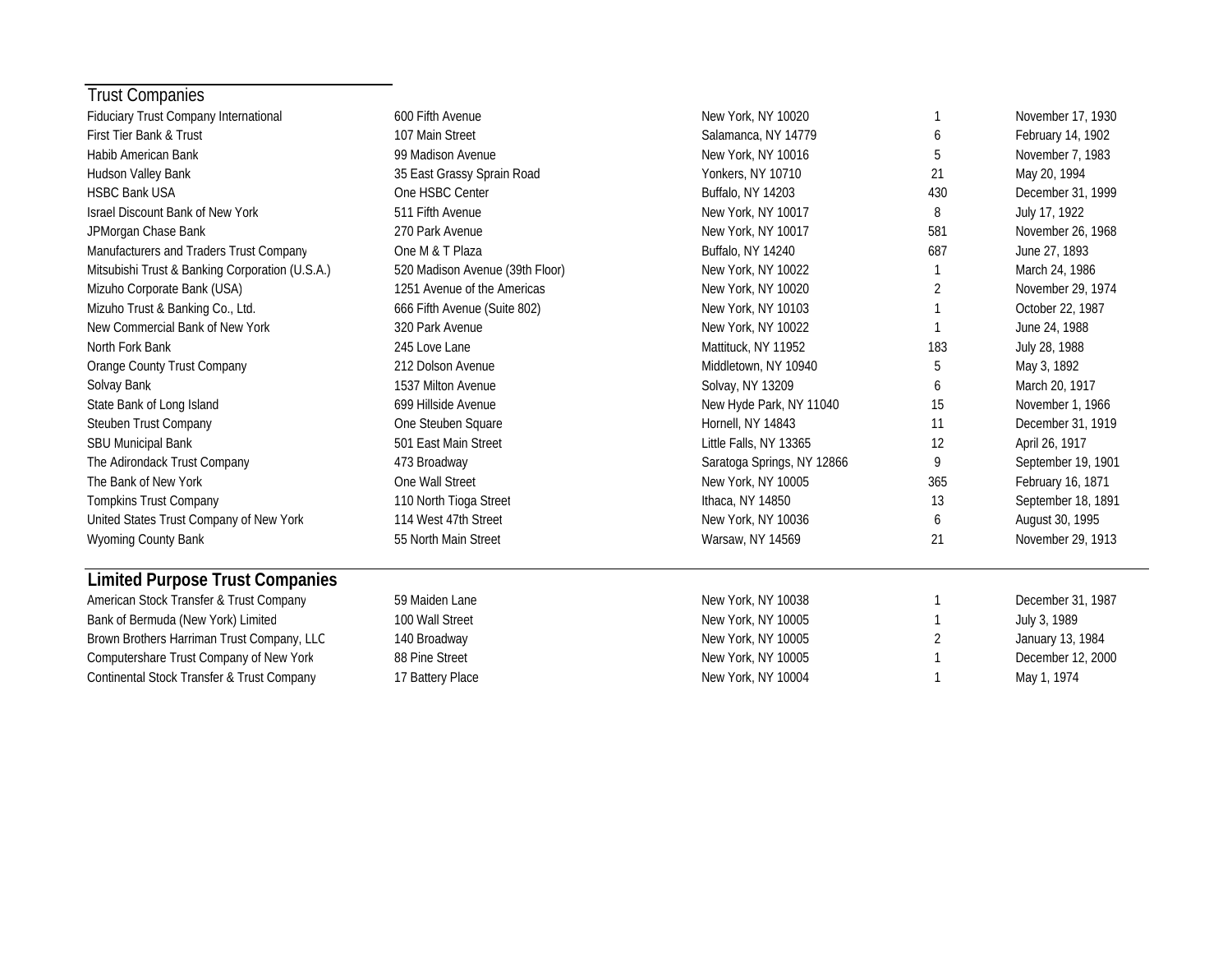| Limited Purpose Trust Companies                   |                                                   |                        |    |                    |
|---------------------------------------------------|---------------------------------------------------|------------------------|----|--------------------|
| Deutsche Bank Trust Company New York              | 280 Park Avenue                                   | New York, NY 10017     |    | May 5, 1995        |
| First Chicago Trust Company of New York           | 14 Wall Street                                    | New York, NY 10006     |    | April 29, 1986     |
| Friends Ivory & Sime Trust Company                | C/O Curtis, Mallet - Prevost, Colt & Mostle, LLP, | New York, NY 10078     |    | October 11, 1995   |
|                                                   | 101 Park Avenue                                   |                        |    |                    |
| Genesee Valley Trust Company                      | 50 Office Park Way                                | Pittsford, NY 14534    |    | March 30, 1994     |
| Harris Trust Company of New York                  | 88 Pine Street                                    | New York, NY 10005     |    | November 27, 1923  |
| Law Debenture Trust Company of New York           | 767 Third Avenue                                  | New York, NY 10017     |    | May 8, 2002        |
| Market Street Trust Company                       | 80 East Market Street                             | Corning, NY 14830      |    | November 17, 1987  |
| Mellon Securities Trust Company                   | 120 Broadway                                      | New York, NY 10271     |    | September 12, 1985 |
| Mellon Trust of New York, LLC                     | 200 Park Avenue                                   | New York, NY 10166     |    | June 16, 1988      |
| New York Life Trust Company                       | 51 Madison Avenue                                 | New York, NY 10010     | 2  | March 9, 1995      |
| OFI Trust Company                                 | 2 World Financial Center                          | New York, NY 10281     |    | April 14, 1988     |
| The Bank of New York Trust Company                | 123 Main Street                                   | White Plains, NY 10601 | 2  | March 9, 1982      |
| The Bank of Nova Scotia Trust Company of New York | One Liberty Plaza                                 | New York, NY 10006     |    | June 22, 1959      |
| The Depository Trust Company                      | 55 Water Street                                   | New York, NY 10041     |    | May 11, 1973       |
| The Dreyfus Trust Company                         | 144 Glenn Curtiss Boulevard                       | Uniondale, NY 11556    |    | December 17, 1984  |
| The Goldman Sachs Trust Company                   | One New York Plaza                                | New York, NY 10004     | 3  | August 20, 1990    |
| The Northern Trust Company of New York            | 40 Broad Street                                   | New York, NY 10004     |    | June 29, 1989      |
| The Rockefeller Trust Company                     | 30 Rockefeller Plaza                              | New York, NY 10012     |    | February 21, 1986  |
| UFJ Trust Company of New York                     | 666 Fifth Avenue                                  | New York, NY 10103     |    | September 26, 1988 |
| Whitehall Trust Company                           | 530 Fifth Avenue                                  | New York, NY 10017     |    | September 8, 2003  |
| Winthrop Trust Company                            | 466 Lexington Avenue                              | New York, NY 10017     |    | May 15, 1995       |
| <b>Savings Banks</b>                              |                                                   |                        |    |                    |
| Apple Bank For Savings                            | 1075 Central Park Avenue                          | Scarsdale, NY 10583    | 52 | April 17, 1863     |
| <b>Community Mutual Savings Bank</b>              | 10 Bank Street                                    | White Plains, NY 10606 | 5  | February 1, 1980   |
| <b>Emigrant Savings Bank</b>                      | 5 East 42nd Street                                | New York, NY 10017     | 47 | April 10, 1850     |
| First Central Savings Bank                        | 19-19 Francis Lewis Boulevard                     | Whitestone, NY 11357   | 3  | March 31, 1999     |
| Fulton Savings Bank                               | 75 South First Street                             | Fulton, NY 13069       | 10 | January 1, 1871    |
| Greater Buffalo Savings Bank                      | 2421 Main Street                                  | Buffalo, NY 14214      |    | October 8, 1999    |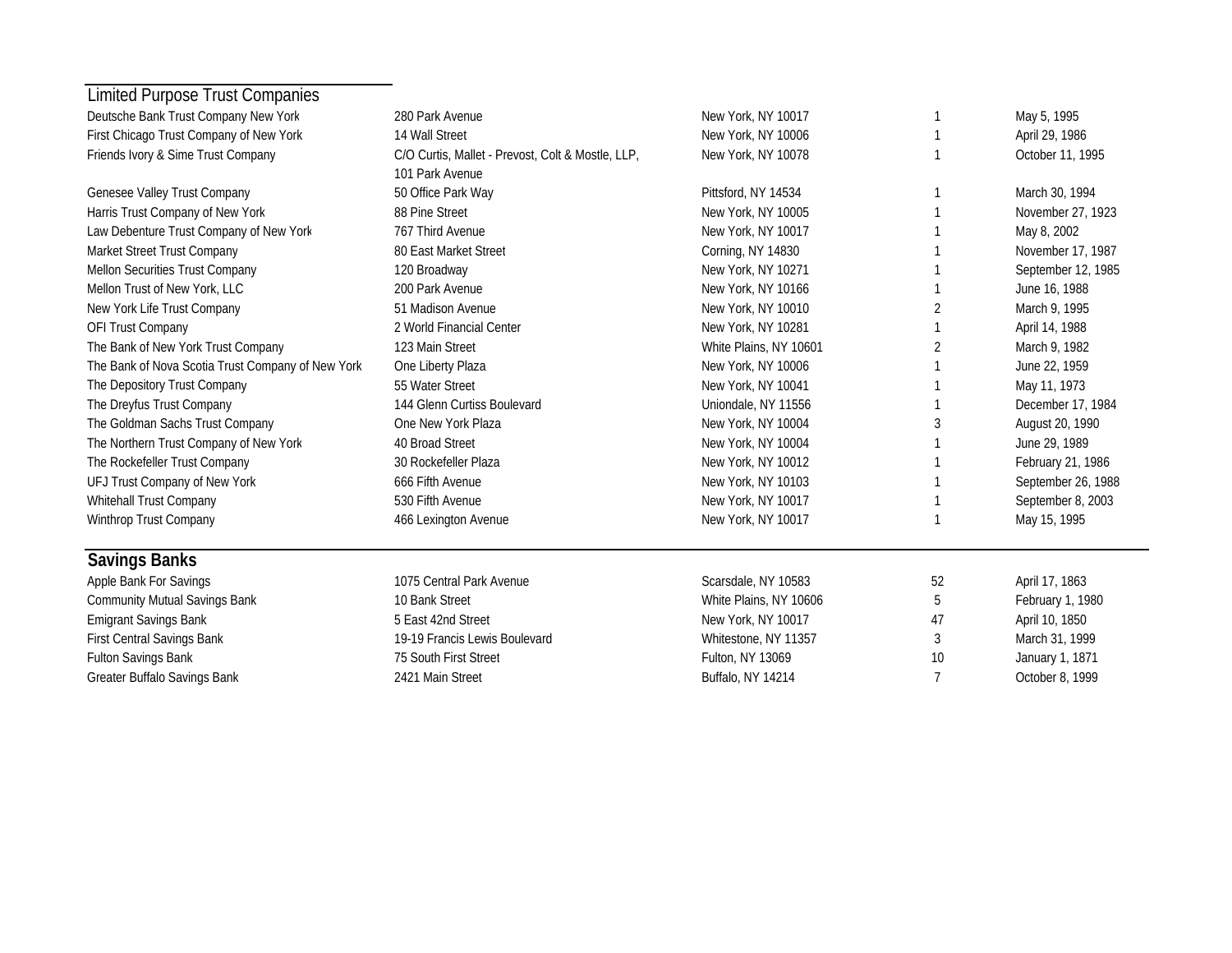| Savings Banks                           |                          |                         |     |                   |
|-----------------------------------------|--------------------------|-------------------------|-----|-------------------|
| <b>GreenPoint Bank</b>                  | 807 Manhattan Avenue     | Brooklyn, NY 11222      | 96  | January 1, 1868   |
| Hudson River Bank & Trust Company       | One Hudson City Centre   | Hudson, NY 12534        | 56  | April 4, 1850     |
| Independence Community Bank             | 130 Court Street         | Brooklyn, NY 11201      | 92  | April 7, 1992     |
| Jamestown Savings Bank                  | 311 East Fairmont Avenue | Lakewood, NY 14750      | 8   | November 8, 1995  |
| New York Community Bank                 | 136-65 Roosevelt Avenue  | Flushing, NY 11354      | 161 | April 14, 1859    |
| Northfield Savings Bank                 | 1731 Victory Boulevard   | Staten Island, NY 10314 | 19  | July 8, 1993      |
| Oneida Savings Bank                     | 182 Main Street          | Oneida, NY 13421        | 8   | February 19, 1866 |
| PathFinder Bank                         | 214 West First Street    | Oswego, NY 13126        | 6   | March 4, 1859     |
| Pioneer Savings Bank                    | 21 Second Street         | Troy, NY 12180          | 11  | July 1, 1972      |
| Putnam County Savings Bank              | Route 6 & Drewville Road | Brewster, NY 10509      | 9   | July 1, 1972      |
| Rhinebeck Savings Bank                  | 6414 Montgomery Street   | Rhinebeck, NY 12572     | 6   | April 12, 1860    |
| Ridgewood Savings Bank                  | 71-02 Forest Avenue      | Ridgewood, NY 11385     | 19  | May 18, 1921      |
| Rondout Savings Bank                    | 300 Broadway             | Kingston, NY 12401      | 3   | January 1, 1868   |
| Sawyer Savings Bank                     | 87 Market Street         | Saugerties, NY 12477    | 3   | July 1, 1972      |
| The Bank of Greene County               | 425 Main Street          | Catskill, NY 12414      |     | May 14, 1974      |
| The North Country Savings Bank          | 127 Main Street          | Canton, NY 13617        |     | March 9, 1909     |
| The Rome Savings Bank                   | 100 On The Mall          | Rome, NY 13440          |     | June 30, 1851     |
| The Troy Savings Bank                   | Second & State Streets   | Troy, NY 12180          | 21  | April 23, 1823    |
| The Warwick Savings Bank                | 18 Oakland Avenue        | Warwick, NY 10990       |     | June 27, 1875     |
| <b>Ulster Savings Bank</b>              | 280 Wall Street          | Kingston, NY 12401      |     | April 12, 1851    |
| Walden Savings Bank                     | 2 Bank Street            | Walden, NY 12586        | 8   | January 1, 1872   |
| Watertown Savings Bank                  | 111 Clinton Street       | Watertown, NY 13601     | 6   | October 2, 1893   |
| <b>Savings &amp; Loan Associations</b>  |                          |                         |     |                   |
| Atlas Savings and Loan Association      | 689 Fifth Avenue         | Brooklyn, NY 11215      |     | October 17, 1900  |
| Canisteo Savings and Loan Association   | 1 Main Street            | Canisteo, NY 14823      |     | August 15, 1921   |
| Lake Shore Savings and Loan Association | 128 East Fourth Street   | Dunkirk, NY 14048       |     | February 13, 1891 |

Medina Savings and Loan Association **11182 Maple Ridge Road** Medina, NY 14103 3 March 20, 1888

 $\sim$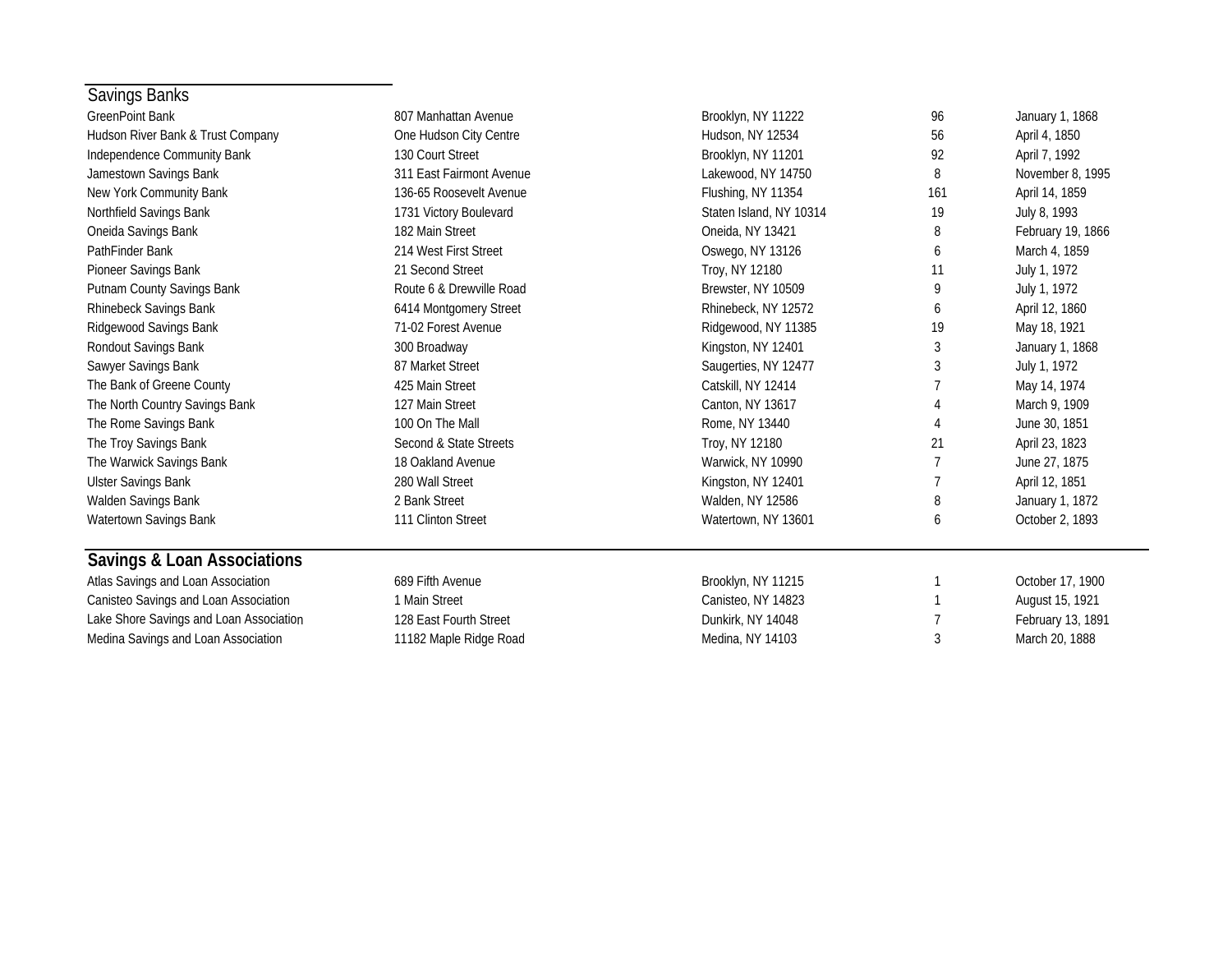#### **Credit Unions**

| Ambrac Credit Union                                                      | 70 Sayre Street                                      | Buffalo, NY 14207          |    | October 7, 1940   |
|--------------------------------------------------------------------------|------------------------------------------------------|----------------------------|----|-------------------|
| AmeriCU Credit Union                                                     | 1916 Black River Boulevard                           | Rome, NY 13440             | 10 | May 1, 2000       |
| Bakery Salesmen Credit Union                                             | 41-20 Crescent Street                                | Long Island City, NY 11101 |    | August 12, 1940   |
| Branch 6000 NALC Credit Union                                            | 630 Broadway                                         | Amityville, NY 11701       |    | October 10, 1973  |
| <b>Buffalo Service Credit Union</b>                                      | 111 W. Huron St. Federal Building, Room 1104         | Buffalo, NY 14202          |    | February 27, 1933 |
| Central Credit Union                                                     | 95-25 Queens Boulevard, 10th Floor                   | Rego Park, NY 11374        |    | January 2, 1920   |
| <b>CFCU Community Credit Union</b>                                       | 1030 Craft Road                                      | Ithaca, NY 14850           |    | December 1, 1997  |
| Directors Choice Credit Union                                            | 426 New Karner Road                                  | Albany, NY 12205           |    | January 5, 2000   |
| <b>Dressmakers Credit Union</b>                                          | 275 Seventh Avenue                                   | New York, NY 10001         |    | November 24, 1937 |
| Empire Branch 36 National Association of<br>Letter Carriers Credit Union | 347 West 41st Street, Suite 101                      | New York, NY 10036         |    | February 3, 1939  |
| <b>Empire State Credit Union</b>                                         | 385 West Route 59                                    | Spring Valley, NY 10977    |    | August 30, 1920   |
| Erie County Employees Credit Union                                       | 95 Franklin Street                                   | Buffalo, NY 14202          |    | March 13, 1940    |
| <b>Excelsior Credit Union</b>                                            | 341 New Karner Road                                  | Albany, NY 12205           |    | July 22, 1915     |
| First Rochester Community Credit Union                                   | 1225 Jefferson Road                                  | Rochester, NY 14692        | 3  | November 9, 1931  |
| <b>GRS Employees Credit Union</b>                                        | 150 Sawgrass Drive                                   | Rochester, NY 14602        |    | February 4, 1955  |
| Holy Family Parish Credit Union                                          | 42 Lorenzo Street                                    | Rochester, NY 14611        |    | April 3, 1937     |
| Hudson River Community Credit Union                                      | 312 Palmer Avenue                                    | Corinth, NY 12822          |    | March 23, 1998    |
| Independent Credit Union                                                 | 1609 Avenue Z                                        | Brooklyn, NY 11235         |    | January 16, 1922  |
| Jamaica Postal Credit Union                                              | 88-40 164th Street                                   | Jamaica, NY 11431          |    | February 5, 1931  |
| Jamestown Post Office Employees' Credit Union                            | 300 East Third Street                                | Jamestown, NY 14701        |    | November 30, 1928 |
| Melrose Credit Union                                                     | 139-30 Queens Boulevard                              | Briarwood, NY 11435        |    | May 27, 1922      |
| Middle Village Credit Union                                              | 78-09 Metropolitan Avenue                            | Middle Village, NY 11379   |    | January 2, 1924   |
| Montauk Credit Union                                                     | 111 West 26th Street                                 | New York, NY 10001         | 2  | March 20, 1922    |
| Municipal Credit Union                                                   | 22 Cortlandt Street                                  | New York, NY 10007         | 9  | November 15, 1916 |
| Newspaper Employees Credit Union                                         | 645 Albany Shaker Road                               | Albany, NY 12211           |    | May 31, 1933      |
| Niagara Dupont Employees Credit Union                                    | 5301 Buffalo Ave. & 26th St. PO Box 787              | Niagara Falls, NY 14302    |    | May 3, 1934       |
| Niagara Falls Penn Central Employees Credit Union                        | 8610 Buffalo Avenue                                  | Niagara Falls, NY 14304    |    | January 12, 1939  |
| Norton-Troy Employees Credit Union                                       | Norton-Troy Company Building, 10th Avenue & 25th St. | Watervliet, NY 12189       |    | March 3, 1939     |
| Postal Employees Credit Union                                            | 29 Jay Street                                        | Schenectady, NY 12301      |    | October 20, 1928  |
|                                                                          |                                                      |                            |    |                   |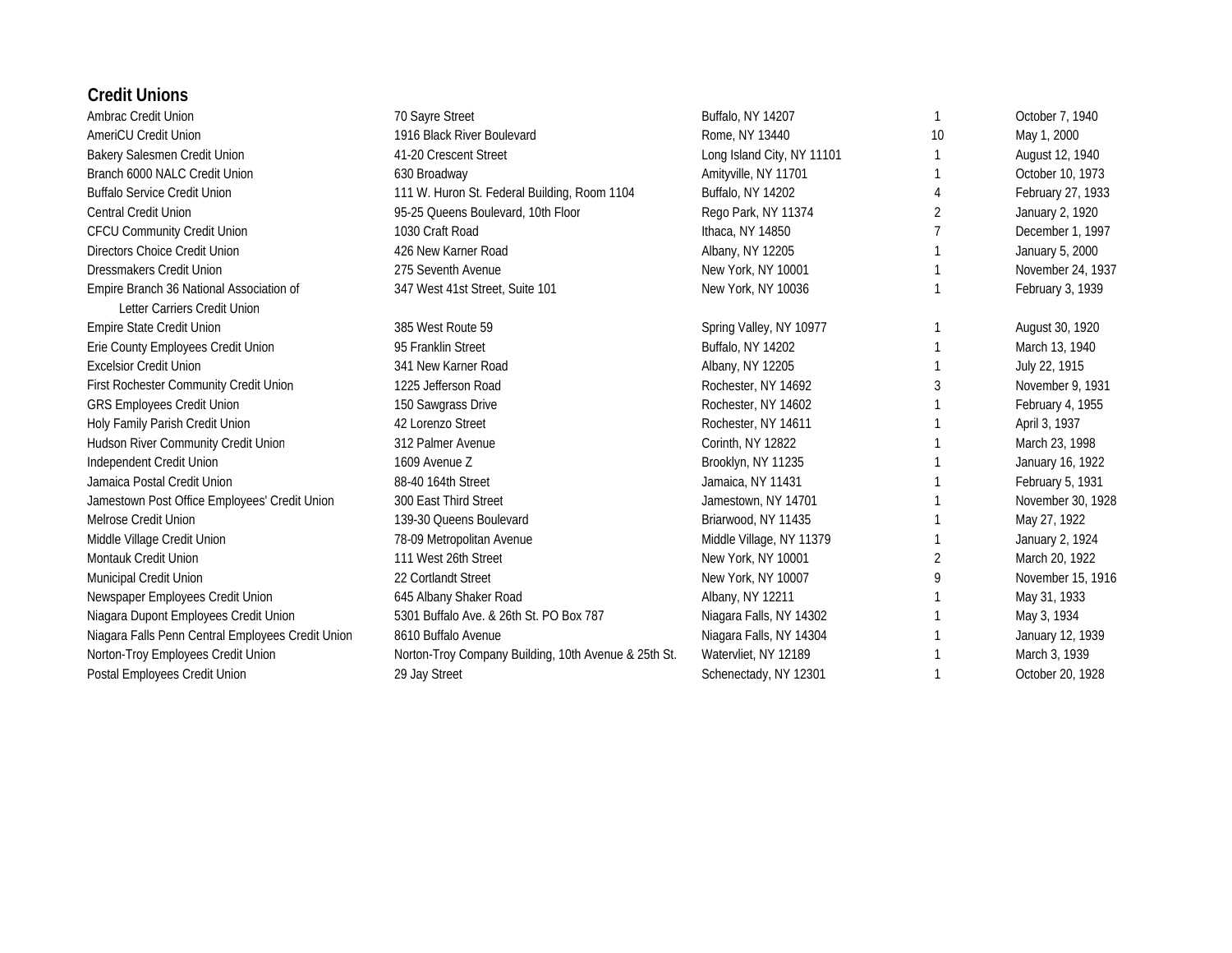| <b>Credit Unions</b>                                |                                                                         |                         |                |                   |
|-----------------------------------------------------|-------------------------------------------------------------------------|-------------------------|----------------|-------------------|
| Poughkeepsie Public School Credit Union             | May & Forbus Street                                                     | Poughkeepsie, NY 12601  | 1              | March 4, 1937     |
| Progressive Credit Union                            | 370 Seventh Avenue, Suite 1400                                          | New York, NY 10001      | $\overline{2}$ | July 15, 1918     |
| Riverside Credit Union                              | 245 Vulcan Street                                                       | Buffalo, NY 14207       |                | April 14, 1942    |
| The Niagara Frontier Federal Employees Credit Union | 615 Main Street                                                         | Niagara Falls, NY 14302 | 1              | February 5, 1931  |
| Western Division Credit Union                       | 6750 Main Street                                                        | Williamsville, NY 14221 | 3              | June 24, 1937     |
| Yonkers Postal Employees Credit Union               | 75 Main Street                                                          | Yonkers, NY 10702       | 1              | March 26, 1934    |
| <b>Private Banker</b>                               |                                                                         |                         |                |                   |
| Brown Brothers Harriman & Co.                       | 140 Broadway                                                            | New York, NY 10005      | 9              | June 15, 1934     |
| <b>Investment Companies (Article XII)</b>           |                                                                         |                         |                |                   |
| American Express Banking Corp.                      | American Express Tower World Financial Center                           | New York, NY 10285      | 1              | April 1, 1998     |
| American Scandinavian Banking Corporation           | 437 Madison Avenue                                                      | New York, NY 10022      |                | March 2, 1981     |
| AIG Finance Holdings, Inc.                          | 70 Pine Street                                                          | New York, NY 10270      |                | October 23, 1996  |
| <b>Fiduciary Investment Corporation</b>             | 600 Fifth Avenue                                                        | New York, NY 10020      |                | February 27, 1970 |
| French American Banking Corporation                 | 787 Seventh Avenue                                                      | New York, NY 10219      | 3              | May 21, 1919      |
| GE Capital International Financing Corporation      | 335 Madison Avenue                                                      | New York, NY 10017      | 1              | November 13, 2000 |
| Merrill Lynch International Finance Corporation     | Merrill Lynch World Headquarters North Tower,<br>World Financial Center | New York, NY 10281      |                | March 27, 1984    |
| Skandinaviska Enskilda Banken Corporation           | 245 Park Avenue                                                         | New York, NY 10167      | 1              | July 23, 1982     |
| <b>Sterling Banking Corporation</b>                 | 650 Fifth Avenue                                                        | New York, NY 10019      | 1              | August 30, 1951   |
| <b>Foreign Branches</b>                             |                                                                         |                         |                |                   |
| Allied Irish Banks, p.l.c.                          | 405 Park Avenue                                                         | New York, NY 10022      | 1              | December 12, 1977 |
| ABN AMRO Bank N.V.                                  | 55 East 52nd Street                                                     | New York, NY 10055      | 2              | January 31, 1941  |
| Banca di Roma S.p.A.                                | 34 East 51st Street                                                     | New York, NY 10022      | 1              | July 1, 2002      |
| Banca Intesa S.p.A.                                 | 1 William Street                                                        | New York, NY 10004      | $\overline{2}$ | April 19, 2000    |
| Banca Monte dei Paschi di Siena S.p.A.              | 55 East 59th Street                                                     | New York, NY 10022      | 1              | February 4, 1983  |
| Banca Nazionale del Lavoro                          | 25 West 51st Street                                                     | New York, NY 10019      | 1              | March 7, 1962     |
| Foreign Branches                                    |                                                                         |                         |                |                   |
| Banco de La Nacion Argentina                        | 225 Park Avenue                                                         | New York, NY 10169      | 1              | August 21, 1973   |
| Banco do Brasil, S.A.                               | 600 Fifth Avenue                                                        | New York, NY 10020      | 1              | March 25, 1969    |
| Banco Bilbao Vizcaya Argentaria, S.A.               | 1345 Avenue of the Americas                                             | New York, NY 10105      | 1              | October 1, 1988   |
| Banco Commercial Portugues, S.A.                    | 2 Wall Street                                                           | New York, NY 10005      |                | August 14, 2000   |
| Banco Espanol de Credito, S.A.                      | 730 Fifth Avenue                                                        | New York, NY 10019      |                | February 22, 1984 |
| Banco Espirito Santo, S.A.                          | 320 Park Avenue                                                         | New York, NY 10022      |                | May 6, 1988       |
| Banco Itau, S.A.                                    | 540 Madison Avenue                                                      | New York, NY 10022      |                | October 2, 1979   |
| Banco Popular de Puerto Rico                        | 5 West 51st Street                                                      | New York, NY 10019      | $\overline{2}$ | January 1, 1999   |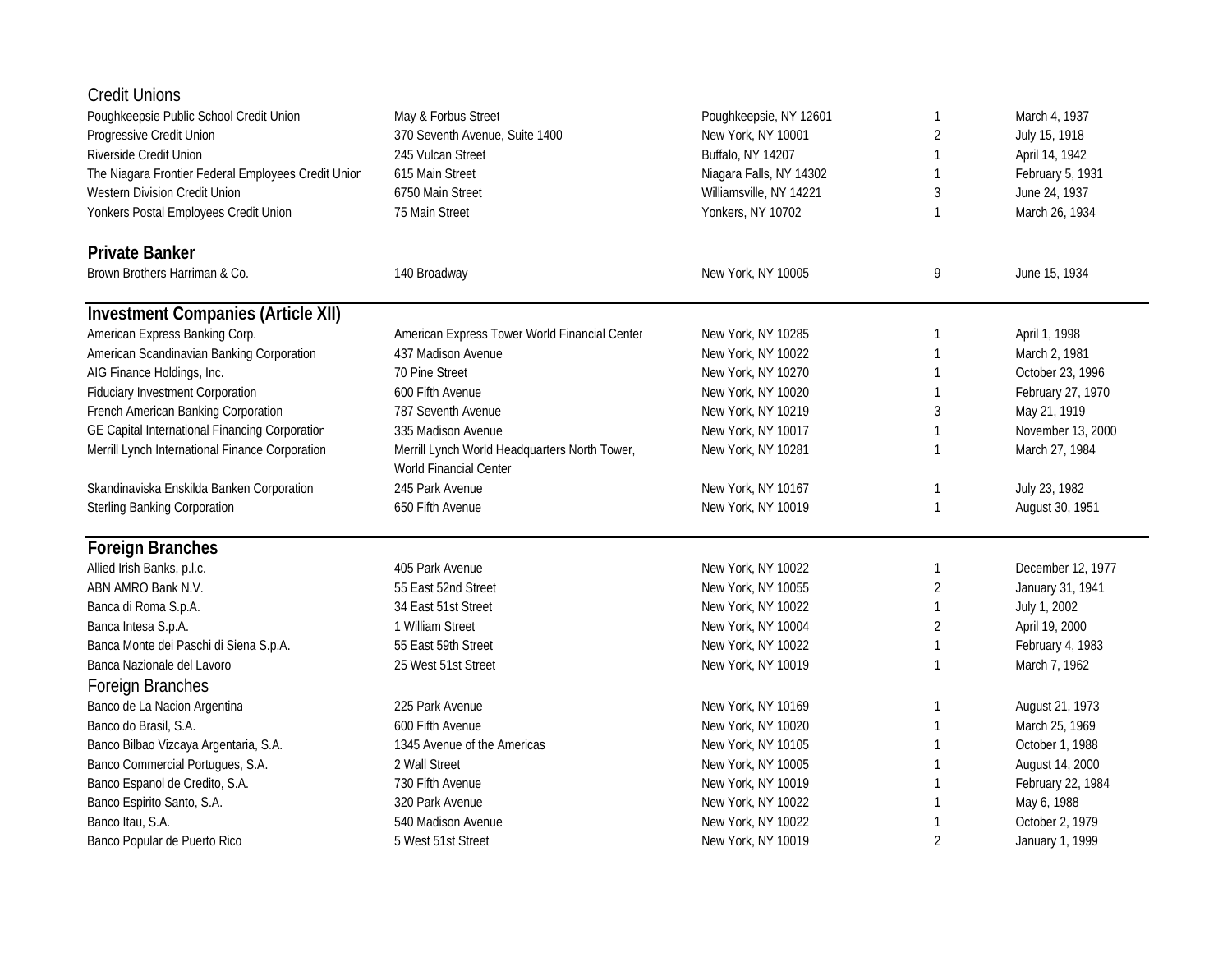| Banco Santander Central Hispano, S.A.                  | 45 East 53rd Street         | New York, NY 10022 | $\mathbf{1}$   | April 12, 1977     |
|--------------------------------------------------------|-----------------------------|--------------------|----------------|--------------------|
| Bank of Baroda                                         | One Park Avenue             | New York, NY 10016 |                | December 4, 1978   |
| Bank of India                                          | 277 Park Avenue             | New York, NY 10172 | 1              | December 1, 1978   |
| <b>Bank of Montreal</b>                                | 3 Times Square              | New York, NY 10036 | $\mathbf{1}$   | September 1, 1911  |
| Bank Hapoalim B.M.                                     | 1177 Avenue of the Americas | New York, NY 10036 | $\overline{2}$ | November 19, 1974  |
| Barclays Bank PLC                                      | 200 Park Avenue             | New York, NY 10166 | 2              | September 1, 1911  |
| Bayerische Hypo-und Verinsbank Aktiengesellschaft      | 150 East 42nd Street        | New York, NY 10017 | $\overline{2}$ | July 17, 1974      |
| <b>BNP Paribas</b>                                     | 787 7th Avenue              | New York, NY 10019 | $\overline{2}$ | November 3, 1976   |
| Caixa Geral de Depositos, S.A.                         | 250 Park Avenue, 38th Floor | New York, NY 10017 | $\mathbf{1}$   | May 7, 1999        |
| Chang Hwa Commercial Bank, Ltd.                        | 685 Third Avenue            | New York, NY 10017 | 1              | August 4, 1989     |
| Chinatrust Commercial Bank, Ltd.                       | 366 Madison Avenue          | New York, NY 10017 | $\mathbf{1}$   | December 25, 1998  |
| Chohung Bank                                           | 320 Park Avenue, 27th Floor | New York, NY 10022 | $\mathbf{1}$   | December 6, 1977   |
| Commerzbank Aktiengesellschaft                         | Two World Financial Center  | New York, NY 10281 | $\mathbf{1}$   | August 20, 1971    |
| Cooperatieve Centrale Raiffeisen-Boeren Leenbank B.A., | 245 Park Avenue             | New York, NY 10167 | $\mathbf{1}$   | December 19, 1995  |
| Rabobank Nederland                                     |                             |                    |                |                    |
| Credit Agricole Indosuez                               | 666 Third Avenue            | New York, NY 10017 | $\mathbf{1}$   | December 5, 1979   |
| Credit Industriel et Commercial                        | 520 Madison Avenue          | New York, NY 10022 | 1              | December 10, 1991  |
| Credit Lyonnais                                        | 1301 Avenue of the Americas | New York, NY 10019 | $\mathbf{1}$   | August 16, 1971    |
| Credit Suisse First Boston                             | 11 Madison Avenue           | New York, NY 10010 | $\mathbf{1}$   | April 8, 1940      |
| Danske Bank A/S                                        | 299 Park Avenue             | New York, NY 10171 | $\mathbf{1}$   | December 13, 1985  |
| Den Norske Bank ASA                                    | 200 Park Avenue             | New York, NY 10166 | $\mathbf{1}$   | November 3, 1988   |
| Deutsche Bank AG                                       | 60 Wall Street              | New York, NY 10005 | 4              | July 15, 1978      |
| Dexia Bank Belgium, S.A.                               | 445 Park Avenue             | New York, NY 10022 | $\mathbf{1}$   | March 29, 2002     |
| Dresdner Bank AG                                       | 75 Wall Street              | New York, NY 10005 | 2              | September 14, 1972 |
| DZ Bank AG Deutsche Zentral-Genossenschaftsbank        | 609 Fifth Avenue            | New York, NY 10017 | $\mathbf{1}$   | November 22, 1976  |
| EUROHYPO Aktiengesellschaft                            | 1114 Avenue of the Americas | New York, NY 10036 | $\mathbf{1}$   | December 17, 2002  |
| Fortis Bank S.A./N.V.                                  | 520 Madison Avenue          | New York, NY 10022 | 1              | November 15, 2002  |
| Habib Bank Limited                                     | 44 Wall Street              | New York, NY 10005 | $\mathbf{1}$   | February 19, 1971  |
| HSH Nordbank Aktiengellschaft                          | 590 Madison Avenue          | New York, NY 10022 | $\mathbf{1}$   | September 24, 2002 |
| Industrial Bank of Korea                               | 1250 Broadway               | New York, NY 10001 | $\mathbf{1}$   | November 1, 1990   |
| Kookmin Bank                                           | 565 Fifth Avenue            | New York, NY 10017 | 2              | January 4, 1999    |
| Korea Exchange Bank                                    | 460 Park Avenue             | New York, NY 10022 | $\mathbf{1}$   | September 6, 1967  |
| KBC Bank N.V.                                          | 125 West 55th Street        | New York, NY 10019 | $\mathbf{1}$   | June 4, 1998       |
| Landesbank Baden - Wurttemberg                         | 280 Park Avenue             | New York, NY 10017 | $\mathbf{1}$   | December 1, 1998   |
| Landesbank Hessen - Thuringen Girozentrale             | 420 Fifth Avenue            | New York, NY 10018 | $\mathbf{1}$   | January 2, 1981    |
| Lloyds TSB Bank plc                                    | 1251 Avenue of the Americas | New York, NY 10020 | $\mathbf{1}$   | October 1, 1971    |
| Malayan Banking Berhad                                 | 400 Park Avenue             | New York, NY 10022 | $\mathbf{1}$   | March 28, 1984     |
| Mashreq Bank psc                                       | 255 Fifth Avenue            | New York, NY 10016 | $\mathbf{1}$   | January 24, 1989   |
| Mizuho Corporate Bank, Ltd.                            | 55 East 52nd Street         | New York, NY 10055 | 3              | August 22, 1956    |
| Natexis Banques Populaire                              | 1251 Avenue of the Americas | New York, NY 10020 | $\mathbf{1}$   | December 22, 1976  |
|                                                        |                             |                    |                |                    |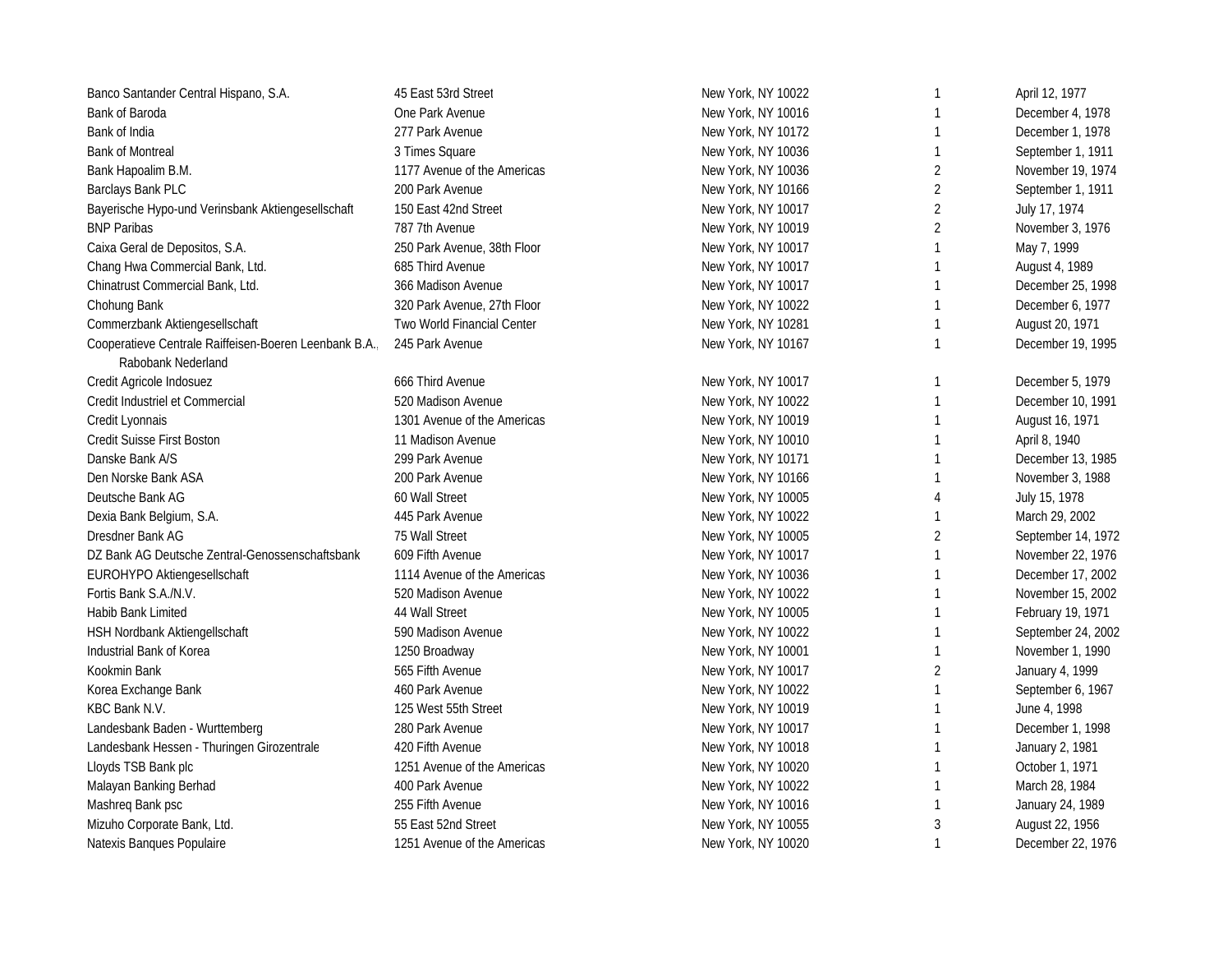| National Bank of Canada                        | 125 West 55th Street                           | New York, NY 10019 | $\mathbf{1}$   | November 1, 1979   |
|------------------------------------------------|------------------------------------------------|--------------------|----------------|--------------------|
| National Bank of Egypt                         | 40 East 52nd Street                            | New York, NY 10022 | $\mathbf{1}$   | December 6, 2000   |
| National Bank of Pakistan                      | 100 Wall Street, 21st Floor                    | New York, NY 10005 | 1              | July 23, 1964      |
| National Westminster Bank Plc                  | 101 Park Avenue                                | New York, NY 10178 | $\overline{2}$ | January 1, 1970    |
| Norddeutsche Landesbank Girozentrale           | 1114 Avenue of the Americas, 37th Floor        | New York, NY 10036 | $\mathbf{1}$   | February 15, 1991  |
| Nordea Bank Finland Plc                        | 437 Madison Avenue                             | New York, NY 10022 | 1              | October 1, 2001    |
| Nordea Bank Norge ASA                          | 437 Madison Avenue                             | New York, NY 10022 | $\mathbf{1}$   | April 11, 1987     |
| Philippine National Bank                       | 546 Fifth Avenue (8th Floor)                   | New York, NY 10036 | $\mathbf{1}$   | February 3, 1917   |
| Shinhan Bank                                   | 800 Third Avenue                               | New York, NY 10022 | $\mathbf{1}$   | June 10, 1989      |
| <b>Shinkin Central Bank</b>                    | 1251 Avenue of the Americas                    | New York, NY 10020 | $\mathbf{1}$   | October 10, 1987   |
| Skandinaviska Enskilda Banken                  | 245 Park Avenue                                | New York, NY 10167 | $\mathbf{1}$   | October 9, 1987    |
| Societe Generale                               | 1221 Avenue of the Americas                    | New York, NY 10020 | 1              | November 8, 1978   |
| <b>Standard Chartered Bank</b>                 | One Madison Avenue                             | New York, NY 10010 | $\overline{2}$ | May 25, 1976       |
| State Bank of India                            | 460 Park Avenue                                | New York, NY 10022 | $\overline{2}$ | November 26, 1971  |
| Sumitomo Mitsui Banking Corporation            | 277 Park Avenue                                | New York, NY 10172 | $\mathbf{1}$   | March 17, 2003     |
| Svenska Handelsbanken AB                       | 153 East 53rd Street                           | New York, NY 10022 | $\mathbf{1}$   | May 8, 1987        |
| Swedbank (ForeningsSparbanken AB)              | One Penn Plaza                                 | New York, NY 10119 | $\mathbf{1}$   | January 23, 1991   |
| T.C. Ziraat Bankasi                            | 330 Madison Avenue                             | New York, NY 10017 | 1              | September 1, 1983  |
| The Bank of Tokyo - Mitsubishi, Ltd.           | 1251 Avenue of the Americas, 14th Floor        | New York, NY 10020 | 1              | October 2, 1952    |
| The Chiba Bank, Ltd.                           | 1133 Avenue of the Americas (15th Floor)       | New York, NY 10036 | 1              | March 3, 1987      |
| The Gunma Bank, Ltd.                           | 245 Park Avenue (29th Floor)                   | New York, NY 10167 | 1              | January 20, 1988   |
| The Korea Development Bank                     | 320 Park Avenue                                | New York, NY 10022 | $\mathbf{1}$   | April 1, 1997      |
| The Mitsubishi Trust and Banking Corporation   | 520 Madison Avenue (39th Floor)                | New York, NY 10022 | $\mathbf{1}$   | December 11, 1973  |
| The Norinchukin Bank                           | 245 Park Avenue (29th Floor)                   | New York, NY 10167 | $\mathbf{1}$   | July 8, 1984       |
| The Royal Bank of Scotland plc                 | 101 Park Avenue, 10th & 11th Floor             | New York, NY 10178 | 2              | June 6, 1985       |
| The Shoko Chukin Bank                          | 666 Fifth Avenue                               | New York, NY 10103 | $\mathbf{1}$   | October 11, 1986   |
| The Sumitomo Trust and Banking Company Limited | 527 Madison Avenue (3rd Floor)                 | New York, NY 10022 | 1              | September 20, 1976 |
| The Toronto-Dominion Bank                      | 31 West 52nd Street                            | New York, NY 10019 | 1              | February 28, 1919  |
| Turkiye Vakiflar Bankasi T.A.O.                | 680 Fifth Avenue                               | New York, NY 10019 | $\mathbf{1}$   | December 3, 1991   |
| United Bank Limited                            | 30 Wall Street                                 | New York, NY 10005 | $\mathbf{1}$   | April 5, 1977      |
| UniCredito Italiano S.p.A.                     | 430 Park Avenue                                | New York, NY 10022 | $\mathbf{1}$   | July 31, 1973      |
| <b>UFJ Bank Limited</b>                        | Park Avenue Plaza, 55 East 52nd Street         | New York, NY 10055 | 1              | March 22, 1963     |
| <b>WestLB AG</b>                               | 1211 Avenue of the Americas                    | New York, NY 10036 | $\mathbf{1}$   | August 11, 1975    |
| <b>Foreign Agencies</b>                        |                                                |                    |                |                    |
| American Express Bank Ltd.                     | American Express Tower, World Financial Center | New York, NY 10285 | $\mathbf{1}$   | May 2, 1919        |
| Banco de la Provincia de Buenos Aires          | 609 Fifth Avenue                               | New York, NY 10017 | 1              | December 5, 1979   |
| Banco de Bogota                                | 375 Park Avenue                                | New York, NY 10152 | 1              | March 6, 1974      |
| Banco Industrial de Venezuela, C.A.            | 900 Third Avenue                               | New York, NY 10022 | $\mathbf{1}$   | September 10, 1975 |
| Banco Latinoamericano de Exportaciones, S.A.   | 708 Third Avenue                               | New York, NY 10017 | $\mathbf{1}$   | November 4, 1988   |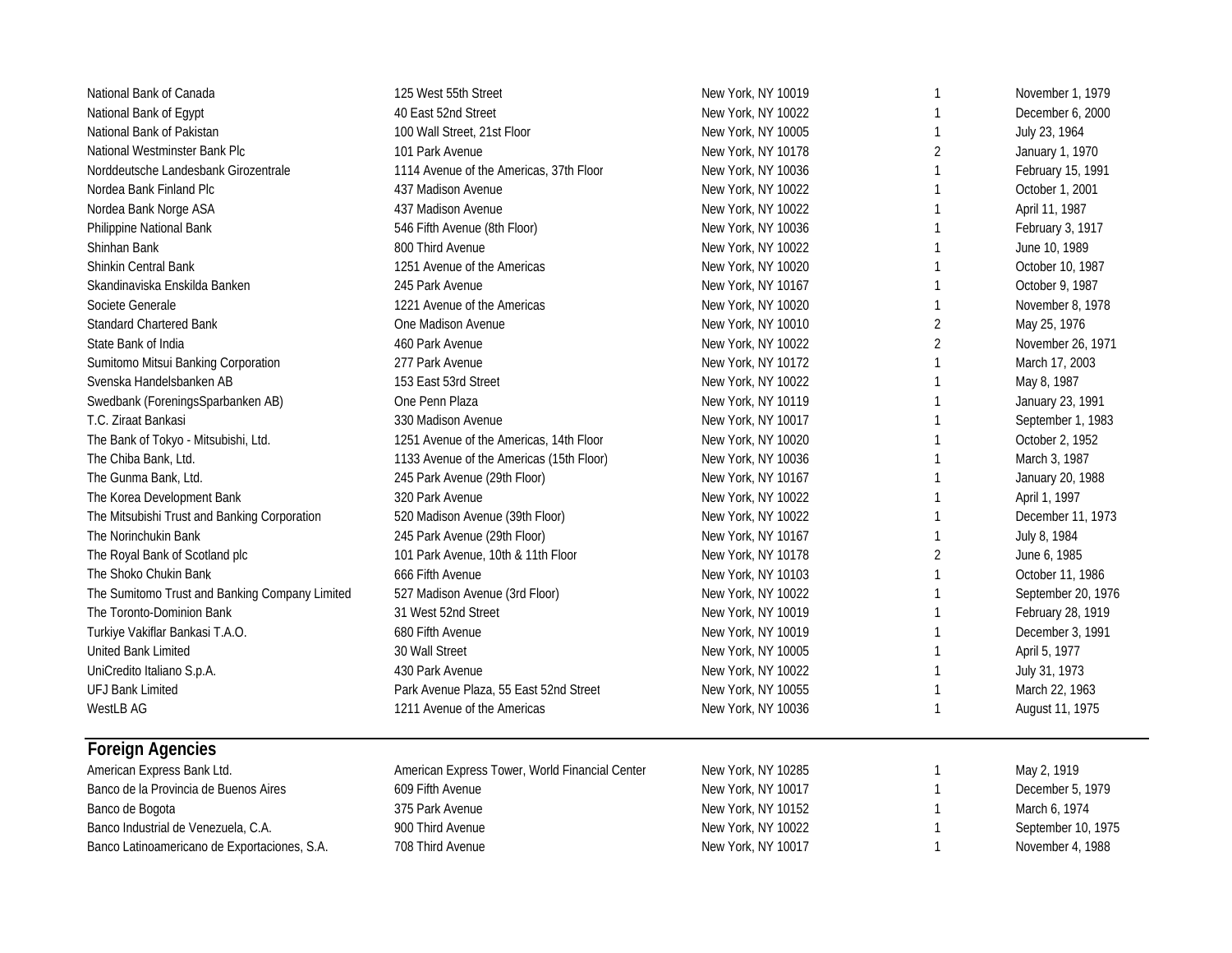| Banco Mercantil C.A., S.A.C.A., S.A.I.C.A.  | 11 East 51st Street                                                        | New York, NY 10022      | 1  | October 1, 1987   |
|---------------------------------------------|----------------------------------------------------------------------------|-------------------------|----|-------------------|
| Banco Nacional de Mexico                    | 767 Fifth Avenue                                                           | New York, NY 10153      |    | July 11, 1929     |
| Foreign Agencies                            |                                                                            |                         |    |                   |
| Bank of Taiwan                              | 100 Wall Street                                                            | New York, NY 10005      | 1  | May 3, 1990       |
| Bank Leumi Le-Israel B.M.                   | 562 Fifth Avenue                                                           | New York, NY 10036      |    | September 2, 1959 |
| Beogradska Banka dd                         | C/O NYS Banking Department, One State Street, 5th Floor New York, NY 10004 |                         |    | July 27, 1982     |
| Canadian Imperial Bank of Commerce          | 425 Lexington Avenue                                                       | New York, NY 10017      |    | September 1, 1911 |
| Chiao Tung Bank Co., Ltd.                   | One World Financial Center (30th Floor)                                    | New York, NY 10281      |    | March 19, 1993    |
| Depfa Bank plc                              | 570 Lexington Avenue                                                       | New York, NY 10022      |    | June 26, 2003     |
| Dexia Credit Local                          | 445 Park Avenue                                                            | New York, NY 10022      |    | November 5, 1990  |
| <b>First Commercial Bank</b>                | 750 Third Avenue                                                           | New York, NY 10017      |    | October 5, 1989   |
| Hana Bank                                   | 650 Fifth Avenue                                                           | New York, NY 10019      |    | December 6, 1977  |
| Hua Nan Commercial Bank, Ltd.               | 330 Madison Avenue                                                         | New York, NY 10017      |    | June 8, 1990      |
| Jugobanka dd                                | C/O NYS Banking Department, One State Street, 5th Floor                    | New York, NY 10004      |    | June 6, 1980      |
| Oversea-Chinese Banking Corporation Limited | 1700 Broadway                                                              | New York, NY 10019      |    | April 8, 1981     |
| P.T. Bank Negara Indonesia (Persero) Tbk    | One Exchange Plaza, 55 Broadway                                            | New York, NY 10006      |    | August 3, 1983    |
| P.T. Bank Rakyat Indonesia (Persero)        | 14 Wall Street                                                             | New York, NY 10005      |    | April 7, 1988     |
| Taipeibank                                  | 100 Wall Street                                                            | New York, NY 10005      |    | March 11, 1991    |
| The Bank of Nova Scotia                     | One Liberty Plaza, 22nd-26th Floors                                        | New York, NY 10006      |    | September 1, 1911 |
| The International Commercial Bank of China  | 59-65 Liberty Street                                                       | New York, NY 10005      |    | April 2, 1936     |
| The Shizuoka Bank, Ltd.                     | 101 East 52nd Street                                                       | New York, NY 10022      |    | May 5, 1989       |
| United Overseas Bank Limited                | 592 Fifth Avenue                                                           | New York, NY 10036      |    | September 8, 1976 |
| Woori Bank                                  | 245 Park Avenue (41st Floor)                                               | New York, NY 10167      |    | March 3, 1976     |
| <b>Holding Companies - One Bank</b>         |                                                                            |                         |    |                   |
| Adirondack Bancorp, Inc.                    | 185 Genesee Street                                                         | Utica, NY 13501         | 1  | December 30, 2003 |
| ABN Amro Holding N.V.                       | Gustav Mahlerlaan 10, 1082 Pp                                              | Amsterdam, NL           |    | January 20, 2000  |
| Bank Leumi le-Israel Corp.                  | 579 Fifth Avenue                                                           | New York, NY 10014      |    | December 24, 1984 |
| <b>Bank One Corporation</b>                 | One Bank One Plaza                                                         | Chicago, IL 60670       |    | November 29, 1966 |
| Bermuda (U.S.) Holdings Limited             | 350 Park Avenue                                                            | New York, NY 10022      |    | August 10, 1983   |
| Brown Brothers Harriman & Co.               | 140 Broadway                                                               | New York, NY 10005      |    | March 1, 1990     |
| BSB Bancorp, Inc.                           | 58-68 Exchange Street                                                      | Binghamton, NY 13901    |    | October 3, 1988   |
| C.C. Bancorp, Inc.                          | 116-120 Main Street                                                        | Little Valley, NY 14755 | -1 | July 16, 2001     |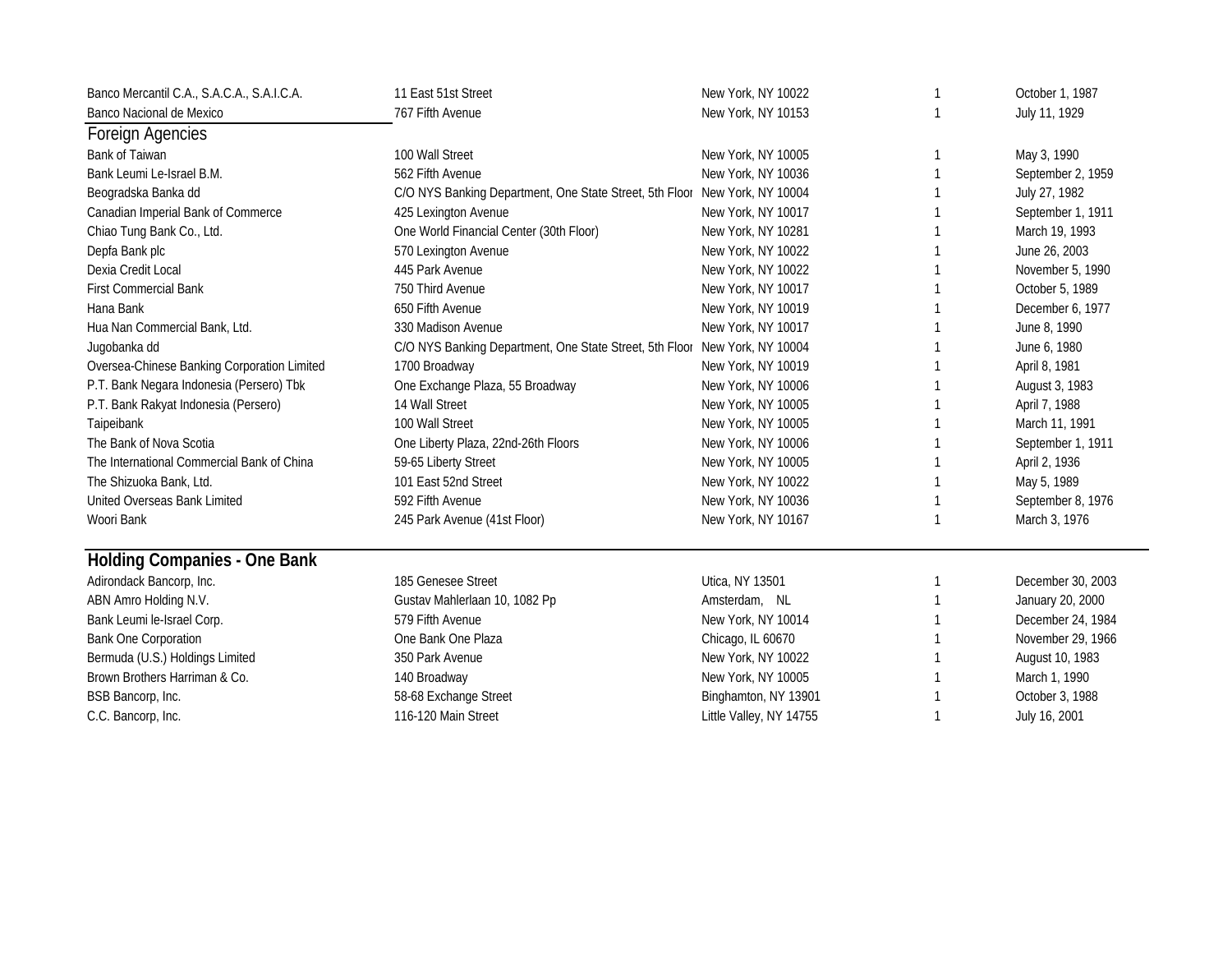| Holding Companies - One Bank                |                                                   |                         |                    |
|---------------------------------------------|---------------------------------------------------|-------------------------|--------------------|
| Canisteo Valley Corporation                 | 3 Main Street                                     | Canisteo, NY 14823      | September 30, 1998 |
| Chemung Financial Corporation               | 1 Chemung Canal Plaza                             | Elmira, NY 14901        | June 1, 1985       |
| Country Bank Holding Company, Inc.          | 200 East 42nd Street                              | New York, NY 10017      | October 31, 2003   |
| CAB Holdings LLC                            | 77-79 Bowery                                      | New York, NY 10022      | November 30, 1998  |
| Depository Trust & Clearing Corporation     | 55 Water Street                                   | New York, NY 10041      | March 22, 1999     |
| Discount Bancorp, Inc.                      | 511 Fifth Avenue                                  | New York, NY 10017      | March 23, 2000     |
| Emigrant Bancorp, Inc.                      | 5 East 42nd Street                                | New York, NY 10017      | November 8, 1994   |
| Great Lakes Bancorp, Inc.                   | 2421 Main Street                                  | Buffalo, NY 14214       | May 1, 2003        |
| Greene County Bancorp, Inc.                 | 425 Main Street                                   | Catskill, NY 12414      | December 30, 1998  |
| <b>GreenPoint Financial Corp</b>            | 807 Manhattan Avenue                              | Brooklyn, NY 11222      | January 28, 1994   |
| Holland Bancorp, Inc.                       | 12 South Main Street                              | Holland, NY 14080       | January 31, 2001   |
| Hudson River Bancorp, Inc.                  | One Hudson City Centre                            | Hudson, NY 12534        | June 30, 1998      |
| Hudson Valley Holding Corp.                 | 21 Scarsdale Road                                 | Yonkers, NY 10707       | December 31, 1983  |
| HSBC USA Inc.                               | 452 Fifth Avenue                                  | New York, NY 10018      | December 31, 1999  |
| Independence Community Bank Corp.           | 195 Montague Street                               | Brooklyn, NY 11201      | March 13, 1998     |
| Long Island Financial Corp.                 | One Suffolk Square                                | Islandia, NY 11722      | January 28, 1999   |
| Massachusetts Mutual Life Insurance Company | 1295 State Street                                 | Springfield, MA 01111   | March 2, 2000      |
| Millbrook Bank System, Inc.                 | Franklin Avenue, P.O. Box AF                      | Millbrook, NY 12545     | April 13, 1998     |
| New York Community Bancorp, Inc.            | 136-65 Roosevelt Avenue                           | Flushing, NY 11354      | November 23, 1993  |
| North Fork Bancorporation, Inc.             | 275 Broad Hollow Road                             | Melville, NY 11747      | December 17, 1981  |
| Northern New York Bancorp, Inc.             | 1000 Coffeen Street                               | Watertown, NY 13601     | June 30, 2003      |
| Northern Trust Corporation                  | 50 South LaSalle Street                           | Chicago, NY 60675       | December 1, 1971   |
| Northfield Holdings Corp.                   | 1731 Victory Boulevard                            | Staten Island, NY 10314 | December 31, 2002  |
| Pathfinder Bancorp, Inc.                    | 214 West First Street                             | Oswego, NY 13126        | December 31, 1997  |
| Popular, Inc.                               | Popular Center Building, 208 Ponce de Leon Avenue | Hato Rey, PR 00918      | August 1, 1985     |
| Rome Bancorp, Inc.                          | 100 West Dominick Street                          | Rome, NY 13440          | October 6, 1999    |
| Sleepy Hollow Bancorp, Inc.                 | 49 Beekman Avenue                                 | Sleepy Hollow, NY 10591 | July 1, 2003       |
| Smithtown Bancorp Inc.                      | One East Main Street                              | Smithtown, NY 11787     | November 1, 1984   |
| Solvay Bank Corp.                           | 1537 Milton Avenue                                | Solvay, NY 13209        | June 30, 1987      |
| State Bancorp, Inc.                         | 2 Jericho Plaza                                   | Jericho, NY 11753       | June 24, 1986      |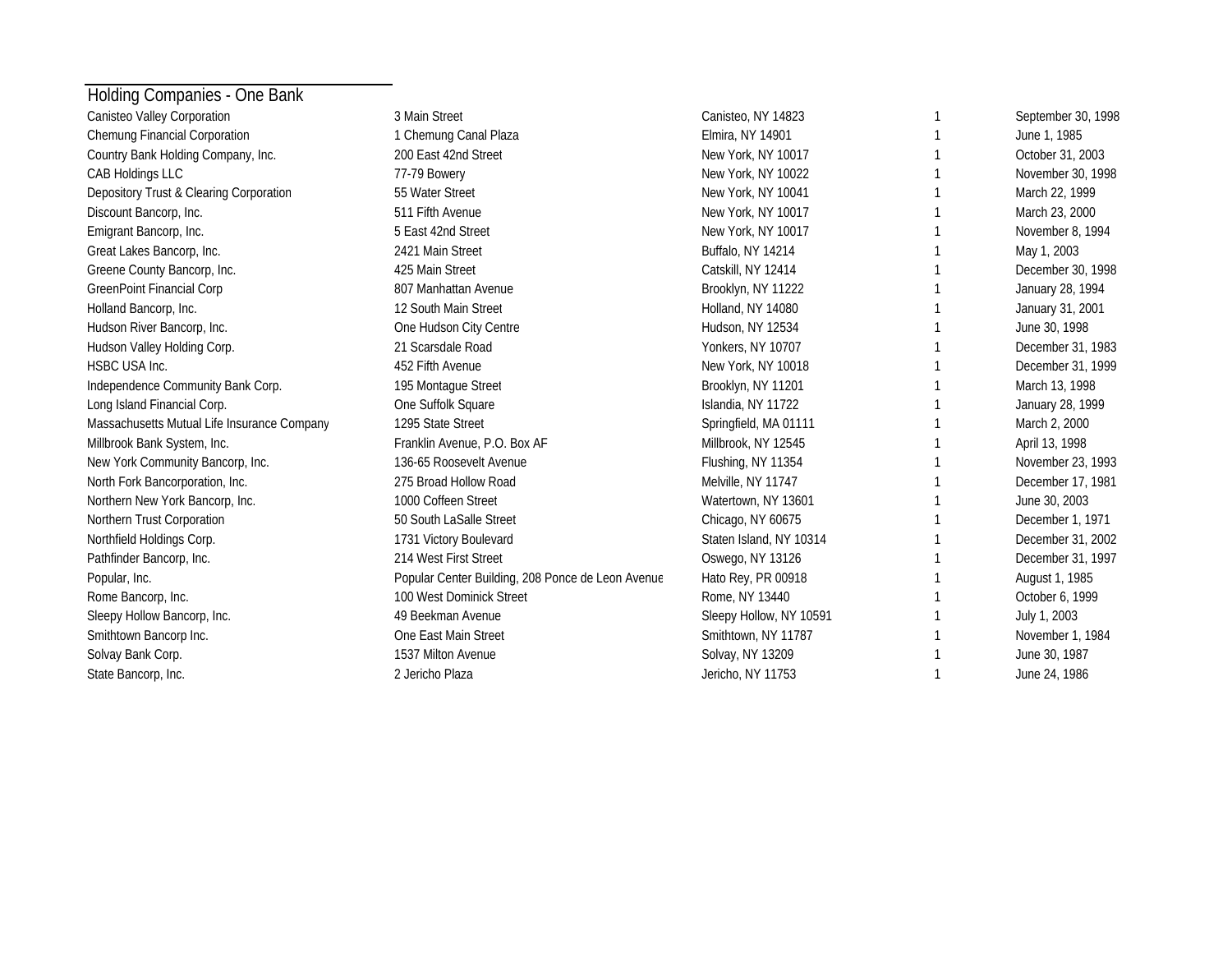| Holding Companies - One Bank           |                                                              |                            |                    |
|----------------------------------------|--------------------------------------------------------------|----------------------------|--------------------|
| Steuben Trust Corporation              | One Steuben Square                                           | Hornell, NY 14843          | July 31, 1990      |
| <b>Troy Financial Corporation</b>      | 32 Second Street                                             | Troy, NY 12180             | March 31, 1999     |
| <b>TSB Services Inc.</b>               | One Main Street                                              | Spencer, NY 14883          | March 16, 1984     |
| U.S. Trust Corporation                 | 114 West 47th Street                                         | New York, NY 10036         | May 24, 1995       |
| U.S.B. Holding Co., Inc.               | 100 Dutch Hill Road                                          | Orangeburg, NY 19062       | January 11, 1983   |
| VSB Bancorp, Inc.                      | 3155 Amboy Road                                              | Staten Island, NY 10306    | May 30, 2003       |
| Warwick Community Bancorp              | 18 Oakland Avenue                                            | Warwick, NY 10990          | December 23, 1997  |
| 473 Broadway Holding Corp.             | 473 Broadway                                                 | Saratoga Springs, NY 12866 | June 17, 1926      |
| <b>Holding Companies - Multi Bank</b>  |                                                              |                            |                    |
| Arrow Financial Corporation            | 250 Glen Street                                              | Glens Falls, NY 12801      | September 1, 1983  |
| Deutsche Bank Trust Corporation        | 60 Wall Street                                               | New York, NY 10005         | May 31, 1966       |
| Financial Institutions, Inc.           | 220 Libery Street P.O. Box 227                               | Warsaw, NY 14569           | September 15, 1931 |
| J.P. Morgan Chase & Co.                | 270 Park Avenue                                              | New York, NY 10017         | October 28, 1968   |
| M & T Bank Corporation                 | One M & T Plaza                                              | Buffalo, NY 14240          | December 31, 1969  |
| Mellon Financial Corporation           | One Mellon Bank Center                                       | Pittsburgh, PA 15258       | November 28, 1972  |
| Mitsubishi Tokyo Financial Group, Inc. | 26F Marunouchi Bldg. 4-1, Marunouchi,<br>2-chome, Chiyoda-ku | Tokyo, JP                  | March 1, 2001      |
| Mizuho Financial Group, Inc.           | 6-1, Marunouchi, 1-chome, Chiyoda-ku                         | Tokyo, JP                  | March 6, 2003      |
| The Bank of New York Company, Inc.     | One Wall Street                                              | New York, NY 10005         | May 29, 1969       |
| Tompkins Trustco, Inc.                 | 110 North Tioga Street                                       | Ithaca, NY 14850           | October 17, 1995   |
| <b>UFJ Bank Limited</b>                | 5-6 Fushimimachi 3-Chome, Chuo-Ku                            | Osaka, JP                  | June 7, 1999       |
| <b>Mutual Holding Companies</b>        |                                                              |                            |                    |
| Northwest Bancorp, MHC                 | Liberty Street at Second Avenue                              | Warren, PA 16365           | March 9, 1998      |
| NSB Holding Corp.                      | 1731 Victory Boulevard                                       | Staten Island, NY 10314    | August 7, 1995     |
| Pathfinder Bancorp, MHC                | 214 West First Street                                        | Oswego, NY 13126           | October 25, 2002   |
| Rome, MHC                              | 100 West Dominick Street                                     | Rome, NY 13440             | October 6, 1999    |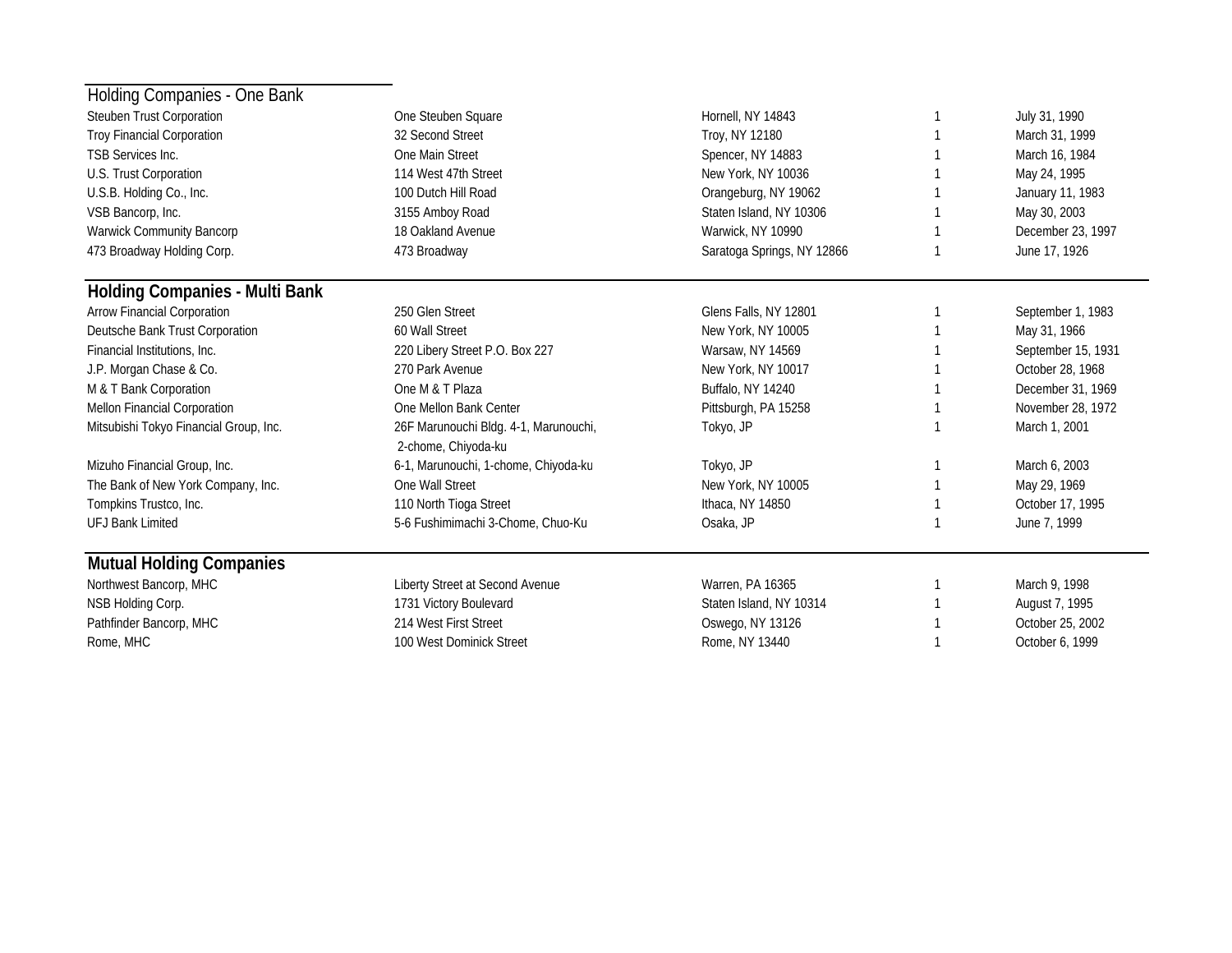#### **Licensed Lenders**

| American General Financial Services, Inc.  | 601 N.W. Second Street, P.O. Box 59 | Evansville, IN 47701       | 22 | April 4, 1962     |
|--------------------------------------------|-------------------------------------|----------------------------|----|-------------------|
| AmeriCredit Financial Services, Inc.       | 4001 Embarcadero Drive              | Arlington, TX 76014        |    | July 8, 2002      |
| AFS Financial Services, Inc.               |                                     |                            |    |                   |
| Beneficial New York Inc.                   | 2700 Sanders Road                   | Prospect Heights, IL 60070 | 62 | November 15, 1930 |
| <b>BPD Finance Company</b>                 | 1 Evertrust Plaza                   | Jersey City, NJ 07302      |    | April 1, 2003     |
| CitiFinancial, Inc.                        | 300 St. Paul Place                  | Baltimore, MD 21202        | 53 | November 10, 1988 |
| DaimlerChrysler Services North America LLC | 27777 Inkster Road                  | Farmington Hills, MI 48334 |    | October 28, 2003  |
| E-Loan, Inc.                               | 5875 Arnold Road                    | Dublin, CA 94568           |    | December 10, 2003 |
| Guardian Loan Company of Massapequa, Inc.  | 105 Grand Avenue                    | Massapegua, NY 11758       |    | February 10, 1977 |
| Household Automotive Credit Corporation    | 5855 Copley Drive                   | San Diego, CA 92111        |    | January 4, 1999   |
| Household Finance Corporation III          | 2700 Sanders Road                   | Prospect Heights, IL 60070 | 36 | December 31, 1984 |
| JCB International Credit Card Co., Ltd.    | 700 South Flower Street, Suite 1000 | Los Angeles, CA 90017      |    | December 17, 2002 |
| Northwest Finance Company, Inc.            | 2 Liberty Street                    | Warren, PA 16365           |    | October 1, 1990   |
| Novus Credit Services Inc.                 | 2500 Lake Cook Road - 3 West        | Riverwoods, IL 60015       |    | August 24, 1983   |
| Retail Charge Financial Services Corp.     | 2650 Merrick Road                   | Bellmore, NY 11710         |    | April 18, 1995    |
| Wells Fargo Financial New York, Inc.       | 800 Walnut Street                   | Des Moines, IA 50309       | 17 | July 14, 1987     |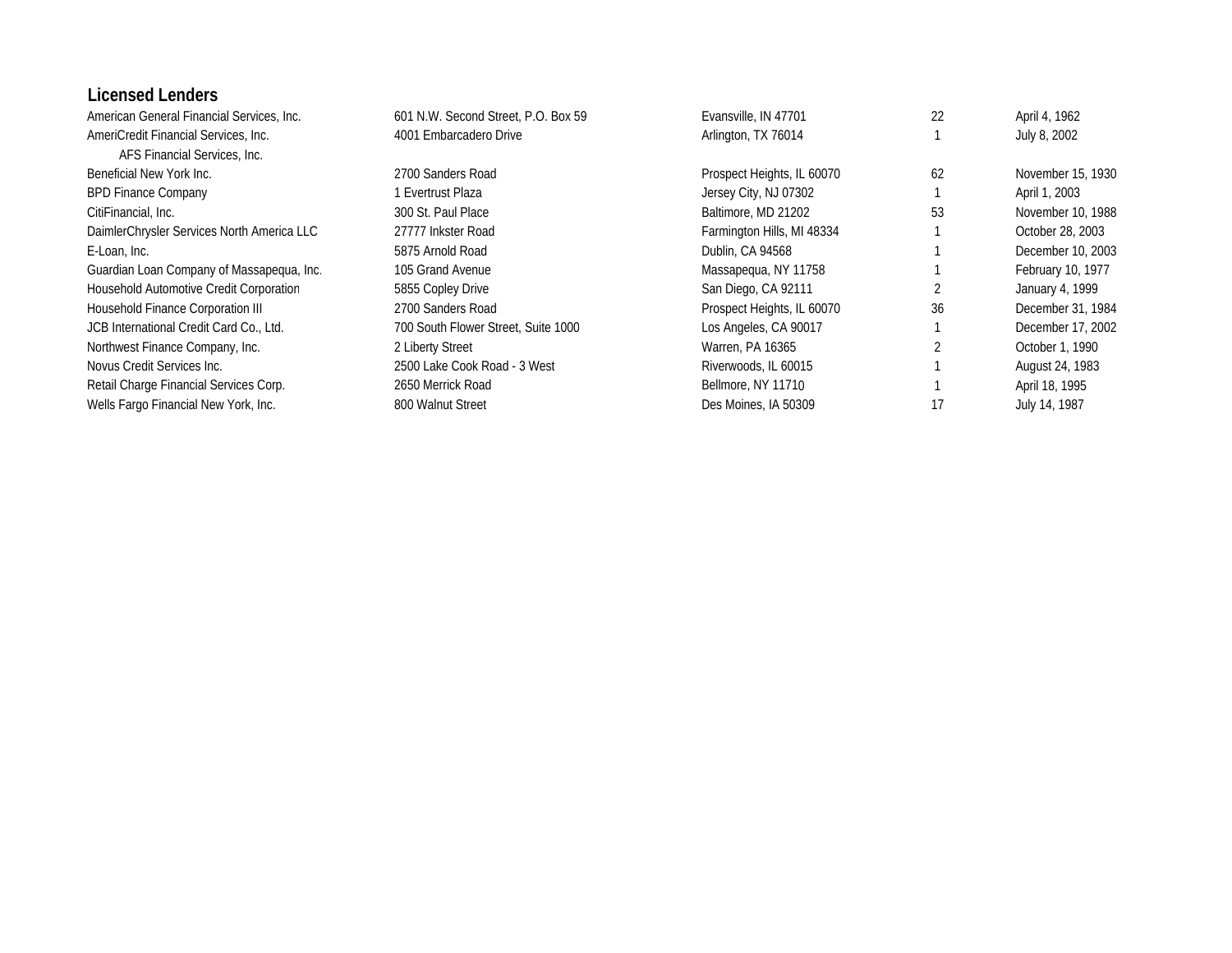## **Part 1: Voluntary Liquidations Commenced During 2003**

| Name of Institution                    | Location | Date of<br><b>Last Report</b> | <b>Total Amount</b><br>of Resources | <b>Due Depositors</b><br>or Shareholders | Capital Amount | Due to Head<br><b>Office &amp; Affiliates</b> | Other<br>Liabilities |
|----------------------------------------|----------|-------------------------------|-------------------------------------|------------------------------------------|----------------|-----------------------------------------------|----------------------|
| LIMITED PURPOSE TRUST COMPANIES        |          |                               |                                     |                                          |                |                                               |                      |
| Friends Ivory & Sime Trust Company     | New York | Dec. 31, 2001                 | 2,889                               | $\mathbf 0$<br>\$                        | 2,889<br>\$    | N/A<br>\$                                     | \$<br>$\mathbf 0$    |
| <b>FOREIGN BRANCHES</b>                |          |                               |                                     |                                          |                |                                               |                      |
| Banca Antoniana Popolare Veneta S.P.A. | New York | Mar. 31, 2003                 | 398,121                             | 18,726                                   | $\mathbf 0$    | 0                                             | 379,395              |
| <b>FOREIGN AGENCIES</b>                |          |                               |                                     |                                          |                |                                               |                      |
| Banco Internacional, S.A.              | New York | Dec. 31, 2002                 | 1,113,608                           | 303,904                                  | $\mathbf 0$    | 808,570                                       | 1,134                |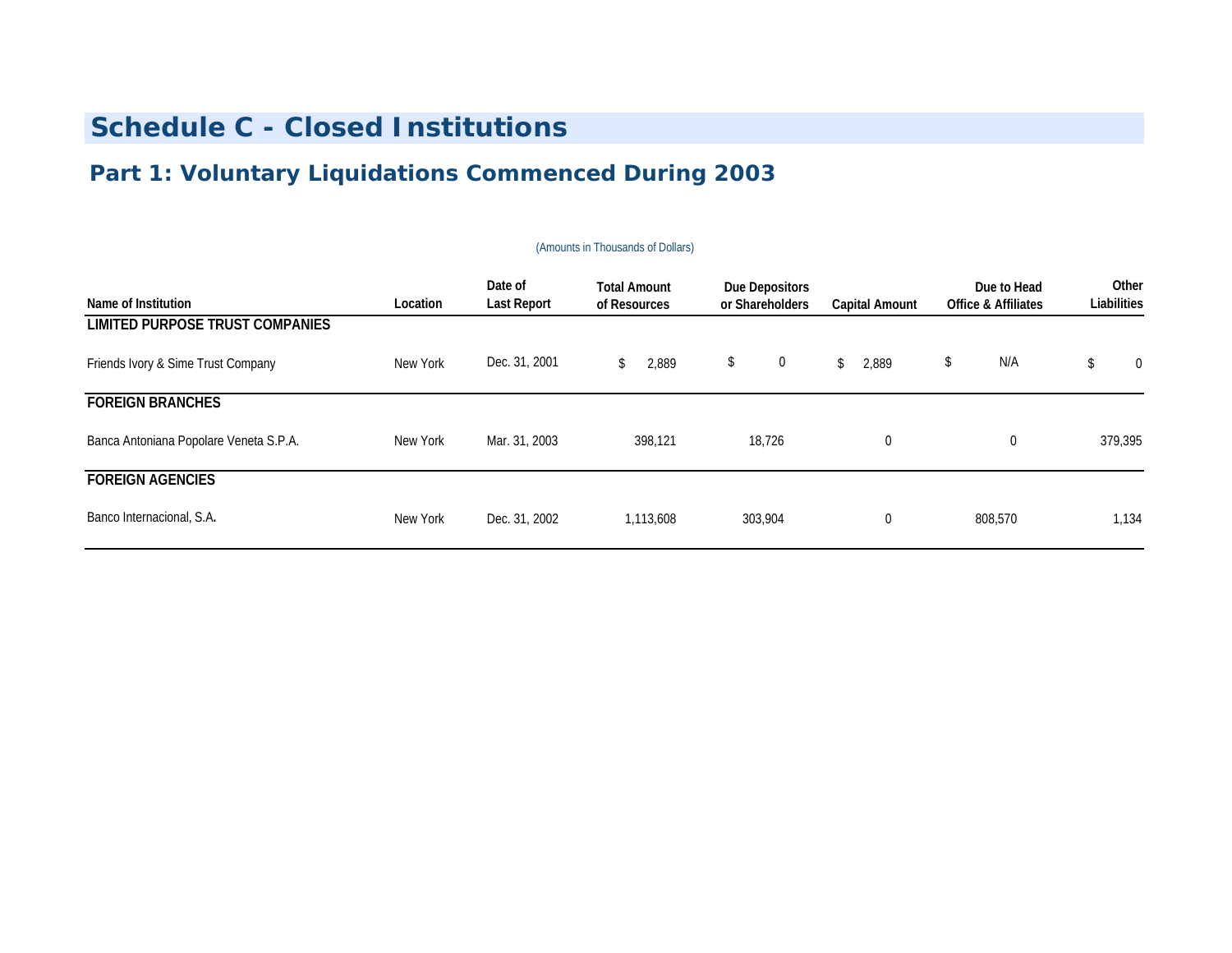## **Part 2: Voluntary Liquidations Concluded During 2003**

| Name of Institution                                                               | Location | Date of<br><b>Last Report</b> | <b>Total Amount</b><br>of Resources | <b>Due Depositors</b><br>or Shareholders | <b>Capital Amount</b> | Due to Head<br>Office & Affiliates | Other<br>Liabilities |
|-----------------------------------------------------------------------------------|----------|-------------------------------|-------------------------------------|------------------------------------------|-----------------------|------------------------------------|----------------------|
| <b>COMMERCIAL BANKS</b>                                                           |          |                               |                                     |                                          |                       |                                    |                      |
| LBS Bank - New York                                                               | New York | Mar. 05, 2003                 | \$18,560                            | \$<br>$\overline{0}$                     | \$18,000              | N/A<br>\$                          | 560<br>\$            |
| <b>LIMITED PURPOSE TRUST COMPANIES</b>                                            |          |                               |                                     |                                          |                       |                                    |                      |
| Zurich Capital Markets Trust Company                                              | New York | Jan. 31, 2002                 | 5,502                               | $\boldsymbol{0}$                         | 5,502                 | N/A                                | 0                    |
| <b>INVESTMENT COMPANIES (Article XII)</b>                                         |          |                               |                                     |                                          |                       |                                    |                      |
| Prudential Bache International Banking Corporation                                | New York | Dec. 31, 2002                 | 100                                 | 0                                        | 100                   | N/A                                | 0                    |
| MUTUAL TRUST INVESTMENT COMPANIES                                                 |          |                               |                                     |                                          |                       |                                    |                      |
| Bank Fiduciary (Equity) Fund *                                                    | New York | Dec. 31, 2002                 | $\boldsymbol{0}$                    | 0                                        | $\mathbf 0$           | N/A                                | $\boldsymbol{0}$     |
| Bank Fiduciary (Fixed Income) Fund*                                               | New York | Dec. 31, 2002                 | $\Omega$                            | $\Omega$                                 | $\Omega$              | N/A                                | $\mathbf 0$          |
| * Declared to be banking organizations for purposes of dissolution, March 1, 2001 |          |                               |                                     |                                          |                       |                                    |                      |
| <b>FOREIGN BRANCHES</b>                                                           |          |                               |                                     |                                          |                       |                                    |                      |
| Banca Antoniana Popolare Veneta S.P.A.                                            | New York | Sep. 09, 2003                 | 2,921                               | 0                                        | $\mathbf 0$           | 2,886                              | 35                   |
| Banco Di Napoli                                                                   | New York | Dec. 30, 2002                 | 8,887                               | 0                                        | $\mathbf 0$           | 2.046                              | 6,841                |
| P.T. Bank Central Asia                                                            | New York | Jan. 31, 2003                 | 35,214                              | 0                                        | $\Omega$              | 34,919                             | 295                  |
| <b>FOREIGN AGENCIES</b>                                                           |          |                               |                                     |                                          |                       |                                    |                      |
| Banco Internacional, S.A.                                                         | New York | Mar. 26, 2003                 | 293,822                             | 191,514                                  | 0                     | 101,172                            | 1,136                |
| BBVA Bancomer, S.A.                                                               | New York | Nov. 29, 2002                 | 8,201                               | 0                                        | $\Omega$              | 4.160                              | 4,041                |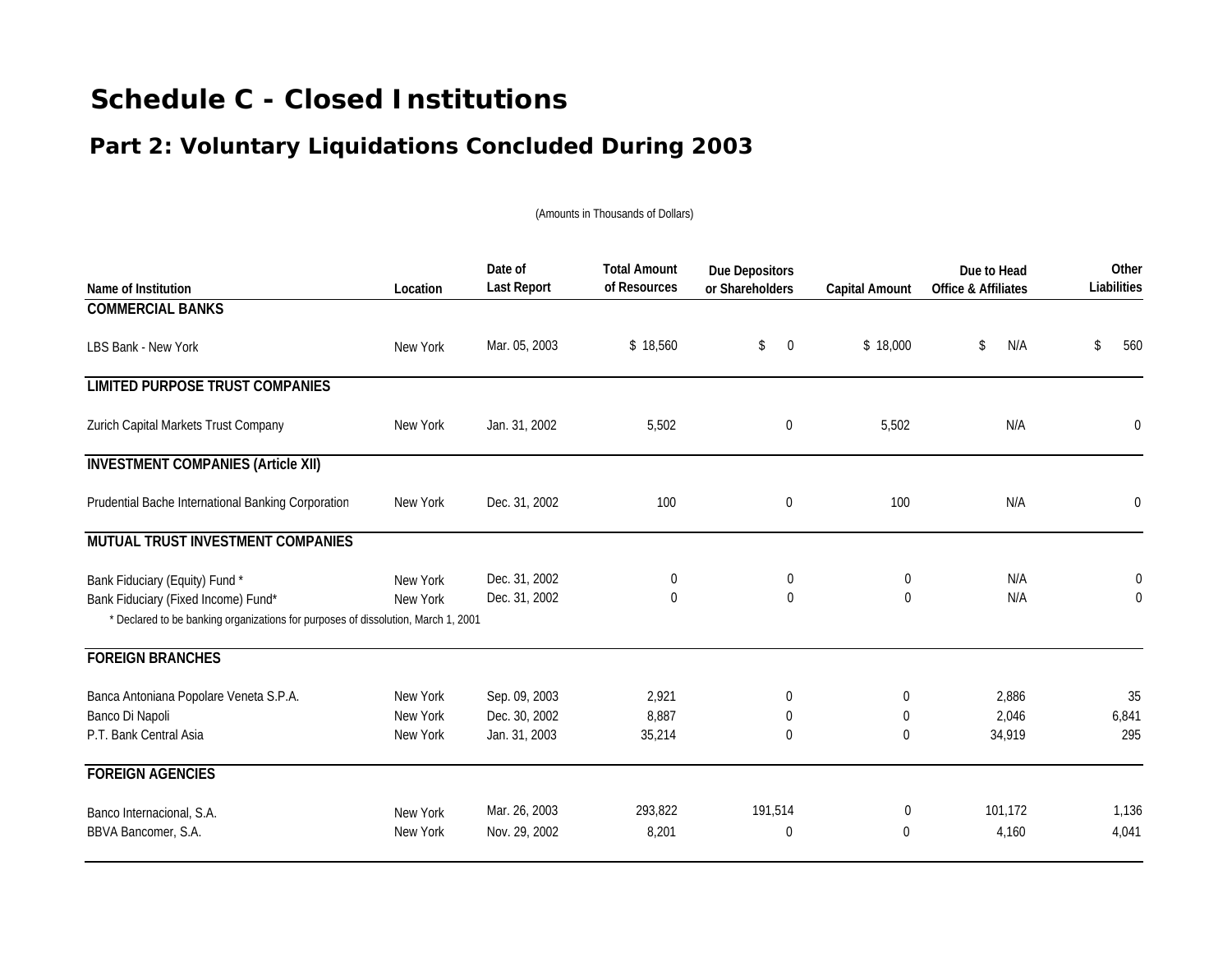### **the Superintendent as of December 31, 2003 - Voluntary Liquidation Part 3: Unclaimed Deposits or Dividends of Closed Institutions Deposited with**

| Date Funds Paid Over<br>to Superintendent | Name of Institution                 | <b>Unclaimed Deposits or</b><br><b>Dividends Deposited</b><br>with Superintendent | Paid During 2003<br>by Superintendent<br>to Claimants | Paid to Date by<br>Superintendent<br>to Claimants | Balance of<br><b>Unclaimed Deposits or</b><br><b>Dividends Deposited</b><br>with Superintendent |
|-------------------------------------------|-------------------------------------|-----------------------------------------------------------------------------------|-------------------------------------------------------|---------------------------------------------------|-------------------------------------------------------------------------------------------------|
| July 30, 1998                             | East Buffalo Credit Union           | \$<br>630.44                                                                      | \$<br>0.00                                            | \$<br>0.00                                        | \$<br>630.44                                                                                    |
| July 26, 1999                             | Rochester Hebrew Credit Union       | 3,042.74                                                                          | 0.00                                                  | 0.00                                              | 3,042.74                                                                                        |
| Sept. 9, 1999                             | Banco Real                          | 2.297.43                                                                          | 0.00                                                  | 0.00                                              | 2,297.43                                                                                        |
| Nov. 22, 1999                             | Banca Serfin S.A.                   | 2.149.67                                                                          | 0.00                                                  | 0.00                                              | 2,149.67                                                                                        |
| Feb. 22, 2000                             | Sumitomo Bank of New York Trust Co. | 15,440.79                                                                         | 0.00                                                  | 0.00                                              | 15,440.79                                                                                       |
| June 29, 2000                             | BSI AG                              | 15,079.46                                                                         | 0.00                                                  | 0.00                                              | 15,079.46                                                                                       |
| Oct. 2, 2000                              | Bank of the Philippine Islands      | 2,765.08                                                                          | 0.00                                                  | 904.38                                            | 1,860.70                                                                                        |
| Feb. 22, 2001                             | Banco Union S.A.C.A.                | 314,814.79                                                                        | 0.00                                                  | 280,902.95                                        | 33,911.84                                                                                       |
| Dec. 11, 2001                             | Banco Atlantico S.A.                | 480,133.09                                                                        | 972.68                                                | 302,492.46                                        | 177,640.63                                                                                      |
| Apr. 30, 2003                             | Banco International S.A.            | 148,500.19                                                                        | 22,236.85                                             | 22,236.85                                         | 126,263.34                                                                                      |
|                                           | Total                               | 984,853.68                                                                        | 23,209.53                                             | 606,536.64                                        | 378,317.04                                                                                      |

Note: Unclaimed Funds on deposit with the Superintendent of Banks are held by the Office of the State Comptroller.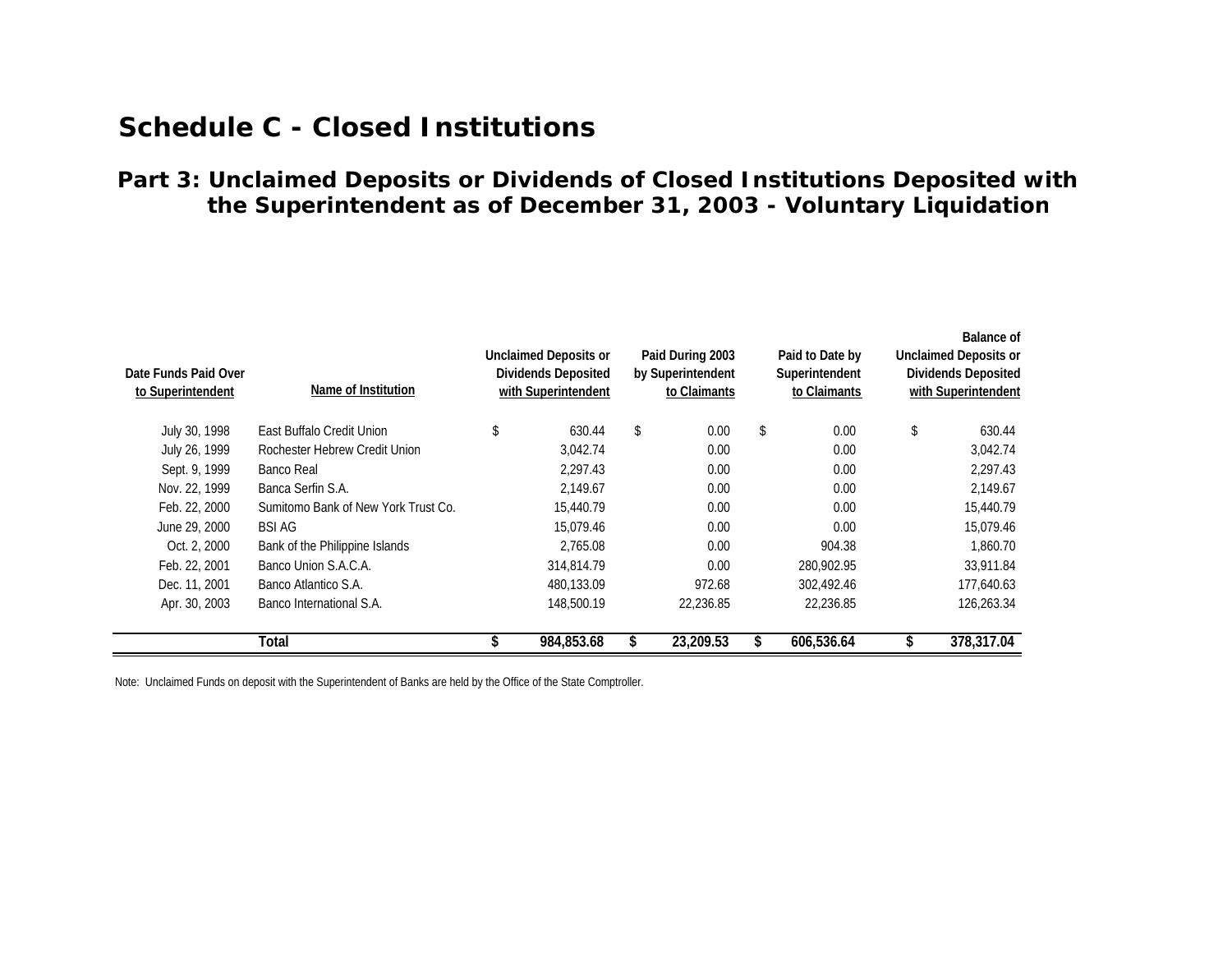### **Part 4: Unclaimed Deposits or Dividends of Closed Institutions Deposited with the Superintendent as of December 31, 2003 - Involuntary Liquidation**

| Date Funds Paid Over<br>to Superintendent | Name of Institution | <b>Unclaimed Deposits or</b> | Dividends Deposited<br>with Superintendent | Paid During 2003<br>by Superintendent<br>to Claimants | Paid to Date by<br>Superintendent<br>to Claimants | Balance of<br>Unclaimed Deposits or<br><b>Dividends Deposited</b><br>with Superintendent |
|-------------------------------------------|---------------------|------------------------------|--------------------------------------------|-------------------------------------------------------|---------------------------------------------------|------------------------------------------------------------------------------------------|
|                                           |                     |                              | 0.00                                       | 0.00                                                  | 0.00                                              | 0.00                                                                                     |
| Total                                     |                     |                              | 0.00                                       | 0.00                                                  | 0.00                                              | 0.00                                                                                     |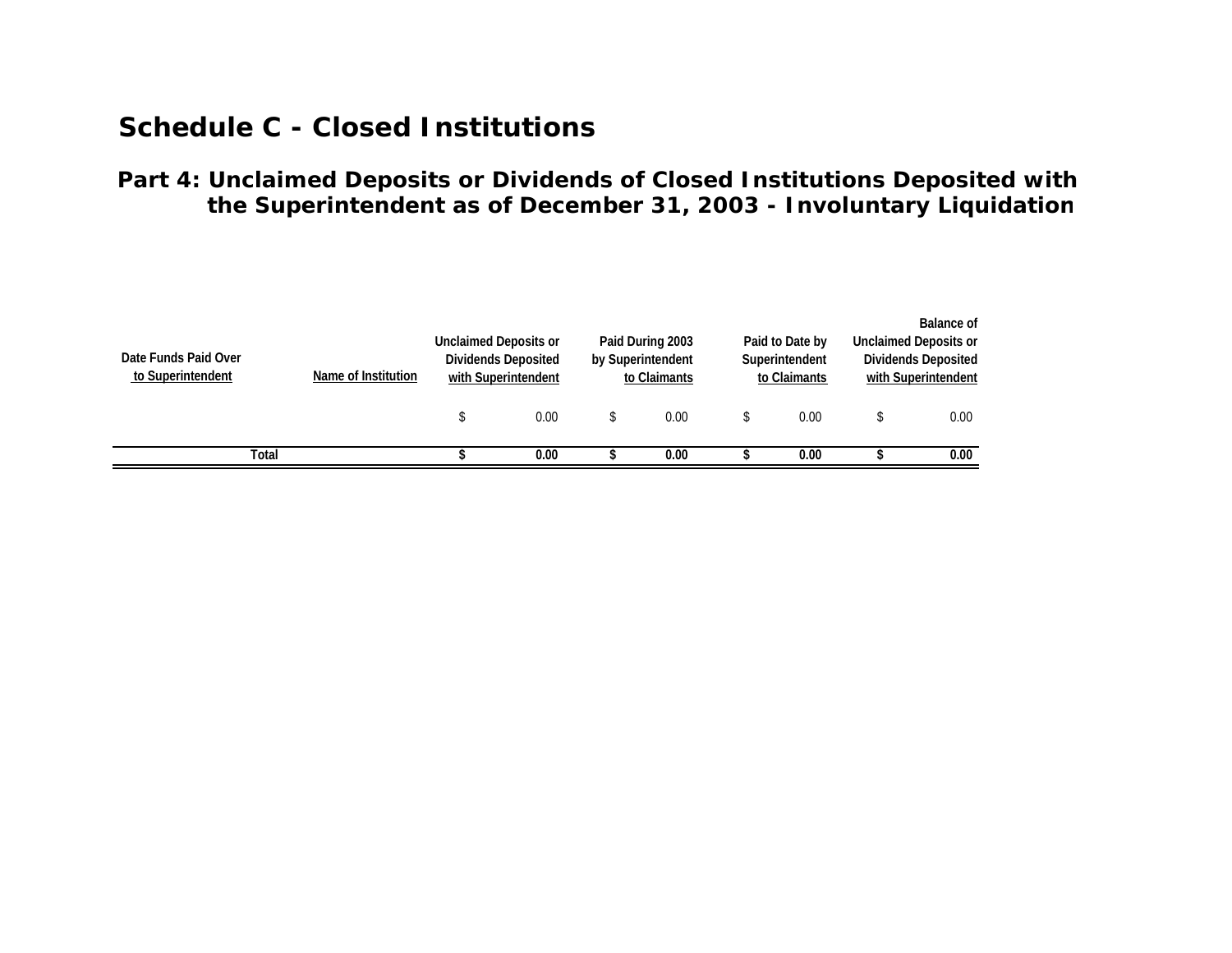# **and Conversions During 2003 Schedule D - Banking Board Actions, Mergers, Consolidations,**

### **Part 1: Banking Board Action s**

|                                                                                              | Date Approved |
|----------------------------------------------------------------------------------------------|---------------|
| <b>NEW BANKING ORGANIZATIONS CHARTERED</b>                                                   |               |
| Victory Interim Bank                                                                         | May 1, 2003   |
| Sleepy Hollow Interim Bank                                                                   | June 26, 2003 |
| Country Interim Bank                                                                         | Oct. 2, 2003  |
| Greene County Commercial Bank <sup>1</sup>                                                   | Dec. 9, 2003  |
|                                                                                              |               |
| NEW BRANCHES OF FOREIGN BANKING ORGANIZATIONS LICENSED                                       |               |
| Wakashio Bank, Ltd. (Japan) <sup>2</sup>                                                     | Mar. 6, 2003  |
| HSH Nordbank AG (Germany)                                                                    | May 1, 2003   |
| Gjensidige NOR Sparebank ASA (Germany) <sup>3</sup>                                          | Dec. 3, 2003  |
| NEW AGENCIES OF FOREIGN BANKING ORGANIZATIONS LICENSED                                       |               |
| Depfa Bank plc (Ireland)                                                                     | Mar. 6, 2003  |
| ACQUISITIONS OF SUBSIDIARIES AND OTHER INTERESTS                                             |               |
| Manufacturers and Traders Trust Company                                                      | June 26, 2003 |
| Approval granted to make capital investment of \$1 million in M&T Trust Company of Delaware, |               |
| a de novo limited purpose trust company, and to establish it as a wholly owned subsidiary.   |               |
|                                                                                              |               |

**<sup>1</sup>**Authorization certificate to be issued.

**<sup>2</sup>**Branch office established under the name of Sumitomo Mitsui Banking Corporation.

**<sup>3</sup>**Den norske Bank ASA merged with and into Gjensidige NOR Sparebank ASA. Subsequently renamed DnB NOR Bank ASA.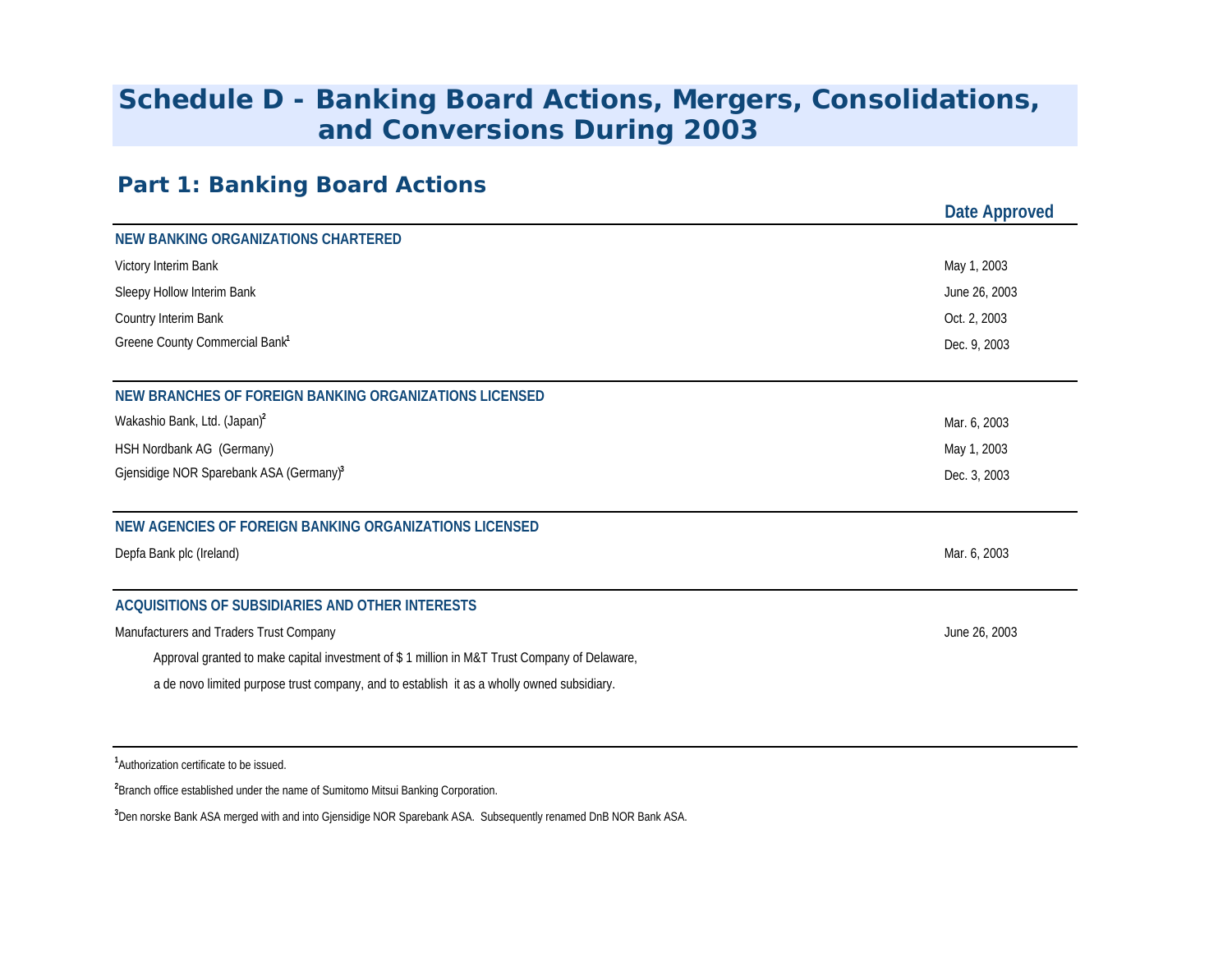| AMVESCAP, plc.                                                                              | Oct. 2, 2003 |
|---------------------------------------------------------------------------------------------|--------------|
| Approval granted, through its subsidiary, Atlantic Trust Group, Inc. to acquire 100%        |              |
| of the issued and outstanding shares of stock of Whitehall Trust Company, a newly chartered |              |
| limited purpose trust company wholly owned by Mizuho Corporate Bank.                        |              |
| <b>ESB Acquisition Corporation</b>                                                          | Dec. 3, 2003 |
| Approval granted to acquire 100% of the outstanding shares of Emigrant Bancorp, Inc.        |              |

| MERGER, HOLDING COMPANY AND HOLDING COMPANY EXPANSION ACTIVITIES                                                 |              |
|------------------------------------------------------------------------------------------------------------------|--------------|
| Mizuho Financial Group, Inc.                                                                                     | Mar. 6, 2003 |
| Approval granted to become a bank holding company by its indirect acquisition through                            |              |
| Mizuho Holdings, Inc. of Mizuho Corporate Bank (USA) and Mizuho Trust & Banking Co. (USA).                       |              |
| New York Community Bancorp, Inc.                                                                                 | Oct. 2, 2003 |
| Approval granted to become a bank holding company by virtue of its acquisition of the Roslyn Savings Bank.       |              |
| The Bank of Greene County, Greene County Bancorp, Inc., and Greene County Bancorp, MHC                           | Dec. 9, 2003 |
| Approval granted to each of the three entities to become bank holding companies.                                 |              |
| First Niagara Financial Group, Inc.                                                                              | Dec. 9, 2003 |
| Approval granted to become a bank holding company in connection with its merger with Troy Financial Corporation. |              |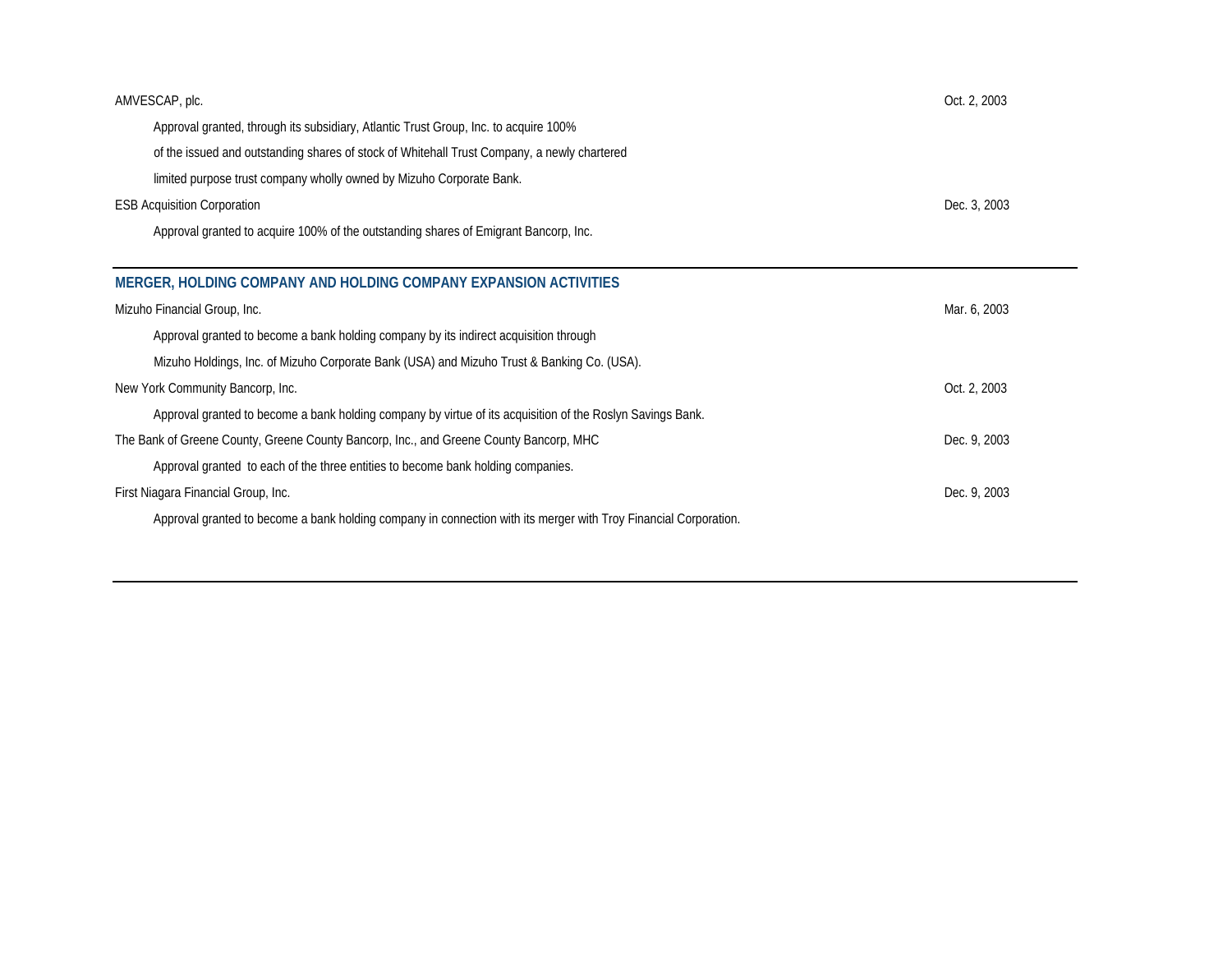#### **CHANGES IN CONTROL OF BANKING ORGANIZATIONS**

| Allied Irish Banks, p.l.c.                                                                          | Mar. 6, 2003 |
|-----------------------------------------------------------------------------------------------------|--------------|
| Approval granted to acquire up to 25% of the outstanding voting securities of M&T Bank Corporation, |              |
| in exchange for all of the issued and outstanding shares of stock of Allfirst Financial.            |              |
| Mizuho Asset Trust & Banking Co., Ltd.                                                              | Mar. 6, 2003 |
| Approval granted to acquire control of Mizuho Trust & Banking Co. (USA), a merger with              |              |
| Mizuho Trust & Banking Co., Ltd. Tokyo, Japan, and using the name Mizuho Trust & Banking Co., Ltd.  |              |
| Shinhan Financial Group Co., Ltd.                                                                   | Dec. 9, 2003 |
| Approval granted to acquire indirect control of 100% of the common stock of CHB America Bank via    |              |
| an 80.04 % acquisition of the capital stock of Chohung Bank of Seoul, Korea.                        |              |

#### **OTHER ACTIONS**

| Whitehall Trust Company and Mizuho Corporate Bank (USA)                                               | June 26, 2003 |
|-------------------------------------------------------------------------------------------------------|---------------|
| Approval to form a limited purpose trust company.                                                     |               |
| Solvay Bank                                                                                           | Oct. 2, 2003  |
| Approval granted to invest in Solvay Bank Insurance Agency, Inc., a wholly owned subsidiary of Solvay |               |
| Bank and for permission for the subsidiary to engage in the insurance brokerage business.             |               |
| Signature Bank                                                                                        | Nov. 10, 2003 |
| Approval granted to invest \$25 thousand as capital in SB Insurance Activities as an Agent.           |               |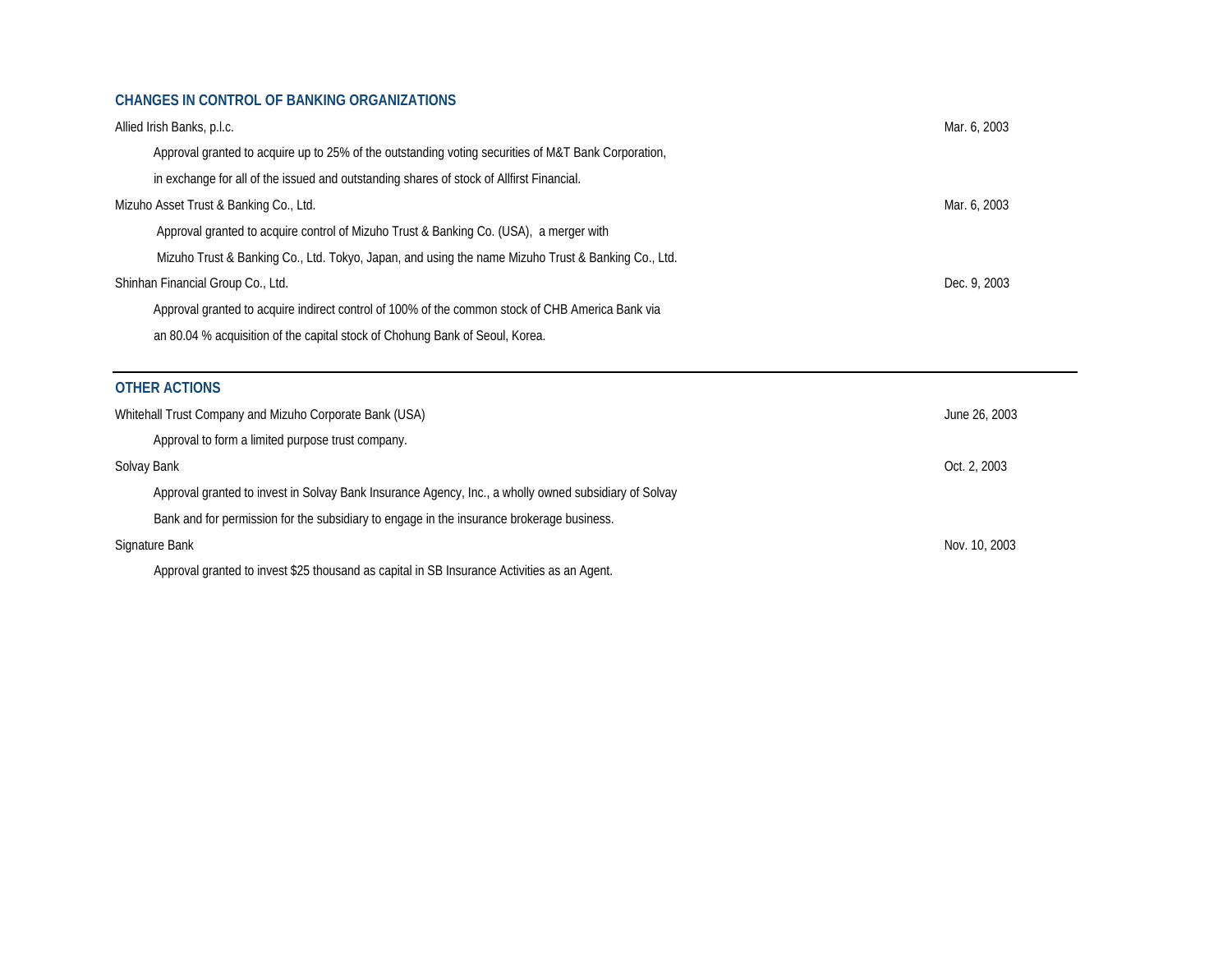# **Schedule D - Banking Board Actions, Mergers, Consolidations and Conversions During 2003**

## **Part 2: Mergers and Consolidations**

| <b>Name</b>                                                                                                | Location                         | Name after Merger                       | <b>Merger Date</b> |
|------------------------------------------------------------------------------------------------------------|----------------------------------|-----------------------------------------|--------------------|
| <b>Commercial Banks</b><br>Chohung Bank of New York<br>California Chohung Bank                             | New York, NY<br>Los Angeles, CA  | CHB America Bank                        | Mar. 24, 2003      |
| Bank Audi (U.S.A.)<br>Interaudi Florida Interim Bank                                                       | New York, NY<br>Miami, FL        | Bank Audi (U.S.A.)                      | May 1, 2003        |
| Woori America Bank<br>Panasia Bank, N.A.                                                                   | New York, NY<br>Fort Lee, NJ     | Woori America Bank                      | Sep. 12, 2003      |
| <b>Trust Companies</b><br>Manufacturers and Traders Trust Company<br><b>Allfirst Bank</b>                  | Buffalo, NY<br>Baltimore, MD     | Manufacturers and Traders Trust Company | Apr. 1, 2003       |
| Manufacturers and Traders Trust Company<br>Allfirst Trust Company of Pennsylvania,<br>National Association | Buffalo, NY<br>Harrisburg, PA    | Manufacturers and Traders Trust Company | June 13, 2003      |
| Manufacturers and Traders Trust Company<br>Allfirst Trust Company, National<br>Association                 | Buffalo, NY<br>McLean, VA        | Manufacturers and Traders Trust Company | June 13, 2003      |
| Manufacturers and Traders Trust Company<br>Allfirst Financial Center, National<br>Association              | Buffalo, NY<br>Millsboro, DE     | Manufacturers and Traders Trust Company | July 3, 2003       |
| North Fork Bank<br>North Fork NJ Interim Bank                                                              | Mattituck, NY<br>Jersey City, NJ | North Fork Bank                         | Aug. 4, 2003       |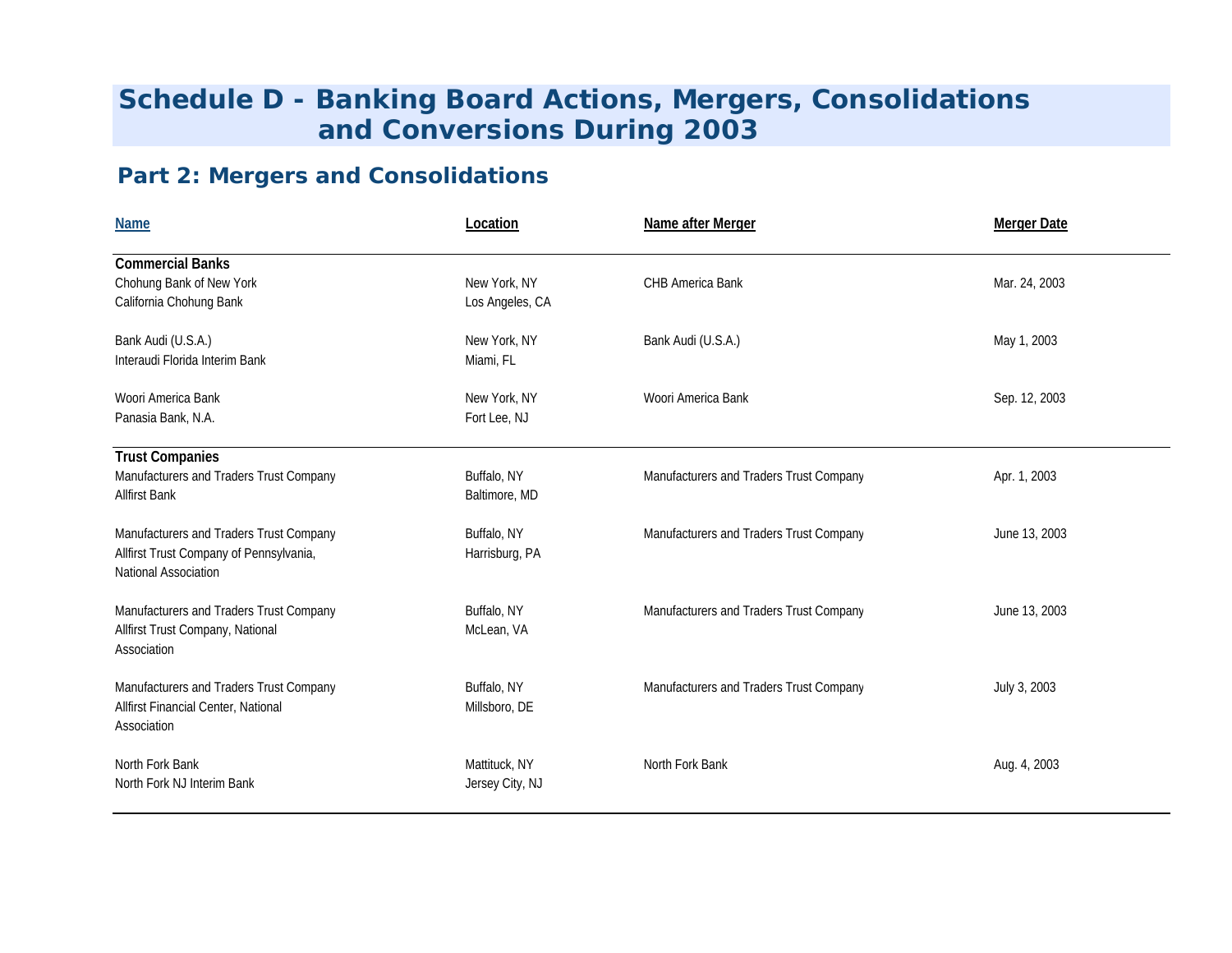| Citibank N. A.<br>Citibank (New York State)                                             | New York, NY<br>Perinton, NY | Citibank N. A.                         | Aug. 30, 2003 |
|-----------------------------------------------------------------------------------------|------------------------------|----------------------------------------|---------------|
| <b>Habib American Bank</b><br>Habib Bank of New Jersey                                  | New York, NY<br>Edison, NJ   | Habib American Bank                    | Dec. 23, 2003 |
| Savings Banks                                                                           |                              |                                        |               |
| New York Community Bank<br>Roslyn Savings Bank, The                                     | Flushing, NY<br>Roslyn, NY   | New York Community Bank                | Oct. 31, 2003 |
| Foreign Branches                                                                        |                              |                                        |               |
| Wakashio Bank, Ltd., The<br>Sumitomo Mitsui Banking Corporation                         | New York, NY<br>New York, NY | Sumitomo Mitsui Banking Corporation    | Mar. 17, 2003 |
| <b>Foreign Representative Offices</b>                                                   |                              |                                        |               |
| Daiwa Bank, Limited<br>Asahi Bank, Limited, The                                         | New York, NY<br>New York, NY | Resona Bank, Limited                   | Mar. 1, 2003  |
| Mizuho Asset Trust & Banking Co., Ltd.<br>Mizuho Trust & Banking Co., Ltd.              | New York, NY<br>New York, NY | Mizuho Asset Trust & Banking Co., Ltd. | Mar. 6, 2003  |
| <b>Sales Finance Companies</b>                                                          |                              |                                        |               |
| <b>Green Tree Credit LLC</b><br>Conseco Finance Credit Corp.                            | St. Paul, MN<br>St. Paul, MN | <b>Green Tree Credit LLC</b>           | June 9, 2003  |
| <b>Check Cashers</b>                                                                    |                              |                                        |               |
| Sunrise Check Cashing Services, LLC<br>Sunrise Check Cashing & Payroll<br>Services Inc. | Baldwin, NY<br>Baldwin, NY   | Sunrise Check Cashing Services, LLC    | June 30, 2003 |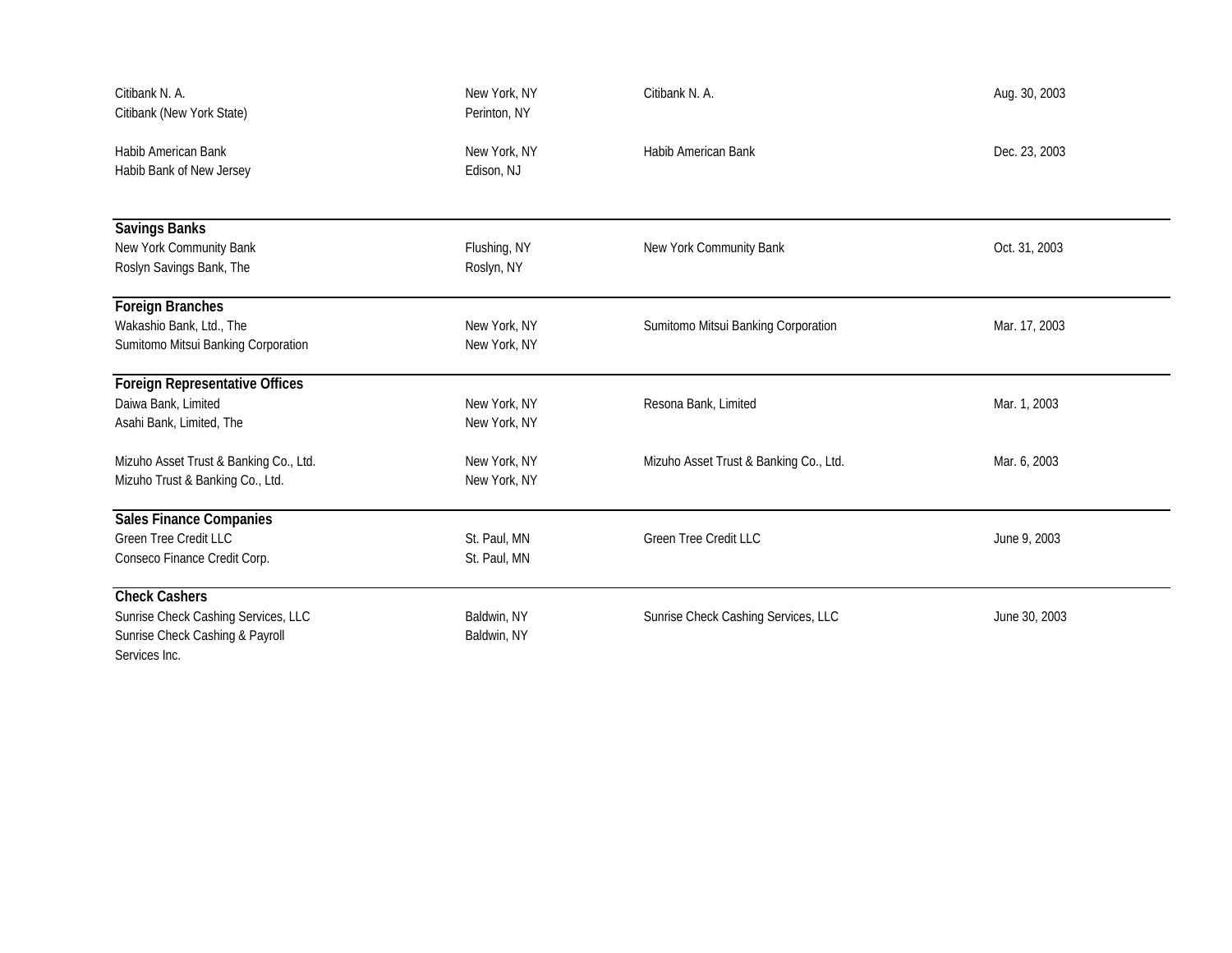## **Schedule D - Banking Board Actions, Mergers, Consolidations and Conversions During 2003**

### **Part 3: Conversions of Federally-Chartered Institutions to State-Chartered Institutions**

| <b>Name</b>             | Location      | Name after Conversion | <b>Effective Date</b> |
|-------------------------|---------------|-----------------------|-----------------------|
| <b>Commercial Banks</b> |               |                       |                       |
| Redwood National Bank   | Watertown, NY | Redwood Bank          | June 30, 2003         |
| Adirondack Bank, N.A.   | Utica, NY     | Adirondack Bank       | Dec. 30, 2003         |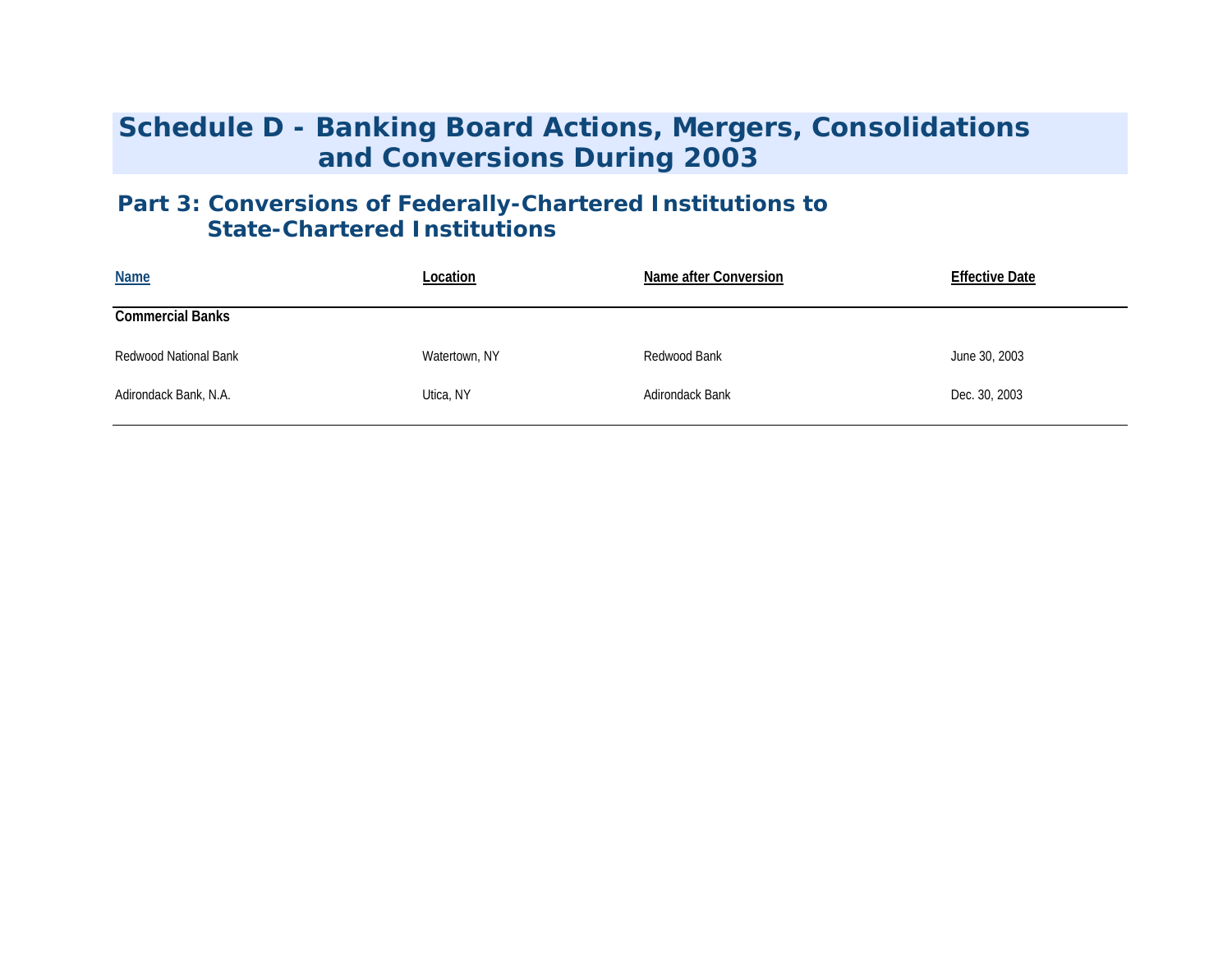# **Schedule D - Banking Board Actions, Mergers, Consolidations and Conversions During 2003**

### **Part 4: Conversions of State-Chartered Institutions to Federally-Chartered Institutions**

| <b>Name</b>                                                          | Location                    | Name after Conversion                                                                   | <b>Effective Date</b>         |
|----------------------------------------------------------------------|-----------------------------|-----------------------------------------------------------------------------------------|-------------------------------|
| <b>Savings Banks</b>                                                 |                             |                                                                                         |                               |
| Oswego County Savings Bank, The                                      | Oswego, NY                  | Oswego County National Bank                                                             | Jan. 15, 2003                 |
| <b>Savings &amp; Loan Associations</b>                               |                             |                                                                                         |                               |
| Massena Savings and Loan Association                                 | Massena, NY                 | Massena Savings & Loan Association                                                      | Dec. 8, 2003                  |
| <b>Credit Unions</b>                                                 |                             |                                                                                         |                               |
| Cooperative Credit Union<br>Buffalo Telephone Employees Credit Union | New York, NY<br>Buffalo, NY | Cooperative Federal Credit Union<br>Buffalo Telephone Employees Federal<br>Credit Union | Apr. 14, 2003<br>Aug. 5, 2003 |
| <b>Foreign Branches</b>                                              |                             |                                                                                         |                               |
| <b>UBS AG</b>                                                        | New York, NY                | UBS AG                                                                                  | Mar. 27, 2003                 |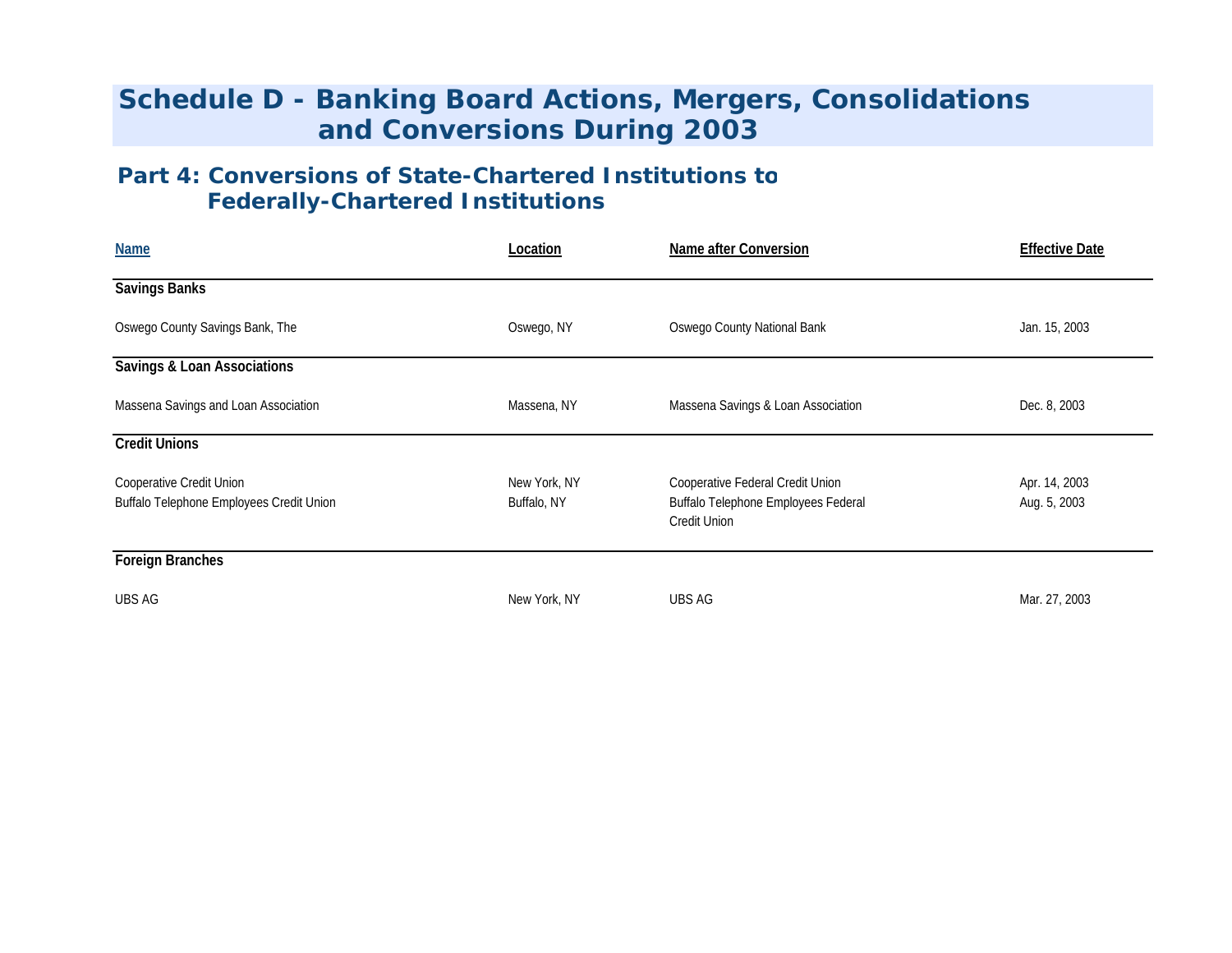# **Schedule E – State Transmitter of Money Insurance Fund**

### **Report of Receipts and Disbursements for the Year Ending December 31, 2003**

For the year ending December 31, 2003, the State Transmitter of Money Insurance Fund had no disbursements and received interest income of \$50,454.67.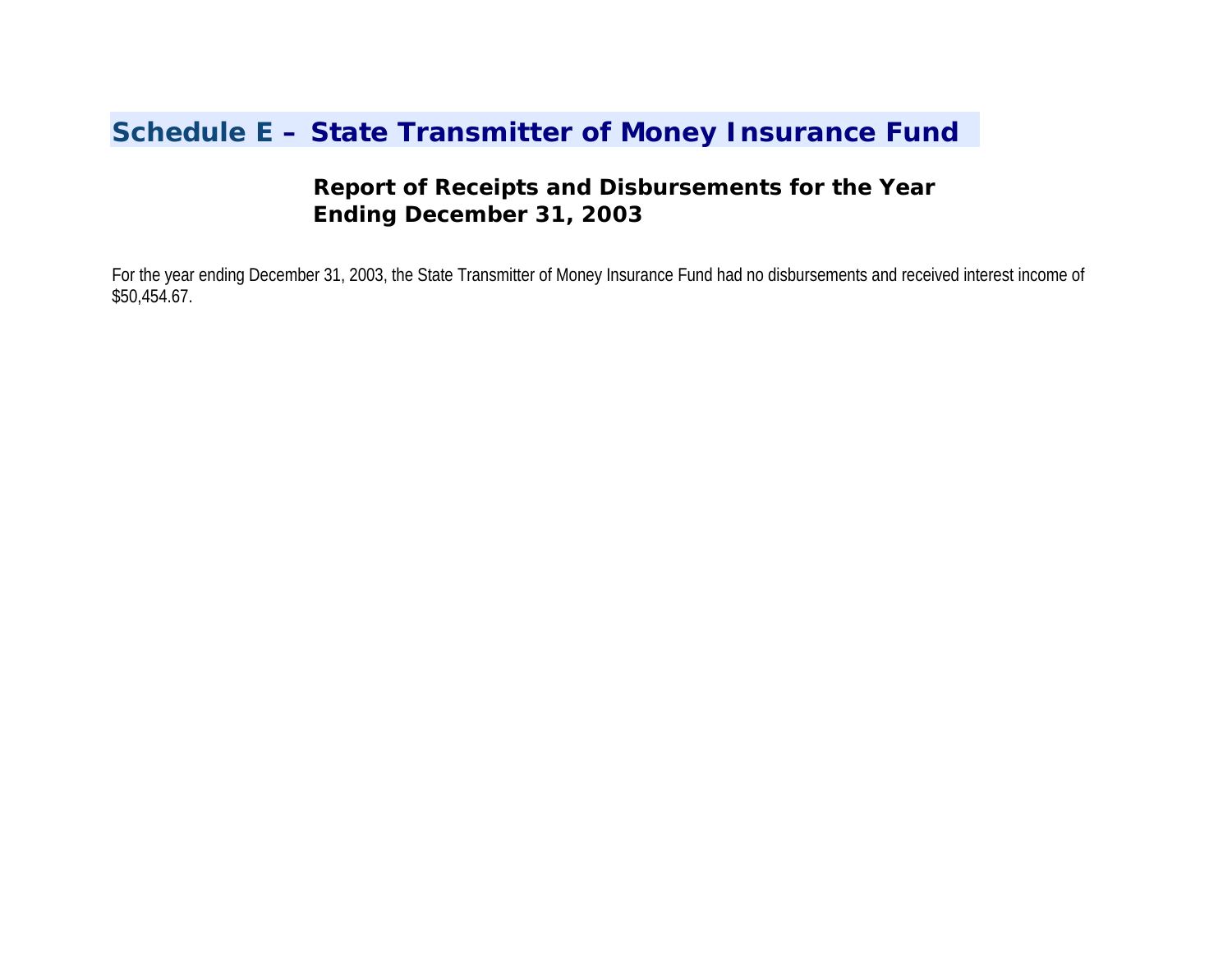## **Schedule F – Summary of Banking Law and Regulations Adopted During 2003**

### **Part 1: Summary of Chapters Amending the Banking Law and Related Statutes**

**Chapter 146** (S.4823), **Mortgage Banker and Broker Licensing and Registration Requirements**; approved 7/22/03. Amends sections 591(4), 591-a(3), 592(2), 592-a(2) and 635 of the Banking Law. Effective January 1 following the date it becomes law (January 1, 2004).

The law revises and increases the bonding requirements for licensed mortgage bankers and registered mortgage brokers; authorizes the Superintendent to deny an application for, or suspend or revoke the license of a mortgage banker, or the registration of a mortgage broker, if the person or entity maintains a relationship with a consultant, or a person operating in a similar capacity, who the Superintendent determines, based on certain prescribed conditions, does not possess the necessary character and fitness to be associated with the applicant, licensee or registrant; and authorizes the Superintendent to take possession of a licensed mortgage banker or registered mortgage broker and liquidate any such entity. The objective of the law is to broadly increase the regulatory tools available to the Superintendent to properly supervise the mortgage banking industry.

**Chapter 164** (S.5691), **FBI Criminal History Record Checks**; approved  $7/22/03$ . Amends sections  $369(6)$ ,  $591(1)$ ,  $591-a(1)$  and 595(1) of the Banking Law and other codified statutes of New York State. Effective immediately (July 22, 2003).

The law permits the Banking Department and other state regulatory entities to submit the fingerprints of various persons seeking to engage in regulated activities or practices to the Division of Criminal Justice Services and the Federal Bureau of Investigation (FBI) to conduct criminal history record checks. The amendments were made necessary following a comprehensive review and determination by the FBI that numerous state regulatory agencies, including those of New York, did not possess sufficient statutory authorization under their respective state laws to access the records of the FBI pursuant to the standards prescribed under applicable Federal Law pursuant to P.L. 92-544. The authorization conveyed by this chapter is limited, in the case of the Banking Department, to the conduct of checks for persons seeking licenses or registrations as mortgage bankers or mortgage brokers, respectively, or licenses as cashers of checks. However, see also the authorization conveyed by Chapter 302, summarized below.

#### **Chapter 241** (S.5387), **Extension and Expansion of "Wild**

**Card" Law**; approved 7/29/03. Amends section 7 of Chapter 3 of the laws of 1997, section 14-h of the Banking Law, and sections 2123 and 2502 of the Insurance Law. Effective immediately (July 29, 2003).

The law extends the date to September 10, 2007, on which Chapter 3 of the laws of 1997 will expire and be deemed repealed. Chapter 3 authorizes "wild card" powers for State-chartered banks and trust companies, and it enables the Banking Board, by regulation, to permit any such bank or trust company to exercise any right, power, privilege, or benefit, or to engage in any activity, or to enter into any loan, investment, or transaction that a national bank, either directly or through a subsidiary, may exercise or in, or into, which such a national bank may lawfully engage or enter.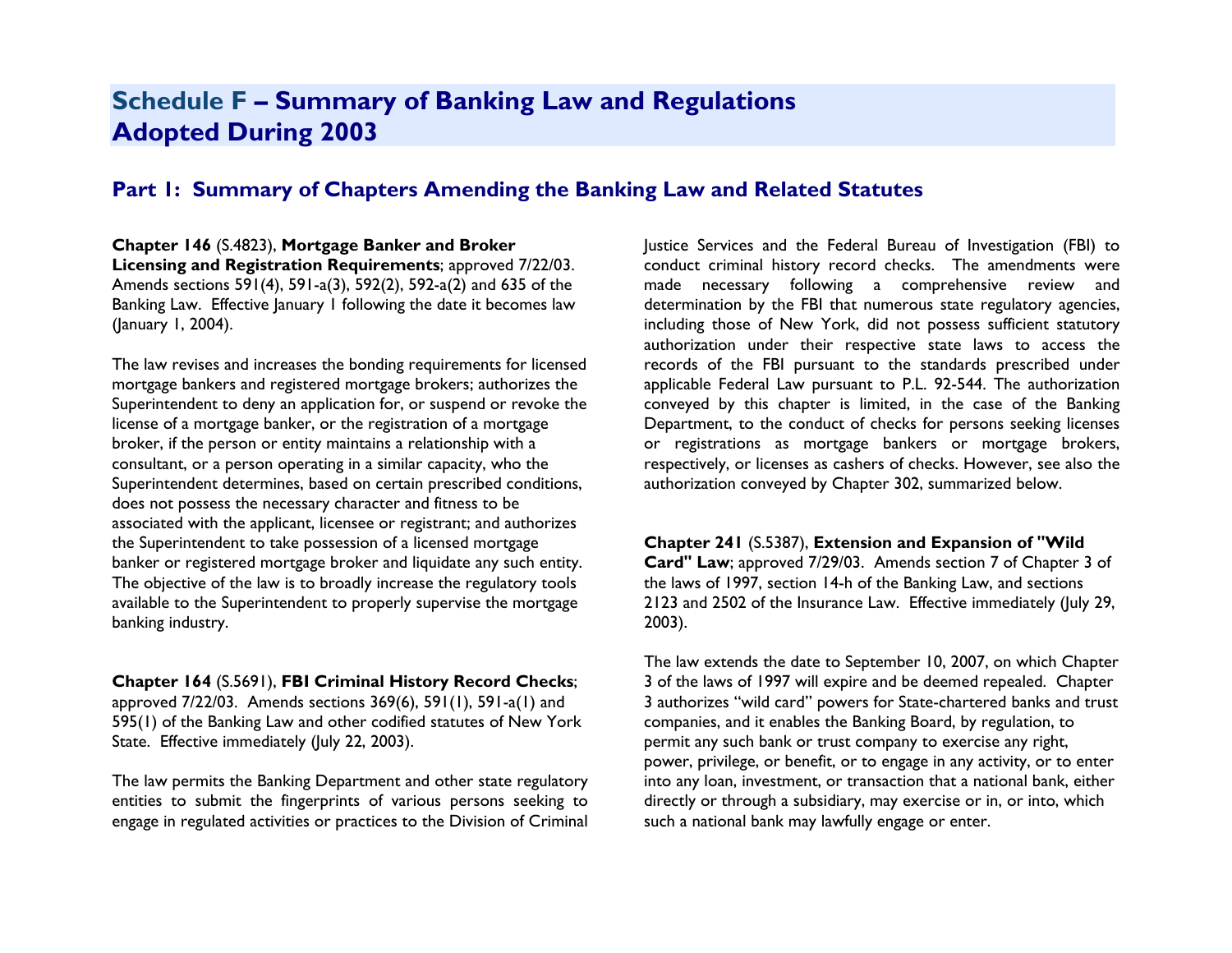Chapter 241 also extends parallel "wild card" powers to Statechartered savings banks and savings and loan associations with respect to the comparable powers of federal savings associations. The law also expressly extends certain disclosure and anti-tying restrictions applicable to insurance transactions by banking institutions to federal savings associations. Such restrictions are also applicable to State-chartered banking organizations and national banks.

**Chapter 302** (S.3870), **Expanded Authority to Conduct Criminal History Record Checks**; approved 8/5/03. Amends sections  $22(a)$  and (b),  $4002(a)$  and (b) and  $9001-a(a)$  and (b) of the Banking Law and adds a new subdivision (d) to sections 4002 and 9001-a. Effective immediately (August 5, 2003).

The law repeals provisions of the Banking Law that required the Superintendent to make a finding of reasonable suspicion that a person has engaged in unlawful conduct in order for the Superintendent to submit the fingerprints of such persons to the Division of Criminal Justice Services to conduct a criminal history record check of the records of the Division and the FBI. The amendments apply to all persons that would be subject to the Superintendent's regulatory oversight or investigation for such purposes pursuant to the Banking Law. The law also allows for a waiver of these requirements, if such persons have previously been subject to such a check by the Superintendent and are currently subject to the Superintendent's supervision, or such persons have been subject to an identical federal banking, Securities Exchange Commission, or other exchange or market regulatory requirement, unless the Superintendent determines the record check needs to be updated. The amendments are also intended to address the comprehensive review and determination by the FBI that numerous states' regulatory agencies, including those of New York, did not have sufficient statutory authorization under their respective state laws to access the records of the FBI, as noted in the summary discussion of Chapter 164, above. However, this chapter's

authorization extends to all persons subject to the Superintendent's regulatory supervision. The primary objective of the law is elimination of the reasonable suspicion standard so the Department may effectively obtain criminal history record checks of persons subject to the Superintendent's regulatory supervision and investigation.

**Chapter 553** (A.8442), **ATM Video Tape Retention**; approved 9/17/03. Amends section 75-c (1) of the Banking Law. Effective immediately (September 17, 2003).

The law amends provisions of the ATM Safety Act that require video cameras to record all persons entering an enclosed facility or all activity occurring within a certain distance of an ATM having an exterior location. The amendment increases the length of time banking institutions must preserve tape recordings by such cameras from 30 days to 45 days. The purpose of the amendment is to allow an account holder to have a reasonably sufficient time to receive and review an account statement before the video record of any fraudulent transaction is erased by re-use or discarding of the tape.

**Chapter 626** (S.4113-A), **Credit Union School Branches**;

approved 10/7/03. Adds a new section 450-b to the Banking Law. Effective 60 days after it becomes law (December 6, 2003).

The law permits a State-chartered credit union to open a "student branch" in any public or private elementary or secondary school, with the approval of the school's governing body. Any student in a school maintaining a branch is eligible for membership, but the membership expires 30 days after graduation from a secondary school, transfer to another school or termination of enrollment. Any student branch is deemed not to be a station of a credit union and not otherwise subject to the provisions of the Banking Law applicable to such stations. A credit union, however, must give notice to the Superintendent when establishing any branch, and no person may use the branch other than the students of the school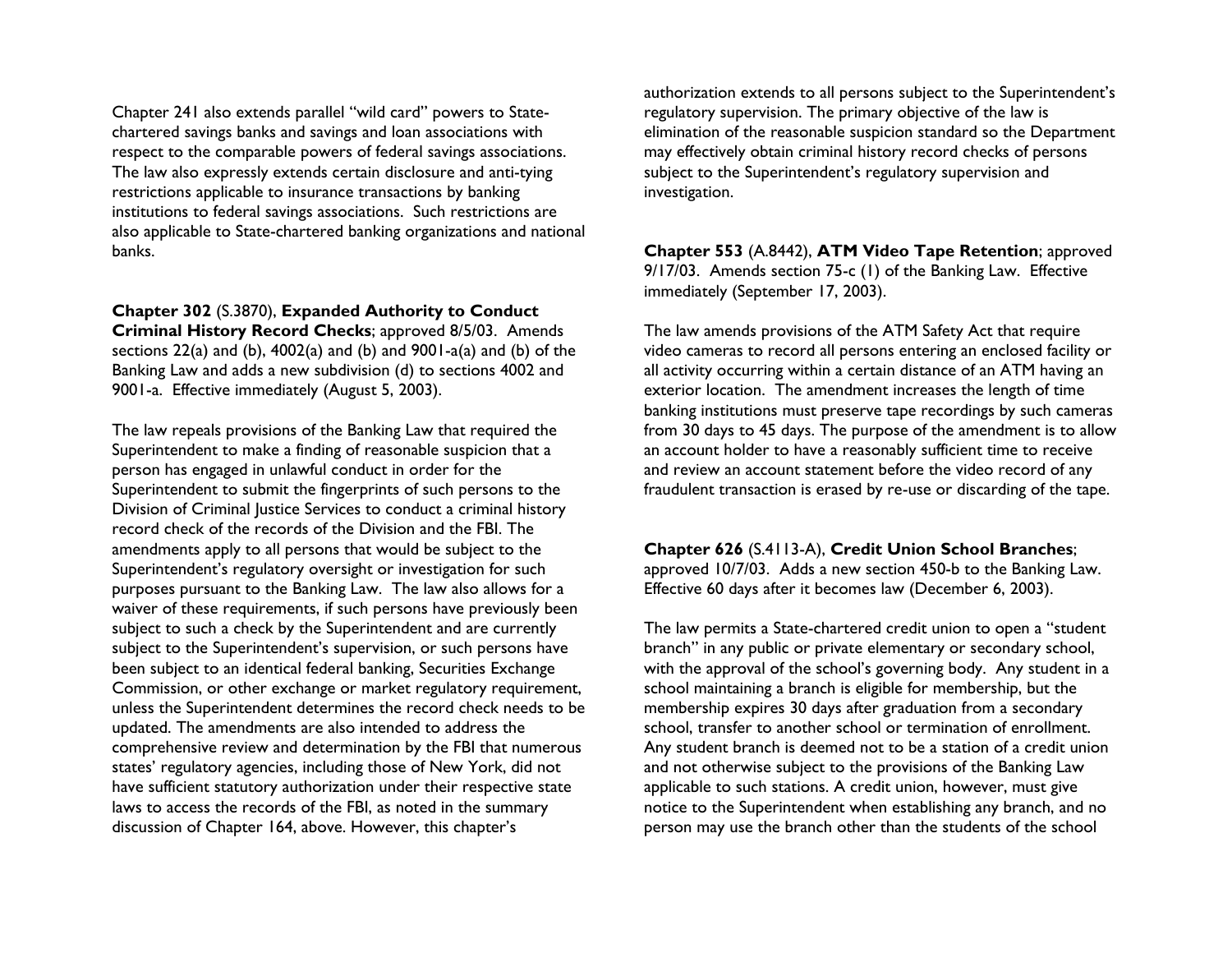maintaining the branch. The objective of the law is to promote financial responsibility and literacy among elementary and secondary students, and also to clarify that students, who otherwise would not qualify for membership in such a participating credit union, may be members of the credit union for such purposes.

**Chapter 663** (S. 5513), **Use of Bank Name**; approved 10/17/03. Adds a new section 133 to the Banking Law. Effective immediately (October 17, 2003).

The law prohibits a person from using the name of a banking organization in any advertisement, solicitation or marketing device that is likely to cause someone to purchase goods or services, if the banking organization has not given its consent and a reasonable person could conclude that the advertisement, solicitation or marketing device was originated or endorsed, in some manner, by the banking organization. The objective of the law is to address instances where a person or entity is offering a financial product that is also offered by the banking organization, and the advertisement, solicitation or marketing device is intended to give the impression that it is the banking organization offering the financial product.

#### **Chapter 679** (S.5590), **Credit Union Powers and**

**Membership Standards**; approved 10/15/03. Amends sections 451(2), 454 comprehensively, and 456(7); amends and repeals section 458; adds a new section 458-a; and amends 464 of the Banking Law. Effective immediately (October 15, 2003); except that the amendment to section 456(7) and the new section 458-a take effect 120 days after it becomes law (February 12, 2004), the repeal of section 458 becomes effective one year after it becomes law (October 15, 2004), and the amendment to section 464 becomes effective 30 days after it becomes law (November 15, 2003).

The law broadly is intended to provide State-chartered credit unions with greater flexibility by establishing parity between Statechartered credit unions and their federally chartered counterparts

by authorizing certain identical or similar powers and rights for State-chartered credit unions comparable to the powers and rights available to federal credit unions pursuant to federal statute and regulations.

Notable amendments include the following:

- • among other provisions relating to membership, expanding the persons having a relationship to a credit union member eligible for membership to include household members, in addition to family members having a lineal or adoption relationship, where the term "household " is defined as persons living in the same residence and maintaining a single economic unit;
- • permitting credit unions to offer any related financial service not otherwise expressly authorized by the Banking Law, including, but not limited to, electronic funds transfers and correspondent services; provided, that if a credit union did not offer those services prior to June 20, 2003, the credit union must notify the Superintendent in writing not less than 60 days prior to offering such services and may so offer such services to its members if the Superintendent does not object in writing within 60 days of receipt of the notice;
- • permitting a credit union to borrow money from any source in an aggregate amount not exceeding 50 percent of its assets without the written approval of the Superintendent;
- • expanding the permitted investment of a credit union's funds to include securities of the territory of Puerto Rico and also securities, obligations or other instruments of, or issued by, any agency of the United States;
- • clarifying the ability of credit unions to access the secondary market with respect to the acquisition or placement of assets to the same extent as permitted federally chartered credit unions;
- • clarifying that a credit union, in addition to purchasing real property for its own purposes, may hold, lease and convey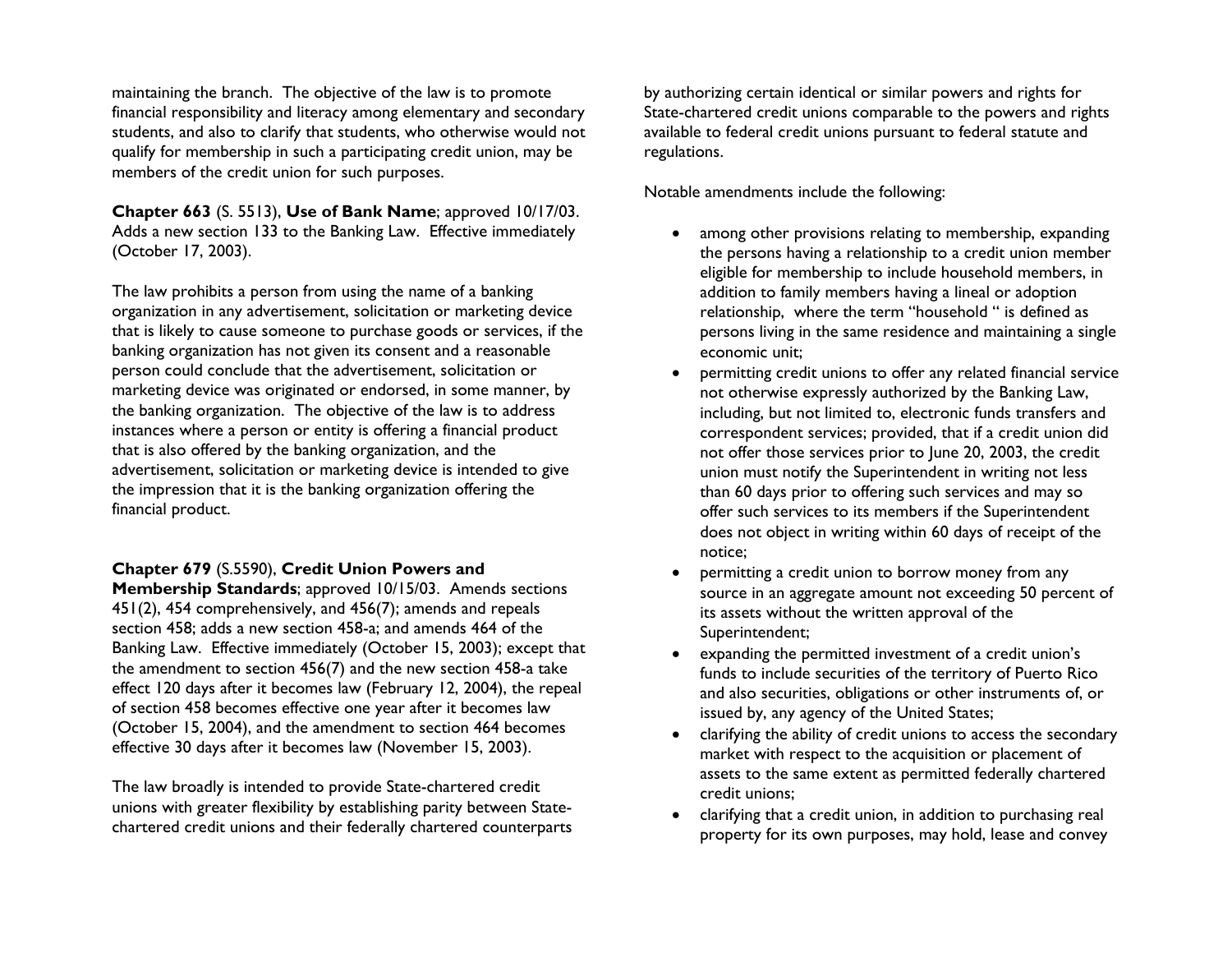such property, and, in addition, expanding the limitation upon the maximum amount of such investments by changing the calculation to the "net" aggregate amount and increasing such amount to 6 percent of the capital and retained earnings of such credit union;

- $\bullet$  updating the authorization to acquire and lease personal property to permit a credit union to hold, assign, pledge, sell or otherwise dispose of such property;
- • authorizing and thereby codifying regulatory provisions and supervisory interpretations permitting a credit union to participate with other credit unions and banking institutions in loans to credit union members but requiring the originating credit union to retain a 10 percent interest in the face amount of the loan;
- expanding the amounts that a credit union may invest in other credit unions by changing the basis of such investments from the capital held by the institution to its assets to determine the maximum amounts a credit union may so invest;
- eliminating the surplus fund requirements and substituting the federal net worth reserve requirements, which are applicable to all federally and State-chartered credit unions as insured institutions; and
- • expressly authorizing a credit union to suspend members, pursuant to a written policy of the board of directors and expanding the conditions under which a member may be suspended or expelled by including behavior which is physically or verbally abusive to other members or staff of the credit union.

#### **Non-Banking Law Chapters of Interest**

**Chapter 499** (A.5150-A), **Restricting Credit, Debit and Charge Card Numbers on Receipts**; approved 9/9/03. Adds a new subdivision 4-a to section 520-c of the General Business Law. Effective January 1, 2004.

The law prohibits any person or entity that accepts a charge, credit or debit card in business transactions from printing the expiration date or the account number, other than the last five digits of the account number, upon any customer receipt, if such receipts are electronically printed. The prohibitions apply to all machines or devices that print electronic receipts placed in service on or after January 1, 2004 and to all similar machines and devices in service prior to such date on or after January 1, 2007. A person or entity that violates these provisions, upon notice, is granted a two-week period in which to correct the violation in its entirety. Failure to do so results in a fine of \$500 and the person or entity is granted an additional one-week period to correct the violation. Failure to do so results in a fine of \$1000 per week until the violation is corrected, but total penalties may not exceed \$4500 for all violations on the same premises. The prohibitions are intended to limit, hinder or prevent fraudulent card transactions and also identity theft.

**Chapter 555** (A.8846), **Increasing the Permissible Amount of Mortgage Insurance**; approved 9/17/03. Amends section 6501(c)(1) of the Insurance Law. Effective immediately (September 17, 2003).

The law increases the amount of mortgage insurance an insurer may write to 103 percent of the fair market (appraised) value of the mortgaged real property provided that the amount of mortgage loan in excess of the value of the property and so insured is used to finance the fees and closing costs related to obtaining the mortgage loan. The objective of the law is to enable mortgage lenders to provide financing to home buyers who, as borrowers, do not have sufficient liquid assets to either make a down payment on the purchase price of the real property or to pay the closing costs related to obtaining the mortgage loan.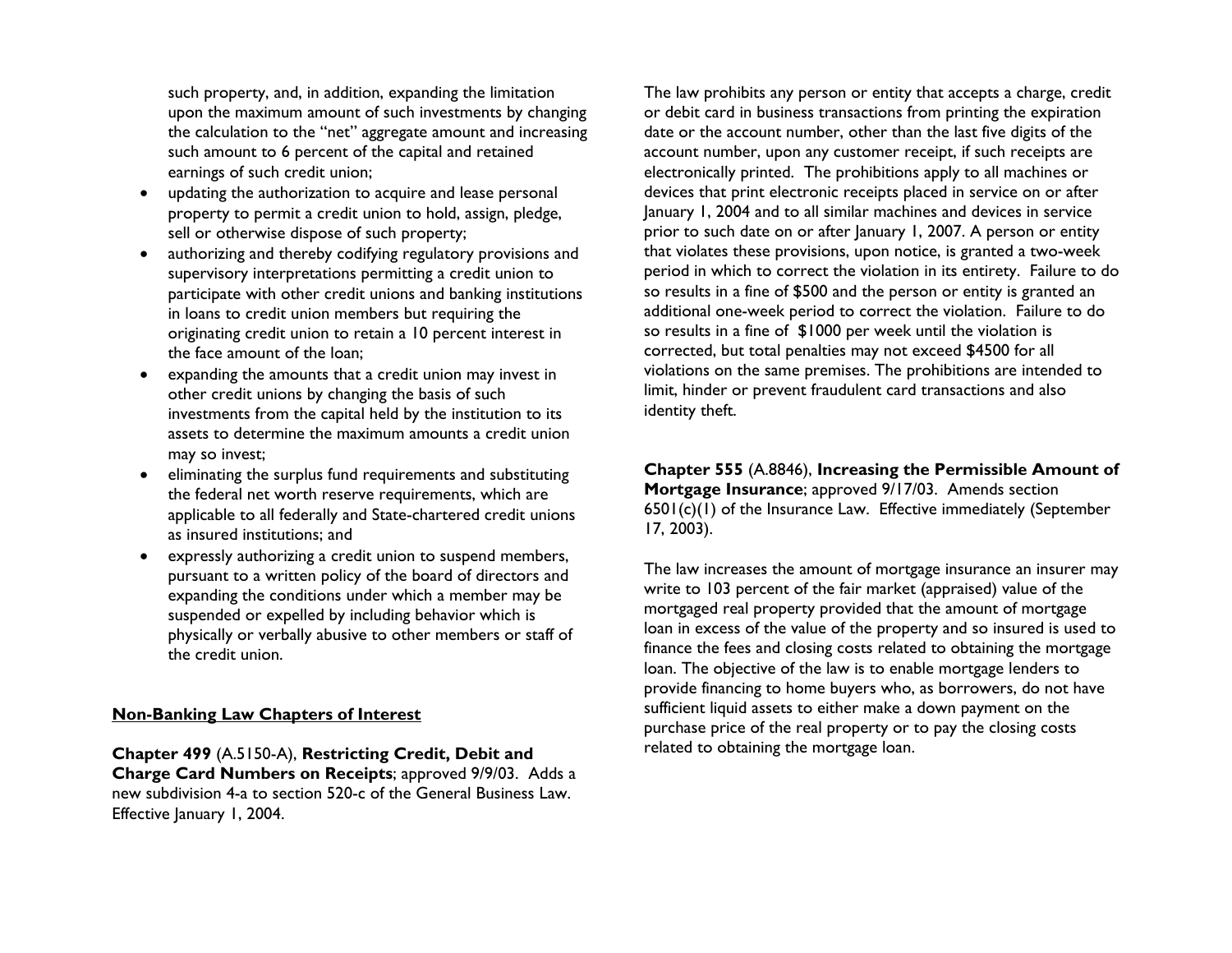# **Schedule F – Summary of Banking Law and Regulations Adopted During 2003**

### **Part 2: Banking Regulations**

**Housekeeping Technical Amendments to General Regulations of the Banking Board - adopted on 12/5/02; effective 1/8/03.** 

These amendments, which were not substantive in nature, removed references to laws which had been repealed or recodified, corrected typographical errors, and provided for the elimination of regulatory provisions which had expired.

#### **Housekeeping Technical Amendments to the Superintendent's Regulations - adopted on 3/24/03; effective 4/16/03.**

These amendments, which were not substantive in nature, removed references to laws which had been repealed or recodified, corrected typographical errors, and provided for the elimination of regulatory provisions which had expired.

#### **Amendments to Part 41 of the General Regulations of the Banking Board – Predatory Lending – adopted on an emergency basis on 5/1/03; effective 5/5/03.**

Chapter 626 of the laws of 2002 became effective on April 1, 2003. Provisions of chapter 626, by the enactment of section 6-l of the Banking Law, affect the making of certain home mortgage loans, known as high cost home loans, on after the effective date. Part 41 of Title 3 NYCRR has governed the making of such loans prior to the effective date and is not in conformity with certain provisions of chapter 626. Also, in certain limited instances, the proposed amendments to Part 41 will clarify certain provisions enacted by chapter 626. The revised Part 41 provides a comprehensive

regulatory scheme under which mortgage lenders and brokers will be able to make high cost home loans.

#### **New Part 306 of the Superintendent's Regulations – Maximum number of Director Vacancies - adopted on 3/6/03; effective 4/2/03.**

New Part 306 outlines the maximum number of vacancies in the office of director that may be left unfilled until the next annual election by the stockholder. Subdivision 1 paragraph (b) of Section 7005 of the Banking Law authorizes the Superintendent to establish the circumstances under which vacancies of the board of directors of a bank, trust company, stockform savings bank, and stock-form savings and loan association may be left unfilled until the next annual election by the stockholders.

#### **New Part 307 of the Superintendent's Regulations – Board of Director Actions by Written Consent - adopted on 3/6/03; effective 4/2/03.**

New Part 307 concerns actions that may be taken by a board of directors by unanimous written consent. Subdivision 3 of Section 7008 of the Banking Law authorizes the Superintendent to determine the circumstances under which any action, authorized by the organization certificate or the by-laws to be taken at a meeting of the board of directors of a bank, trust company, safe deposit company, investment company, mutual trust investment company, stock-form savings bank, or a stock-form savings and loan association, may be taken without a meeting provided that all members of the board consent thereto in writing and the resolution and the written consents thereto are filed with the minutes of the proceedings of the board. Subdivision 3 of Section 7008 of the Banking Law does not govern meetings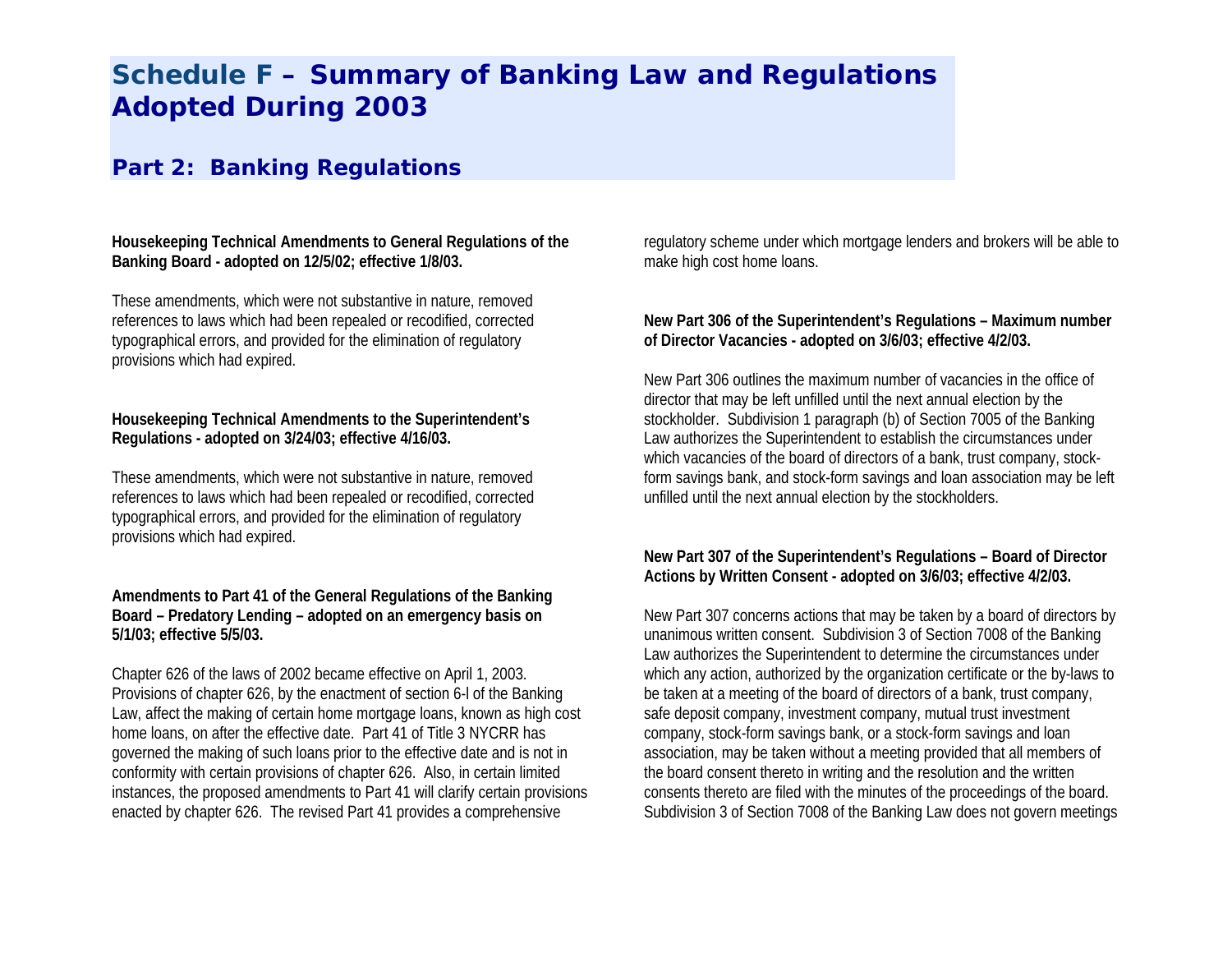of committees of such board of directors. Pursuant to Section 7012 of the Banking Law, conduct of committees of such boards is governed by board resolution, organization certificate, or by-l aws, except as specified by Section 7012. Action taken by unanimous written consent pursuant to New Part 307 shall not be considered a "meeting" for purposes of 3 NYCRR, Part 6 Section 6.6.

#### **Emergency Amendments to Part 402 of the Superintendent's Regulations – Budget Planning - adopted on 3/6/03; effective 4/7/03.**

The amendments to Part 402 include new requirements, the majority of whi ch are intended to effectuate stronger consumer protection for existing and potenti al clients of licensed budget planners. In addition, the amendments to Part 402 include various requirements currently imposed on licensed budget planners under existing law and superintendent's regulations, as well as administratively. These amendments establish a significantly broader regulatory scheme pursuant to which licensees and potenti al licensees will be required to conduct the busi ness of budget planning.

**New Part 404 of the Superintendent's Regulations – Budget Planners adopted on an emergency basis on 12/23/03; effecti ve 1/7/04.** 

New Part 404 sets forth the regulatory requirements and standards of operation for entities licensed under Article 1 2-C of the New York Banking Law to conduct the business of budget planning when the licensees use the servi ces of third party entities in distributing debtor funds to creditors of the debtors.

#### **Amendment to Supervi sory Procedure G 1 – Schedule of Addresses and Fees - adopted on 11/4/04; effective 11/26/03.**

These amendments list the offices of the New York State Banking Department and add a schedule of fees charged by the Banking Department pursuant to the Banking Law and NYCRR.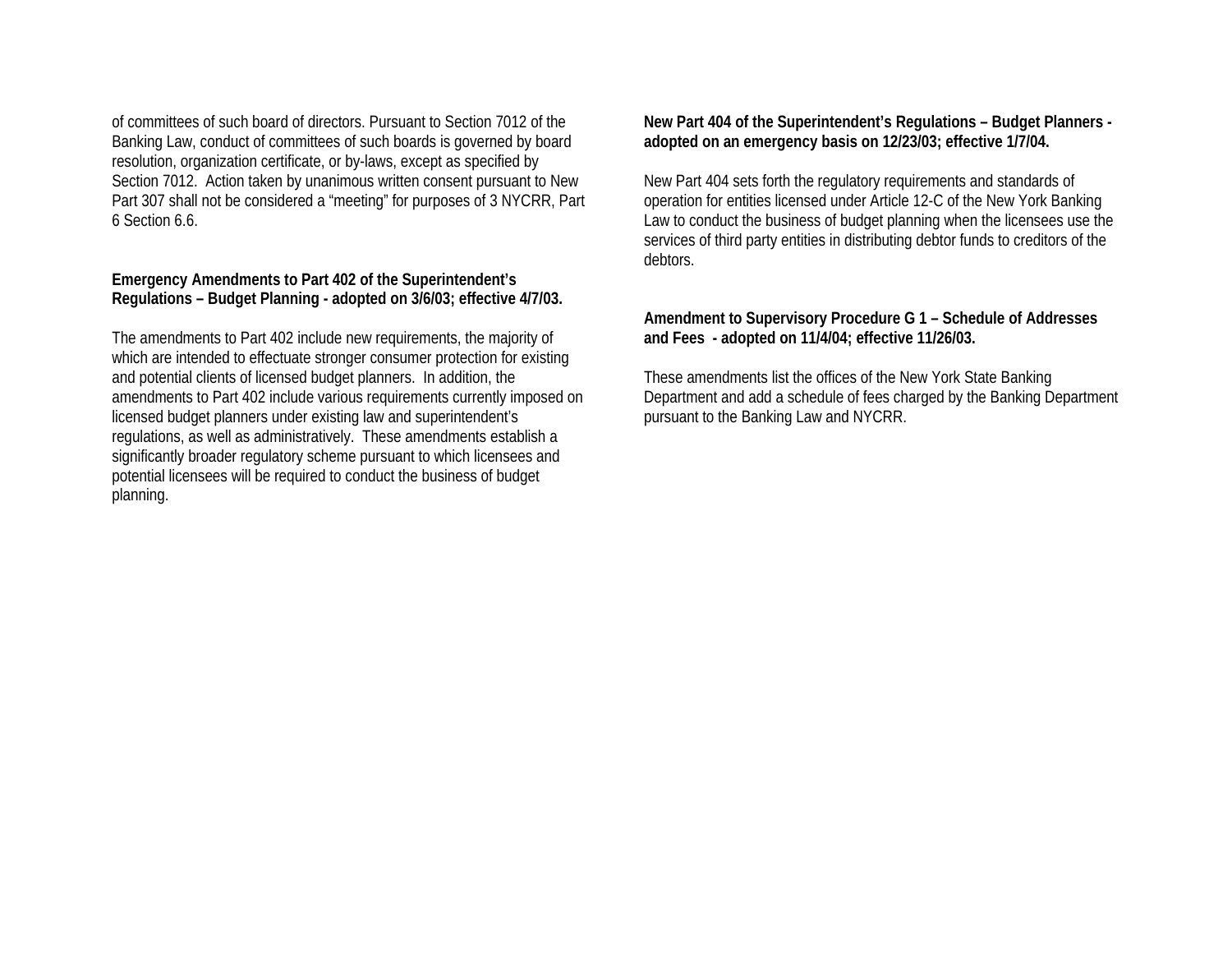# **Schedule G – ATM Safety Act – Exemptions and Variancesi**

During the year ended December 31, 2003, the Banking Department neither received nor approved requests for exemptions or variances from the requirements of the ATM Safety Act.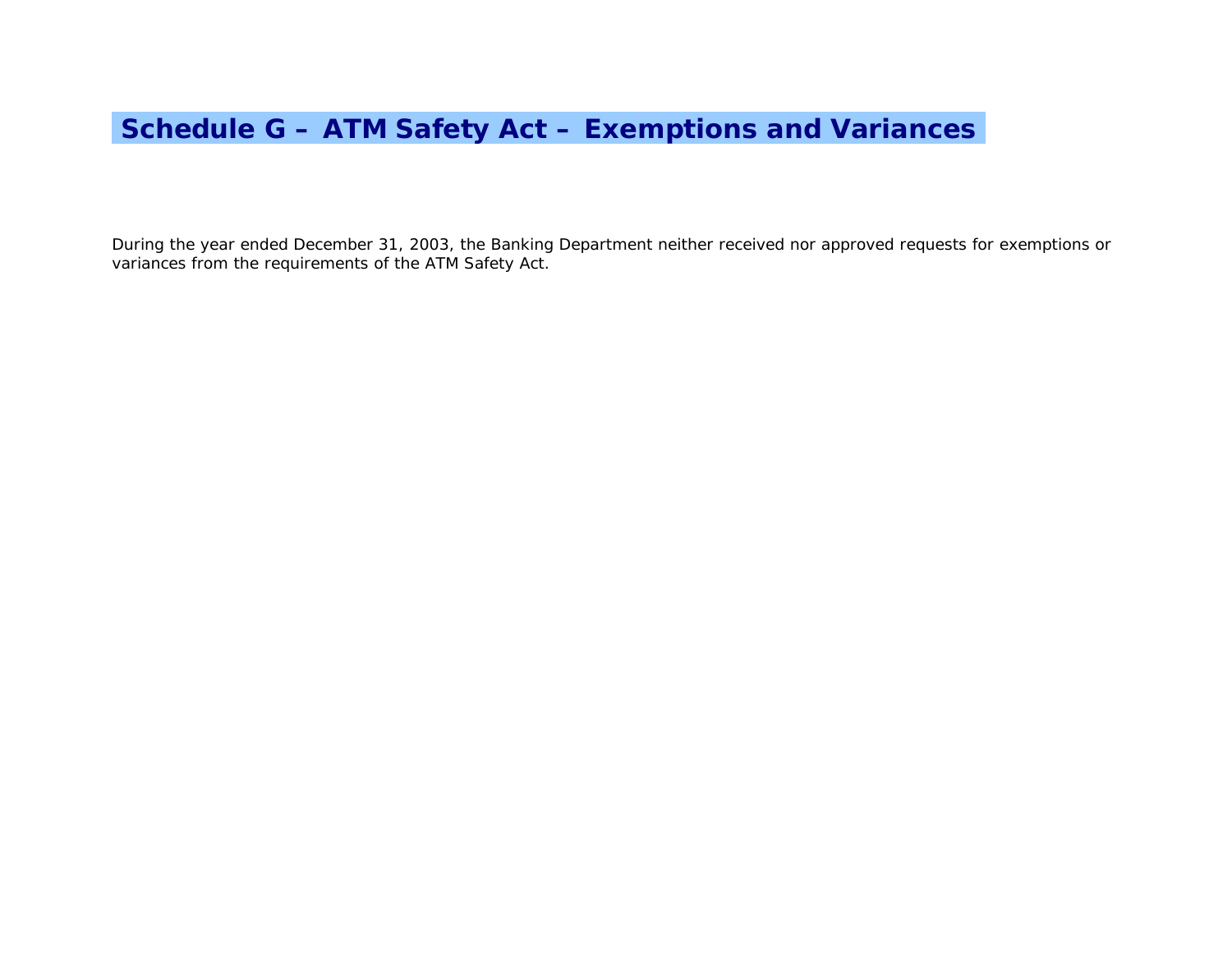## **Schedule H - Banking Department Organization and Maintenance**

## **Part 1: Banking Department Budget for the Fiscal Year 2002-2003**

#### **BANKING DEPARTMENT ACCOUNT:**

Total expenditures for the operation of the New York State Banking Department Account were \$70,814,623.55 for the fiscal year 2002-2003. This includes expended sub-allocations of \$554,239.48 to the Department of Law and \$200,000.00 to the Office of the Inspector General.

Revenues from examination fees amounted to \$16,910,887.08. The balance was assessed to banking organizations, foreign banking corporations, and other financial institutions.

The final assessment rate was \$3.00 per \$100,000 of assets for all assessed institutions.

For the fiscal year 2002-2003, revenues of \$15,517,742.11 were collected for investigation, license, other fees and fines, and credited to the General Fund.

#### **BANKING DEPARTMENT SEIZED ASSETS ACCOUNT:**

Total expenditures from the Seized Assets Account were \$22,016.25. Funding for this account is the Department's portion of the proceeds from criminal activities obtained by our Criminal Investigations Bureau. Expenditures from the account are in accordance with strict Federal guidelines governed by federal law at 18 U.S.C. § 981(e), 19 U.S.C. §1616a(c) and 31 U.S.C. §9703 (a)(1)(G)(h).

#### **BANKING DEPARTMENT HOLOCAUST CLAIMS PROCESSING OFFICE ACCOUNT:**

The funding for this account offsets partial personal service and fringe benefit costs, and is available through a sub-allocation from the Insurance Department. Total Insurance Department funding for this account was \$397,000, with expenditures totaling \$342,894.22.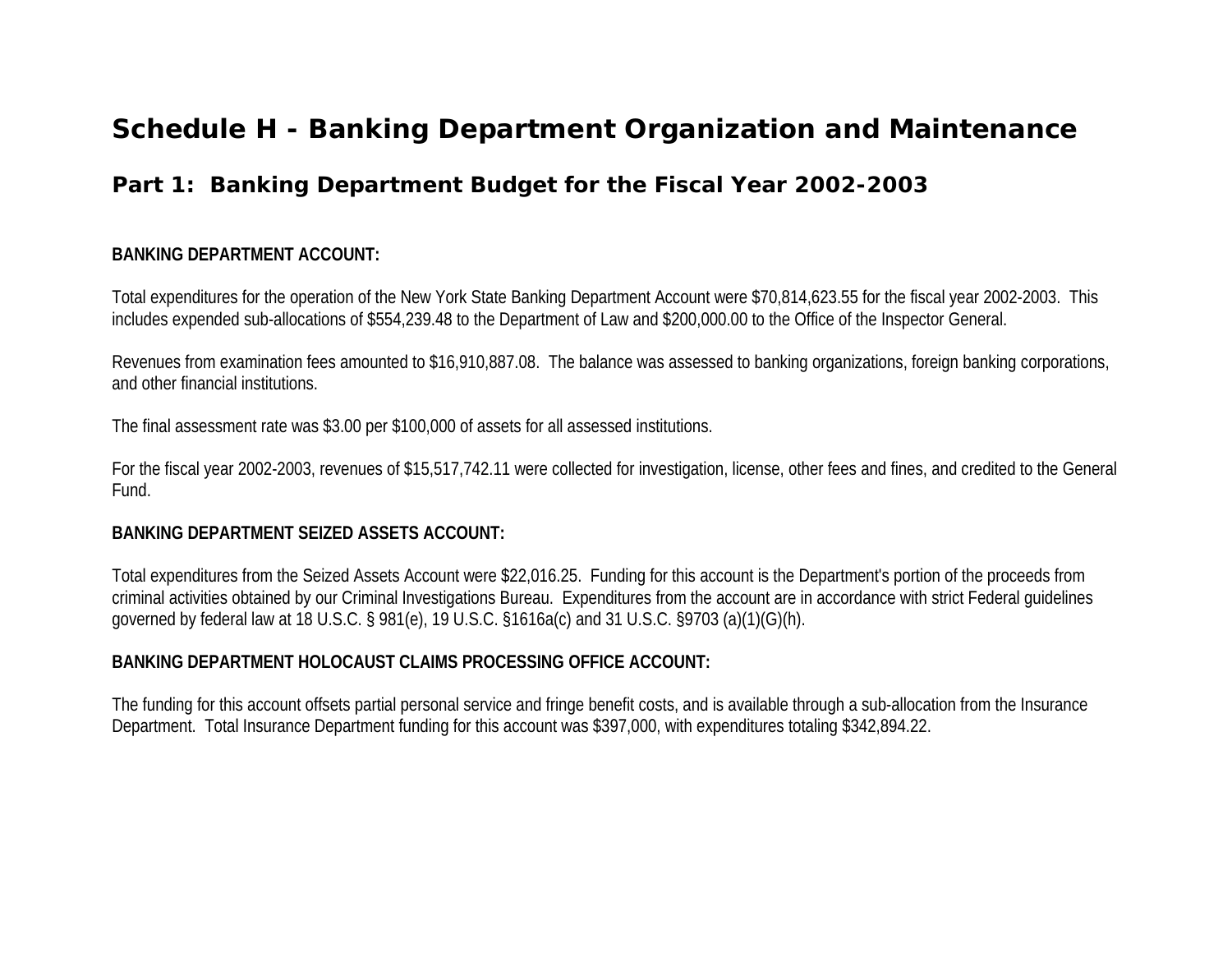### **Schedule H - Banking Department Organization and Maintenance**

#### **Part 2: Banking Department Maintenance Appropriations and Expenditures for the Fiscal Year 2002-2003**

| <b>BANKING DEPARTMENT ACCOUNT:</b><br><b>Special Revenue Appropriations:</b><br>2002-03 Appropriations available including funds for suballocation to other agencies | \$<br>71.698.000.00 |
|----------------------------------------------------------------------------------------------------------------------------------------------------------------------|---------------------|
| <b>Expenditures:</b>                                                                                                                                                 |                     |
| Banking Department expenditures from appropriation:                                                                                                                  |                     |
| Personal Service                                                                                                                                                     | 40.350.956.78       |
| Non-Personal Service                                                                                                                                                 | 29,709,427.29       |
| Total Banking Department Expenditures From Appropriation                                                                                                             | 70.060.384.07       |
| <b>Other Expenditures:</b>                                                                                                                                           |                     |
| Charges by other state agencies and departments                                                                                                                      | 754,239.48          |
| <b>Total Other Expenditures</b>                                                                                                                                      | \$<br>754.239.48    |
| Total Expenditures from Banking Department Account                                                                                                                   | 70.814.623.55       |

The industry supervised has been levied an assessment by the Department to ensure that funds are available in the State Treasury to cover the expenditures of the Department. Thus, the cost of maintaining the Department is entirely paid by the institutions under its supervision.

| <b>BANKING DEPARTMENT SEIZED ASSETS ACCOUNT:</b>                      |                  |
|-----------------------------------------------------------------------|------------------|
| <b>Special Revenue Appropriations:</b>                                |                  |
| 2002-03 Appropriations available                                      | 150,000.00       |
| Expenditures from appropriation:                                      |                  |
| Non-Personal Service                                                  | 22.016.25        |
| Total Expenditures from Banking Department Seized Assets Account      | 22,016.25        |
|                                                                       |                  |
| <b>BANKING DEPARTMENT HOLOCAUST CLAIMS PROCESSING OFFICE ACCOUNT:</b> |                  |
| <b>Special Revenue Appropriations:</b>                                |                  |
| 2002-03 Appropriations available                                      | \$<br>397,000.00 |
| Expenditures from appropriation:                                      |                  |
| Personal Service                                                      | 249.382.57       |
| Non-Personal Service                                                  | 93,511.65        |
| Total Expenditures from Banking Department Holocaust Claims Account   | 342.894.22       |
|                                                                       |                  |

The industry supervised has been levied an assessment by the Insurance Department to ensure that funds are available in the State Treasury to cover the expenditures of this Banking Department office. The cost to maintain this sub-allocation is entirely paid by the institutions under the Insurance Department's supervision.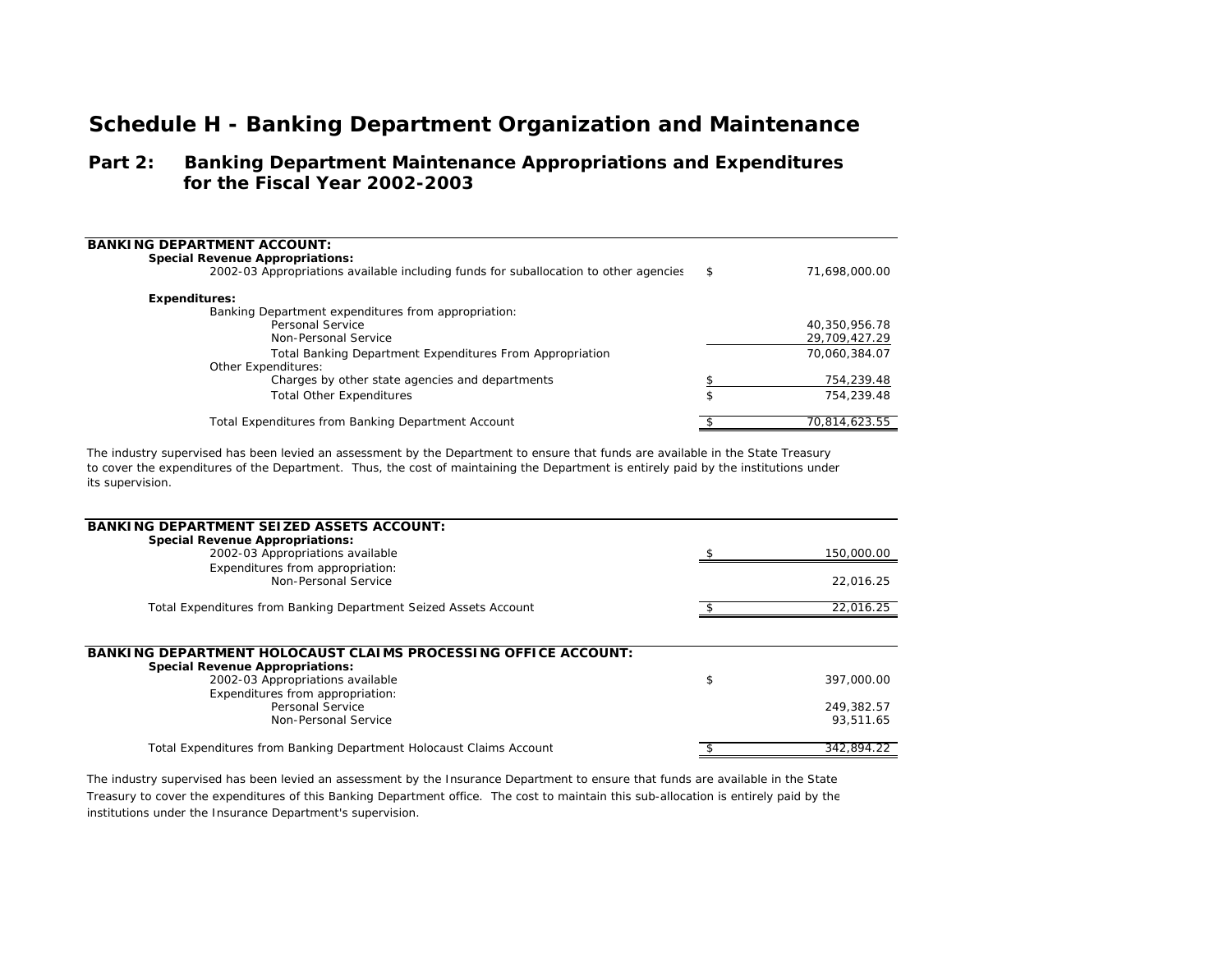### **Schedule H - Banking Department Organization and Maintenance**

#### **Part 3: Department Roster, Exempt Class as of March 27, 2003**

| <b>Name</b>             | Title                                               | Per Annum<br>Compensation |         |
|-------------------------|-----------------------------------------------------|---------------------------|---------|
| McCaul, Elizabeth       | Superintendent of Banks                             | \$                        | 127,000 |
| Muccia, Daniel, A., Jr. | <b>First Deputy Superintendent</b>                  | \$                        | 138,352 |
| Kelsey, Sara A.         | Deputy Superintendent & Counsel                     | \$                        | 137,254 |
| Kramer, Edward B.       | Deputy Superintendent of Banks                      | \$                        | 131,976 |
| Weintraub, Cathy L.     | Director of Economic Research                       | \$                        | 117,549 |
| O'Connor, Kevin G.      | Special Assistant                                   | \$                        | 117,549 |
| Kent, Barbara           | Director of Consumer Affairs and Financial Products | \$                        | 116,926 |
| Billet, P. David        | Legislative Coordinator                             | \$                        | 106,576 |
| Barras, Steven          | <b>Assistant Counsel</b>                            | \$                        | 106,576 |
| Kane, Jeffrey           | <b>Assistant Counsel</b>                            | \$                        | 106,576 |
| Brooks, Gene C.         | <b>Acting First Assistant Counsel</b>               | \$                        | 106,576 |
| Fatigate, Ralph M., Jr. | Chief Banking Department Investigator               | \$                        | 106,281 |
| Cruz, Victor R.         | Investigator                                        | \$                        | 95,802  |
| Nack, Irwin             | Investigator                                        | \$                        | 95,802  |
| Weingarten, Gideon      | Director of Internal Audit                          | \$                        | 95,802  |
| Notaro, Rosanne         | <b>Assistant Counsel</b>                            | \$                        | 93,516  |
| Hart, Jacqueline        | <b>Assistant Counsel</b>                            | \$                        | 90,800  |
| Narin, Alvin A.         | <b>Assistant Counsel</b>                            | \$                        | 89,571  |
| Blankley, Bethany A.    | <b>Public Information Officer</b>                   | \$                        | 85,000  |
| Levy, Delroy A.         | Investigator                                        | \$                        | 82,446  |
| Papovitch, Patricia A.  | Investigator                                        | \$                        | 82,446  |
| Farrell, Sharon P.      | Investigator                                        | \$                        | 79,107  |